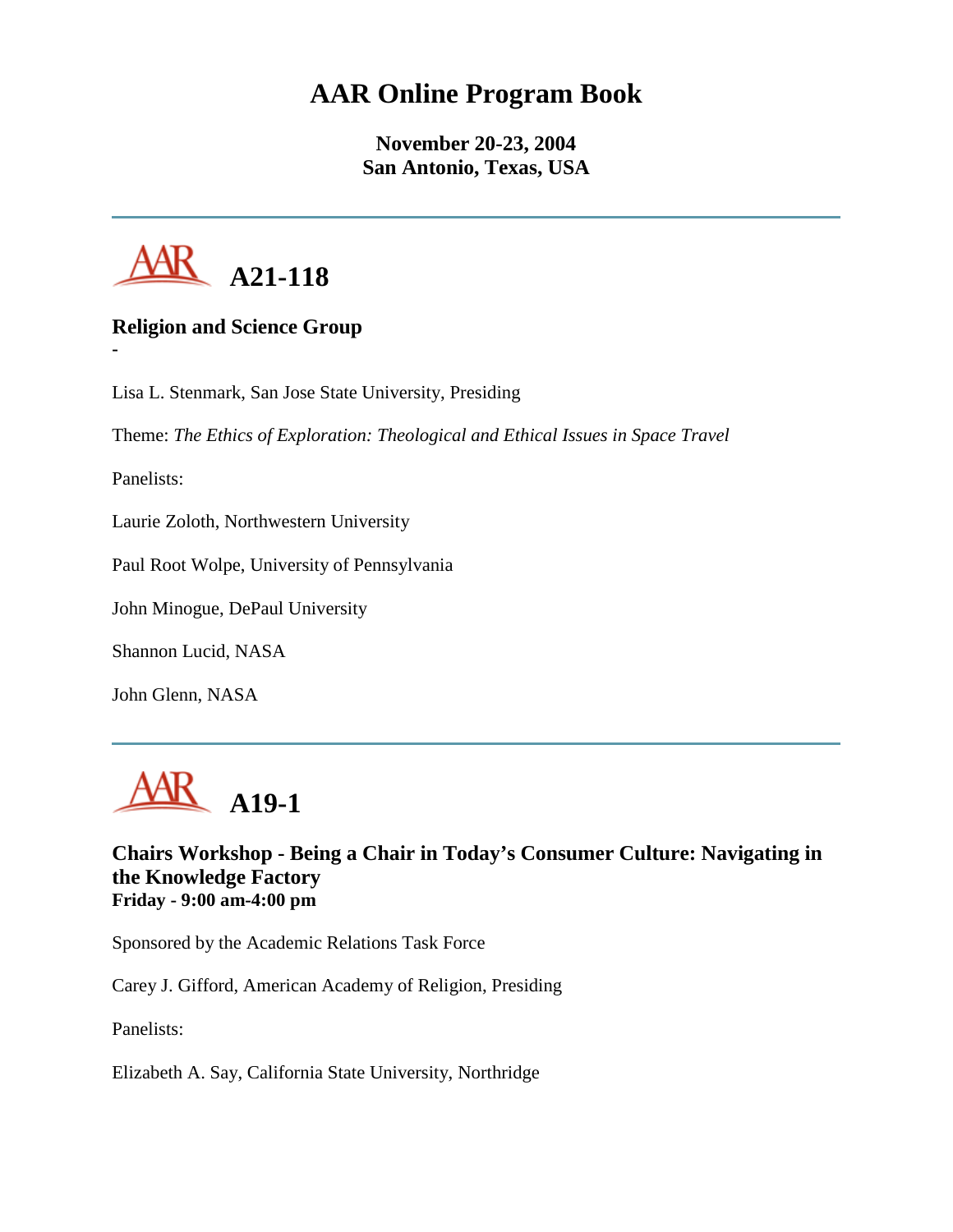Gerald S. Vigna, Alvernia College

Steve Friesen, University of Missouri, Columbia

Carol S. Anderson, Kalamazoo College

William K. Mahony, Davidson College

See the Program Highlights for a description. Separate registration is required.



# **AAR Board of Directors Meeting Friday - 9:00 am-5:00 pm**

Jane Dammen McAuliffe, Georgetown University, Presiding



# **Genes, Ethics, and Religion: A Blueprint for Teaching Friday - 9:00 am-5:00 pm**

Sponsored by the Public Understanding of Religion Committee

Dena S. Davis, Cleveland-Marshall College of Law, Presiding

Panelists:

Suzanne Holland, University of Puget Sound

Sondra Ely Wheeler, Wesley Theological Seminary

Michael J. Dougherty, Hampden Sydney College

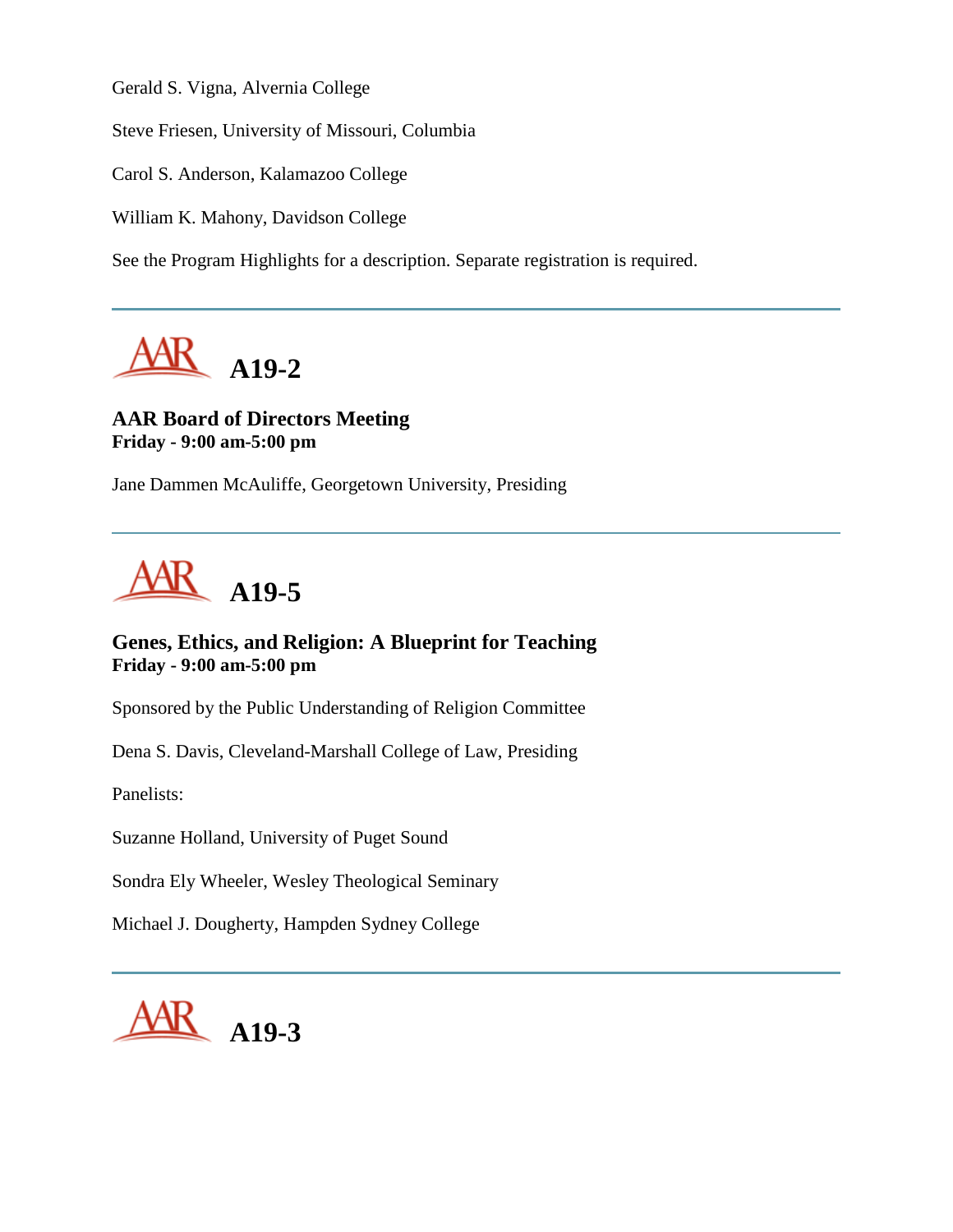# **Religion and Media Workshop - Film and the Possibilities of Justice: Documentary Film in and out of the Classroom Friday - 10:00 am-6:00 pm**

S. Brent Plate, Texas Christian University, Presiding

Panelists:

Barbara Abrash, New York University

Judith Helfand, Working Films

Robert West, Working Films

Heather Hendershot, Queens College

Macky Alston, Hartley Film Foundation

See the Program Highlights for a description. Separate registration is required. Separate registration is required.



# **Women's Caucus Workshop Friday - 11:30 am-3:30 pm**

Sponsored by the Women's Caucus

Laurie Wright Garry, California Lutheran University, Presiding

Panelists:

Grace Kim, Moravian Theological Seminary

Barbara A. McGraw, Saint Mary's College of California

Harriet Luckman, Fairfield University

Paula Trimble-Familetti, San Francisco Theological Seminary

Rebecca Moore, San Diego State University

See the Program Highlights for a description.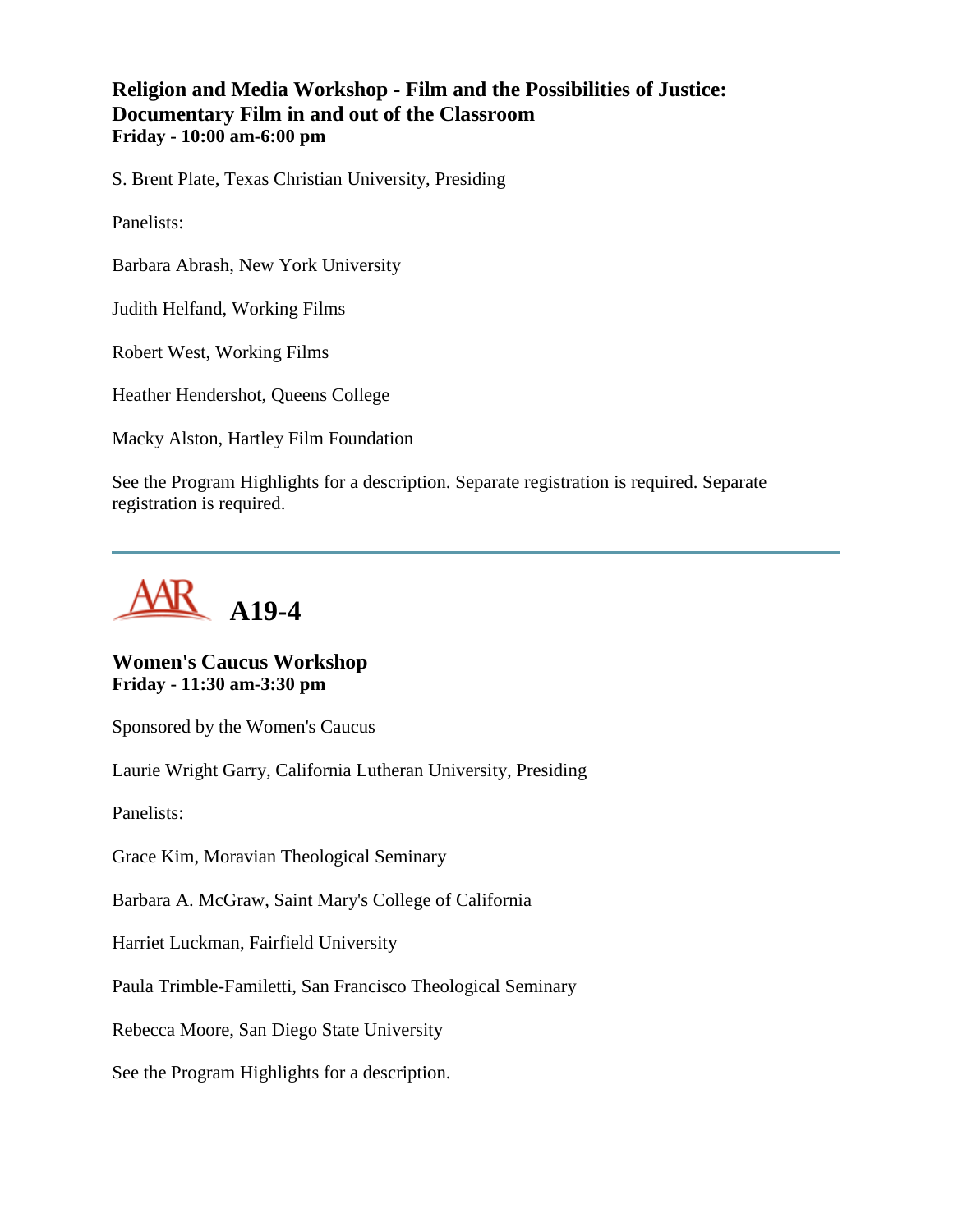

**Teaching and Learning Committee Meeting Friday - 6:30 pm-8:30 pm**

Eugene V. Gallagher, Connecticut College, Presiding



**EIS Center Orientation Friday - 7:00 pm-9:00 pm**

Sponsored by the EIS Advisory Committee

Shelly C. Roberts, American Academy of Religion, Presiding

See the Program Highlights for a description.



**Arts Series/Films:** *What Do You Believe? American Teenagers, Spirituality, and Freedom of Religion* **Friday - 7:00 pm-8:30 pm**

Sarah Feinbloom, San Francisco, CA, Presiding

See the Program Highlights for a description.



**Student Liaison Group Business Meeting Saturday - 7:30 am-9:00 am**

Kimberly Bresler, Princeton Theological Seminary, Presiding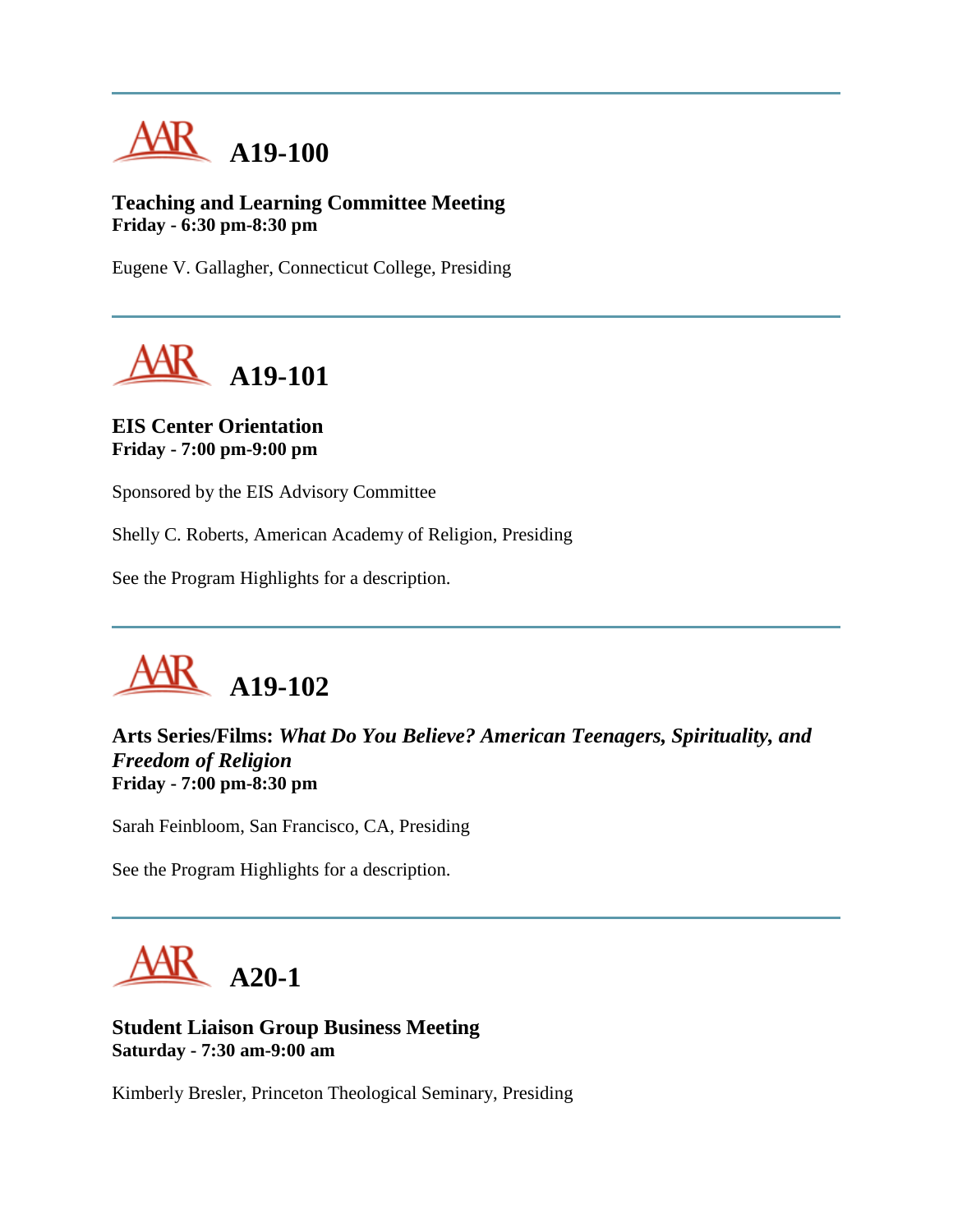

**Regional Secretaries Meeting Saturday - 7:30 am-9:30 am**

Stacy L. Patty, Lubbock Christian University, Presiding



**Academic Relations Task Force Meeting Saturday - 8:00 am-9:30 am**

Warren G. Frisina, Hofstra University, Presiding



**International Connections Committee Saturday - 8:00 am-10:00 am**

Mary McGee, Columbia University, Presiding

**A20-5**

**Publications Committee Meeting Saturday - 8:30 am-11:30 am**

Francis X. Clooney, Boston College, Presiding

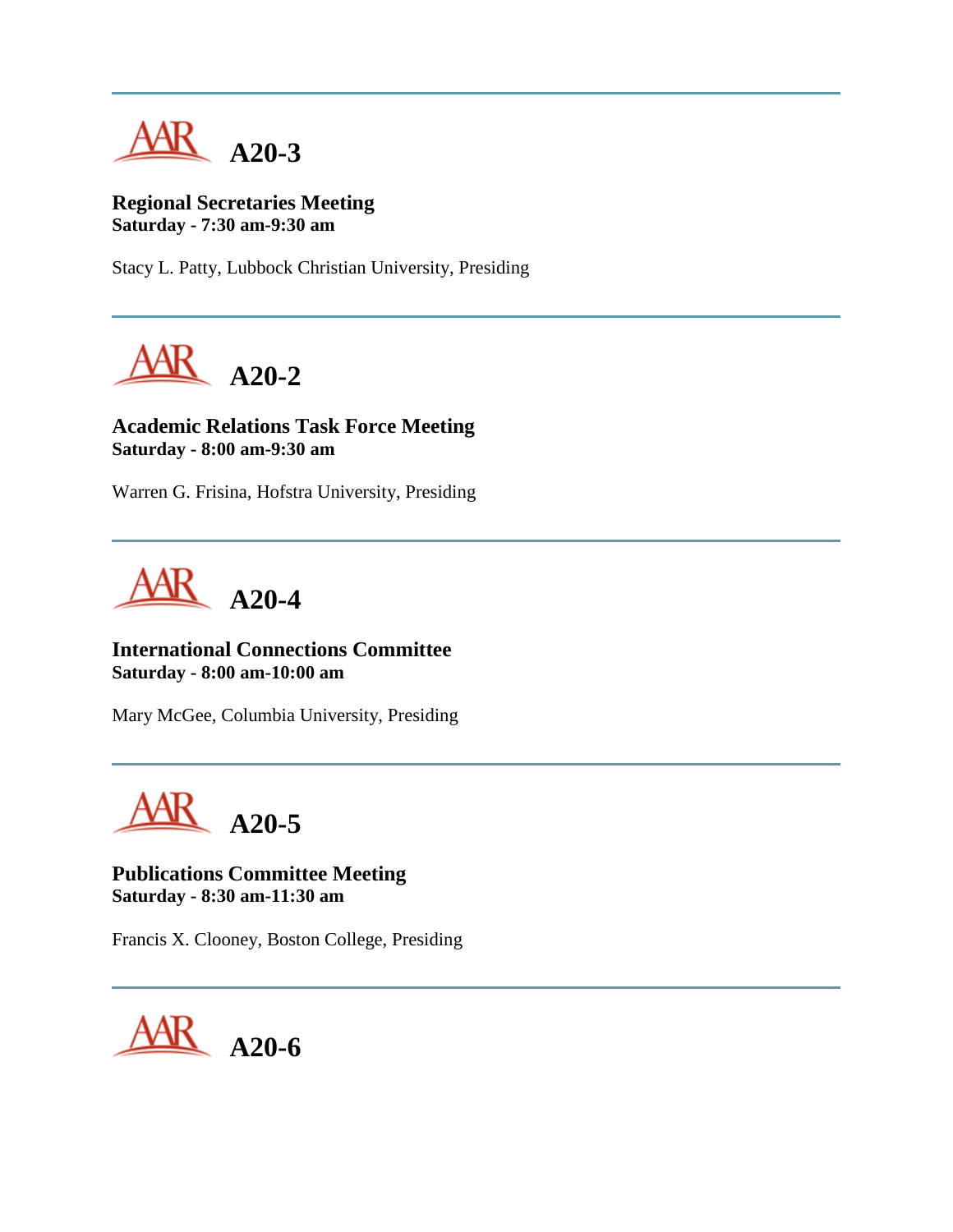## **Arts Series/Films:** *The Holy Artwork* **Saturday - 9:00 am-11:30 am**

See the Program Highlights for a description.



**Special Topics Forum Saturday - 9:00 am-11:30 am**

Sponsored by the AAR's Religon and Media Center and The Pew Charitable Trusts

Kyle Cole, American Academy of Religion, Presiding

Theme: *Navigating the News Interview: Scholars as Primary Sources*

See the Program Highlights for a description.



**Special Topics Forum Saturday - 9:00 am-11:30 am**

Maggie Kulyk, American Express Financial Advisors, Presiding

Theme: *Planning Your Retirement Income*

See the Program Highlights for a description.



# **Special Topics Forum Saturday - 9:00 am-11:30 am**

Sponsored by the Student Liaison Group

Melissa Johnston-Barrett, Emory University, Presiding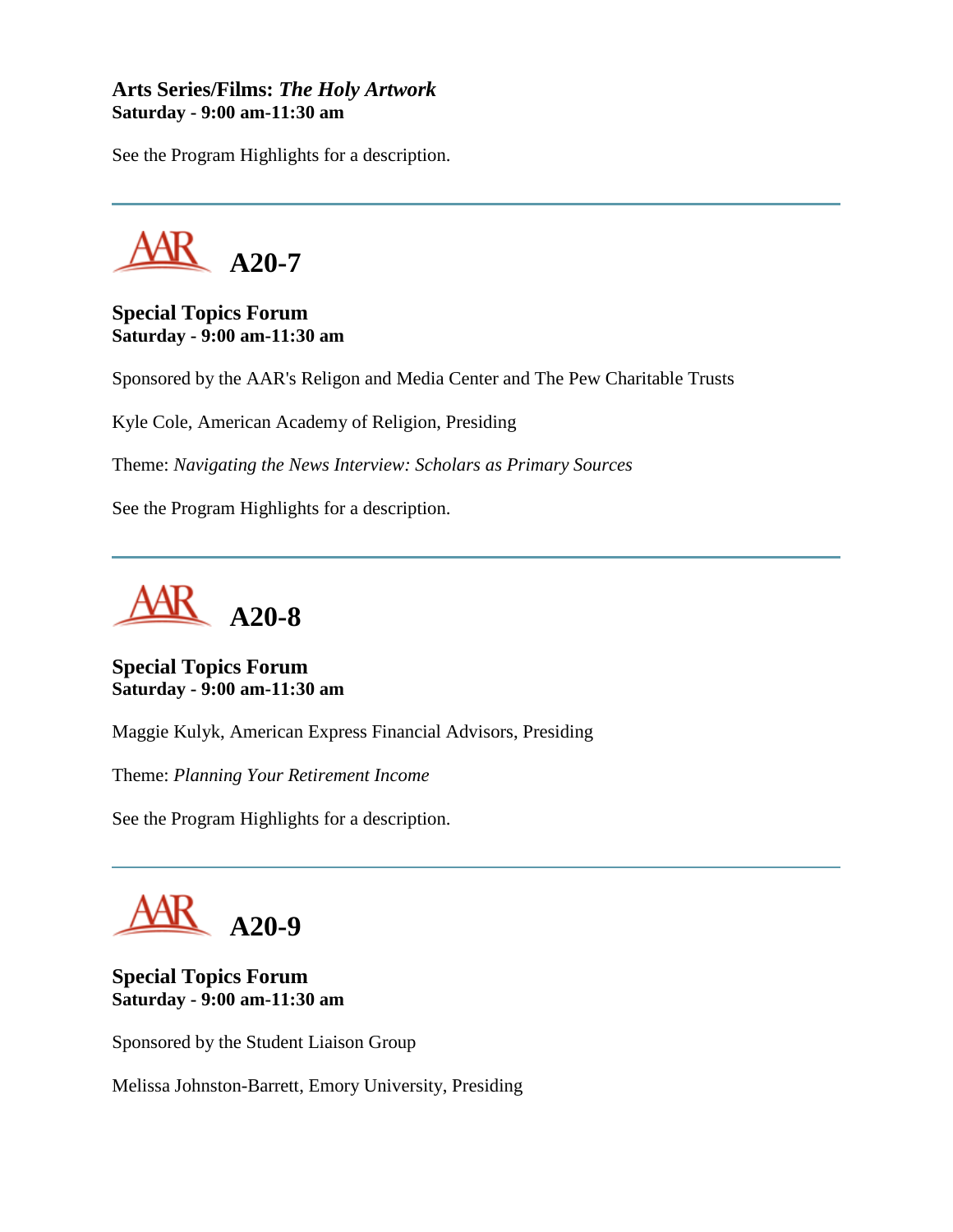Theme: *Interviewing: A Behind-the-Scenes Look*

Panelists:

Faith Kirkham Hawkins, Emory University

Wade Clark Roof, University of California, Santa Barbara

Dianne Stewart, Emory University

Kevin Jaques, Indiana University, Bloomington

Martha L. Moore-Keish, Columbia Theological Seminary

F. Douglas Powe, Emory University

Patricia O'Connell Killen, Pacific Lutheran University

See the Program Highlights for a description.



# **Academic Teaching and the Study of Religion Section Saturday - 9:00 am-11:30 am**

Deanna A. Thompson, Hamline University, Presiding

Theme: *Teaching and Learning Near and Across Borders*

Steven W. Ramey, University of North Carolina, Pembroke *Critiquing Borders: Teaching a Post-Colonial World Religions Survey*

Frances M. Leap, Seton Hill University *"Why Do They Hate Us?": Christian and Muslim Ethics Crossing Boundaries*

Abdul Mawgoud Dardery, South Valley Univeristy *co-presenter with Frances M. Leap*

Jannette Gutierrez, University of Georgia *Adult Religious Education for Whom? Asian and North Asian Women Theological Educators Teaching in a White-Dominated Environment*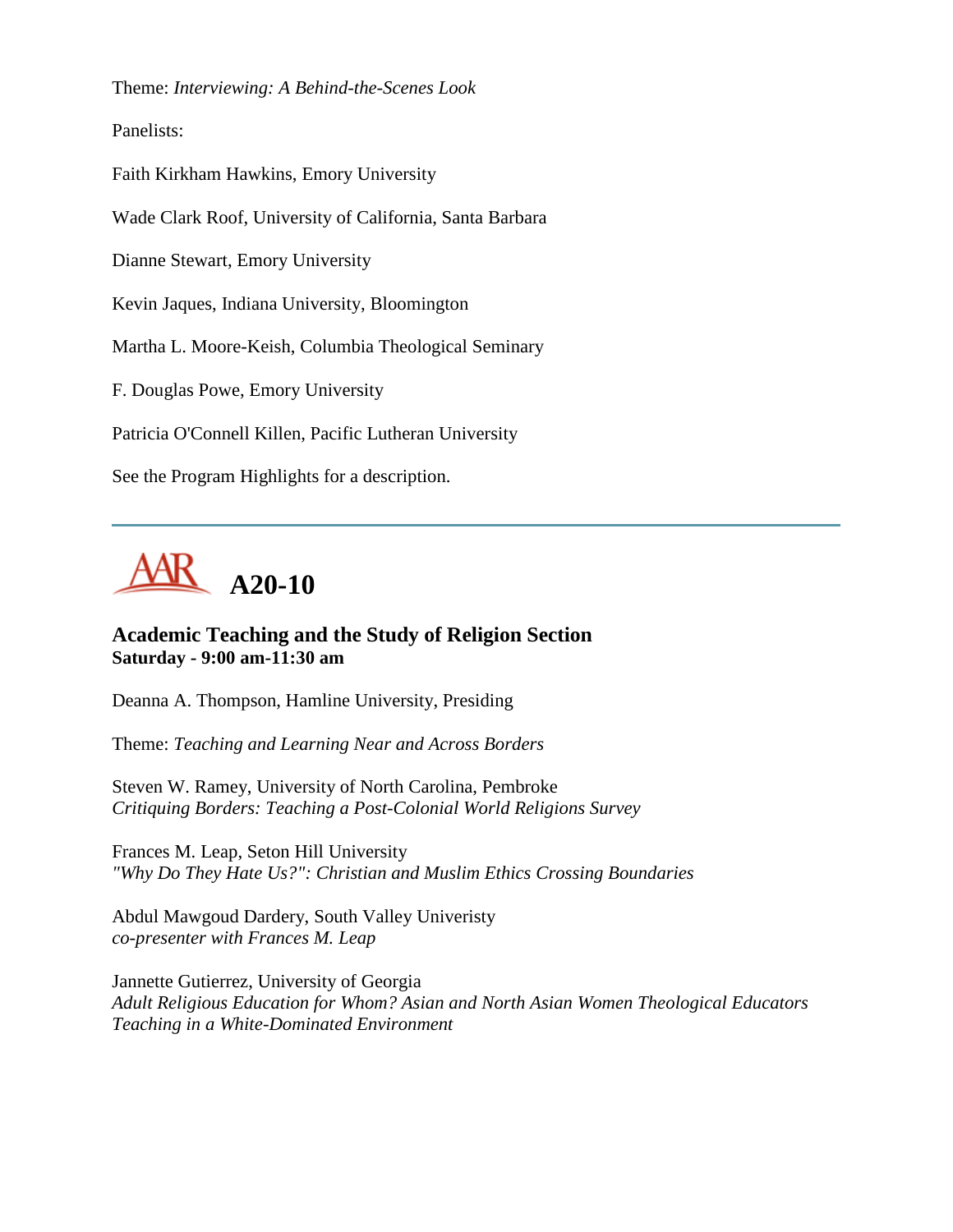Sara Patterson, Claremont Graduate University *Disrupting Tradition Definitions: Using Religion to Complicate "Culture" in American Studies/American History Classrooms*



#### **Arts, Literature, and Religion Section Saturday - 9:00 am-11:30 am**

Martha Serpas, University of Tampa, Presiding

Theme: *Reflections on Graham Greene on His Centennial*

Angela Franks, Boston College *Corpus Christi: Suffering, Embodiment, and Sanctity in Graham Greene's* The End of the Affair

Mark G. Bosco, Loyola University Chicago *Coloring Catholicism Greene*

Danny L. Franke, Alderson-Broaddus College *Graham Greene's* A Burnt-Out Case*: Lessons in Vocation and Spirituality/Religion for a Postmodern Society*

Darren J. N. Middleton, Texas Christian University *Greene, God, Greene-Eyed God: Sleuthing* The End of the Affair*'s Literary and Theological Sources*



**Comparative Studies in Religion Section Saturday - 9:00 am-11:30 am**

Barbara Darling Smith, Wheaton College, Presiding

Theme: *Animals and Religious Ritual: Spanning the Globe*

Panelists:

Laura Hobgood-Oster, Southwestern University

Mary N. MacDonald, Le Moyne College Religious Studies Dept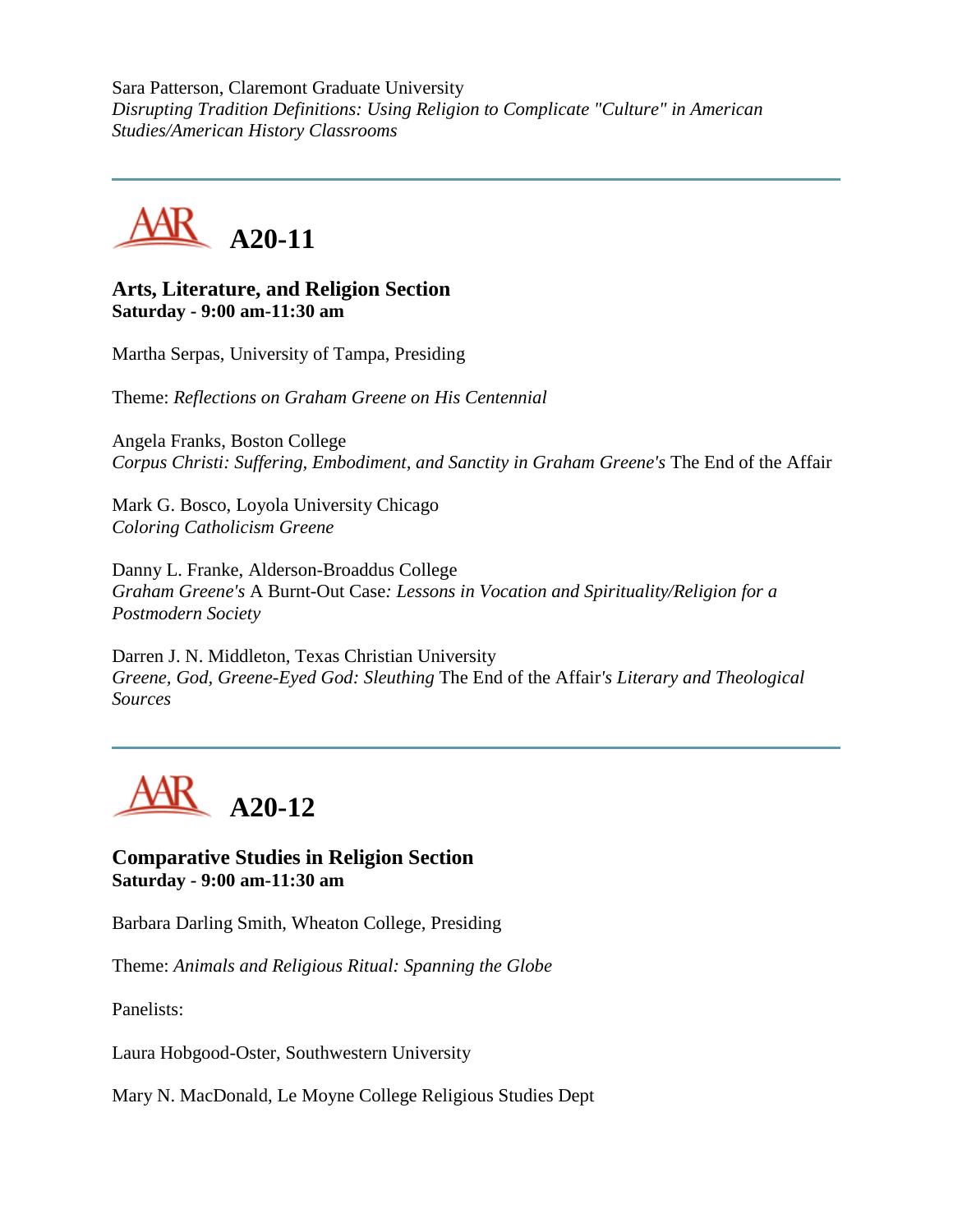Jay McDaniel, Hendrix College

Kenneth Mello, University of Vermont

Eric D. Mortensen, Guilford College

Paul Waldau, Tufts University



**Ethics Section Saturday - 9:00 am-11:30 am**

David Clairmont, University of Chicago, Presiding

Theme: *An Evaluation of* A Companion to Religious Ethics

Panelists:

Darrell J. Fasching, University of South Florida

John Kelsay, Florida State University

Joseph Prabhu, California State University, Los Angeles

William Schweiker, University of Chicago



**North American Religions Section Saturday - 9:00 am-11:30 am**

Colleen McDannell, University of Utah, Presiding

Theme: *Bluegrass, Polkas, Folksongs, and Father Divine: Music in American Religion*

Anne Pryor, Wisconsin Arts Board *In Church There Is No Beer: Polka Mass as a Regional Devotion*

Erica Hurwitz, University of Vermont *The Model Church: Evangelicalism as Source and Model for Values in Bluegrass Lyrics*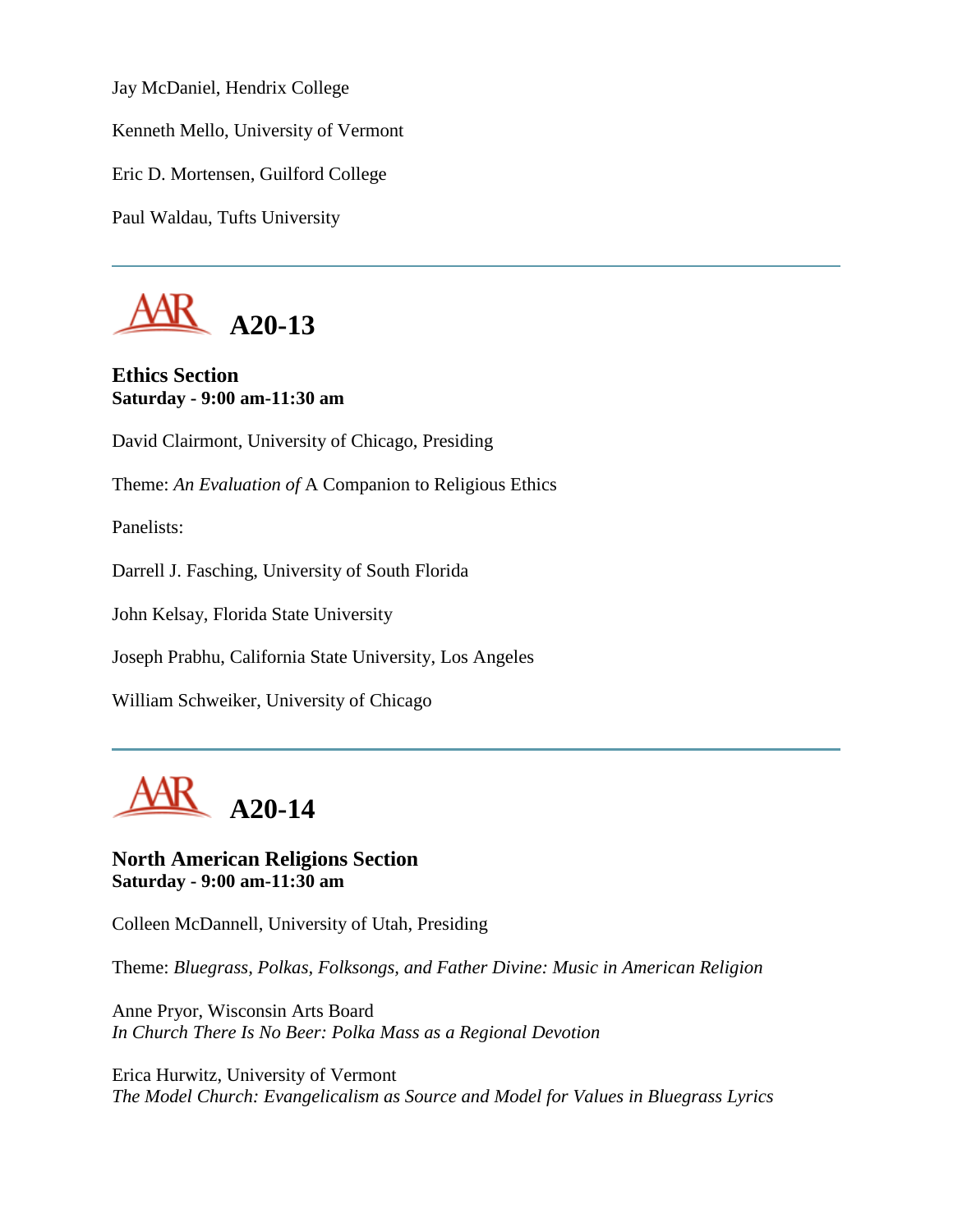Leonard Norman Primiano, Cabrini College *"It's Good to Be Here around the Body of God": Tradition and Innovation in the Music of Father Divine's Peace Mission Movement*

Brian Walsh, University of Toronto *"At Home in the Darkness, but Hungry for Dawn": Global Homelessness and a Passion for Homecoming in the Music of Bruce Cockburn*

David H. Perkins, Vanderbilt University *Selling the Sacred: Contemporary Christian Worship Music as General Market Commodity*

Responding:

Stephen A. Marini, Wellesley College



**Religion and the Social Sciences Section Saturday - 9:00 am-11:30 am**

Elizabeth Margaret Bounds, Emory University, Presiding

Theme: *After Fifty Years: The Legacy and Impact of* Brown vs. Board of Education

Stephanie Y. Mitchem, University of Detroit Mercy *Testing Inequality: Losing* Brown vs. Board of Education*, Maintaining Race*

Carroll Ann Friedmann, University of Virginia Brown vs. Board of Education*: Blessing or Band-Aid?*

Donald H. Matthews, University of Missouri, Kansas City *The Science of Theological Ethical Racism and Its Impact on* Brown vs. Board of Education *and the Fourteenth Amendment*

Responding:

Alton B. Pollard, Emory University

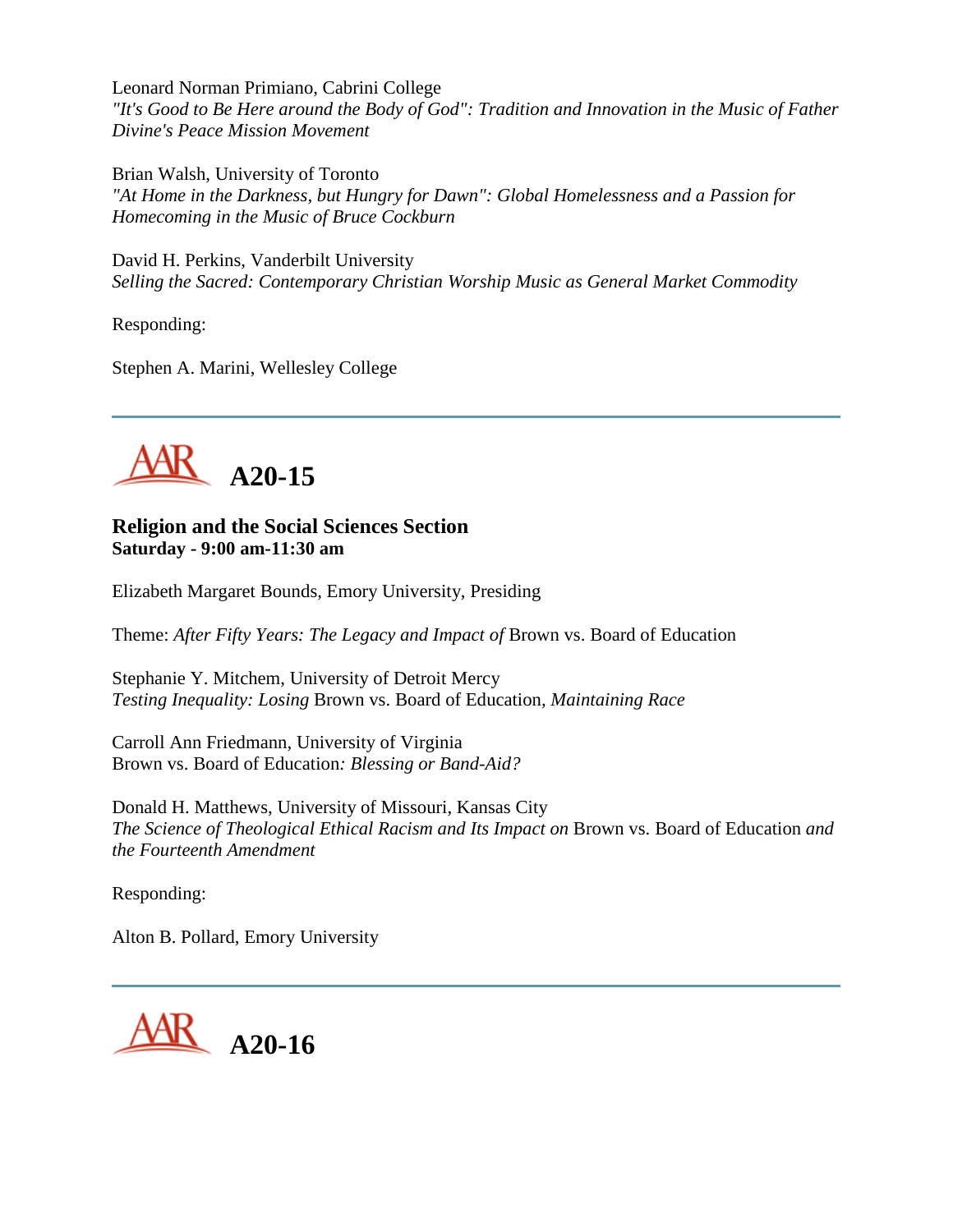# **Theology and Religious Reflection Section Saturday - 9:00 am-11:30 am**

Ellen T. Armour, Rhodes College, Presiding

Theme: *Borders and Boundaries I*

Michael Nausner, Drew University *Crossing or Inhabiting Boundaries? A Theological Hermeneutic of the Boundary*

Ruben Rosario-Rodriguez, Saint Louis University *A Rarely Crossed Border: Latino/a Protestantism Engages Guadalupan Devotion*

Flora A. Keshgegian, Episcopal Theological Seminary of the Southwest *Beyond Borders? Eschatological and Redemptive Themes in Discourses of (Dis)location*

Arthur Sutherland, Loyola College in Maryland *Crossing By Faith: A Typology of Borders*

# **A20-17**

# **Pragmatism and Empiricism in American Religious Thought Group Saturday - 9:00 am-11:30 am**

Eddie S. Glaude, Princeton University, Presiding

Theme: *Secularization, Norms, and Traditions: Responses to Jeffrey Stout*

Panelists:

Linell E. Cady, Arizona State University

M. Gail Hamner, Syracuse University

Timothy P. Jackson, Emory University

Kathleen Roberts Skerrett, Grinnell College

Philip G. Ziegler, Atlantic School of Theology

Responding:

Ronald F. Thiemann, Harvard University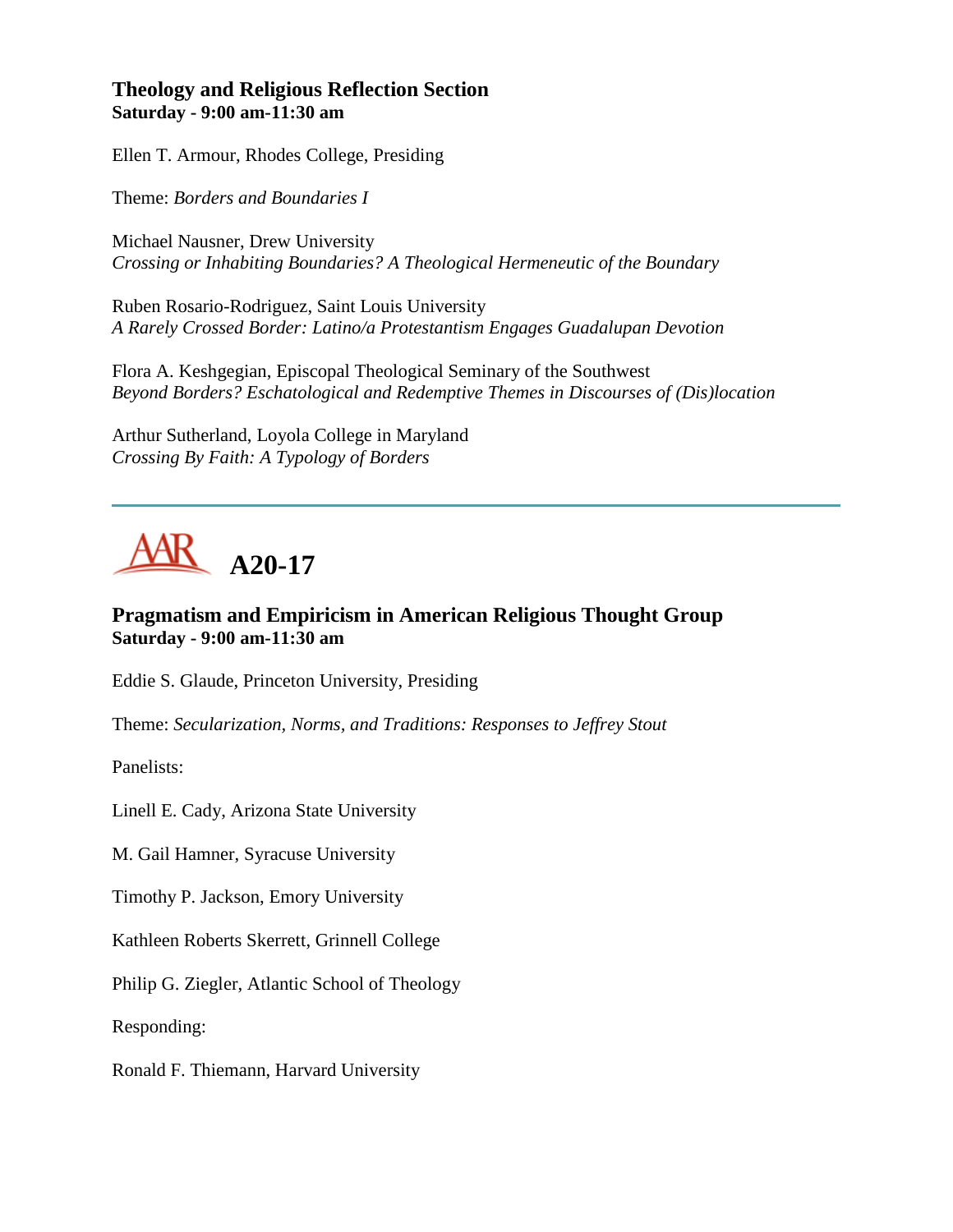

#### **Womanist Approaches to Religion and Society Group Saturday - 9:00 am-11:30 am**

Yolanda Yvette Smith, Yale University, Presiding

Theme: *A Dialogue among Womanist, Mujerista, Asian, and Native American Women on the Impact of HIV/AIDS Both Nationally and Internationally*

Panelists:

Stephanie Buckhanon Crowder, Vanderbilt University

Corliss Heath, Emory University

Nantawan Lewis, Metropolitan State University

Rosetta E. Ross, Spelman College

Rosalind F. Hinton, DePaul University

Sharon Grant, Southern Methodist University



## **Childhood Studies and Religion Consultation Saturday - 9:00 am-11:30 am**

Bonnie Miller-McLemore, Vanderbilt University, Presiding

Theme: *Children as Agents of Good and Evil*

Jennifer E. Beste, Xavier University *Conceptions of Children's Moral Agency in Contemporary Catholicism*

David Hadley Jensen, Austin Presbyterian Theological Seminary *Depravity, Innocence, and Disease: Contested Understandings of Children and Sin in Christian Theology*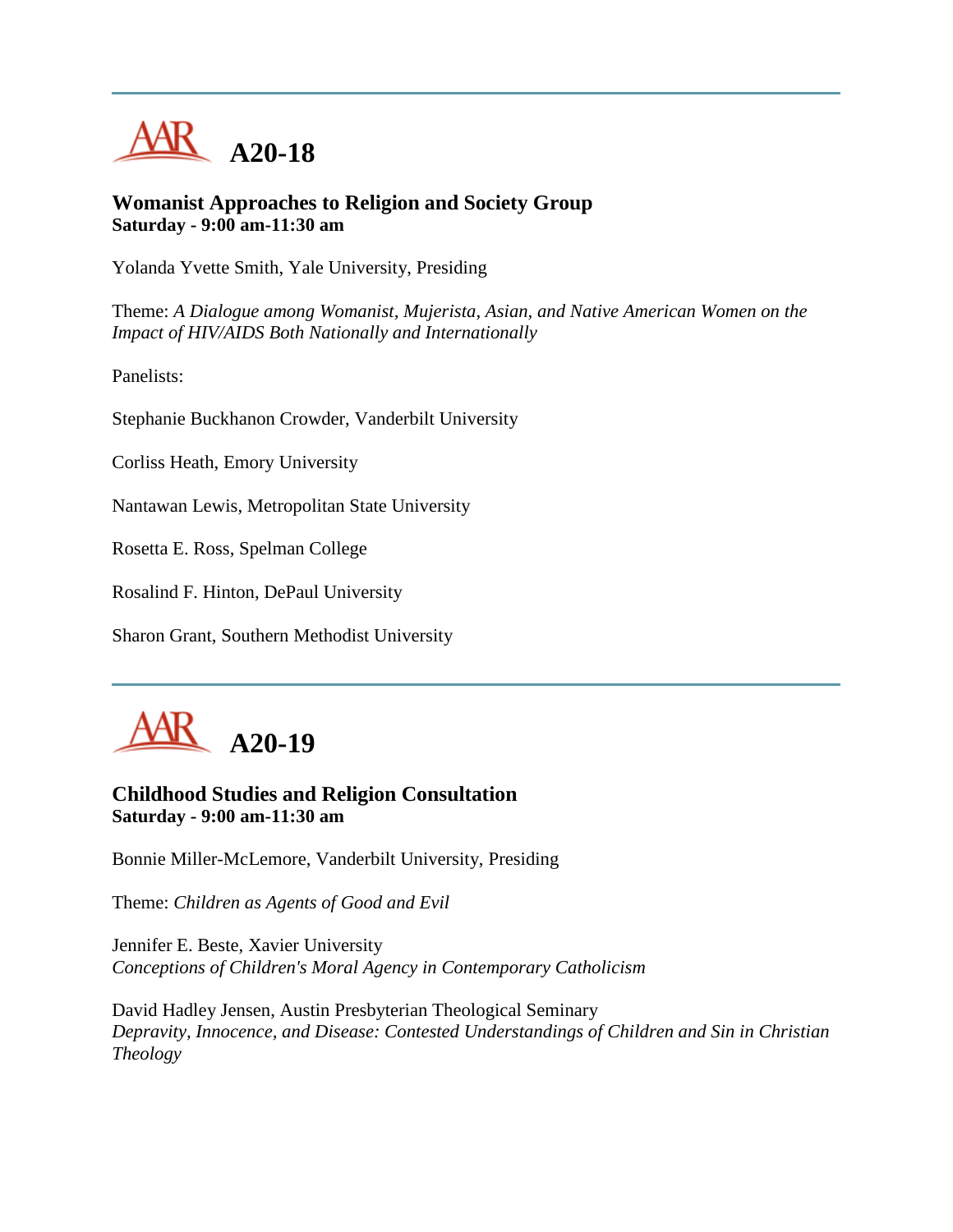Jason A. Mahn, Emory University *Growing Out of Eden? Kierkegaardian Faith and "The Child"*

Joyce Ann Mercer, San Francisco Theological Seminary *Who Do You Say That I Am? Children's Identities, "Spiritual Capital," and Congregational Life*

Responding:

John Wall, Rutgers University

Business Meeting:

Marcia Bunge, Valparaiso University, Presiding



**Regions Committee and Regional Officers Meeting Saturday - 9:30 am-11:00 am**

Stacy L. Patty, Lubbock Christian University, Presiding



**Plenary Address Saturday - 11:30 am-1:00 pm**

Jane Dammen McAuliffe, Georgetown University, Presiding

Theme: *TEXTureS, Gestures, Power: Orientation to Radical Excavation*

Panelists:

Vincent L. Wimbush, Claremont Graduate University

Responding:

Charles Hallisey, University of Wisconsin, Madison Laurie Louise Patton, Emory University G. John Renard, Saint Louis University

See the Program Highlights for a description.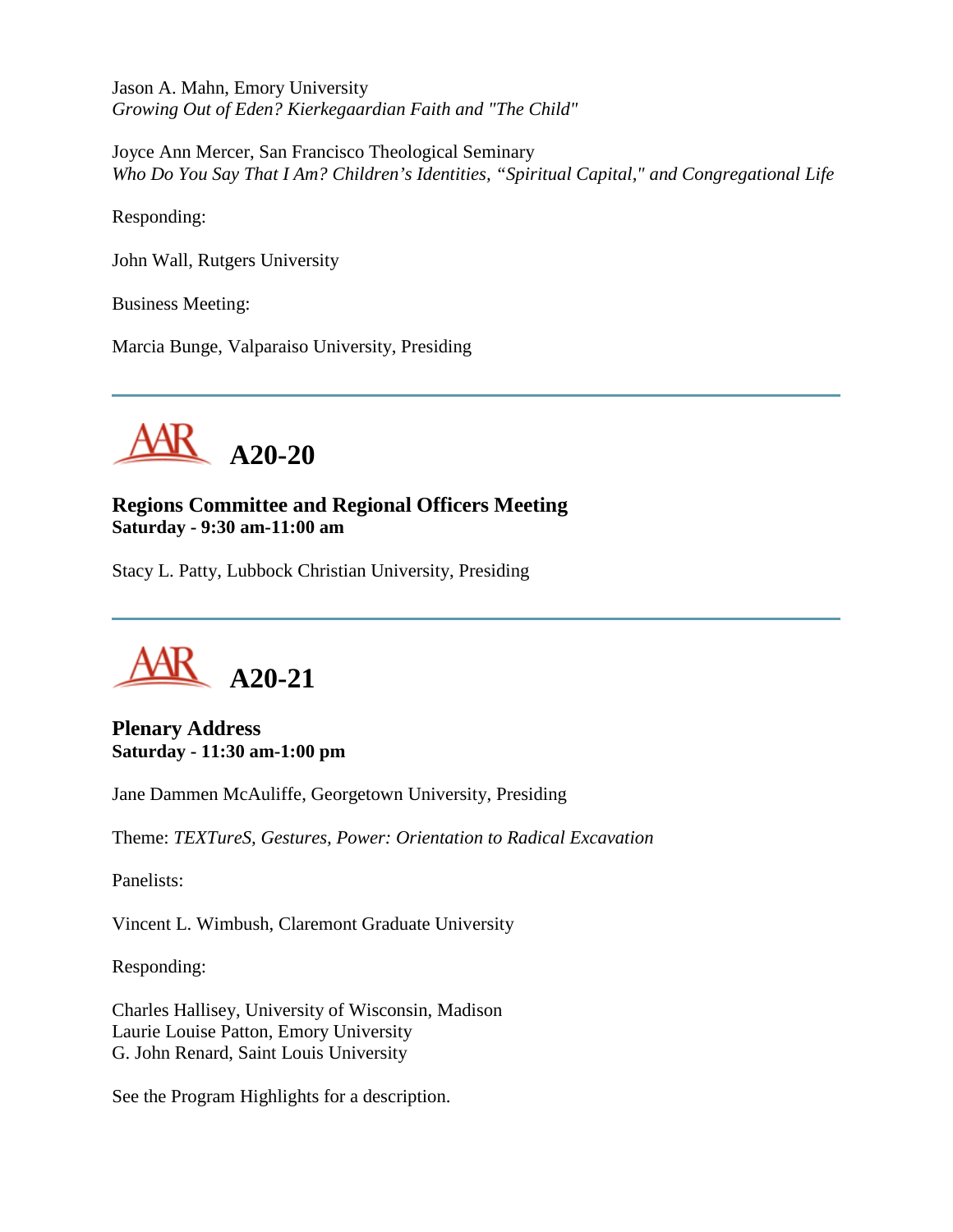

#### **Special Topics Forum Saturday - 11:45 am-1:00 pm**

Sponsored by the Student Liaison Group and the American Theological Library Association

Kimberly Bresler, Princeton Theological Seminary, Presiding

Theme: *AAR Student Luncheon: Alternative Careers for Religion Doctoral Students*

Panelists:

Valerie R. Hotchkiss, Southern Methodist University

Raul Fernandez-Calienes, St. Thomas University

Pamela L. Schaeffer, Society of the Sacred Heart

Lynn Allan Kauppi, Antioch, TN

Clifford Blake Anderson, Princeton Theological Seminary

See the Program Highlights for a description. Separate registration is required.

# **A20-50**

# **Special Topics Forum Saturday - 1:00 pm-3:30 pm**

Sponsored by the *Journal of the American Academy of Religion*

Ebrahim E. I. Moosa, Duke University, Presiding

Theme: *When Reconciliation Fails: Global Politics and the Study of Religion*

Panelists:

Mona Siddiqui, University of Glasgow

Walter Mignolo, Duke University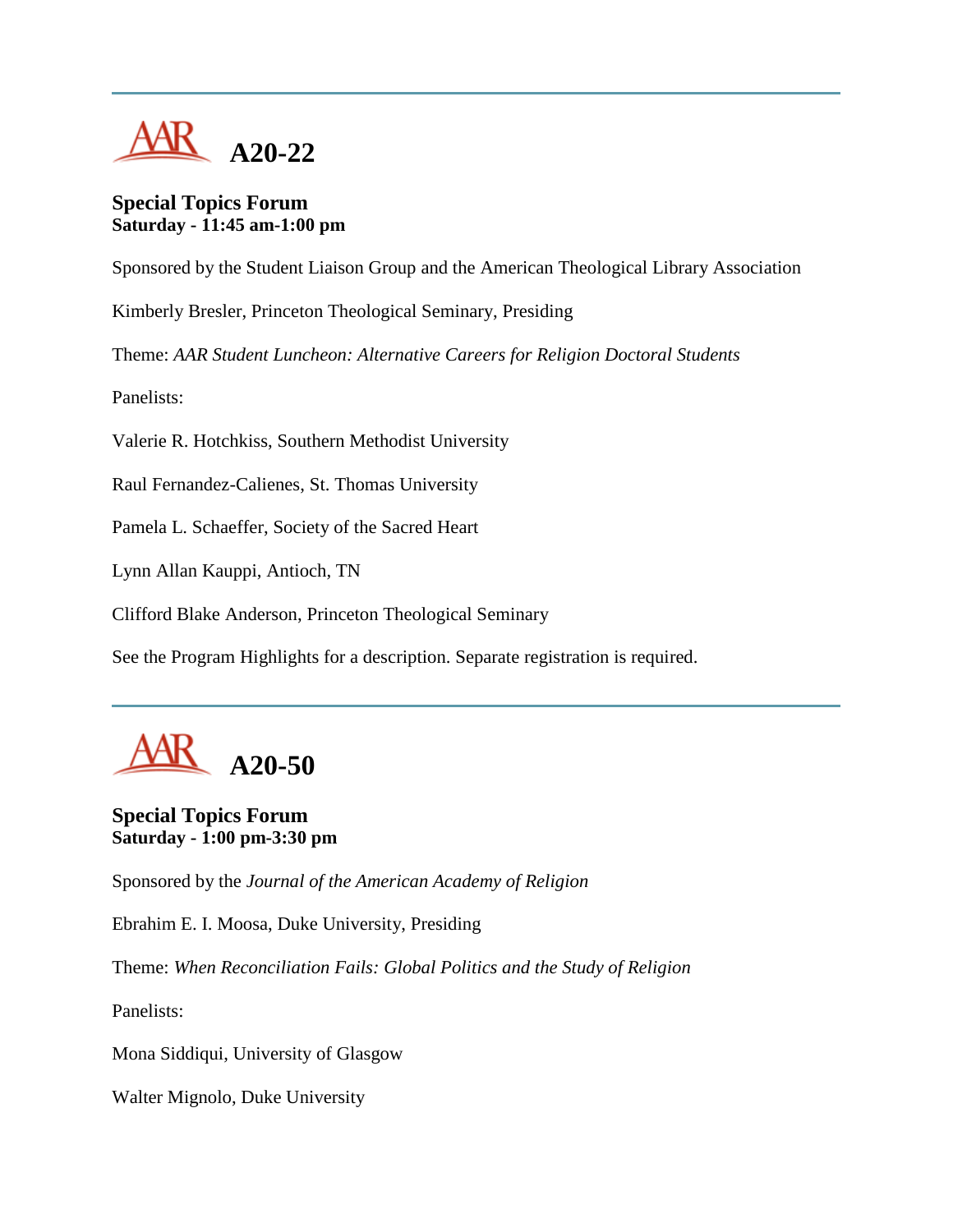S. Mostafa Mohaghhegh Damad, Academy of Sciences, Islamic Republic of Iran

See the Program Highlights for a description.



## **Special Topics Forum Saturday - 1:00 pm-3:30 pm**

Sponsored by the Religion and Disabilities Task Force

Kent A. Eaton, Bethel Seminary San Diego, Presiding

Theme: *Hidden Spectacles: Disabled/Disability Viewings of Gibson's* Passion

Panelists:

Jin Hee Han, New York Theological Seminary

Mary Jo Iozzio, Barry University

Glen G. Scorgie, Bethel Seminary San Diego

Kerry Wynn, Southeast Missouri State University

See the Program Highlights for a description.



# **Special Topics Forum Saturday - 1:00 pm-3:30 pm**

Sponsored by the Teaching and Learning Committee

Eugene V. Gallagher, Connecticut College, Presiding

Theme: *AAR Excellence in Teaching Forum: A Conversation about Teaching with Timothy Renick, Winner of the AAR Excellence in Teaching Award*

Panelists: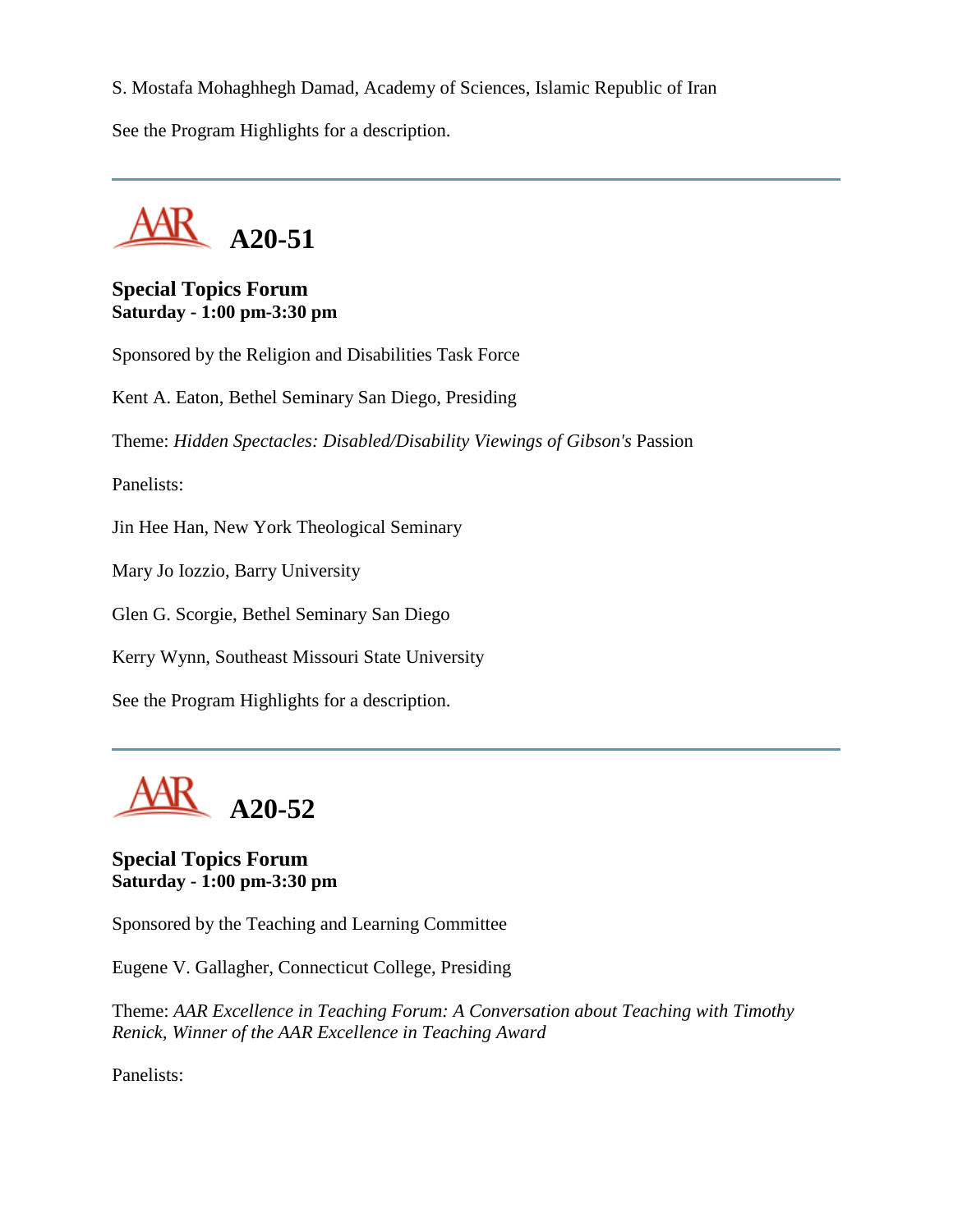Timothy M. Renick, Georgia State University

See the Program Highlights for a description.



#### **Arts, Literature, and Religion Section Saturday - 1:00 pm-3:30 pm**

Glenn Ambrose, University of the Incarnate Word, Presiding

Theme: *San Antonio Ritual Drama and Dance: Hispanic Roots and Contemporary Flowering*

Panelists:

James L. Empereur, San Fernando Cathedral



#### **Buddhism Section and Tibetan and Himalayan Religions Group Saturday - 1:00 pm-3:30 pm**

Lori Meeks, University of Southern California, Presiding

Theme: *Buddhism and Healing*

David Drewes, Indiana University, Bloomington *Medical Benefits of Mahāyāna Sutras*

Andrew Goble, University of Oregon *What's Buddhist about Buddhist Medicine?: The Case of Medieval Japan*

Janet Gyatso, Harvard University *The Word of the Buddha and the Eye of the Scientist: Early Modern Debates in Tibet, 1550-1750*

Pamela D. Winfield, Meredith College *Curing with Kaji: Healing and Esoteric Empowerment in Japan*

Responding:

Luis O. Gomez, University of Michigan, Ann Arbor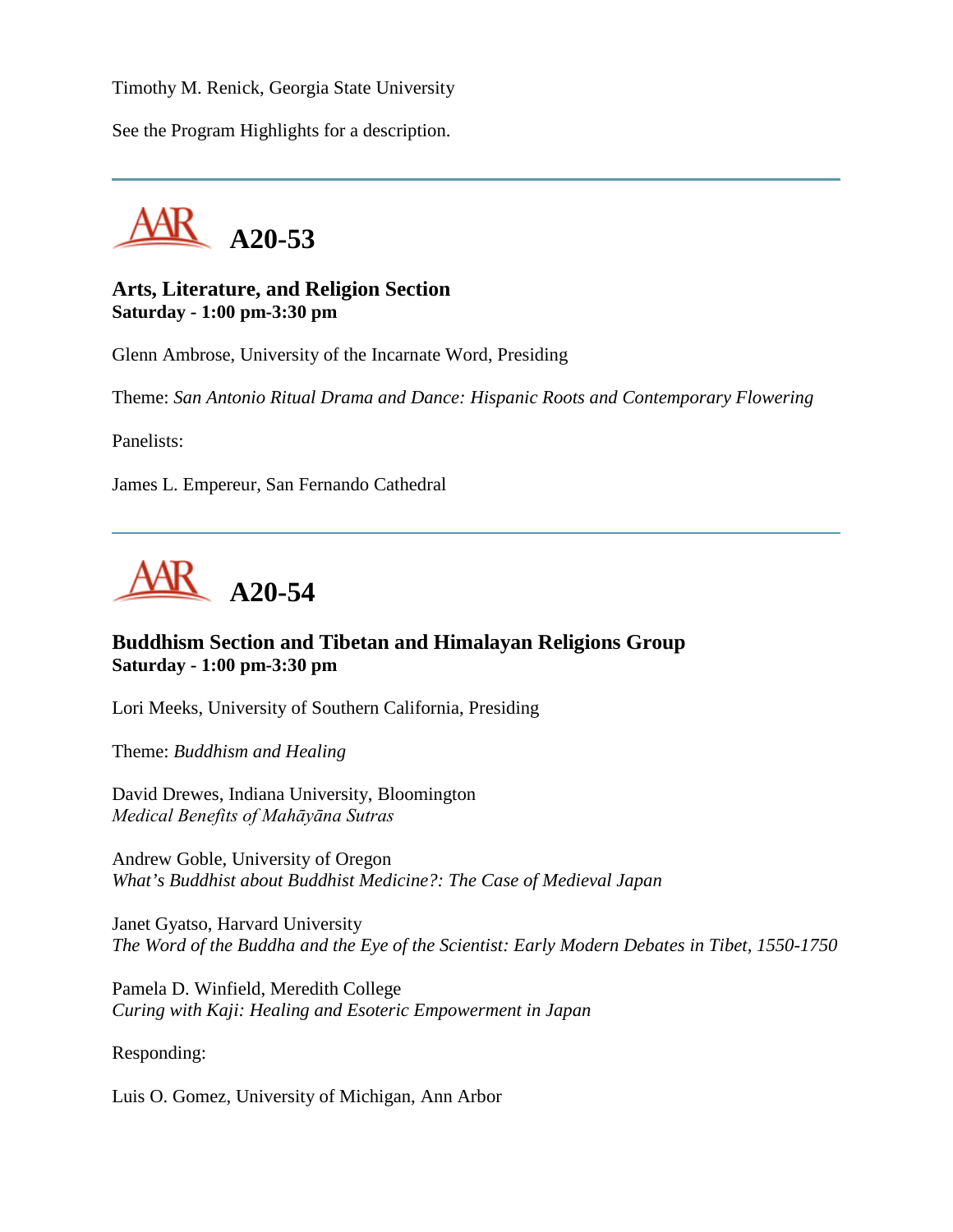

## **Ethics Section and Religion and the Social Sciences Section Saturday - 1:00 pm-3:30 pm**

Glen Stassen, Fuller Theological Seminary, Presiding

Theme: *Earth Ethics: Celebrating the Work of Larry Rasmussen*

Daniel T. Spencer, University of Montana *"Only Connect!": Exploring Ecological Restoration as a Case Study in Larry Rasmussen's Earth Ethic Centered in Sustainable Community*

Donald M. Braxton, Juniata College *Naturalizing Transcendence: Cosmologies of Emergence as the Foundation of Rasmussen's Earth Ethics*

Cynthia Moe-Lobeda, Seattle University *Earth-Honoring Religious Ethics: Methodological Contours*

Responding:

Larry Rasmussen, Union Theological Seminary



## **Philosophy of Religion Section Saturday - 1:00 pm-3:30 pm**

Thomas A. Carlson, University of California, Santa Barbara, Presiding

Theme: *Philosophy and/as/in/of Religion*

Thomas A. Lewis, Harvard University *Hegel's Pragmatism?: Toward an Open-Ended Consummation of the Philosophy of Religion*

Tyler T. Roberts, Grinnell College *Philosophical Turnings to and from Religion: Badiou, de Vries, and Zizek*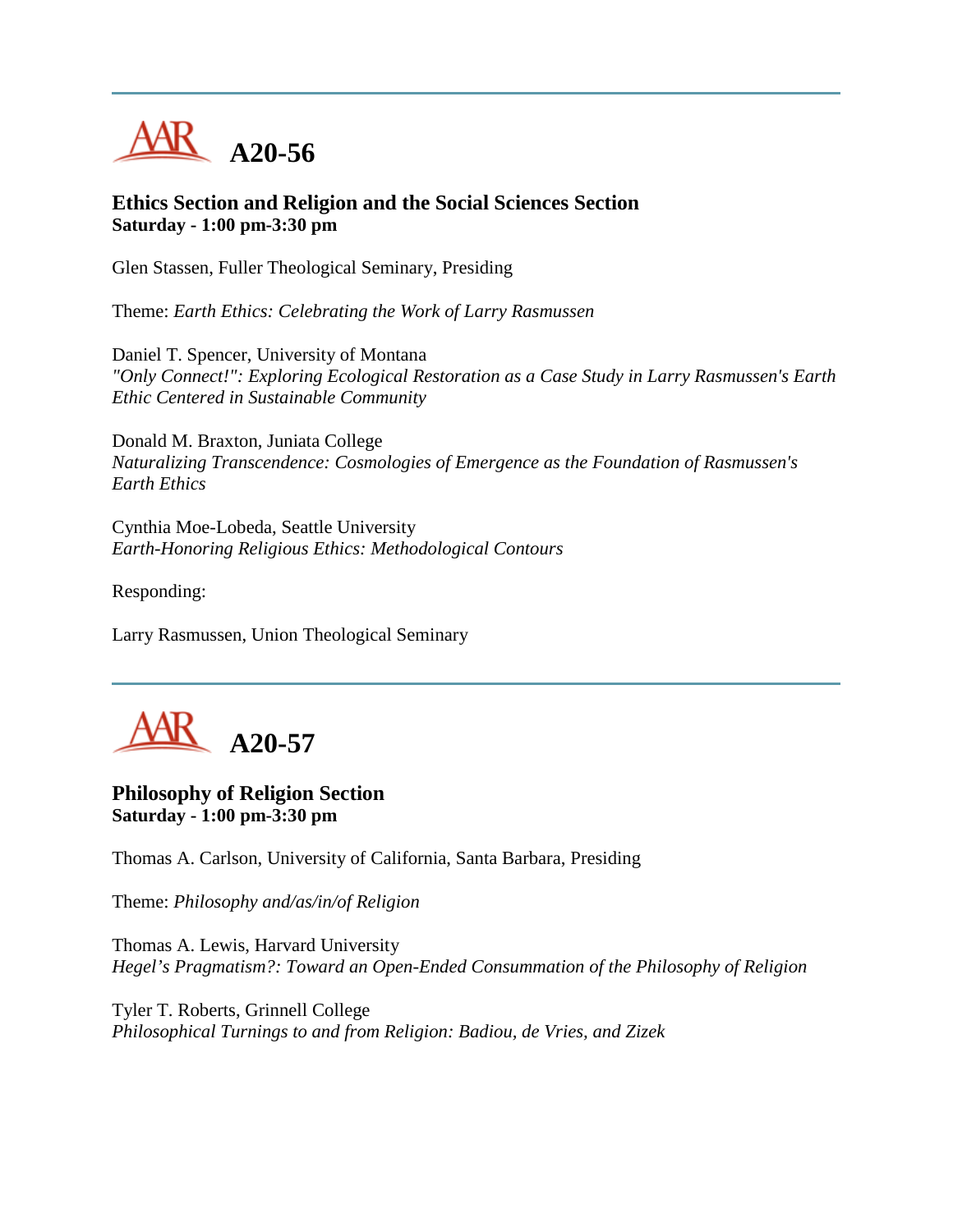Adam Graves, University of Pennsylvania *On the (Im)possibility of a Phenomenology of Revelation: Jean-Luc Marion on the Anonymity of the Call*

Jeffrey W. Robbins, Lebanon Valley College *Becoming Theological: Rethinking Philosophy of/and Religion*



**Black Theology Group Saturday - 1:00 pm-3:30 pm**

Juan Floyd-Thomas, Texas Christian University, Presiding

Theme: The Executed God*: Crime and Christology*

J. Kameron Carter, Duke University *The Liturgy of a New Israel, or the Early American Execution Homily as Racial Performance*

Leslie R. James, DePauw University *Back Wall and the Black Other Side of God: Lockup at Home and Abroad*

Raedorah Stewart-Dodd, Pasadena, CA *God-Talk, God-Thought, and Christian Iconography in* In Too Deep*,* Training Day*, and* Shaft*, and the Socio-Religious Fascination with Criminal Power in the Black Community*

Responding:

Mark Lewis Taylor, Princeton Theological Seminary



**Christian Spirituality Group Saturday - 1:00 pm-3:30 pm**

Anita De Luna, Our Lady of the Lake University, Presiding

Theme: *Spiritual Practice in Latino/a Art and Devotion*

Daniel Groody, University of Notre Dame *An Undocumented Spirituality: Mexican Immigration and the Eucharist*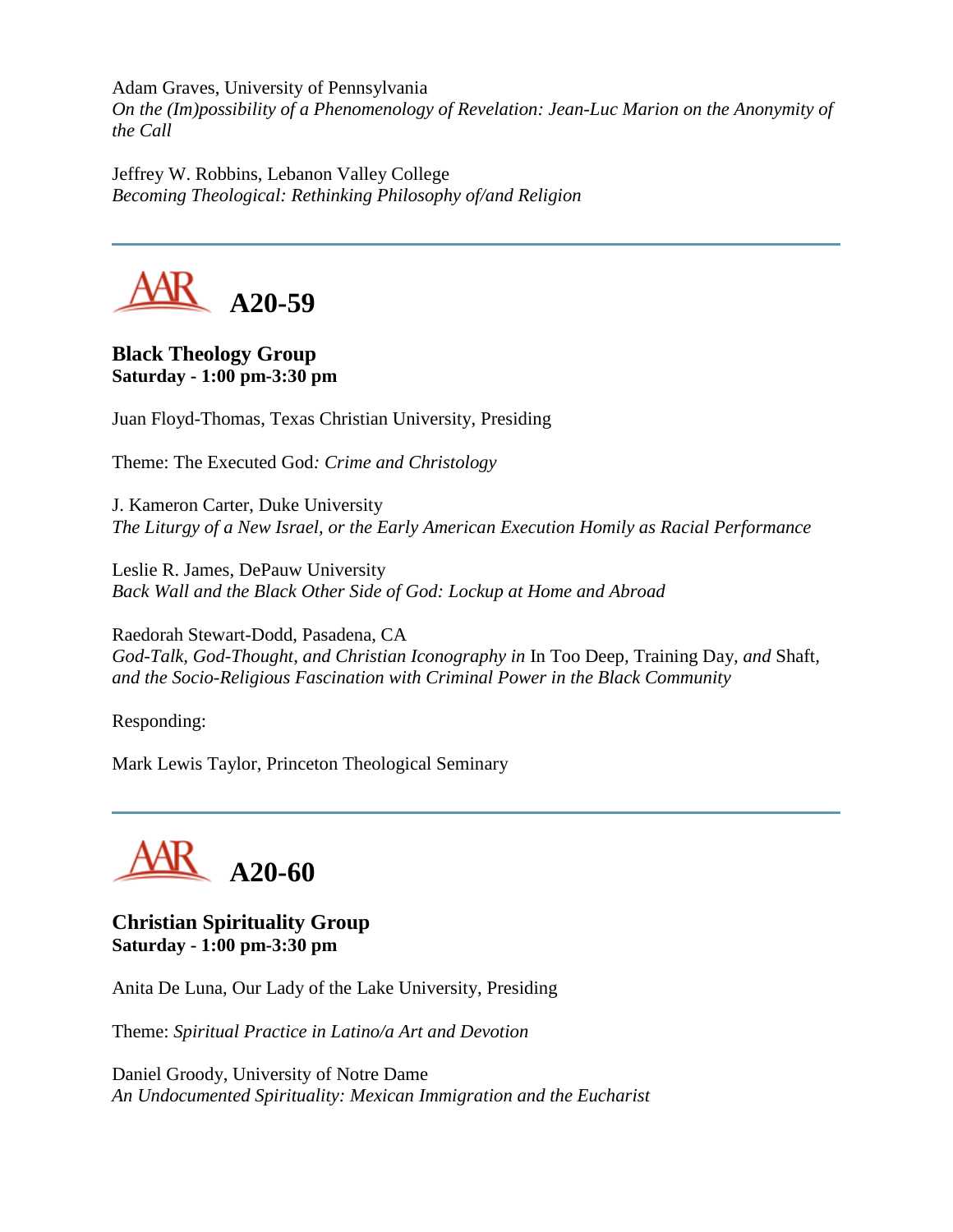Claire Wolfteich, Boston University *Practical Theological Approaches to Research and Teaching in Spirituality: A Case Study of Devotional Practices in the Farm Worker Movement Led by Cesar Chavez*

Jennifer Hughes, Graduate Theological Union *Spiritual Practice vs. Art in a Mexican Cult*

Joseph de León, Graduate Theological Union *The Passion of Christ Pageant at the San Fernando Cathedral: A Theo-Catharsis of Love*

Business Meeting:

Wendy Wright, Creighton University, Presiding



## **Christian Systematic Theology Group Saturday - 1:00 pm-3:30 pm**

Cynthia Rigby, Austin Presbyterian Theological Seminary, Presiding

Theme: *The City of God and Earthly Cities*

Hans Boersma, Trinity Western University *Bordering on the Augustinian: Radical Orthodoxy's Interpretation of the Civitas Dei and Civitas Terrena in St. Augustine*

Angela Franks, Boston College *The Cosmos, the Temple, and the City: Biblical Visions and Contemporary Revisions*

Cat Ngoc Jonathan Tran, Duke University *The Tale of Two Cities: Gift-Giving in the City of God*

Kimberly Faye Baker, University of Notre Dame *Moving beyond Ourselves: Augustine on Living as the Body of Christ*

Business Meeting:

David S. Cunningham, Hope College, Presiding

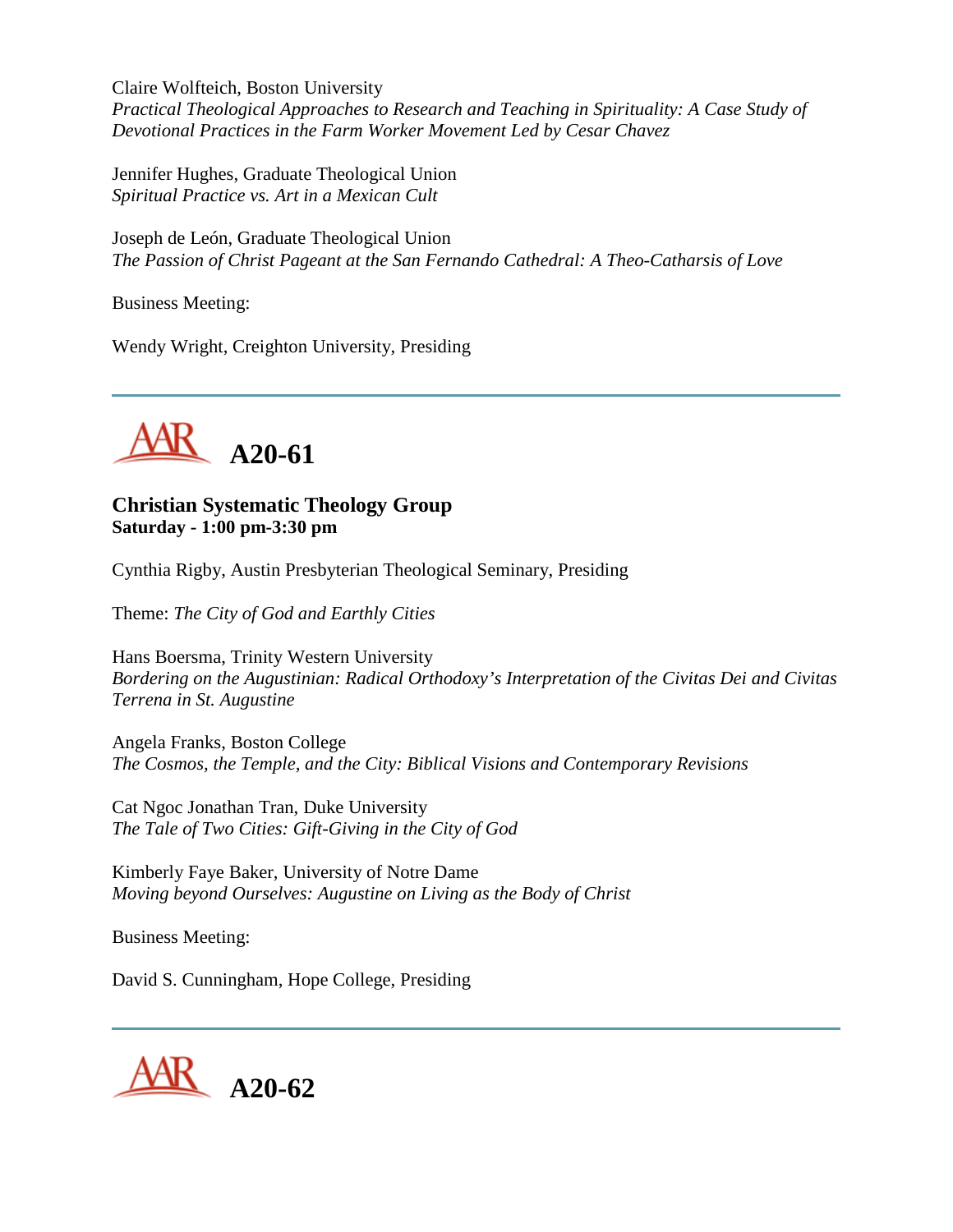# **Confucian Traditions Group Saturday - 1:00 pm-3:30 pm**

Lionel M. Jensen, University of Notre Dame, Presiding

Theme: *Confucianism and the Rule of Law*

Karen Turner, College of the Holy Cross *The Roots of Confucian Resistance to Law*

Tao Jiang, Southern Illinois University, Carbondale *Rule of Ritual and Rule by Law: The Qing Code and Its Ritual Ground*

Youngmin Kim, Bryn Mawr College *Individual Morality, Law, and the Political in the Confucian Tradition*

Responding:

Randall Peerenboom, University of California, Los Angeles Henry Rosemont, Jr., St. Mary's College of Maryland, Brown University

Business Meeting:

Mark Csikszentmihalyi, University of Wisconsin, Madison, Presiding



## **Europe and the Mediterranean in Late Antiquity Group Saturday - 1:00 pm-3:30 pm**

David Frankfurter, University of New Hampshire, Presiding

Theme: *Illness and Healing: Late Antique Practices and Discourses*

Zsuzsanna Varhelyi, Boston University *Praying for Health: The Role of the Peer Community in Elite Healing in the Roman Empire*

Vasiliki Limberis, Temple University *Breads of Healing: Metabolizing Miracles and Metaphors in Fourth-Century Cappadocia*

Dayna Kalleres, Stanford University *Healing the Judaizing Christian: Disease, Dismay, and Division in John Chrysostom's Congregation*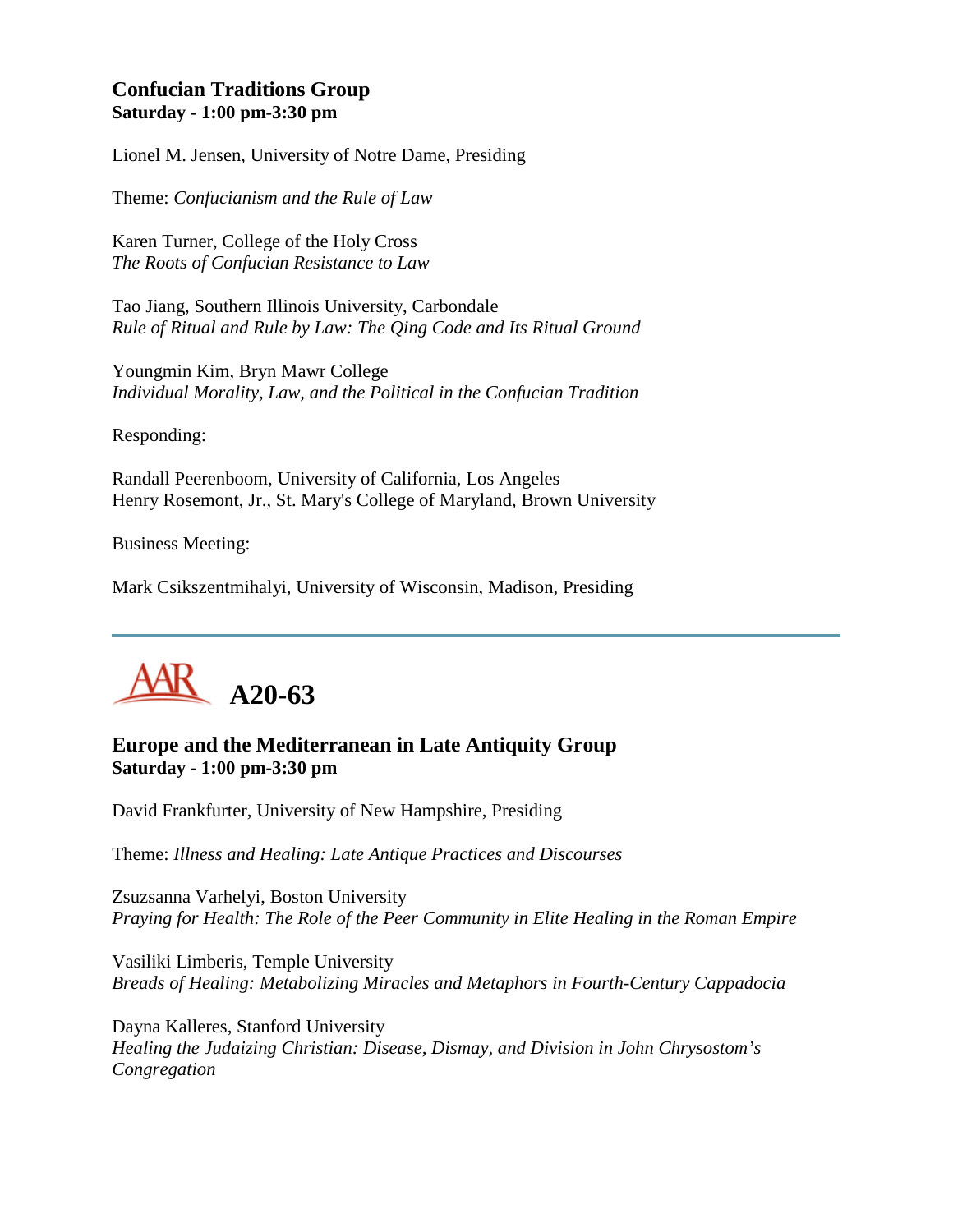Charlotte Radler, Loyola Marymount University *The Anatomy of Orthodoxy and Heresy: Tertullian's Rhetorical Strategies of Health and Disease*



## **Evangelical Theology Group Saturday - 1:00 pm-3:30 pm**

Susie Stanley, Messiah College, Presiding

Theme: *Contemporary Popular Expressions of Evangelicalism*

Valerie Rempel, Mennonite Brethren Biblical Seminary *"Almost Like God": Women and the Language of Submission in the Novels of Grace Livingston Hill*

Young Hoon Yoon, Drew University *The Puzzle of the Origins of WWJD?: Charles Sheldon's* In His Steps *and American Evangelicalism*

Valarie H. Ziegler, DePauw University *Someday My Prince Will Come: Genesis 1-3 and Gender Roles in Evangelical Marriage Manuals*

Responding:

Susan Hill Lindley, St. Olaf College



## **Feminist Theory and Religious Reflection Group Saturday - 1:00 pm-3:30 pm**

Rosemary P. Carbine, College of the Holy Cross, Presiding

Theme: *Subaltern/Gendered Subjectivity*

Jill Gorman, Rollins College *Can the Subaltern (Slave) Speak? The Representation of Female Slaves in Late Antique Christian Imperialist Discourse*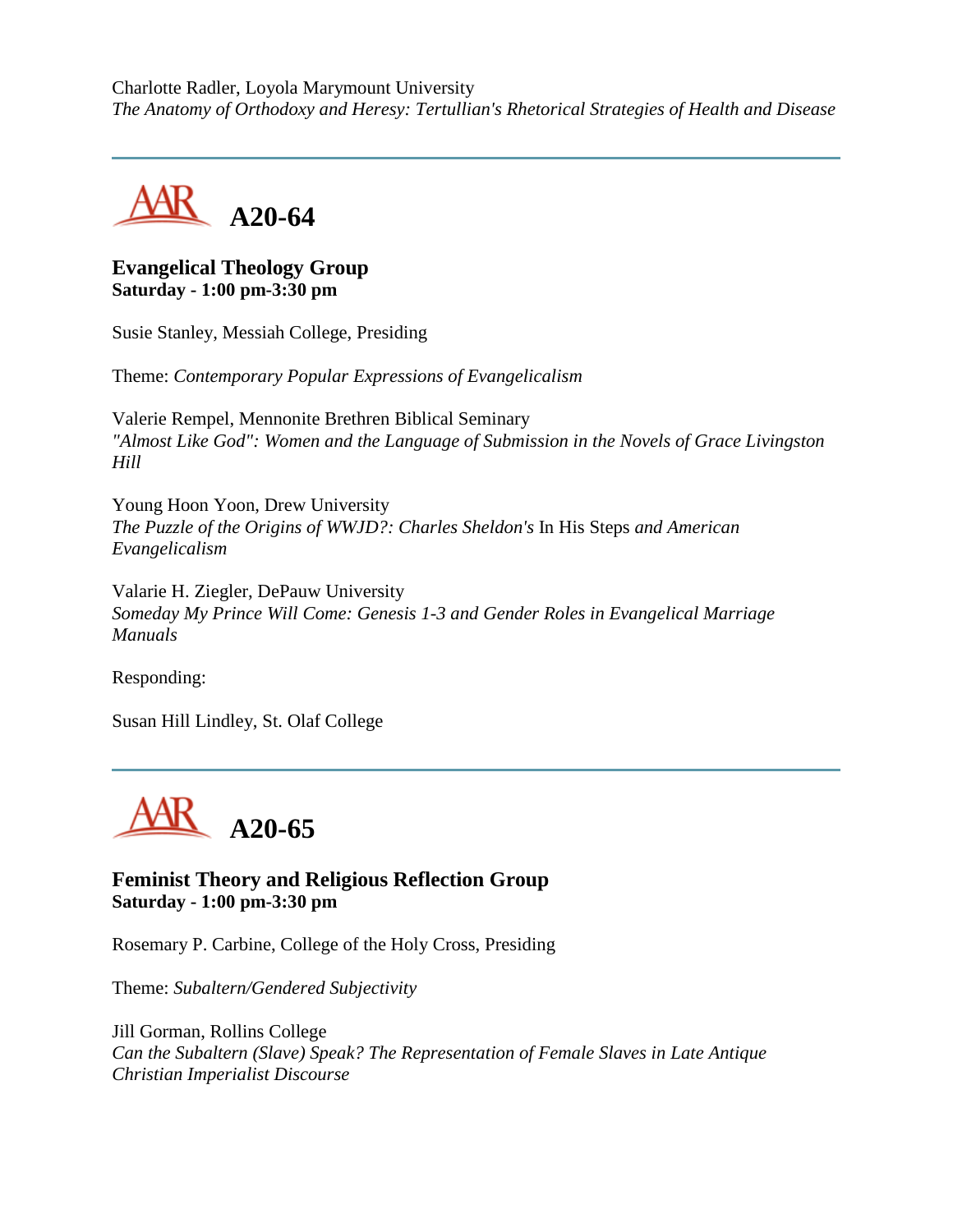Yvonne Zimmerman, University of Denver *Crime and Punishment: Human Trafficking and the Problem of "Home"*

Ann Pellegrini, New York University *A New Sex Wars?: Feminist and Christian Anti-Trafficking Activism*

Responding:

Laura S. Levitt, Temple University

Business Meeting:

Liora Gubkin, California State University, Bakersfield, Presiding



**Gay Men's Issues in Religion Group Saturday - 1:00 pm-3:30 pm**

Donald L. Boisvert, Concordia University, Presiding

Theme: *Power and Submission, Pain and Pleasure: The Religious Dynamics of Sadomasochism*

Justin Tanis, Metropolitan Community Church *Ecstatic Communion: The Spiritual Dimensions of Leathersexuality*

Thomas V. Peterson, Alfred University *S/M Rituals in Gay Men's Leather Communities: Initiation, Power Exchange, and Subversion*

Ken Stone, Chicago Theological Seminary *"You Seduced Me, You Overpowered Me, and You Prevailed": Religious Experience and Homoerotic Sadomasochism in Jeremiah*

Timothy R. Koch, New Life Metropolitan Community Church *Choice, Shame, and Power in the Construction of Sadomasochistic Theologies*

Julianne Buenting, Chicago Theological Seminary *Oh, Daddy! God, Dominance/Submission, and Christian Sacramentality and Spirituality*

Kent Brintnall, Emory University *Rend(er)ing God's Flesh: The Body of Christ, Spectacles of Pain, and Trajectories of Desire*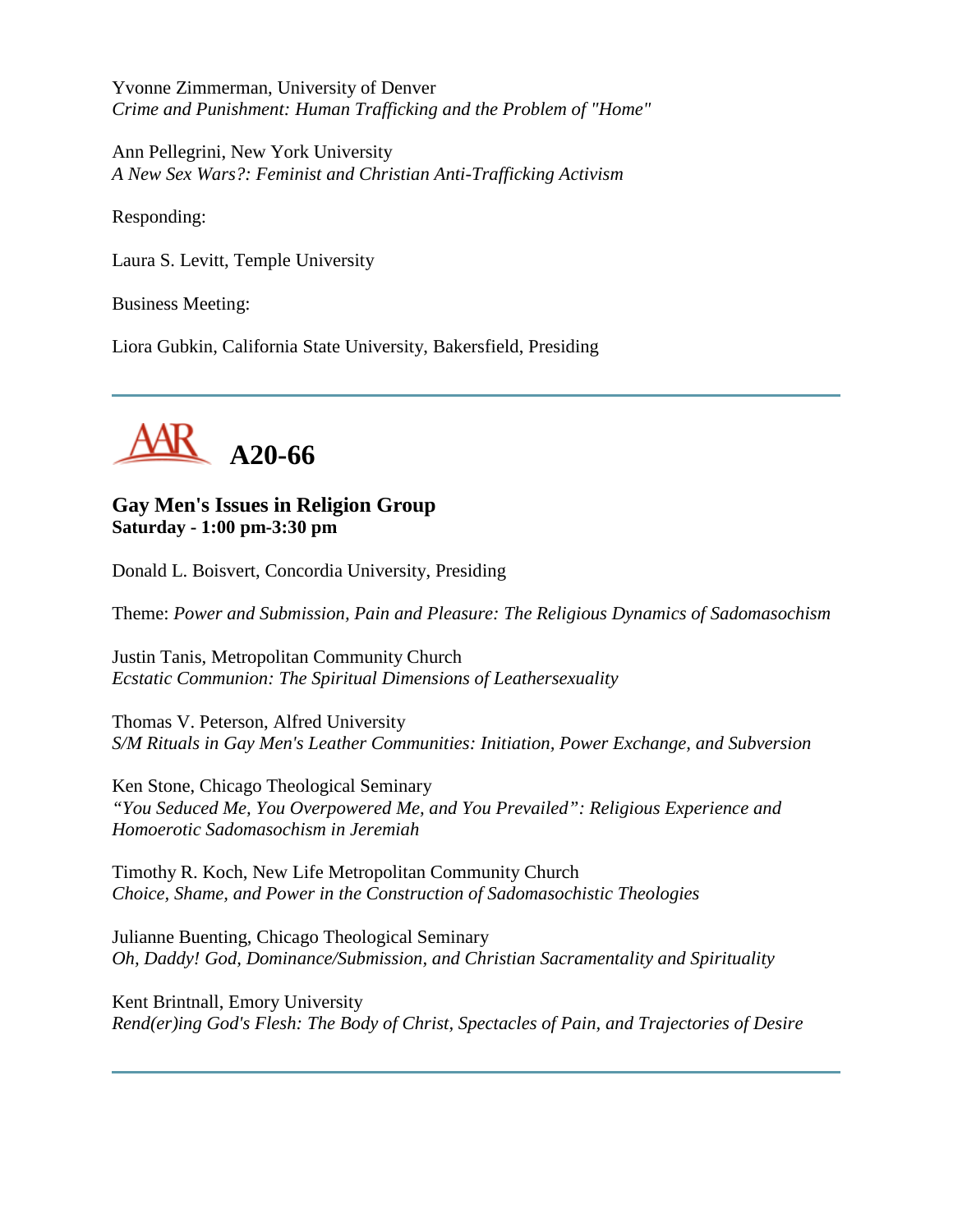

# **Kierkegaard, Religion, and Culture Group and Nineteenth-Century Theology Group Saturday - 1:00 pm-3:30 pm**

Andrew J. Burgess, University of New Mexico, Presiding

Theme: *Jon Stewart's* Kierkegaard's Relation to Hegel Reconsidered: Critique and Appreciation

Robert L. Perkins, Stetson University *Jon Stewart's Mediated Kierkegaard*

David Kangas, Florida State University *Which Hegel? Reconsidering Hegel and Kierkegaard*

Stephen N. Dunning, University of Pennsylvania *Response to* Kierkegaard's Relation to Hegel Reconsidered*, by Jon Stewart*

Rick A. Furtak, Colorado College *Ancient Passion, Modern Abstraction: Kierkegaard on the Hellenistic and the Hegelian Conceptions of Philosophy*

Pre-printed papers for this and other sessions of the Nineteenth-Century Theology Group may be obtained from C. J. T. Talar, University of St. Thomas, 9845 Memorial Drive, Houston, TX 77024 for \$20.00.



**Native Traditions in the Americas Group Saturday - 1:00 pm-3:30 pm**

Ines M. Talamantez, University of California, Santa Barbara, Presiding

Theme: *American Indian Religious Revitalization as Cultural Tool, Survival Method, and Ideological Critique*

John Baumann, University of Wisconsin, Oshkosh *Wounded Land: Environmental Resistance and Revitalized Identity*

James B. Jeffries, Colgate University *Re-Claiming Religion: The Emergence of Orthodoxy among Native Americans in Seventeenth-Century New France*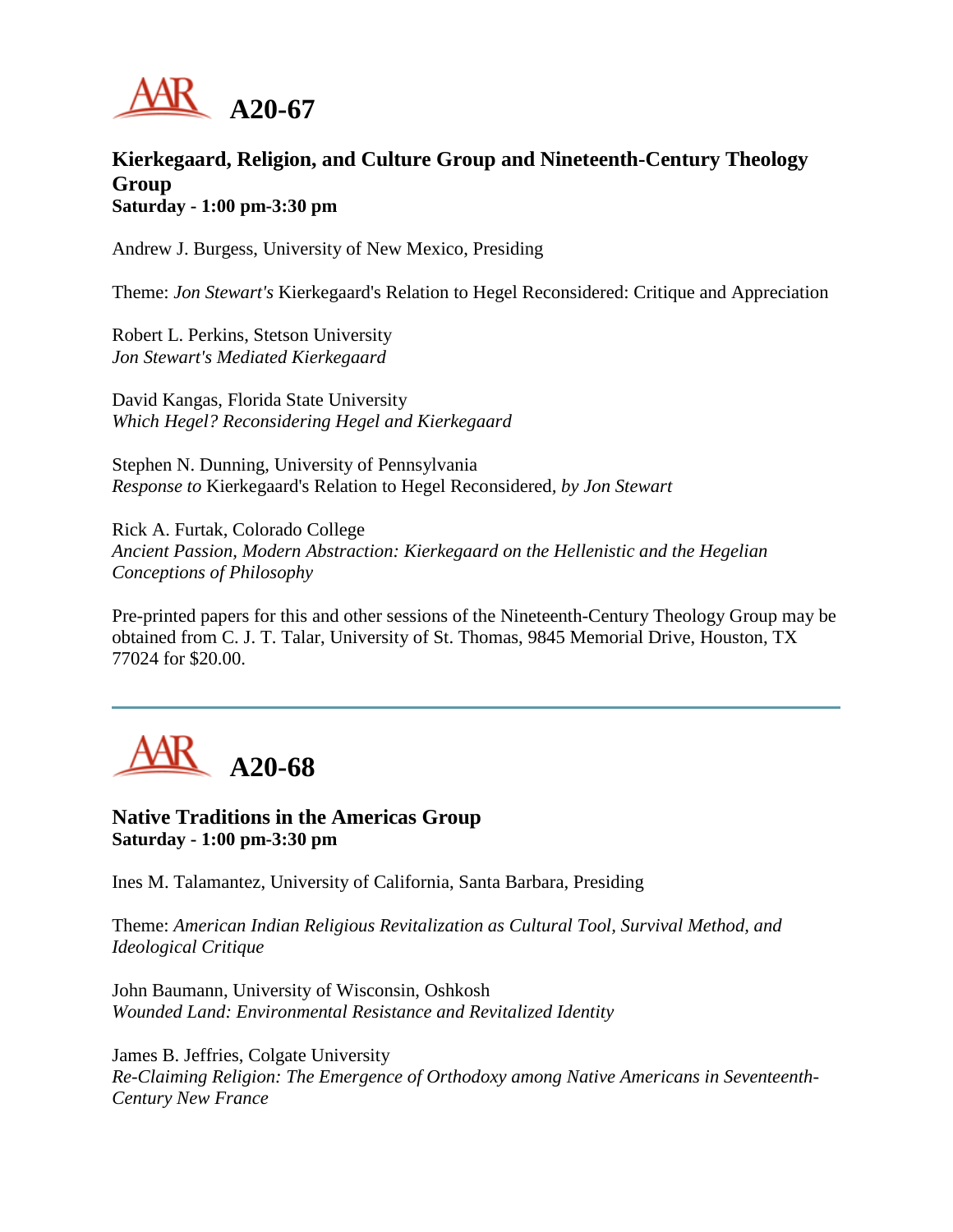Amado Láscar, Ohio University *The Recuperation of the Word*

Michael Zogry, University of Kansas *The Cherokee Trail of Tears and the Persistence of Cherokee Religious Traditions: A Critique of the Concepts of Revitalization and Perseverance*

Responding:

Kenneth Mello, University of Vermont



# **New Religious Movements Group and Ritual Studies Group Saturday - 1:00 pm-3:30 pm**

Sara Penn-Strah, Harvard University, Presiding

Theme: *Ritual Expressions in New Religious Movements*

Beth Dougherty, King's College, London *When Rituals Go Wrong: Angry Goddess, Recalcitrant Reclaimers*

Laurel Zwissler, University of Toronto *Right Action: Uses of Ritual in Anti-Globalization Protests by Neo-Pagan, United Church, and Catholic Activists*

Lee Gilmore, Graduate Theological Union *Theater in a Crowded Fire: Ritualizing "Spirituality without Religion" at the Burning Man Festival*

Michael F. Strmiska, Siauliai University, Lithuania *Putting the Blood Back in Blot: The Revival of Animal Sacrifice in Nordic Neopaganism*

Responding:

Adrian Harris, King Alfred's College Winchester

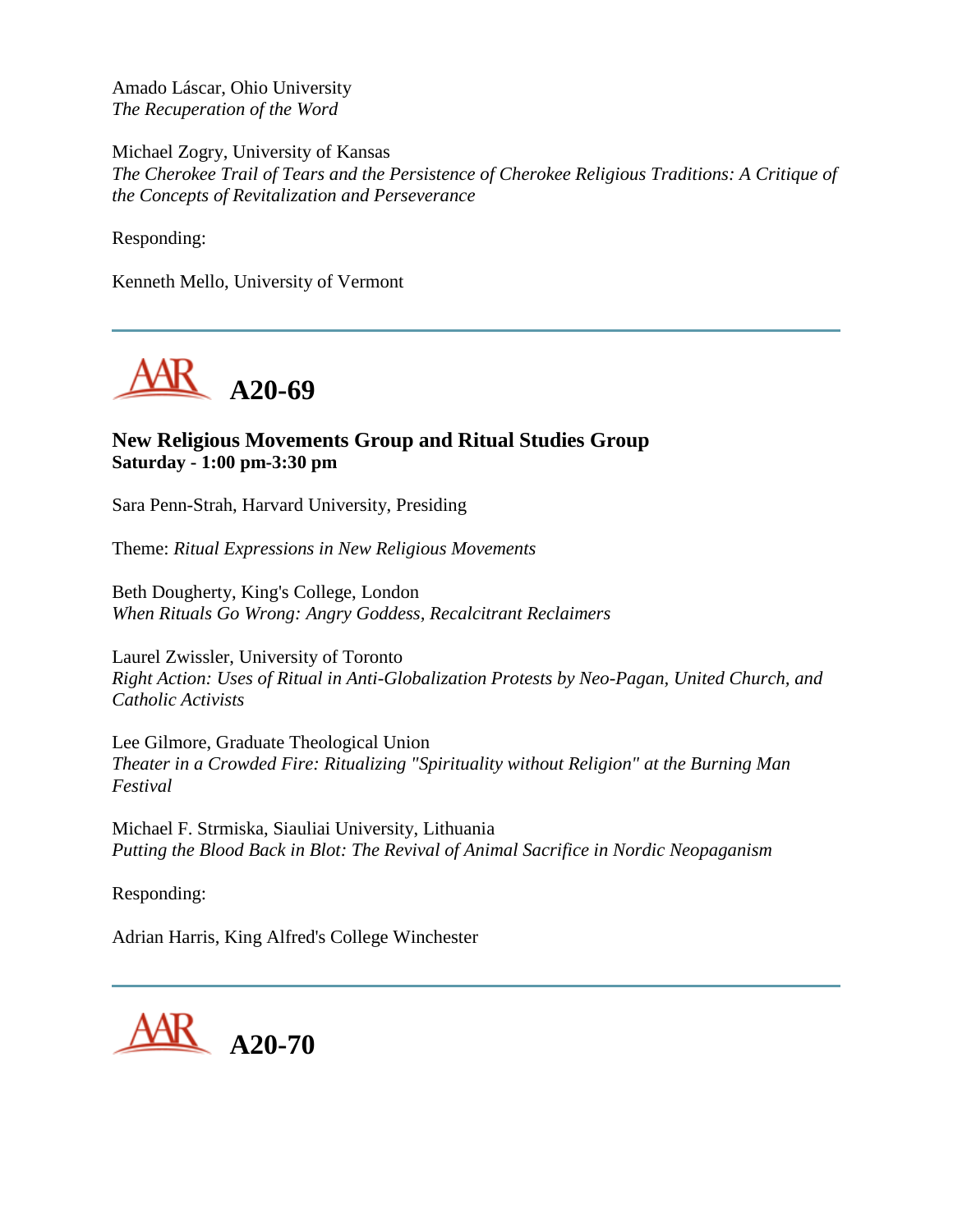# **Religious Freedom, Public Life, and the State Group Saturday - 1:00 pm-3:30 pm**

Diana L. Eck, Harvard University, Presiding

Theme: *Taking Religious Pluralism Seriously: Toward a Democratic Spiritual Politics*

John B. Cobb, Claremont School of Theology *Process Politics in a Pluralistic Age*

Rita M. Gross, University of Wisconsin, Eau Claire *Buddhist Methods for Promoting Pluralistic Religious Discourse in the Public Square*

M. A. Muqtedar Khan, Adrian College *Faith and Freedom in Islamic Context*

David Machacek, Trinity College *Unsecular Humanism: From Public Protestantism to the Religion of Conscience*

Michael York, Bath Spa University College *Middle Class/"Out Class" Roles for Pagans in Bridging Faith and Freedom*

Responding:

Barbara A. McGraw, Saint Mary's College of California



## **Wesleyan Studies Group Saturday - 1:00 pm-3:30 pm**

Sarah Heaner Lancaster, Methodist Theological School in Ohio, Presiding

Theme: *Contestations over Basic Wesleyan Values*

Aaron Kerr, Duquesne University *John and Charles Wesleys' "Hymns on the Lord's Supper": Their Appropriation and the Contestation of Methodist Ecclesial Identity*

Mary Elizabeth Moore, Emory University *Birth and New Birth: Toward a Feminist Reconstruction of Wesleyan Ecclesiology and Ministry*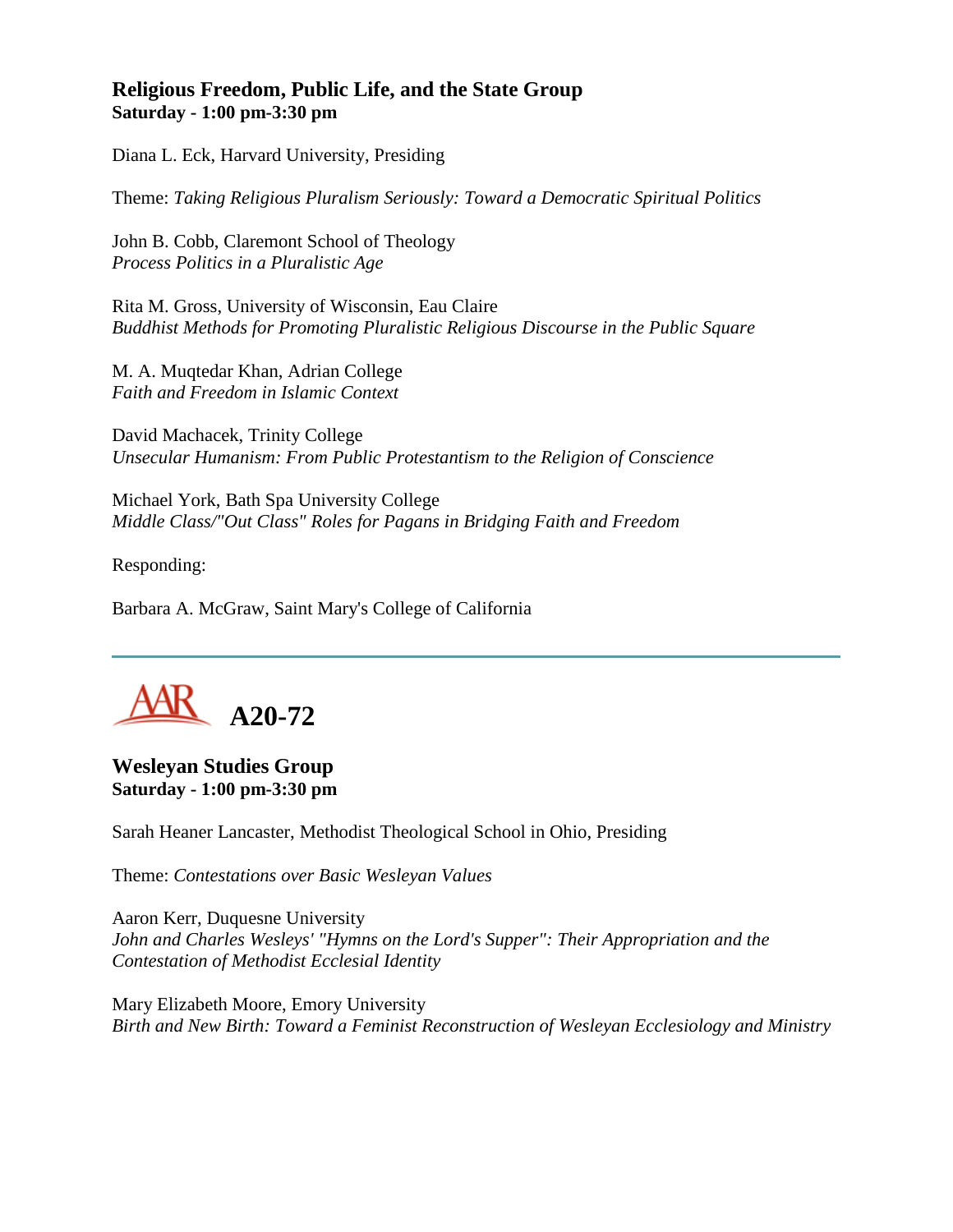F. Douglas Powe, Emory University

*Evangelism in the Wesleyan/Methodist Tradition: Is There One Message for Both Blacks and Whites?*

Carole Dale Spencer, George Fox University

*Holiness and Mysticism: The Love/Hate Relationship of John Wesley toward William Law and the Quakers*



**Foucault Consultation Saturday - 1:00 pm-3:30 pm**

## **New Program Unit**

J. Joyce Schuld, Cornell University, Presiding

Theme: *Foucault in Contemporary Theological and Religious Studies*

Geoffrey Rees, University of Chicago *Is "Sex" Worth Dying For? Exploring the Theological Implications of Foucault's Theory of Sexuality*

Min-Ah Cho, Emory University *Via Purgatory, She Saw and She Was Seen: Reading Catherine of Genoa's Purgation and Purgatory with Foucault*

Gregory A. Banazak, SS Cyril and Methodius Seminary *Writing Globalization Religiously: The Case of Bartolomé de Las Casas' Genealogy of the "New World"*

Luis Reyes Ceja, Universidad del Valle de Atemajac *co-presenter with Gregory Banazak*

Peter Heltzel, Boston University *"Cutting Off the Head of the King" in a Kingdom without One: Foucault, Moltmann, and American Empire*

Business Meeting:

Tom Beaudoin, Santa Clara University, Presiding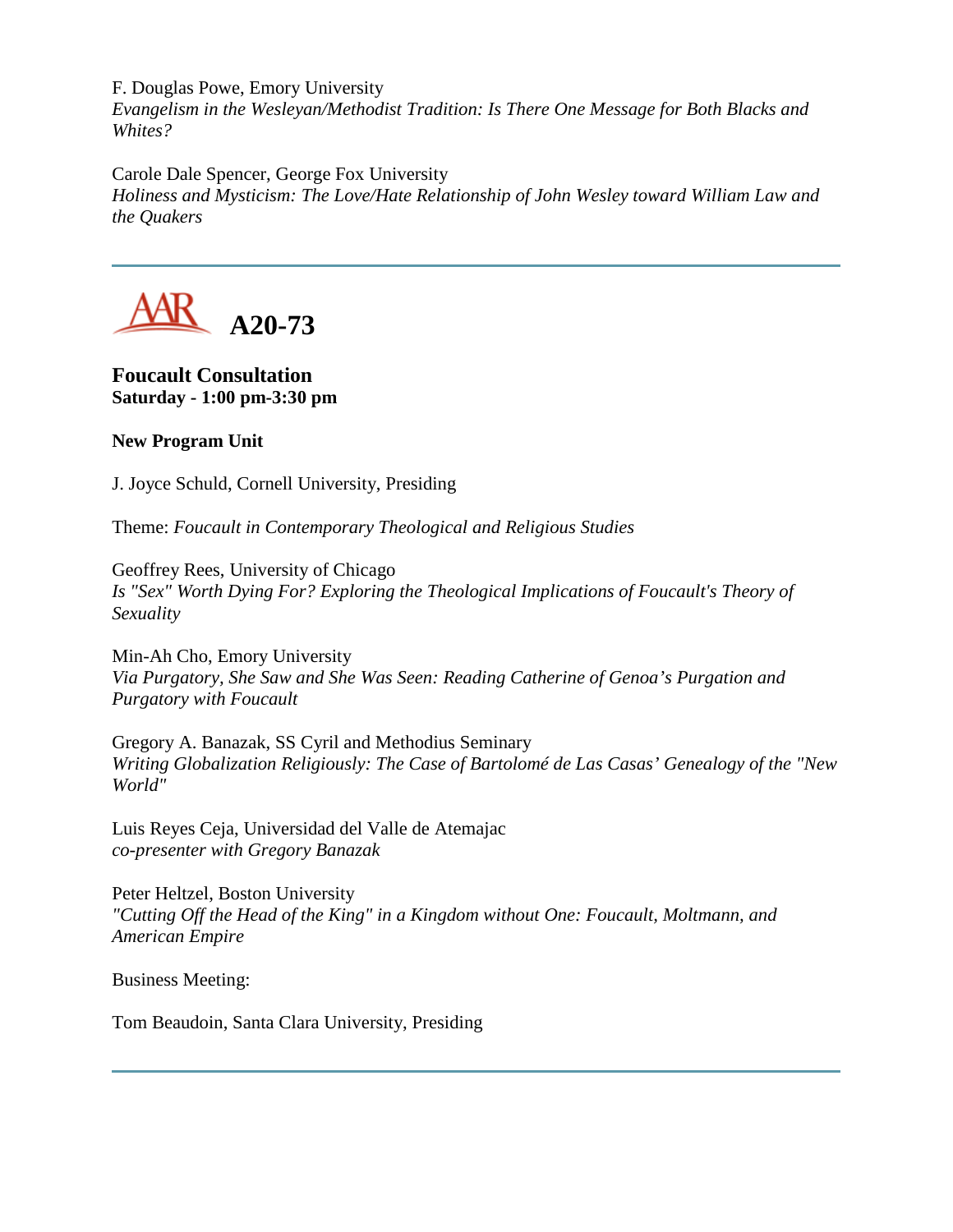

#### **Religion and Popular Culture Group Saturday - 1:00 pm-3:30 pm**

Richard J. Callahan, University of Missouri, Columbia, Presiding

Theme: *Playing with Religion*

Matt Blackmon, Dallas Theological Seminary *co-presenter with Kent Berghuis*

Kent Berghuis, Dallas Theological Seminary *Would Jesus Play Texas Hold-Em? Reflections on Religion and the World Poker Tour*

Jeremy Biles, University of Chicago *SUNDAY! . . . SUNDAY! . . . SUNDAY! The Monster Trucks' Black Sabbath*

Carmen Marie Nanko, Catholic Theological Union, Chicago *Béisbol at the Borders: Crossing the Lines of Faith and Popular Culture*

Frank Ferreri, University of South Florida *co-present with Don Surrency*

Don Surrency, University of South Florida *Addressing a Methodological Deficiency in the Analysis of Sports as Religion: The Discovery of the Hidden Sacred in Sports*



**Religions, Social Conflict, and Peace Consultation Saturday - 1:00 pm-3:30 pm**

Susan Windley-Daoust, Saint Mary's University of Minnesota, Presiding

Theme: *Looking for Justice in Latin America: Balancing the Demands of Justice and Peace*

David Tombs, Trinity College Dublin *The Politics of Forgiveness, Justice, and Reconciliation: The Religious Influence on Transitional Justice Debates in El Salvador and Chile*

Thomas P. Boland, Jr., Union College, New York *Too Heavy a Price? Daniel Berrigan, Ernesto Cardenal, and the Nicaraguan Revolution*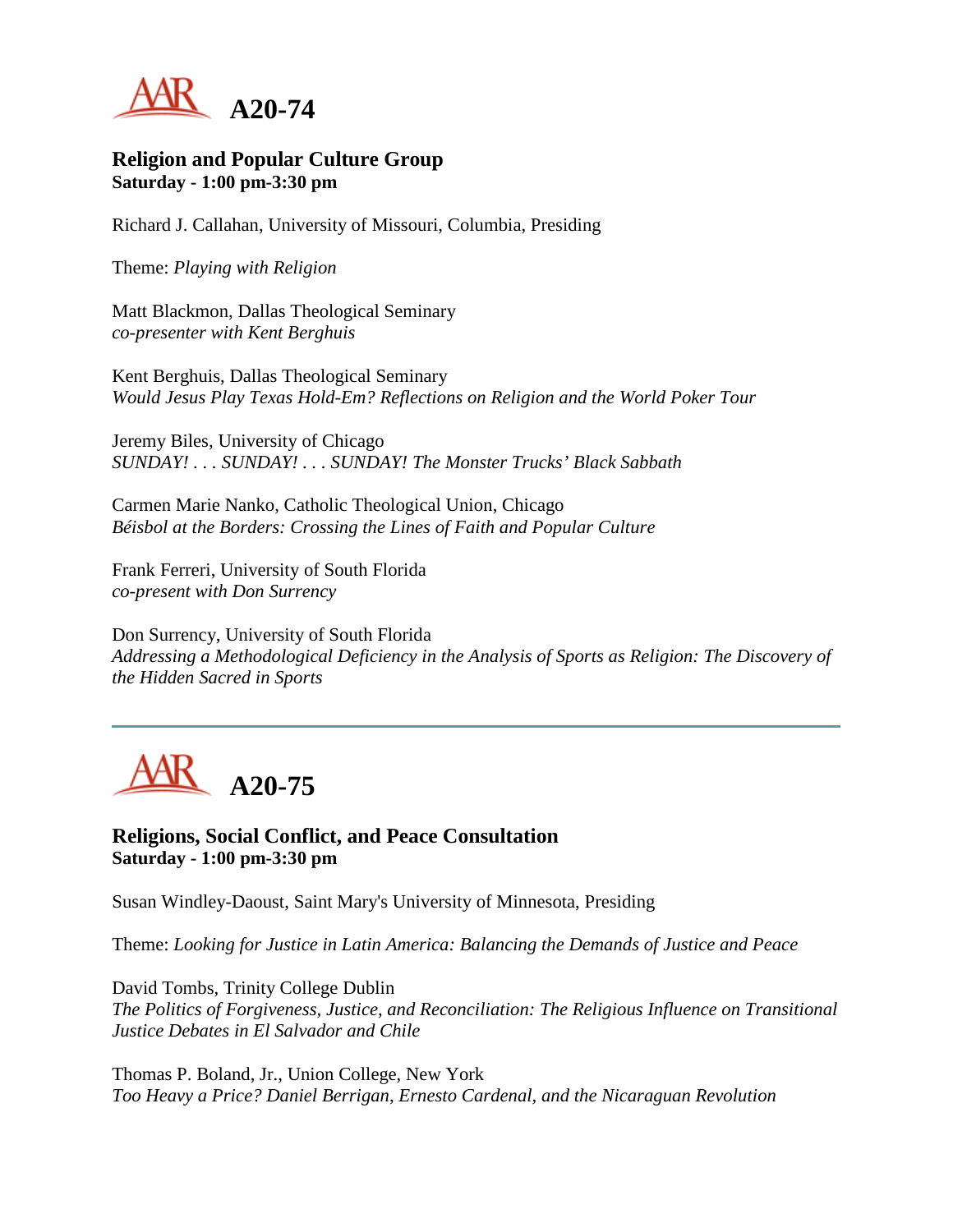Juan Herrero-Brasas, California State University, Northridge *Latin American Liberation Theology vs. the Just War Tradition: A Matter of Incompatibility or Interpretation?*

Responding:

Eileen M. Fagan, College of Mount Saint Vincent

Business Meeting:

Cynthia Stewart, Nashville, TN, Presiding



# *JAAR* **International Attendees Reception Saturday - 3:30 pm-4:30 pm**

Sheila Greeve Davaney, Iliff School of Theology, Presiding



**Special Topics Forum Saturday - 4:00 pm-6:30 pm**

Ada María Isasi-Díaz, Drew University, Presiding

Theme: *Latinas' Experiences and Lives in Literature and Theology: A Reading by Sandra Cisneros*

Panelists:

Sandra Cisneros, San Antonio, TX

Responding:

Leticia Guardiola-Saenz, Vanderbilt University Michelle A. Gonzalez, Loyola Marymount University Elena Olazagasti, Vanderbilt University

See the Program Highlights for a description.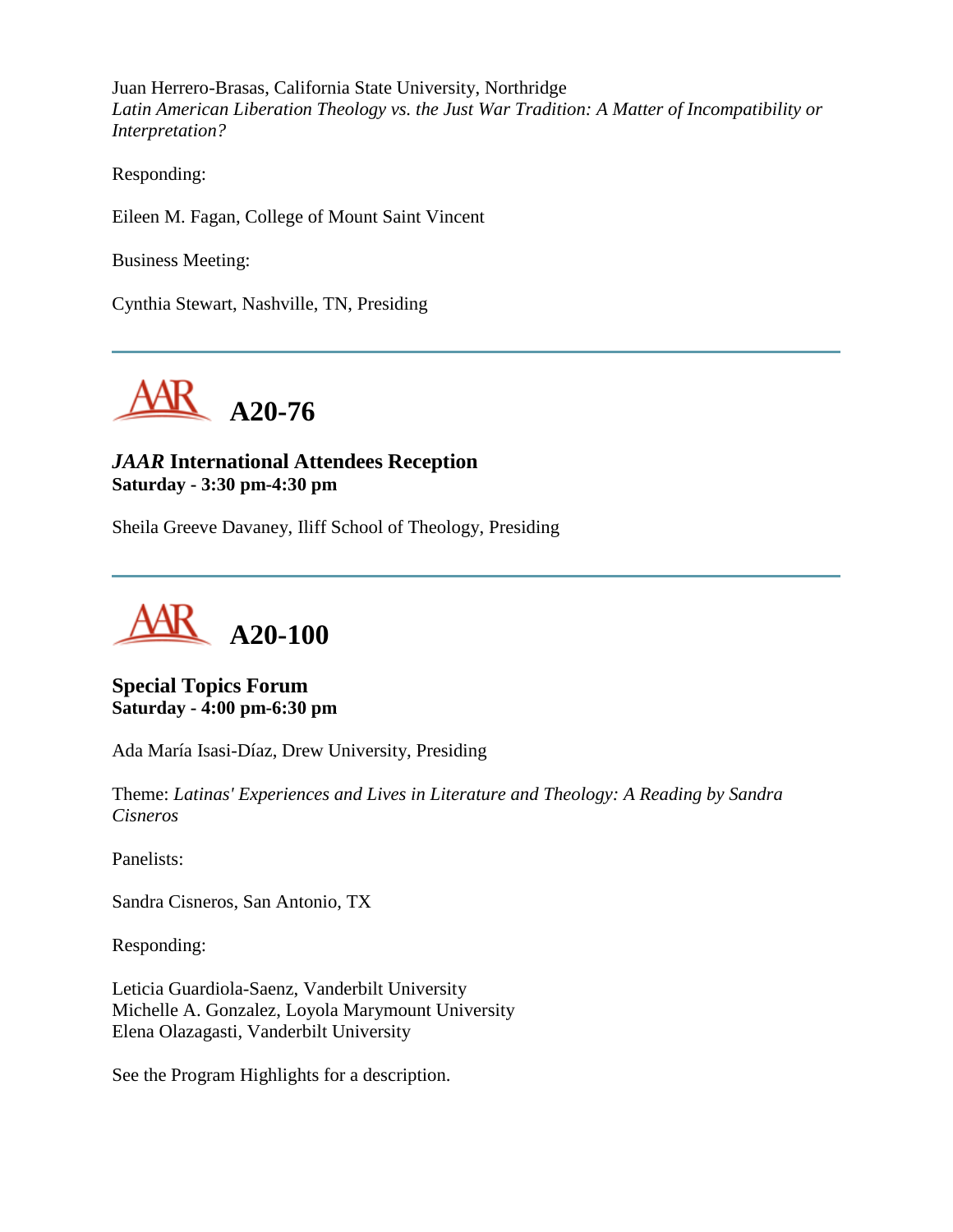

## **Special Topics Forum Saturday - 4:00 pm-6:30 pm**

Sponsored by the Status of Racial and Ethnic Minorities in the Profession Committee

Laura E. Donaldson, Cornell University, Presiding

Theme: *Racial and Ethnic Minority Scholars and the Relation between the Study of Religion and the Study of Scriptures*

Panelists:

Charles H. Long, Chapel Hill, NC

Rita Sherma, Binghamton University

Kwok Pui Lan, Episcopal Divinity School

Daniel Boyarin, University of California, Berkeley

Tazim Kassam, Syracuse University

Vincent L. Wimbush, Claremont Graduate University

Nikky Singh, Colby College

Rüdiger V. Busto, University of California, Santa Barbara

A reception hosted by the Status of Racial and Ethnic Minorities in the Profession Committee directly follows. See the Program Highlights for a description.



# **Academic Teaching and the Study of Religion Section Saturday - 4:00 pm-6:30 pm**

Arthur Sutherland, Loyola College in Maryland, Presiding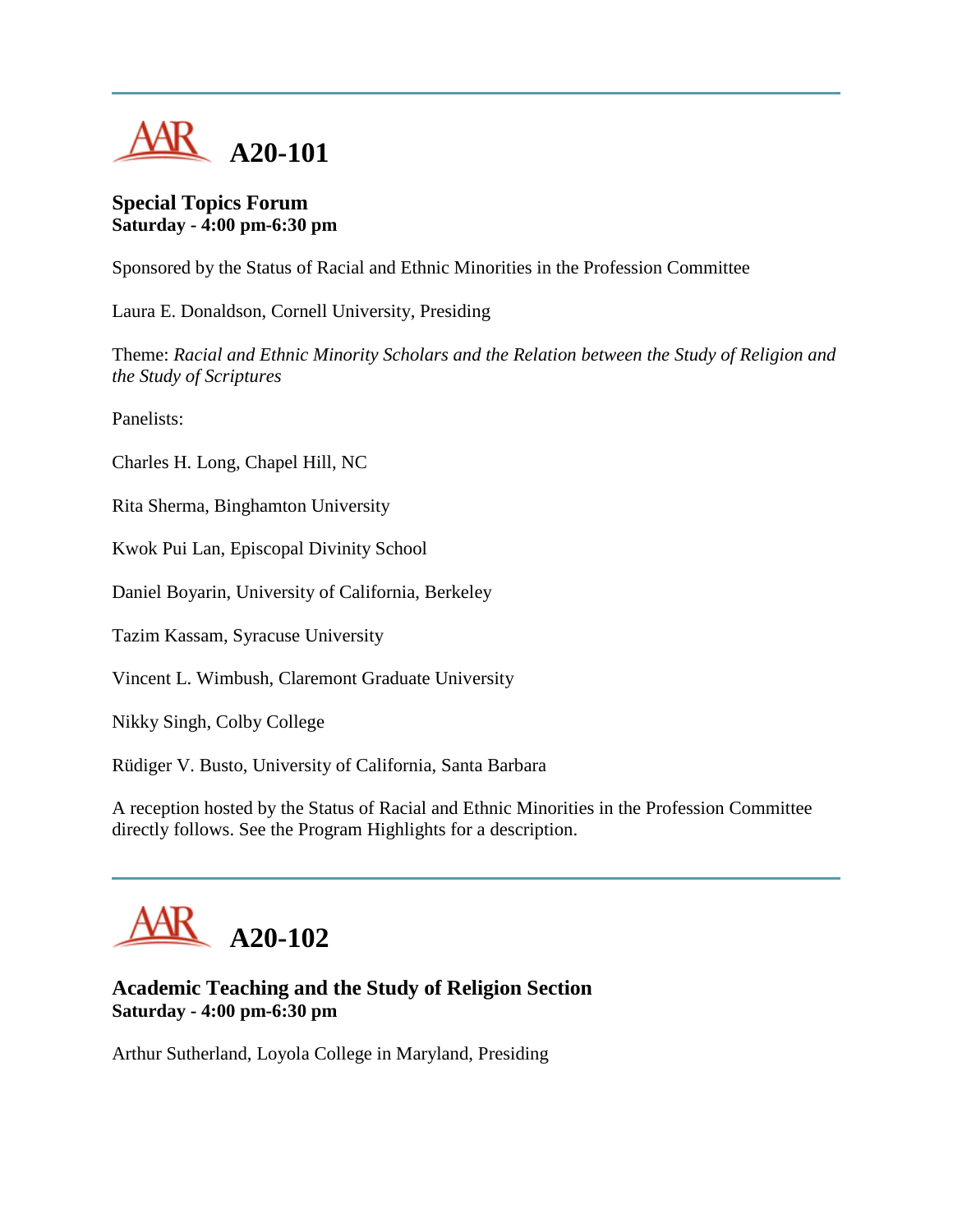Theme: *Identity, Practice, and Location: Sound Pedagogy and Robust Learning in Secular and/or Confessional Contexts*

Calvin Mercer, East Carolina University *"But the Bible Says . . ." Teaching Fundamentalist Christian Students*

Tanja Juric, University of Toronto *Negotiating Values: Moral Education in a Multicultural and Secular Context*

Charlene Burns, University of Wisconsin, Eau Claire *Cognitive Dissonance and the Induced-Compliance Paradigm: Ethical Concerns in Teaching Religious Studies*

John K. Simmons, Western Illinois University *Neutral Enthusiasm Meets Biblical Studies: Maximizing Accessibility While Avoiding Difficulties*



# **Arts, Literature, and Religion Section and Tillich: Issues in Theology, Religion, and Culture Group Saturday - 4:00 pm-6:30 pm**

Darlene Fozard Weaver, Villanova University, Presiding

Theme: *Tillich, Literature, and the Arts*

Steven Fink, University of Iowa *A Journey behind the Canvas: Bringing Tillich into an Interpretation of the Paintings of Kandinsky*

Russell R. Manning, University of Cambridge *Towards a Critical Reconstruction and Defense of Tillich's Theology of Art*

Jessica De Cou, University of Chicago *Drinking to the Dregs: An Exploration of Plath, Hesse, and Tillich toward an Ontology of Suicide*

Responding:

Jonathan Rothchild, University of Chicago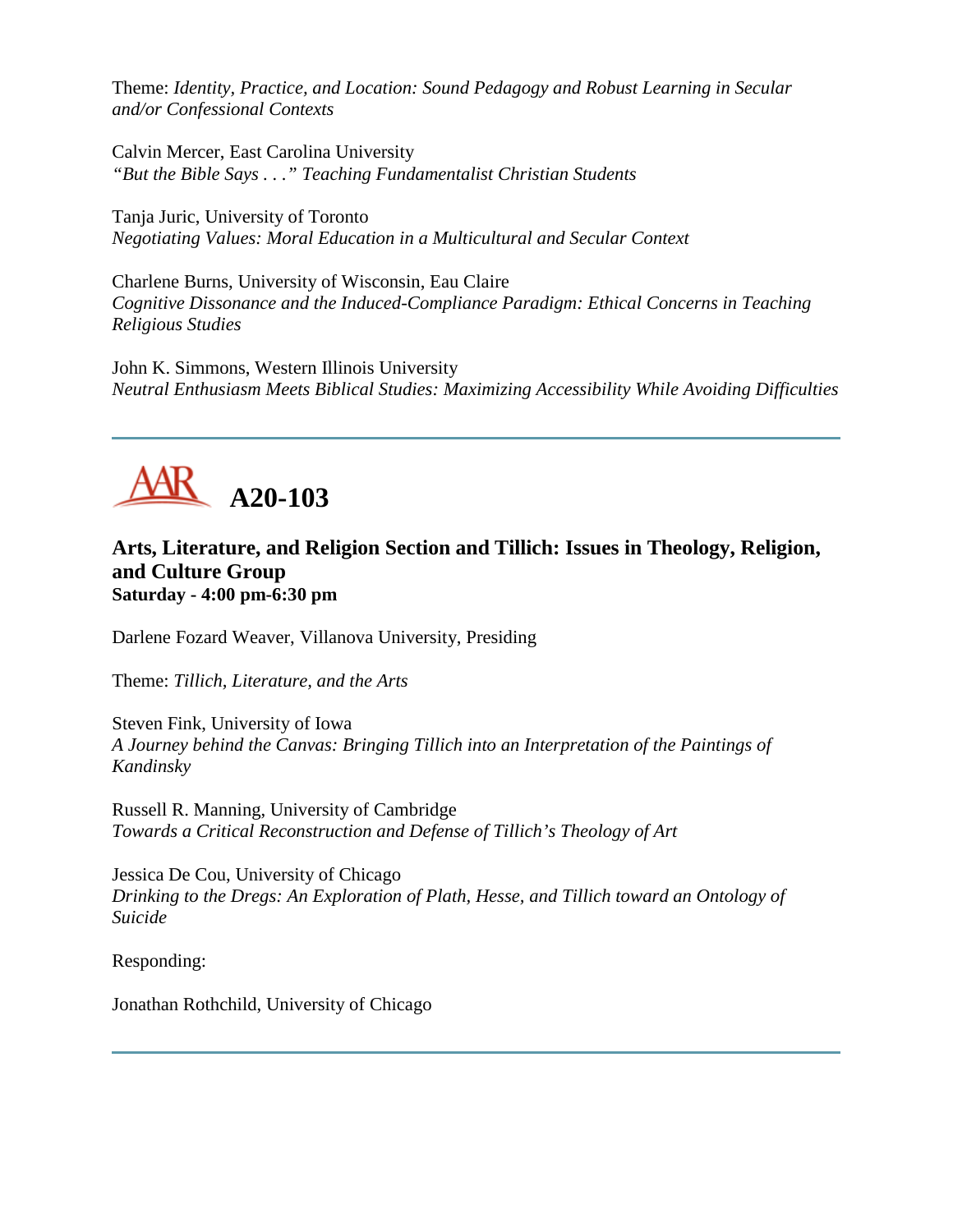

#### **Buddhism Section Saturday - 4:00 pm-6:30 pm**

Peter N. Gregory, Smith College, Presiding

Theme: *Monks, Clerics, and (Auto)biography*

Benjamin Bogin, University of Michigan, Ann Arbor *Entering the Action: The Memoirs of a Monk Turned Ngakpa*

Derek Maher, East Carolina University *Biography and Historical Context: Life Narratives of dGe lugs pa Textbook Authors*

Jonathan Gold, University of Vermont *Sakya Pandita's Buddhicization of the Rasas: Sanskrit Poetics for a Tibetan Elite*

Patrick Uhlmann, University of California, Los Angeles *Chan Master Zhikong in Korea: The Collaboration of Buddhist Monks and Confucian Literati in the Creation of an Icon*

Albert F. Welter, University of Winnipeg *Context and Motive: Literati Influence over Chan Buddhism in Early Song China*



**History of Christianity Section Saturday - 4:00 pm-6:30 pm**

Philip K. Goff, Indiana University-Purdue University, Indianapolis, Presiding

Theme: *Reviewing Mark Noll's* America's God: From Jonathan Edwards to Abraham Lincoln

Panelists:

Catherine L. Albanese, University of California, Santa Barbara

Randall Balmer, Barnard College, Columbia University

Richard Bushman, Columbia University

Amanda Porterfield, Florida State University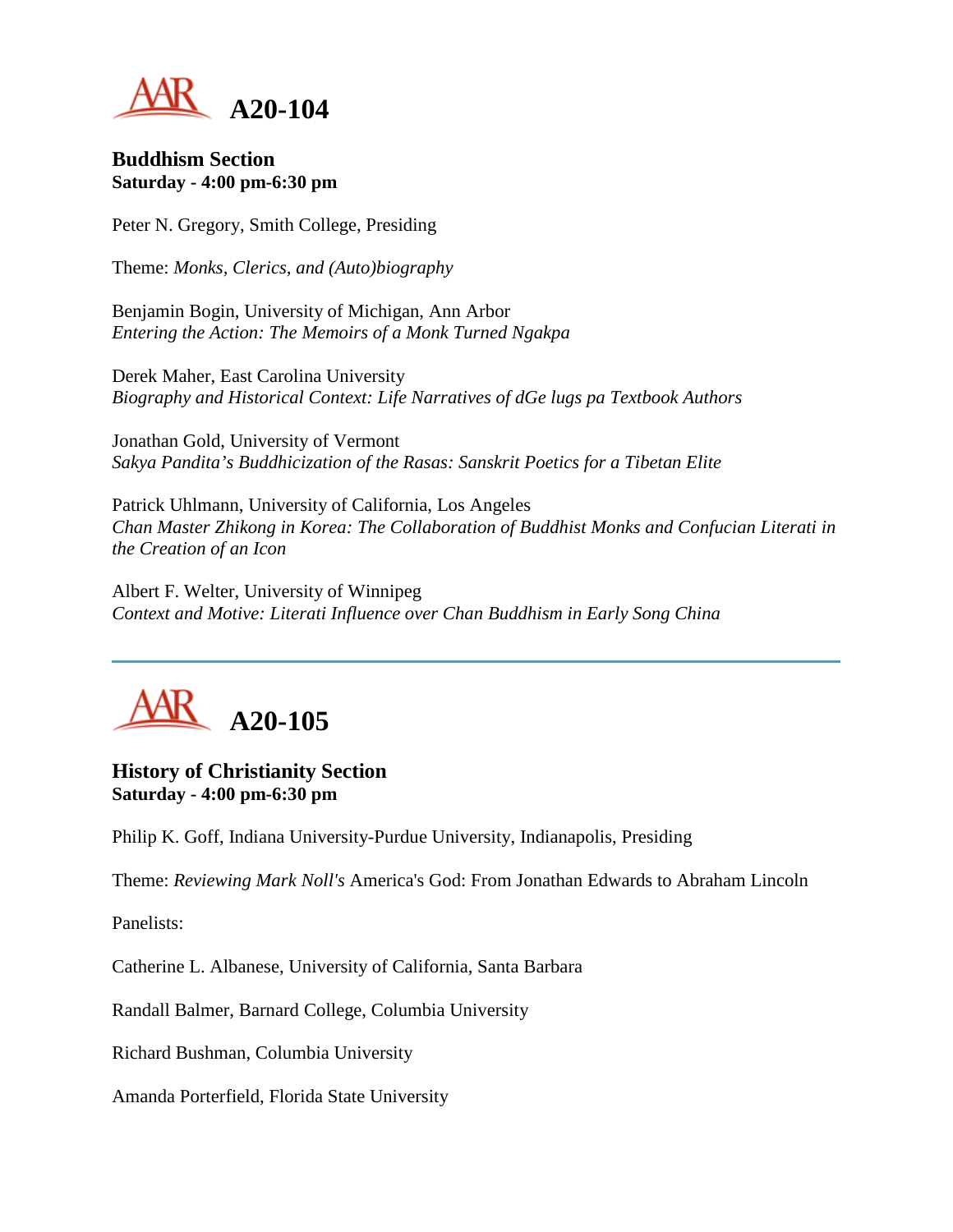Responding:

Mark Noll, Wheaton College



## **North American Religions Section Saturday - 4:00 pm-6:30 pm**

Diane Winston, University of Southern California, Presiding

Theme: *Being and Doing: Best Paper Proposals 2004*

Matthew Hedstrom, University of Texas, Austin *How the Book Business Psychologized Spirituality, 1920-1950*

John H. Lardas, Haverford College Moby Dick *in the Age of the Moving Picture*

John Giggie, University of Texas, San Antonio *Purchasing Freedom: Consumer Culture and Black Religion in the American South, 1865-1915*

Debra Renee Kaufman, Northeastern University *"Being" and "Doing" Jewish in America: Surveys, Narratives, and Religious Identity*

Responding:

Judith Weisenfeld, Vassar College



**Philosophy of Religion Section Saturday - 4:00 pm-6:30 pm**

Philip L. Quinn, University of Notre Dame, Presiding

Theme: *Kant and the Philosophy of Religion I (On the 200th Anniversary of His Death)*

Andrew C. Dole, Amherst College *The Changing Fortunes of Kant's Copernican Revolution*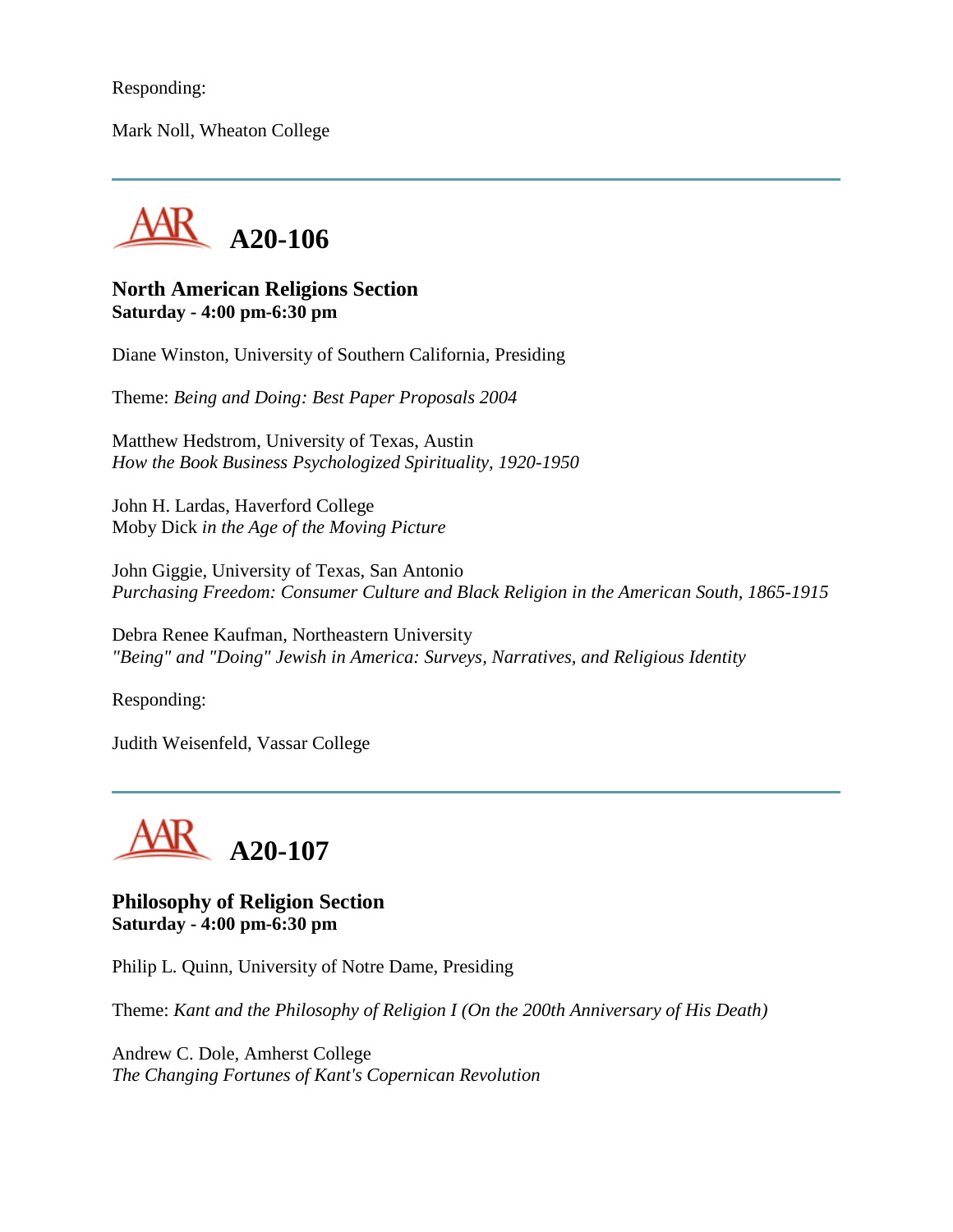Robert Erlewine, Rice University *Kant's Conflicted Divinity: Contradictory Thrusts in Kant's Philosophy of Religion*

Jeffrey Hensley, Virginia Theological Seminary *'Grace Dreamed Up in Slothful Ttrust': Kant on Moral Regeneration and Divine Assistance*

James DiCenso, University of Toronto *Kant's Hermeneutics of Religion: Between Ethics and Politics*



# **Religion in South Asia Section Saturday - 4:00 pm-6:30 pm**

Vasudha Narayanan, University of Florida, Presiding

Theme: *Teaching Inside-Out: Demographic Changes and Methodological Challenges in Teaching the Religions of South Asia*

Panelists:

Eliza Kent, Colgate University

Anne Vallely, University of Ottawa

Amir Hussain, California State University, Northridge

Stuart R. Sarbacker, Northwestern University

Arti Dhand, University of Toronto

Responding:

Deepak Sarma, Case Western Reserve University



**Study of Islam Section and Islamic Mysticism Group Saturday - 4:00 pm-6:30 pm**

**New Program Unit**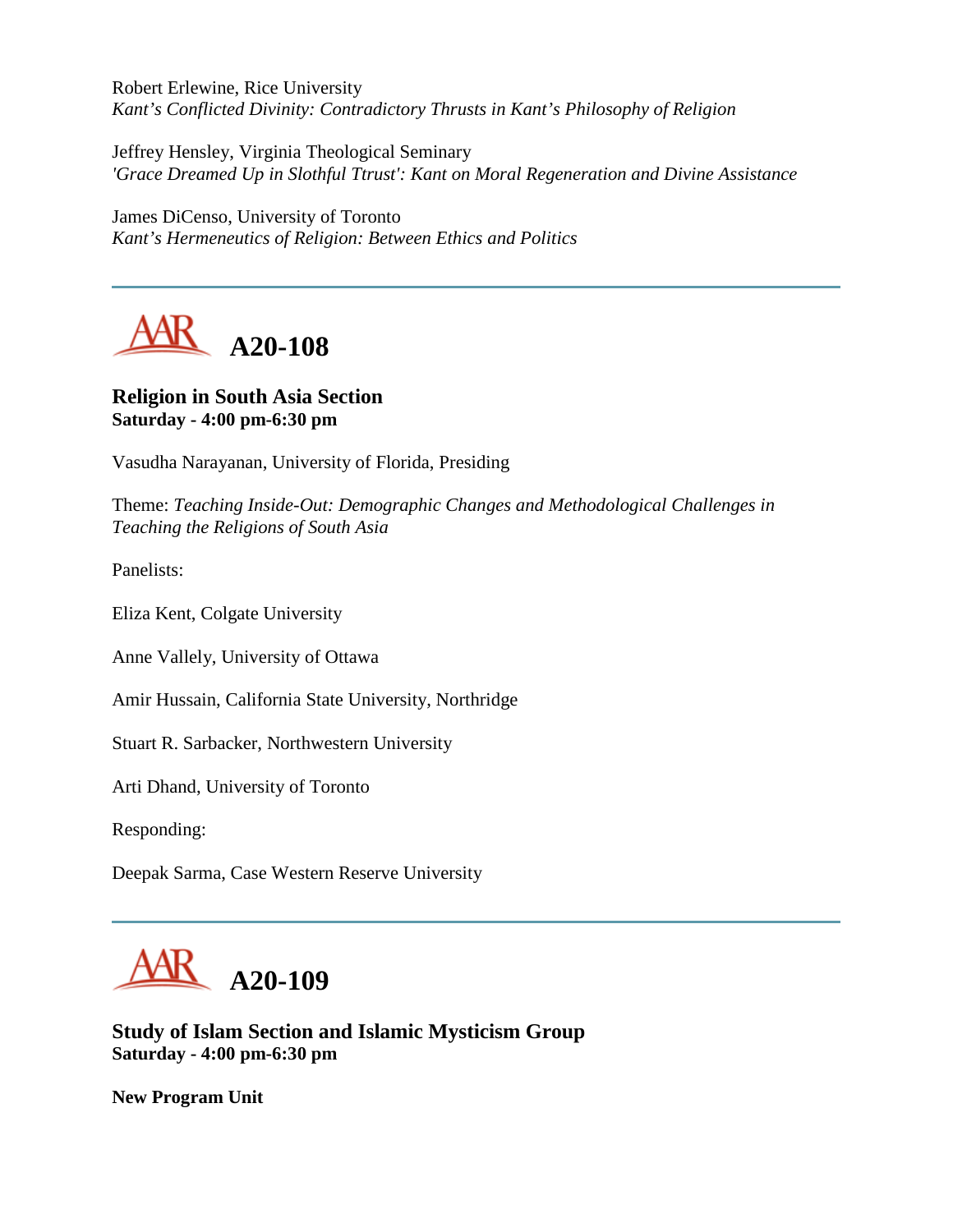Vincent J. Cornell, University of Arkansas, Presiding

Theme: *Discourses of Early Sufism*

Kenneth Garden, University of Chicago *Al-Ghazali's Four-Part Structure and the Underlying Logic of the Revival of the Religious Sciences*

Joseph Lumbard, American University, Cairo *From Biography to Hagiography, the Creation of Shaykh Ahmad al-Ghazali*

Maria Massi Dakake, George Mason University *Intimacy and Union in Early Female Sufi Discourse*

Annabel Keeler, Wolfson College *Qushayri's Lata'if al-isharat: A "Mystical" Commentary on the Qur'an?*

Responding:

Marcia Hermansen, Loyola University, Chicago

Business Meeting:

Vincent J. Cornell, University of Arkansas, Presiding



## **Women and Religion Section Saturday - 4:00 pm-6:30 pm**

Karen Pechilis, Drew University, Presiding

Theme: *Writing Women into Religious History/ies*

Gina Cogan, Columbia University *The Presence of the Buddha: Cosmic Connection, Temporal Continuity, and Historical Consciousness in the Lineages of Early Modern Japanese Buddhist Nuns*

Monika Dix, University of British Columbia-Dept of Asian Studies *Women and Buddhism: Re-Reading Representations of Chūjōhime in Medieval Japanese Buddhist Narratives*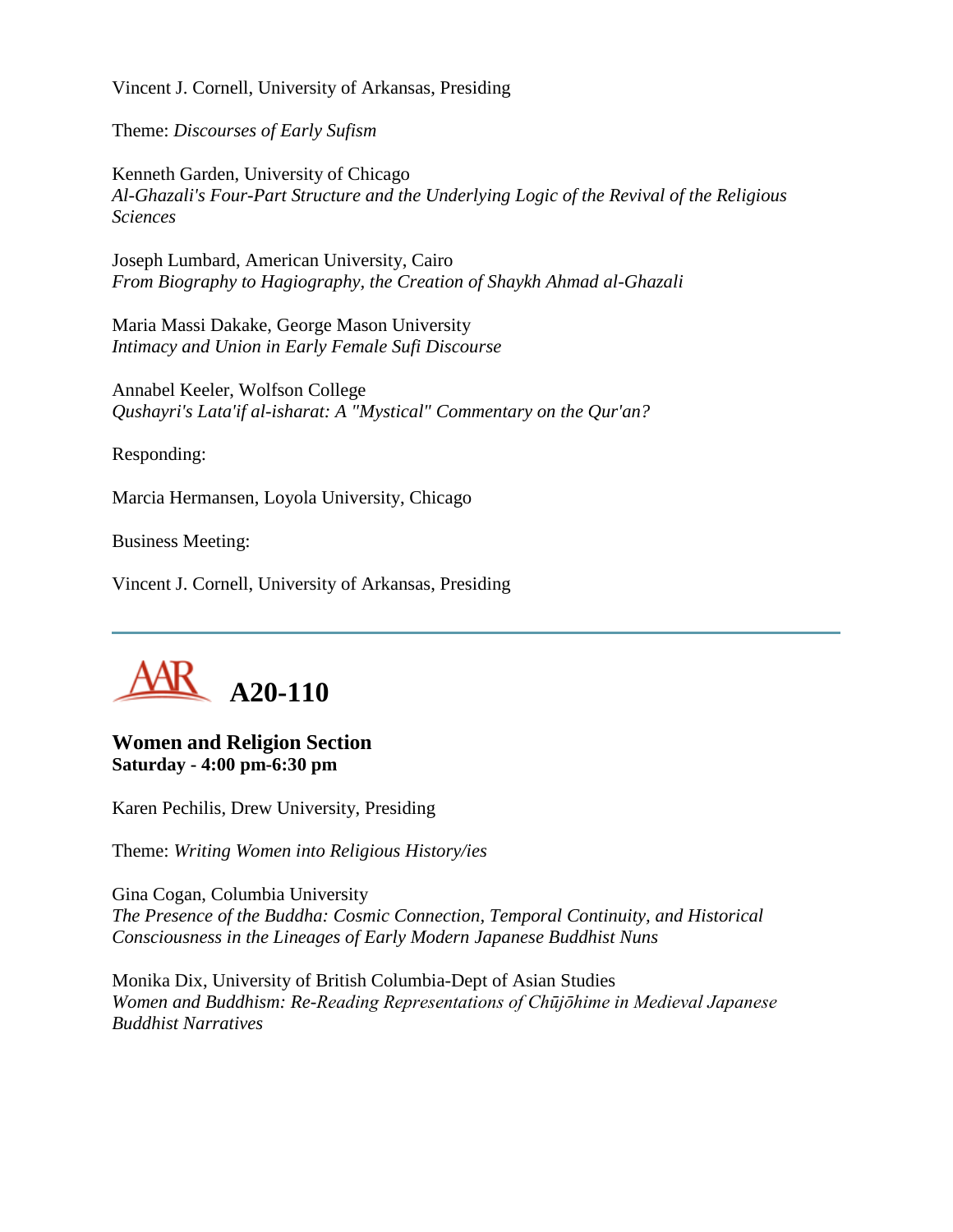Jennifer Eichman, Princeton University *Sixteenth-Century Elite Chinese Male Buddhist Writings and What They Tell Us about Female Practice*

Anne Murphy, Columbia University *Woman as Actor/Woman as Devotee: Women in Sikh Histories*

Laurie Louise Patton, Emory University *Let the Key Not Rust: Women Sanskritists at the Time of Indian Independence*

Responding:

Joseph Schaller, Nazareth College



# **Bonhoeffer: Theology and Social Analysis Group Saturday - 4:00 pm-6:30 pm**

Clifford Green, Hartford Seminary, Presiding

Theme: *Memory and Legacy: Bonhoeffer in Film*

Panelists:

Margaret R. Miles, Berkeley, CA

Josiah U. Young, Wesley Theological Seminary

Responding:

Martin Doblmeier, Journey Films

**A20-112**

# **Chinese Religions Group Saturday - 4:00 pm-6:30 pm**

Jonathan Herman, Georgia State University, Presiding

Theme: *Re-Evaluating Missionary Sinology*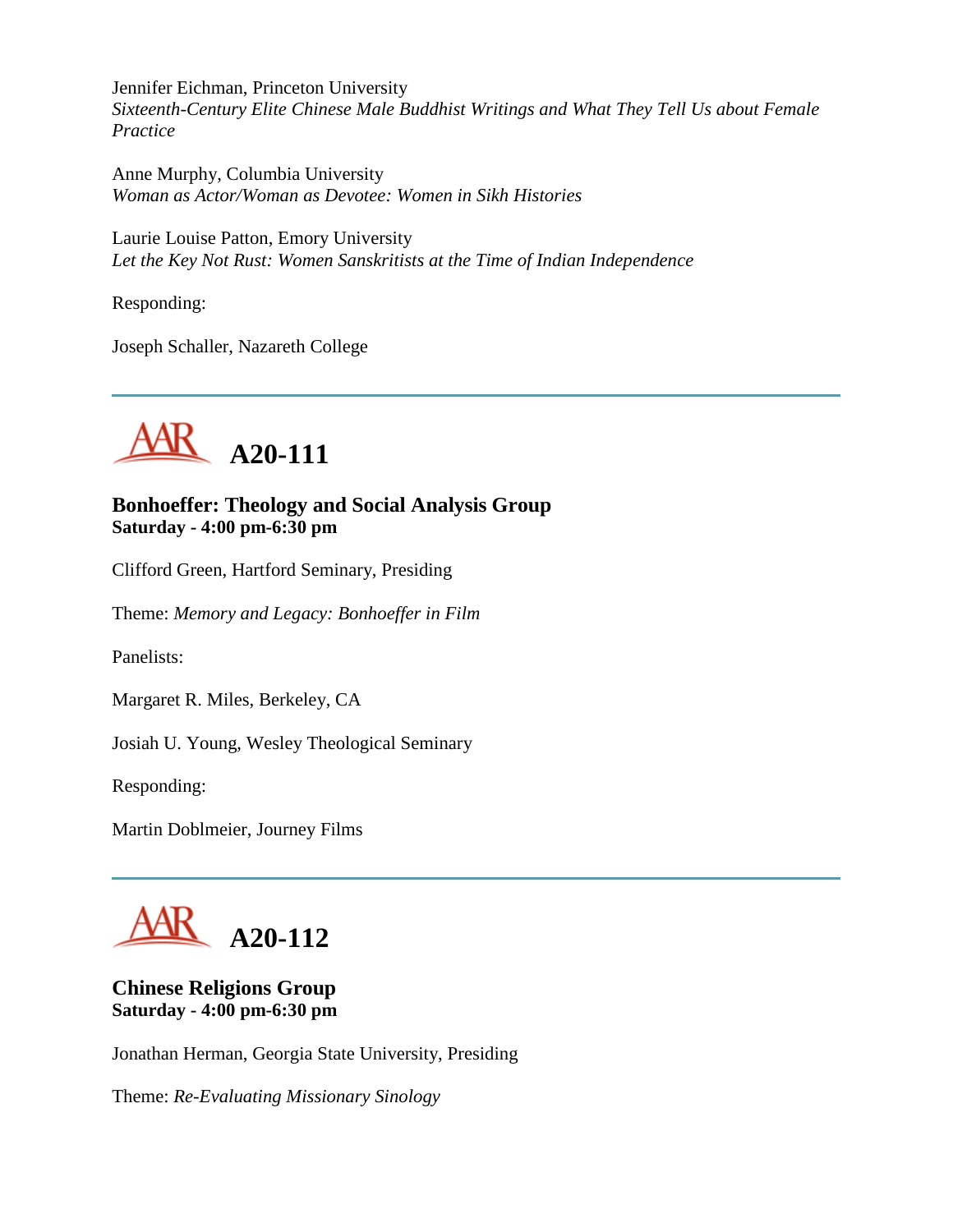Wah K. Cheng, Mills College *Terms of Equivalence: John Nevius and the Domestication of Chinese Life*

Michael Lazich, Buffalo State College *The Chinese Repository and the Missionary Origins of American Sinology*

Eric Reinders, Emory University *Church Missionary Society Publications as Sinological Resources*

Michael Walsh, Vassar College *Wickedness in High Places: Missionary Descriptions of a Buddhist Monastery*

Responding:

Norman J. Girardot, Lehigh University



# **Critical Theory and Discourses on Religion Group Saturday - 4:00 pm-6:30 pm**

Mary Keller, University of Wyoming, Presiding

Theme: *Critical Perspectives on Dubuisson's* The Western Construction of Religion

Robert A. Segal, University of Lancaster *Daniel Dubuisson's* The Western Construction of Religion

Aaron W. Hughes, University of Calgary *Haven't We Been Here Before?: Rehabilitating "Religion" in Light of Dubuisson's Critique*

Gustavo Benavides, Villanova University *Is Religion a Western Invention?*

Steven Engler, Mount Royal College *Agency, Order, and Time in the Human Science of Religion*

Responding:

Ann Taves, Claremont School of Theology & Claremont Graduate University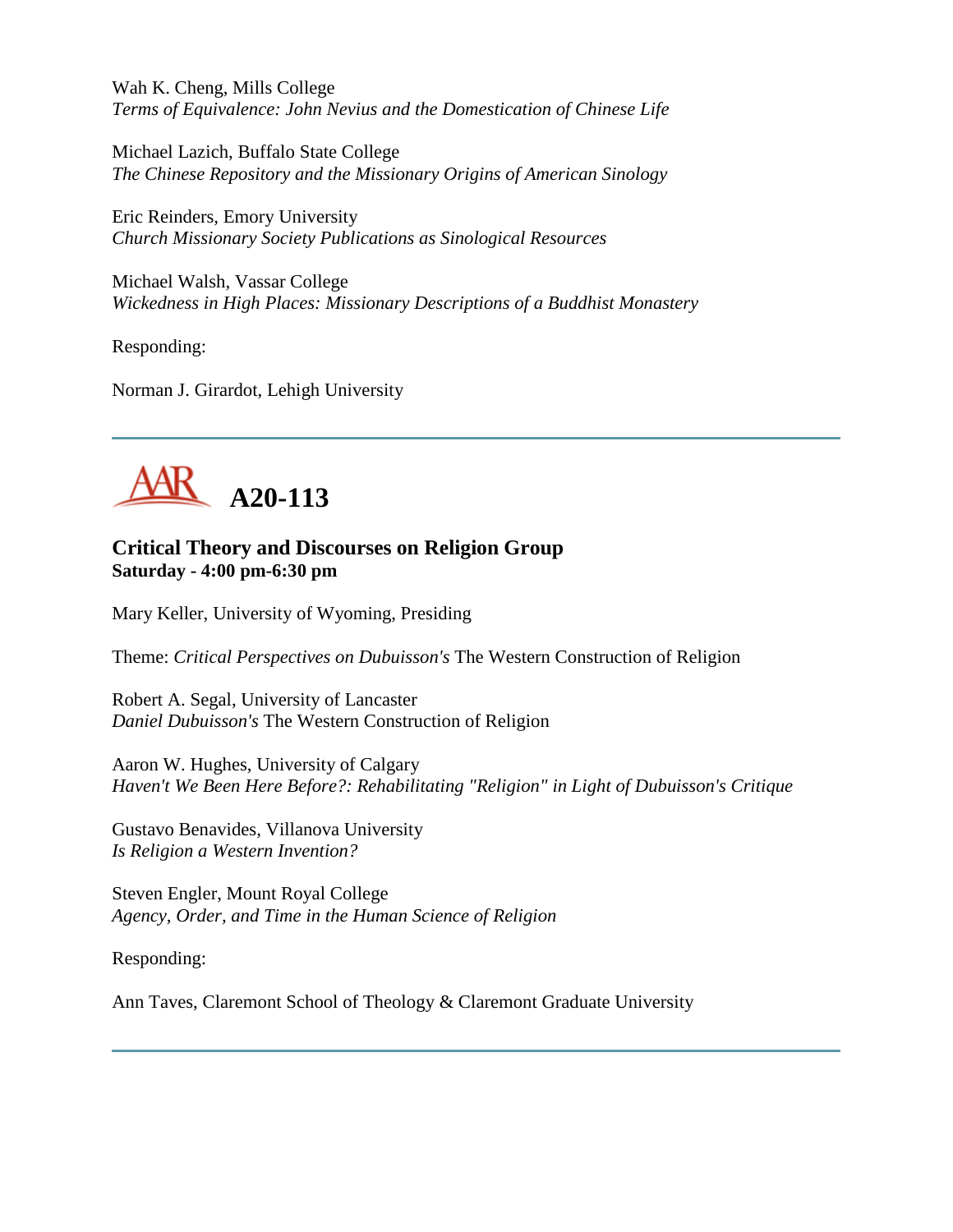

#### **Lesbian-Feminist Issues and Religion Group Saturday - 4:00 pm-6:30 pm**

Donna M. McKenzie, Fordham University, Presiding

Theme: *Gay Gene? Religious and Policy Implications of a Possible Genetic Basis for Sexual Orientation*

Panelists:

Dena S. Davis, Cleveland-Marshall College of Law

Suzanne Holland, University of Puget Sound

Kathleen M. Sands, University of Massachusetts, Boston

Responding:

Rebecca T. Alpert, Temple University



## **Nineteenth-Century Theology Group Saturday - 4:00 pm-6:30 pm**

David Schultenover, Marquette University, Presiding

Theme: *The Reception of Pragmatism in France*

Harvey Hill, Berry College *Pragmatism in France: The Case of Edouard LeRoy*

Michael J. Kerlin, La Salle University *Blondel and Pragmatism: Truth Is the Equation of Thought and Life*

John Shook, Oklahoma State University *Early Responses to American Pragmatism in France: Selective Attention and Critical Reaction*

Charles J. T. Talar, University of St. Thomas, Houston *Le Critique Malgré Lui: Marcel Hébert's* Le Pragmatisme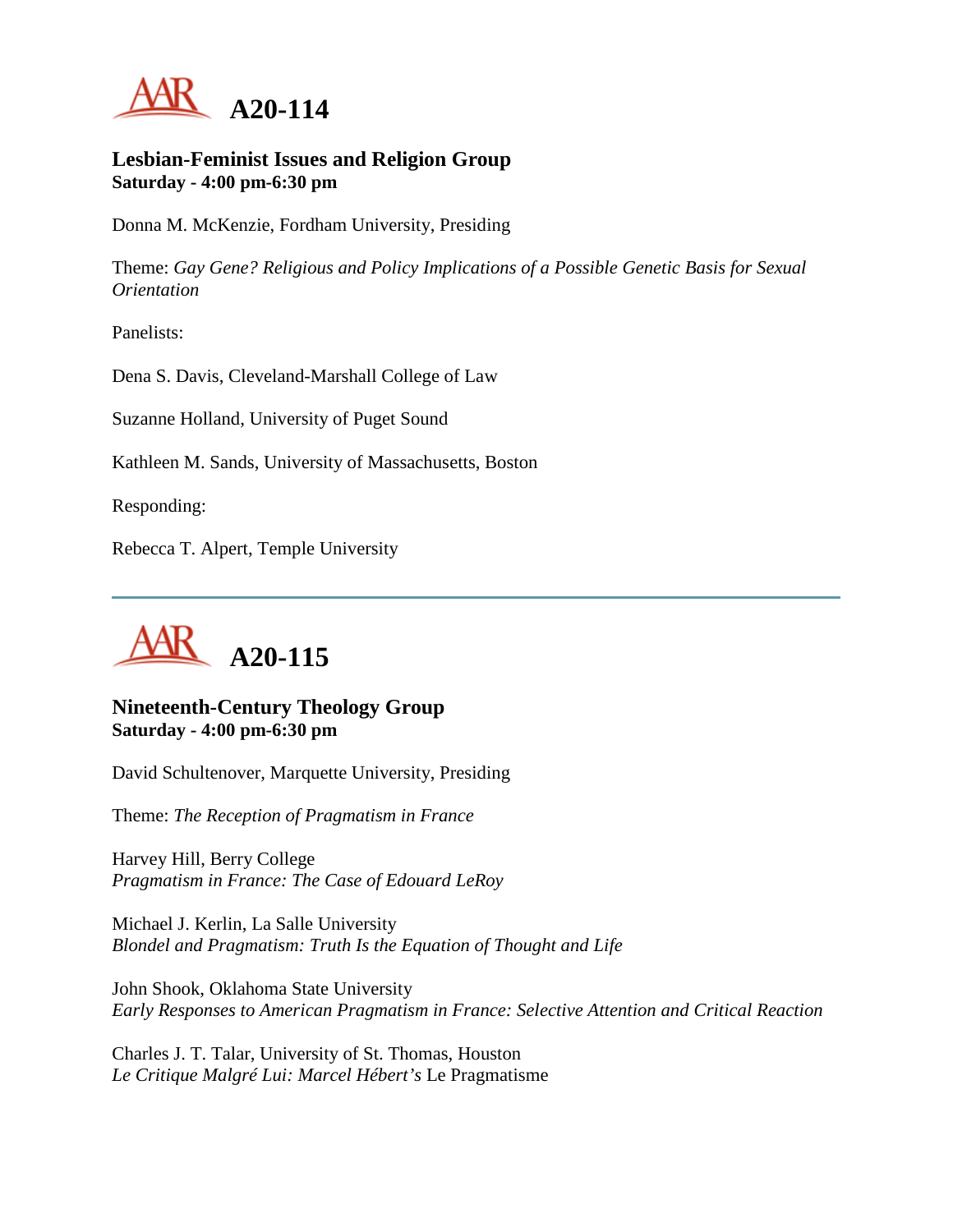Pre-printed papers for this and other sessions of the group may be obtained from C. J. T. Talar, University of St. Thomas, 9845 Memorial Drive, Houston, TX 77024 for \$20.00.



## **Platonism and Neoplatonism Group Saturday - 4:00 pm-6:30 pm**

Willemien Otten, Utrecht University, Presiding

Theme: *Revelation and Interpretation in Platonic and Neoplatonic Traditions I*

Zeke Mazur, University of Chicago *How Can One Attain the One-Beyond-Being? Reflections on the Penultimate Stage of Plotinian and Gnostic Mystical Ascent*

Siamak Adhami, Saddleback College *A Neopythagorean-Neoplatonic Account of Zoroastrian Theogony*

Jay Bregman, University of Maine, Orono *The Neoplatonic Revelation of Transcendentalist Nature*

Gregory Shaw, Stonehill College *The Talisman*



**Reformed Theology and History Group Saturday - 4:00 pm-6:30 pm**

Robert Sherman, Bangor Theological Seminary, Presiding

Theme: *The Place of the Bible in Reformed Theology*

R. Ward Holder, Saint Anselm College *Not Really Sola Scriptura: Church and Tradition in Calvin's Interpretation of Scripture*

Mary McClintock Fulkerson, Duke University *What's the Bible in this Church?: Pondering Illusions of Sola Scriptura*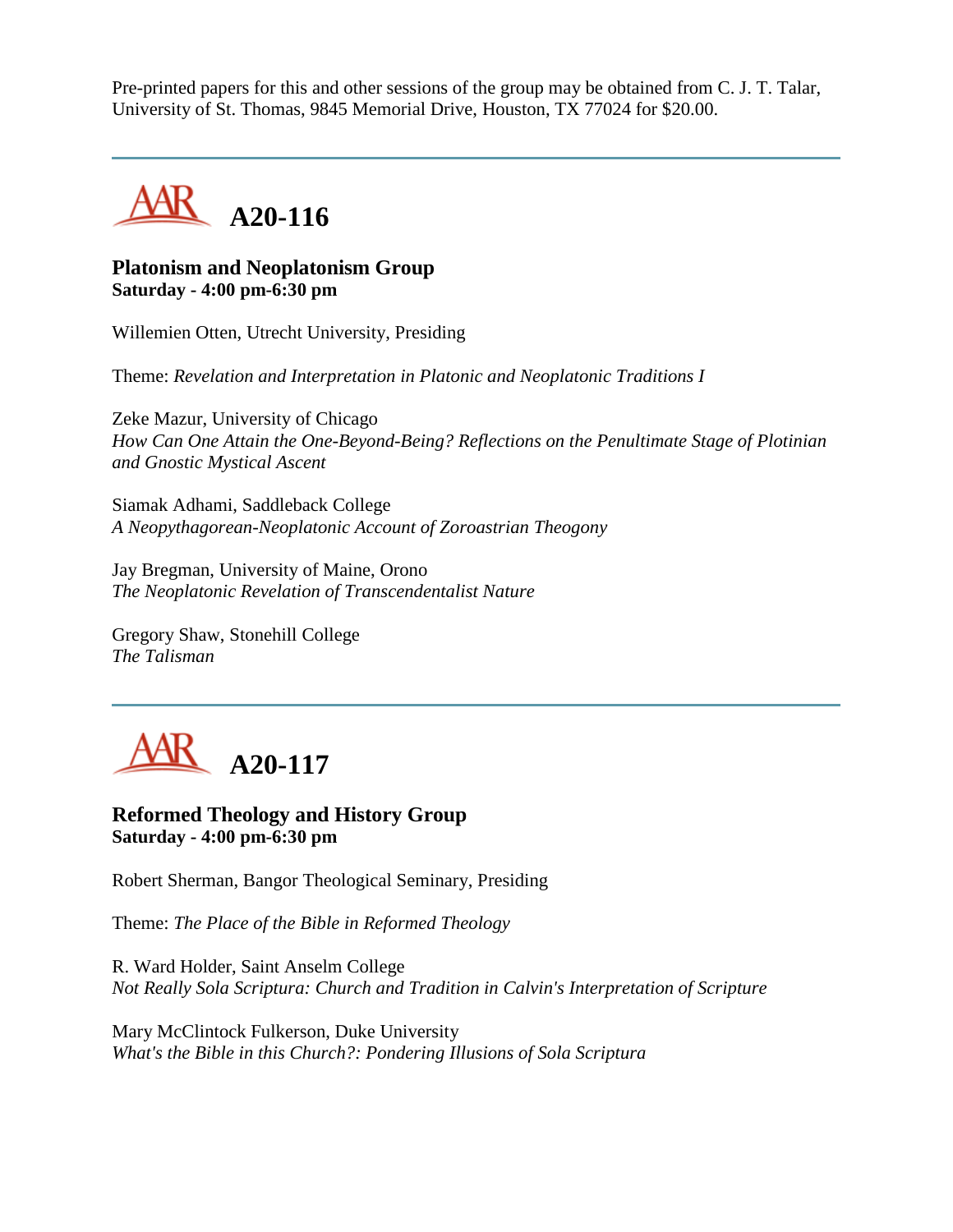Kang-Yup Na, Westminster College *Biblical Theology and Dogmatic Theology: The Tortuous and Torturous Tale of Scriptura and Tradition*

David H. Kelsey, YaleUniversity *The Ecological Niche of a Doctrine of Scripture in the "Body of Divinity"*



# **Religion and Popular Culture Group Saturday - 4:00 pm-6:30 pm**

Sarah McFarland Taylor, Northwestern University, Presiding

Theme: *Religious Icons and Identities in Popular Culture*

Mary Kay Cavazos, Drew University *A Black Christ beyond Race: Re-Reading Countee Cullen's "The Black Christ"*

Jennie S. Knight, Emory University *The Black Madonna, Mary Magdalene, and the Goddess: Re-Mythologizing the Divine Feminine in Popular Fiction*

Shanny Luft, University of North Carolina, Chapel Hill *Satan on the Silver Screen*

Michele Rosenthal, University of Haifa *Religion, Media, and Culture in Israel: The Case of Tele-Rabbi Amnon Yitzhak*

Erin H. Addison, University of Arizona *The Holy We Can See: The Construction and Conservation of Material Remains in the Holy Land*



# **Religion and Science Group and Animals and Religion Consultation Saturday - 4:00 pm-6:30 pm**

Paul Waldau, Tufts University, Presiding

Theme: *Religion and Animals: Minding the Work of Marc Bekoff*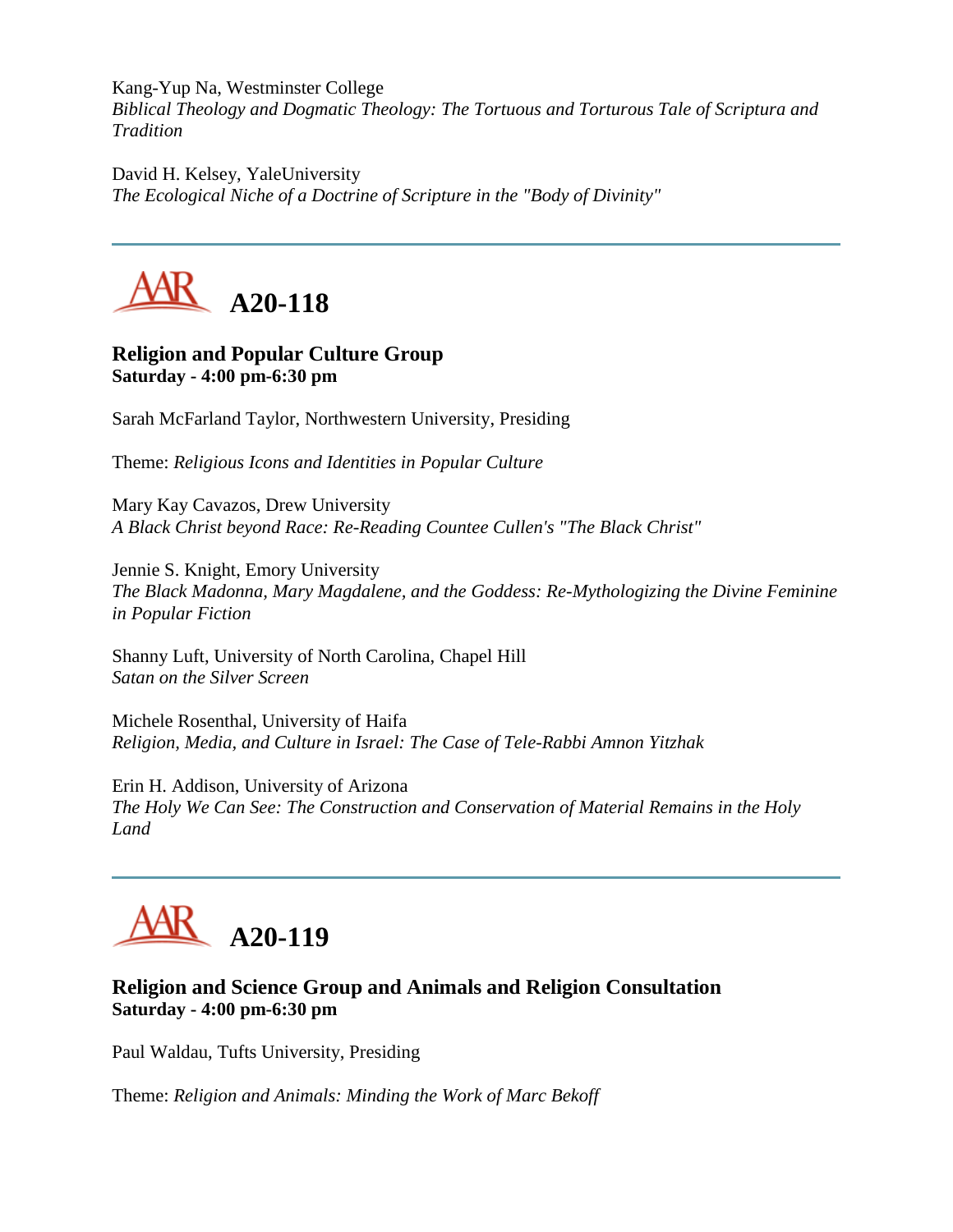Donna Yarri, Alvernia College *Animals as Kin: The Religious Significance of the Work of Marc Bekoff*

Graham Harvey, Open University *Animals, Animists, and Academics*

Jay McDaniel, Hendrix College *All Animals Matter: Marc Bekoff's Contribution to Constructive Christian Theology*

Nancy Howell, Saint Paul School of Theology *"Going to the Dogs": Cannid Ethology and Theological Reflection*

Responding:

Marc Bekoff, University of Colorado, Boulder



## **Roman Catholic Studies Group Saturday - 4:00 pm-6:30 pm**

Mary Henold, Valparaiso University, Presiding

Theme: *Modernized Devotions, Modernized Laity: Devotional Paths in American Catholicism*

Timothy M. Matovina, University of Notre Dame *Patron Saints and Divine Providence: The Origins of Guadalupan Devotion in San Antonio*

Colleen McDannell, University of Utah *Photography, the Saints, and the Dynamics of Devotion*

Maryellen Davis, University of North Carolina, Chapel Hill *"Marylike" Women, "Marylike" Men: Marian Models of Gendered Performance in Roman Catholic Devotional Media*

Darryl Victor Caterine, California Lutheran University *Modernity and Its Discontents: Catholic Conservativism in the European-American and Latina/o Church*

Responding:

Elizabeth A. Johnson, Fordham University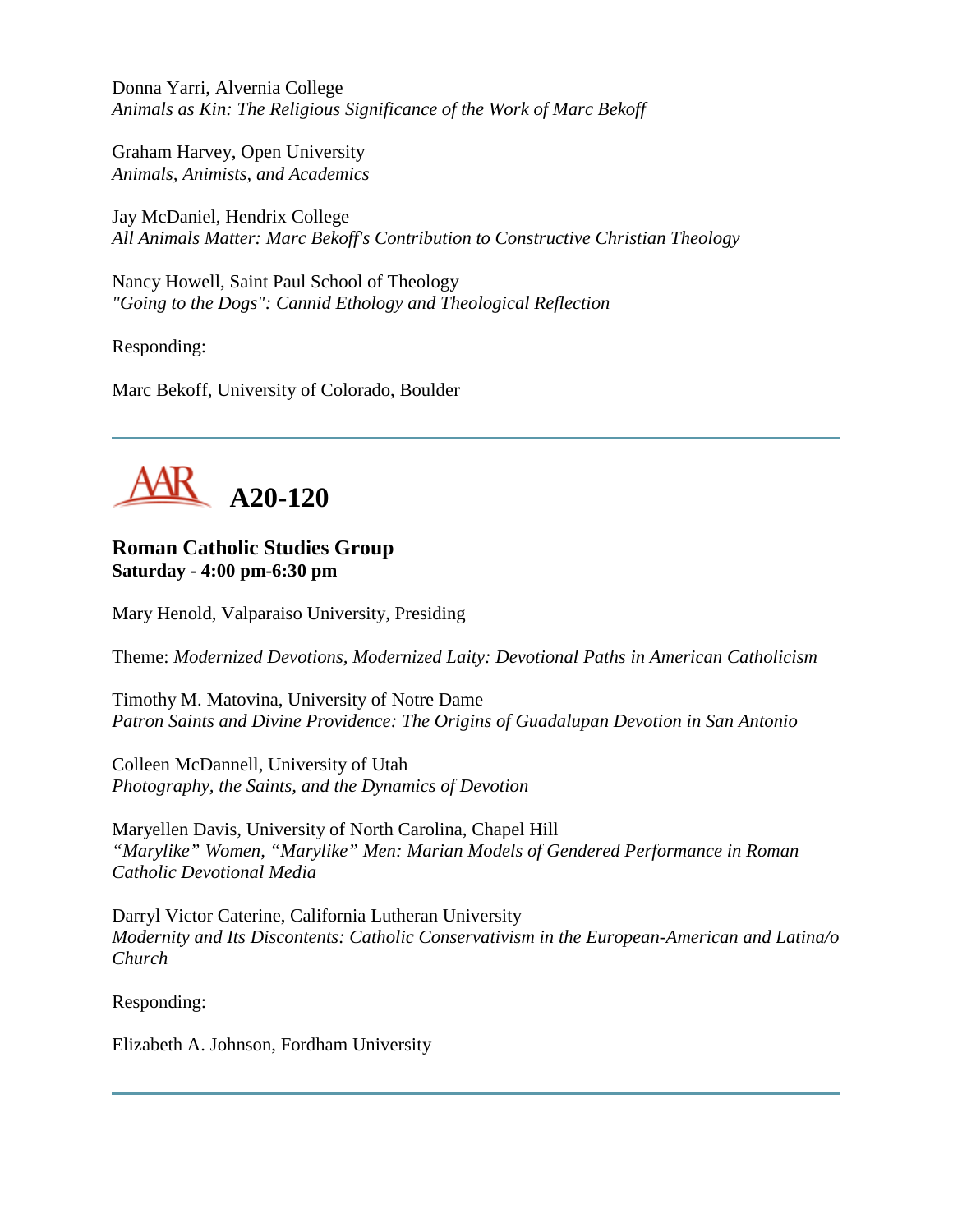

### **Theology and Continental Philosophy Group Saturday - 4:00 pm-6:30 pm**

Tyler T. Roberts, Grinnell College, Presiding

Theme: *The Frankfurt School in Dialogue with Christian Thought*

Daniel Barber, Duke University *Adorno and the Philosophical Production of Grace*

John Hughes, University of Cambridge *Unspeakable Utopia: Art and the Return to the Theological in the Marxism of Adorno and Horkheimer*

Larry Golemon, Dominican University of California *The Commodification of God under Global Capitalism*



# **Cultural History of the Study of Religion Consultation Saturday - 4:00 pm-6:30 pm**

David Chidester, University of Cape Town, Presiding

Theme: *Missionaries, Anthropologists, and the Study of Religion*

Dyron Daughrity, University of Calgary *Hinduisms, Christian Missions, and the Tinnevelly Shanars: A Study of Colonial Missions in Nineteenth-Century India*

Laura Ammon, Claremont Graduate University *Surfacing Submerged Texts in the Study of Religion: Exploring E. B. Tylor's Use of Missionary Documents*

Elizabeth McKeown, Georgetown University *A Little Further West: Religion among the Boasians*

Responding:

Patrick Provost-Smith, Harvard University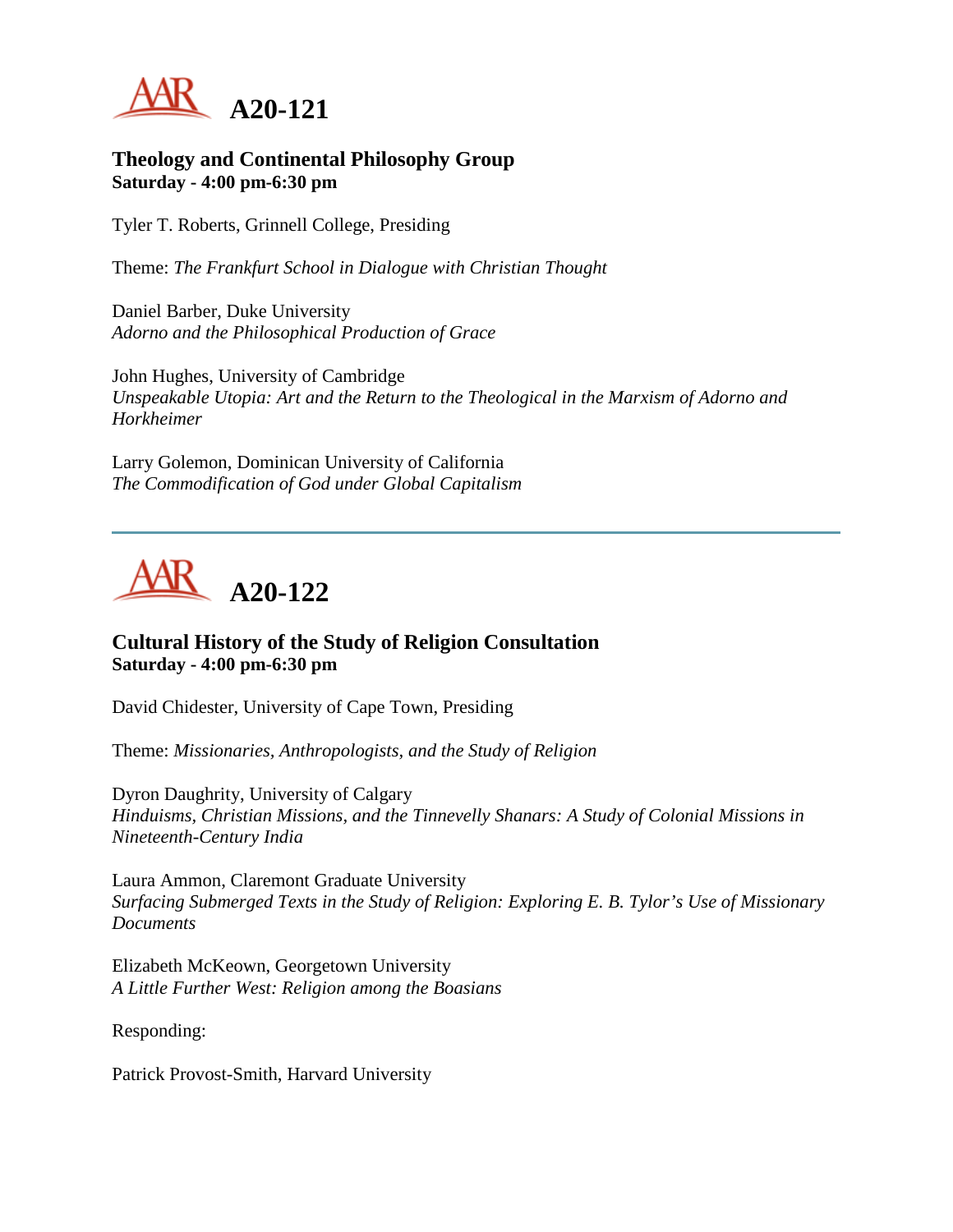Business Meeting:

Robert A. Orsi, Harvard University, Presiding Leigh E. Schmidt, Princeton University, Presiding



**Law, Religion, and Culture Consultation Saturday - 4:00 pm-6:30 pm**

Winnifred Fallers Sullivan, University of Chicago, Presiding

Theme: *Using Religion to Sell the Law: Legal Rhetoric and the Communication between Center and Periphery*

Megan Williams, University of Michigan, Ann Arbor *Religion and the Rhetoric of Late Roman Imperial Law*

Greg Johnson, Franklin and Marshall College *Religious Language, Self-Determination, and the Native Hawaiian Recognition Act*

William P. George, Dominican University *Nomos and Narrative in the Law of the Sea: Robert M. Cover and International Law*

Lucinda J. Peach, American University *"Sex Slaves" or "Sex Workers"? Cross-Cultural and Comparative Religious Perspectives on Sexuality, Subjectivity, and Moral Identity in Anti-Sex Trafficking Discourse*

Responding:

Paul C. Johnson, University of Michigan-Ann Arbor

Business Meeting:

Natalie B. Dohrmann, University of Pennsylvania, Presiding



**Religions, Medicines, and Healing Consultation Saturday - 4:00 pm-6:30 pm**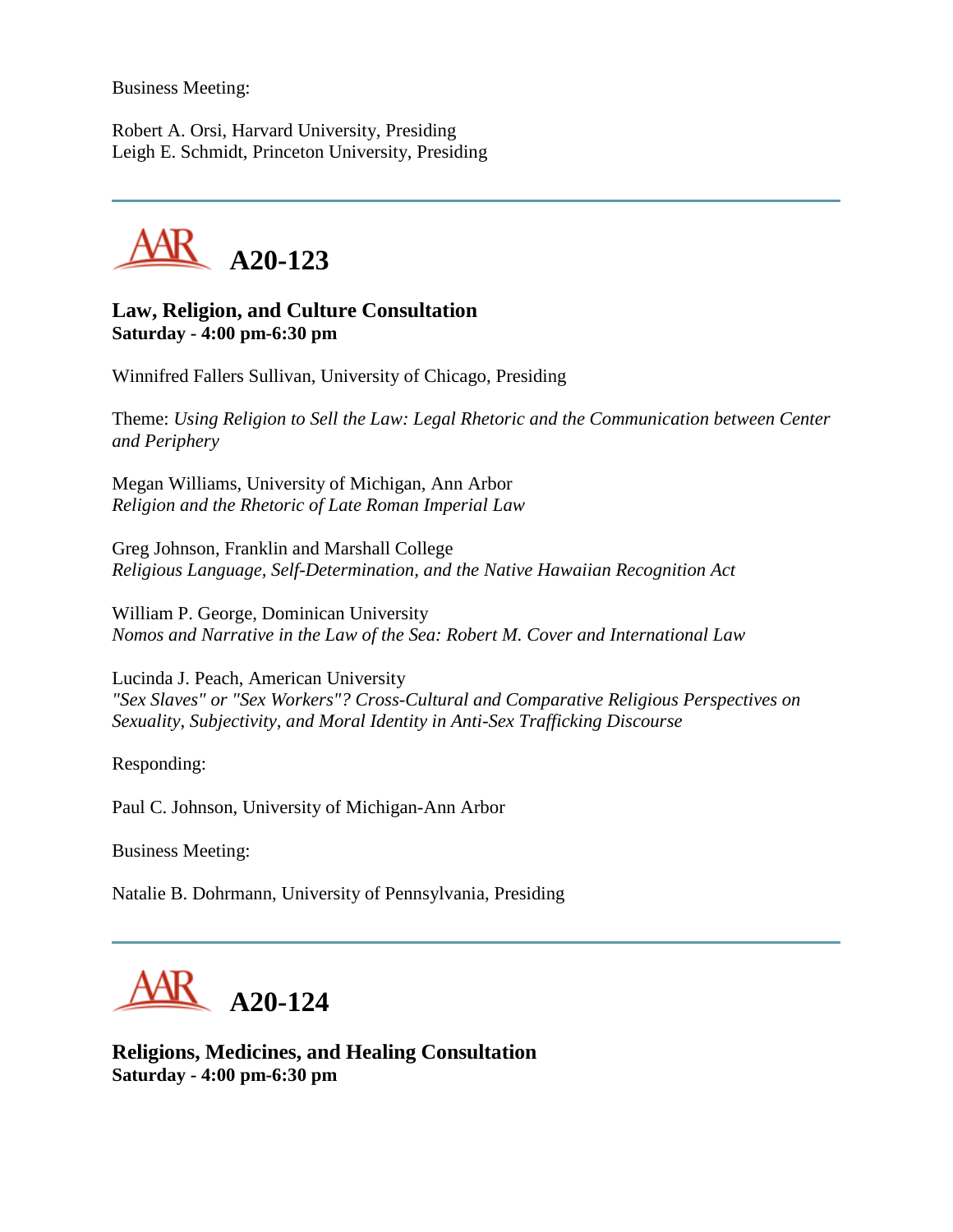Lara Medina, Claremont Graduate University, Presiding

Theme: *Healing and Christian Traditions*

Giselle De Nie, Halle, Netherlands *"Inversion of the Order of Things": Some Early Medieval Miraculous Cures Seen in the Light of Modern Cognitive Theories*

Linda L. Barnes, Boston University *Chinese Healing through Missionary Eyes*

Gary M. Laderman, Emory University *Harvey William Cushing, Brain Surgeon, 1869-1939: The Cult of Doctors and the Modern Culture of Healing*

Responding:

Suzanne J. Crawford, Pacific Lutheran University

Business Meeting:

Linda L. Barnes, Boston University, Presiding



## **African Religions Group Saturday - 4:00 pm-6:30 pm**

Pashington Obeng, Harvard University, Wellesley College, Presiding

Theme: *HIV/AIDS and Religion in Africa*

Afe Adogame, University of Bayreuth *"A Walk for Africa": Combating the Demon of HIV/AIDS in an African Pentecostal Church*

Musa W. Dube, Scripps College *Teaching African Religions for HIV/AIDS Prevention*

Beverley Haddad, University of KwaZulu-Natal *HIV/AIDS and the Church: Compassion or Damnation?*

Emmanuel K. Twesigye, Ohio Wesleyan University *AIDS and the Movement for the Restoration of the Ten Commandments of God*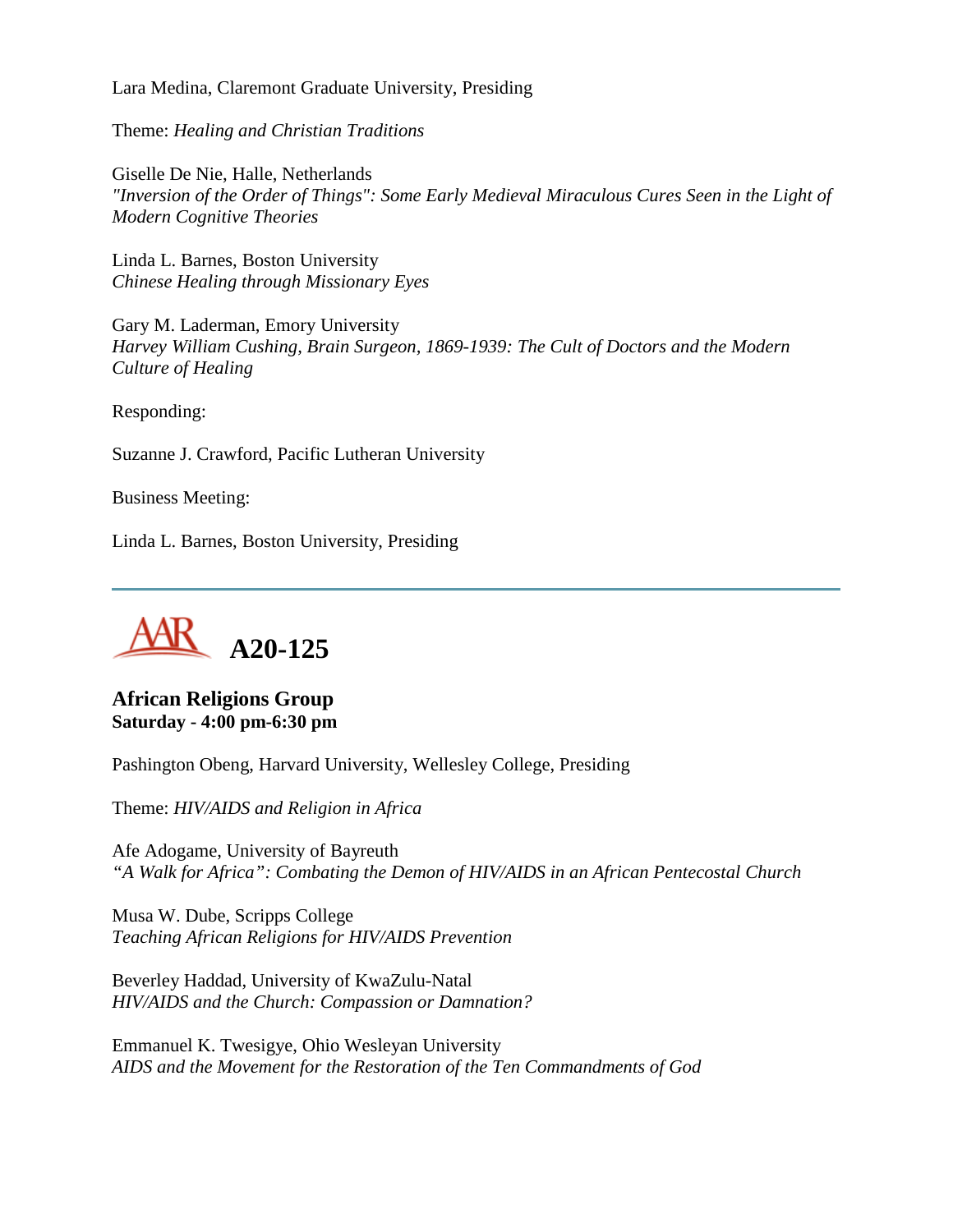

## **Friends of the Academy Reception Saturday - 5:30 pm-6:45 pm**

Individuals whose generosity allow us to continue many of our programs are invited to a reception hosted by the AAR Board of Directors.



## **Racial and Ethnic Minority AAR Members Reception Saturday - 6:15 pm-7:00 pm**

The Status of Racial and Ethnic Minorities in the Profession Committee invites interested persons to a reception celebrating the contributions of racial and ethnic minority scholars in the Academy.



**Plenary Address Saturday - 7:00 pm-8:15 pm**

Hans J. Hillerbrand, Duke University, Presiding

Theme: *President's Address and Awards Ceremony: Reading the Qur'an with Fidelity and Freedom*

Panelists:

Jane Dammen McAuliffe, Georgetown University

See the Program Highlights for a description.

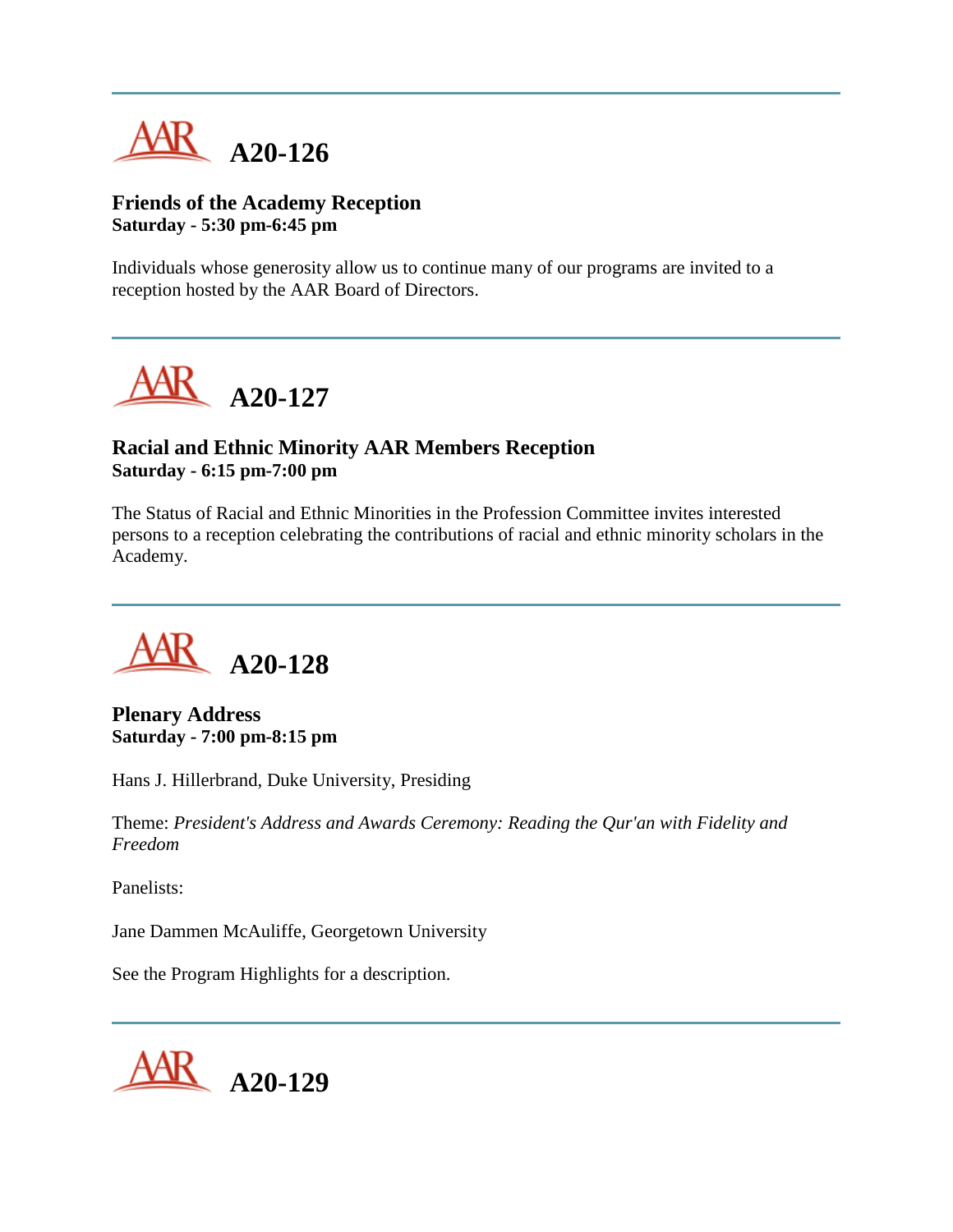## **Arts Series/Films:** *The Passion of the Christ* **Saturday - 8:30 pm-11:00 pm**

See the Program Highlights for a description.



**Arts Series/Films:** *Santitos (Little Saints)* **Saturday - 8:30 pm-10:30 pm**

Craig Skrumedi, University of Ottawa, Presiding

See the Program Highlights for a description.



# **AAR Members' Dance Party Saturday - 9:00 pm-11:59 am**

AAR members are invited to join one another at the AAR Members' Dance Party for music and dancing. Don't forget the free drink ticket that will be mailed with your name badge!



**Women's Caucus Reception Saturday - 9:00 pm-11:00 pm**

Sponsored by the Women's Caucus

Interested persons are invited to a reception honoring women's contributions to the Academy.

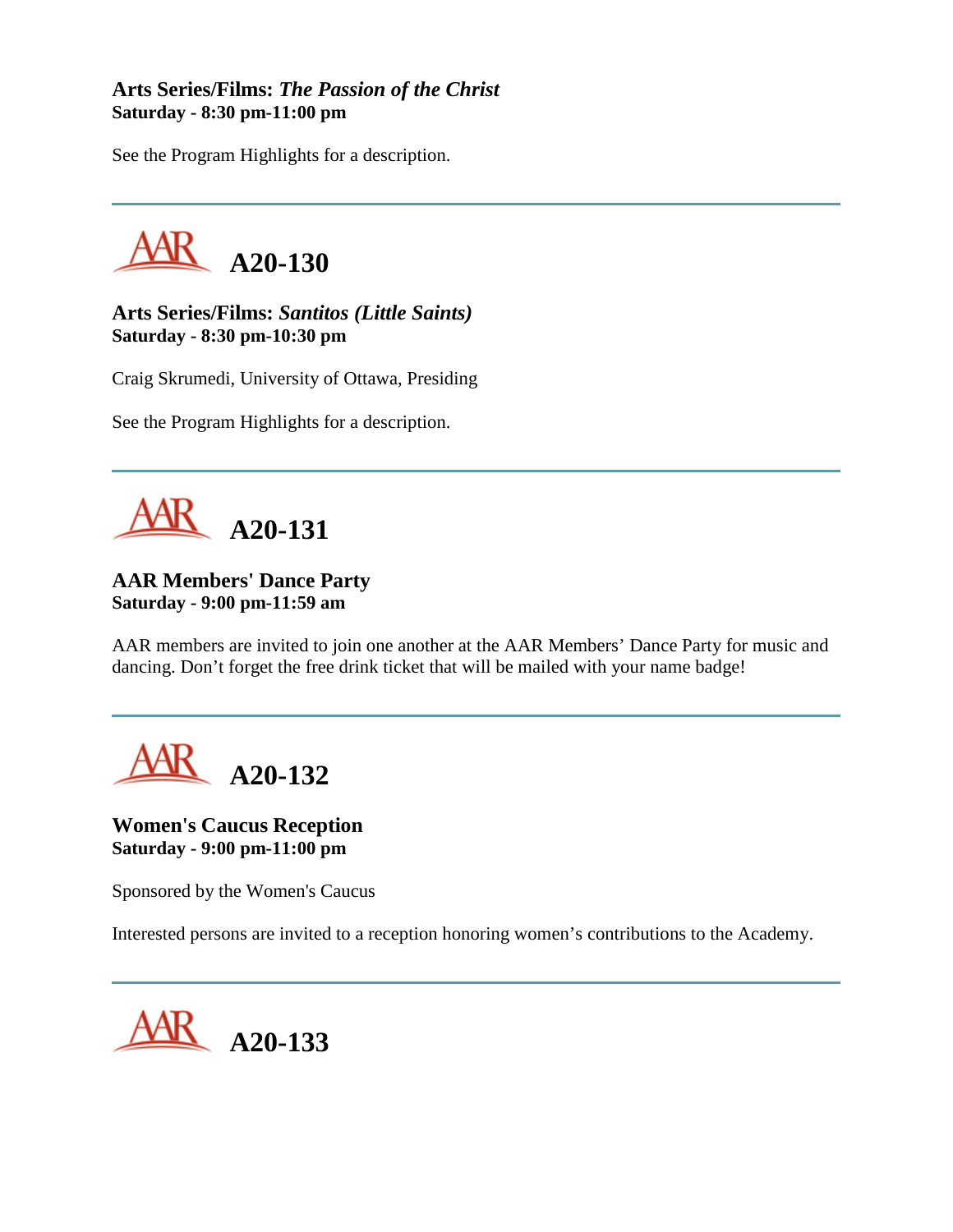## **Student Members' Reception Saturday - 10:00 pm-11:59 am**

Sponsored by the Student Liaison Group

AAR and SBL student members are invited to drop by for conversation with fellow students. Beer, wine, soda, and light snacks will be provided.



# **AAR New Members' Continental Breakfast Sunday - 7:30 am-8:45 am**

New (first time) AAR members in 2004 are cordially invited to a continental breakfast with members of the Board of Directors.



**History of Religions Jury Meeting Sunday - 7:30 am-8:45 am**

Alan Segal, Barnard College, Columbia University, Presiding



*JAAR* **Editorial Board Meeting Sunday - 7:30 am-8:45 am**

Glenn E. Yocum, Whittier College, Presiding

**A21-33**

**Religion in the Schools Task Force Meeting Sunday - 7:30 am-8:45 am**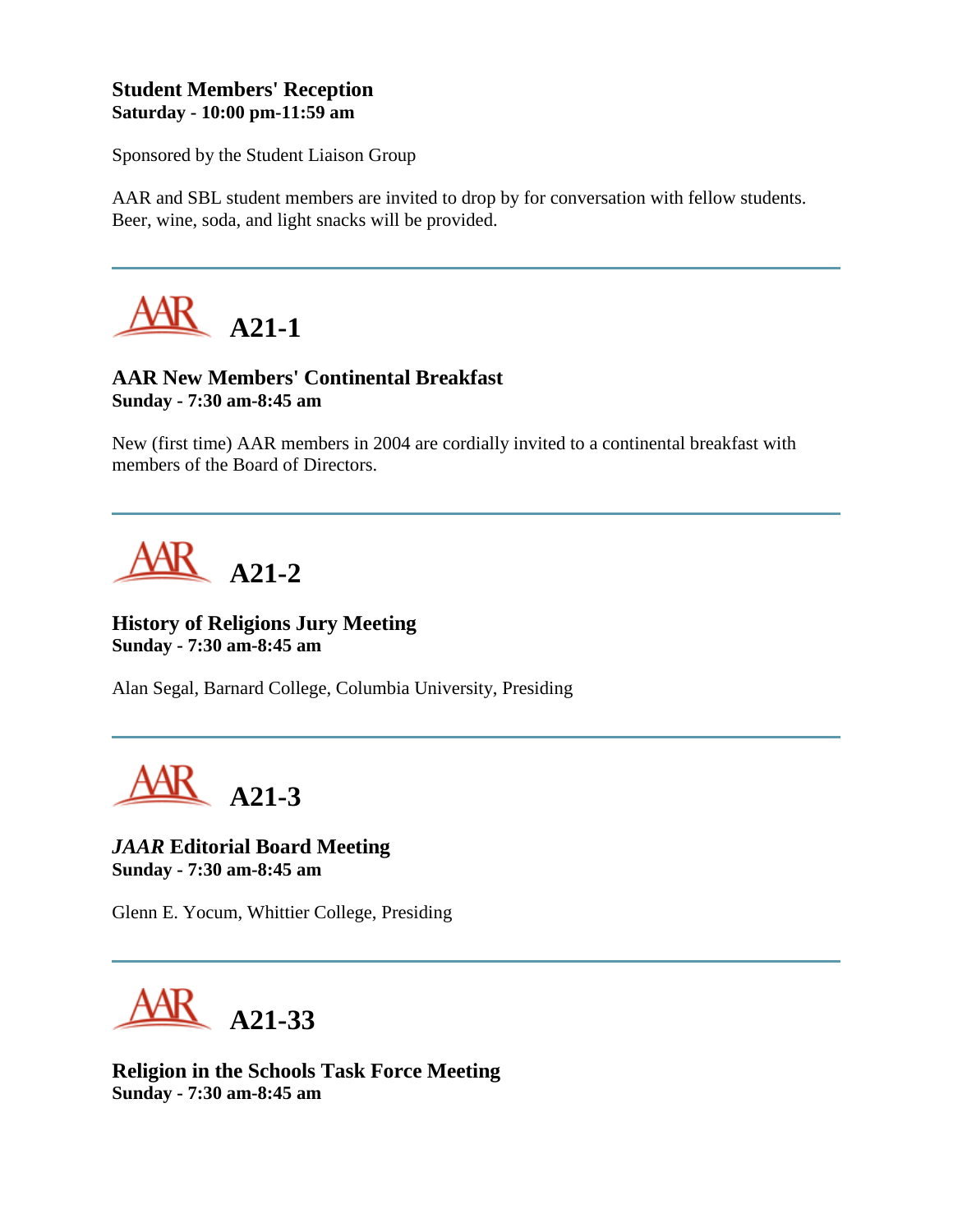Marcia Beauchamp, California Institute of Integral Studies, Presiding

**A21-4**

**Special Topics Forum Sunday - 9:00 am-11:30 am**

Sponsored by the Regions Committee

William D. Lindsey, Philander Smith College, Presiding

Theme: *Religion and Public Life in the Southwest/Southern Crossroads Region*

Panelists:

Kathlyn A. Breazeale, Pacific Lutheran University

Marjorie Jane Harris, Hendrix College

Cheryl A. Kirk-Duggan, Shaw University Divinity School

Bill J. Leonard, Wake Forest University

Andrew M. Manis, Macon State College

Responding:

Stacy L. Patty, Lubbock Christian University

See the Program Highlights for a description.



# **Special Topics Forum Sunday - 9:00 am-11:30 am**

Sponsored by the Teaching and Learning Committee

Grace G. Burford, Prescott College, Presiding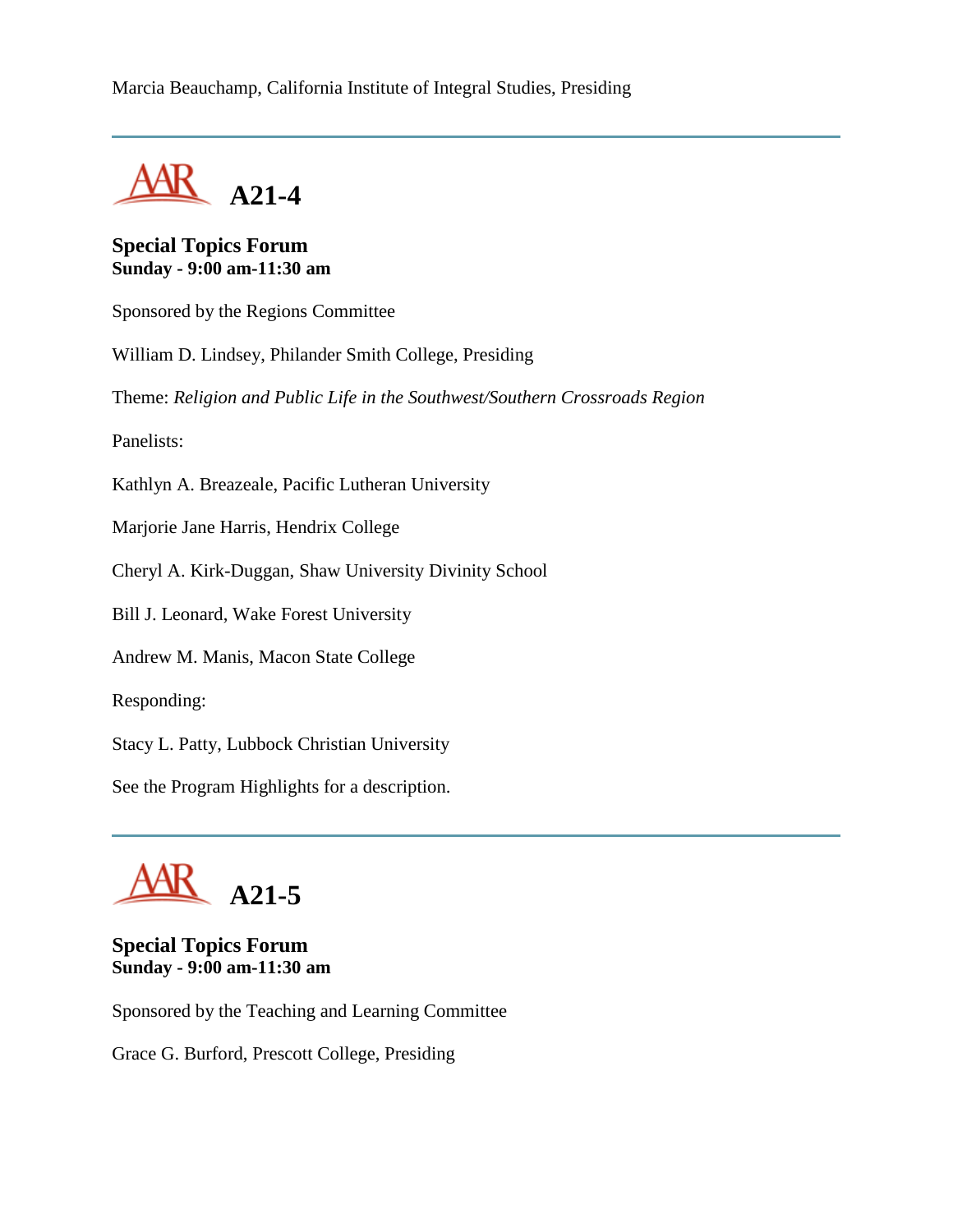Theme: *Cross-Disciplinary Collaborative Teaching: Challenges and Successes in Co-Teaching Courses in "Religion and \_\_\_\_\_\_\_\_\_"*

Panelists:

Carol S. Anderson, Kalamazoo College

Laura Ammon, Claremont Graduate University

Roger Brooks, Connecticut College

James Harlan Foard, Arizona State University

Richard D. Hecht, University of California, Santa Barbara

Bruce M. Sullivan, Northern Arizona University

See the Program Highlights for a description.



## **Academic Teaching and the Study of Religion Section Sunday - 9:00 am-11:30 am**

Fran Grace, University of Redlands, Presiding

Theme: *Pushing the Envelope: Frameworks and Strategies for Better Teaching*

T. L. Brink, Crafton Hills College *Power Teaching in the Classroom and Web-Based Learning Objects*

James E. Deitrick, University of Central Arkansas *E-Jing: Using Technology to Teach Classical Chinese Texts*

Joyce Ann Mercer, San Francisco Theological Seminary *A Madness to Our Method: Congregational Studies as a Cross-Disciplinary Approach to Contextualizing Teaching and Learning in Theological Education*

Jeffrey Thibert, University of South Florida *A Call for Reform in the Teaching of the Introductory World Religions Course: Proposal for a Dialogical World Religions Pedagogy*

Anita Houck, Saint Mary's College *But Did Jesus Laugh? Humor in the Religious Studies Classroom*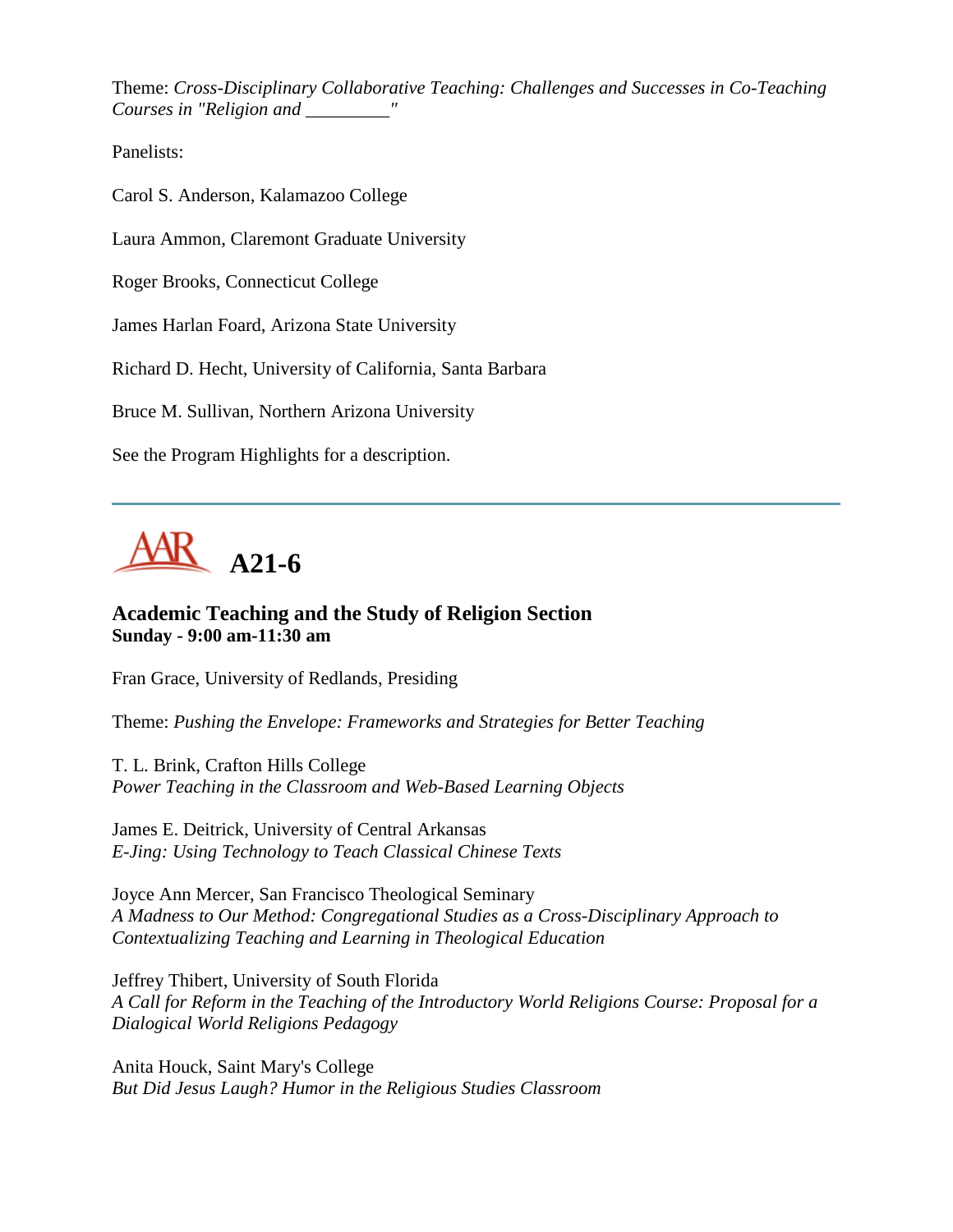

### **Arts, Literature, and Religion Section Sunday - 9:00 am-11:30 am**

David Jasper, University of Glasgow, Presiding

Theme: *Twenty Years of Religion and Literature: A Review*

Panelists:

James Dougherty, University of Notre Dame

Andrew Hass, University of Stirling

Alison Jasper, University of Stirling

Elizabeth Jay, Oxford Brookes University

Jeffrey F. Keuss, Northwest Graduate School

David E. Klemm, University of Iowa

Robert Lance Snyder, State University of West Georgia

Heather Walton, University of Glasgow

Graham Ward, University of Manchester

Eric Ziolkowski, Lafayette College

Business Meeting:

Jennifer L. Geddes, University of Virginia, Presiding S. Brent Plate, Texas Christian University, Presiding



**Buddhism Section Sunday - 9:00 am-11:30 am**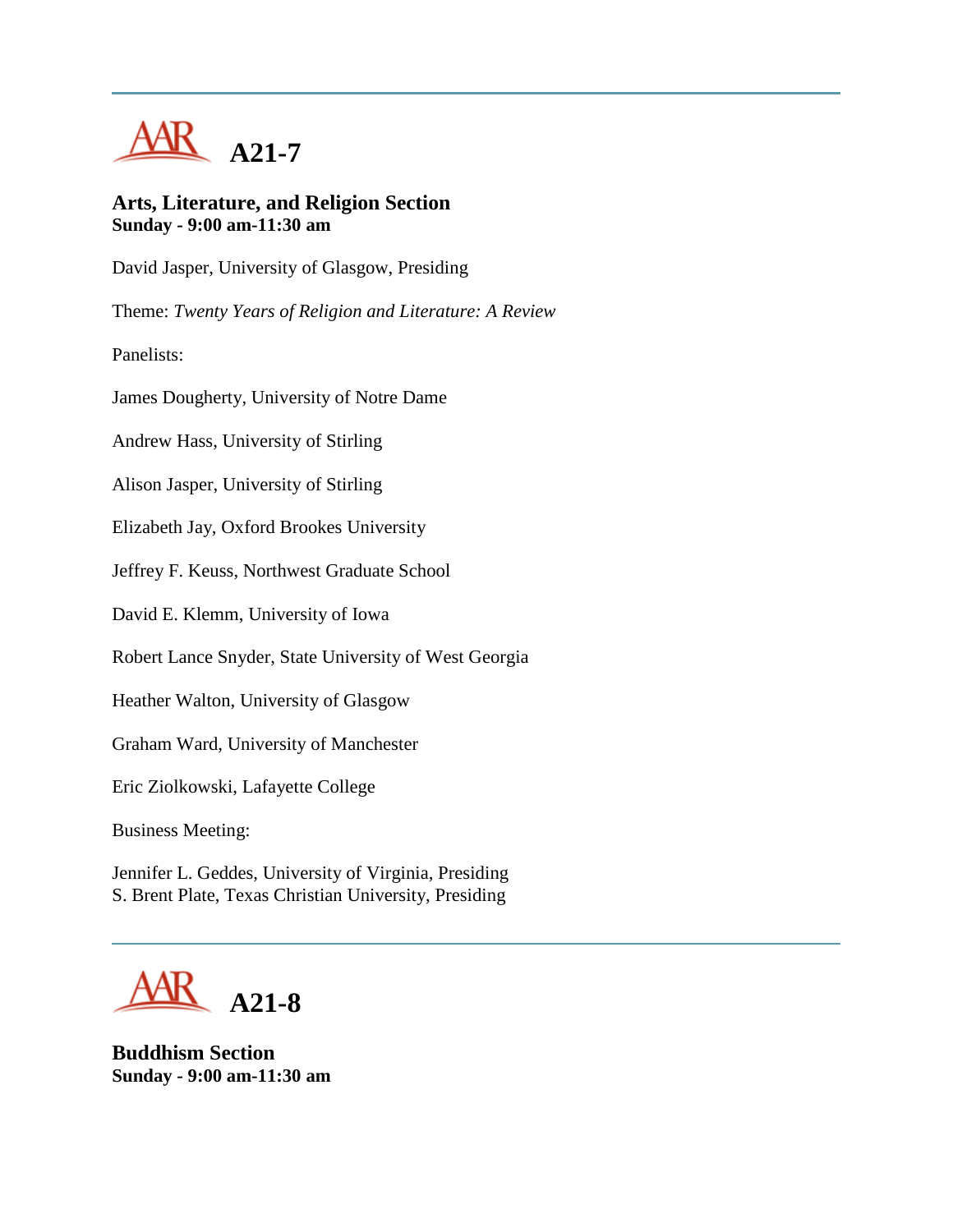Jacqueline I. Stone, Princeton University, Presiding

Theme: *Spells in Buddhism*

Paul Copp, Princeton University *The Stuff of Spells: The Superlative Spell and the Poetics of Material Efficacy in Tang Buddhism*

Jacob Dalton, British Library *How to Formulate a Canonical Dhāranī: Comparisons of Two Chinese and Tibetan Dhāranīs from Dunhuang*

Richard D. McBride, Washington University in St. Louis *Were Dhāranī and Spells Really Proto-Tantric in Medieval Sinitic Buddhism?*

Richard K. Payne, Graduate Theological Union *The Clear Light Mantra: Religious Agency in Medieval Japanese Buddhist Ritual*

Responding:

Ryuichi Abe, Harvard University



**Comparative Studies in Religion Section Sunday - 9:00 am-11:30 am**

Frank Reynolds, University of Chicago, Presiding

Theme: *Rethinking Comparative Ethics: Toward Cross-Cultural/Traditional Understanding(s)*

Panelists:

Pia Altieri, University of Chicago

Philip P. Arnold, Syracuse University

William A. Barbieri, Catholic University of America

Ronald Green, Dartmouth College

Responding:

Greg Johnson, Franklin and Marshall College David Little, Harvard University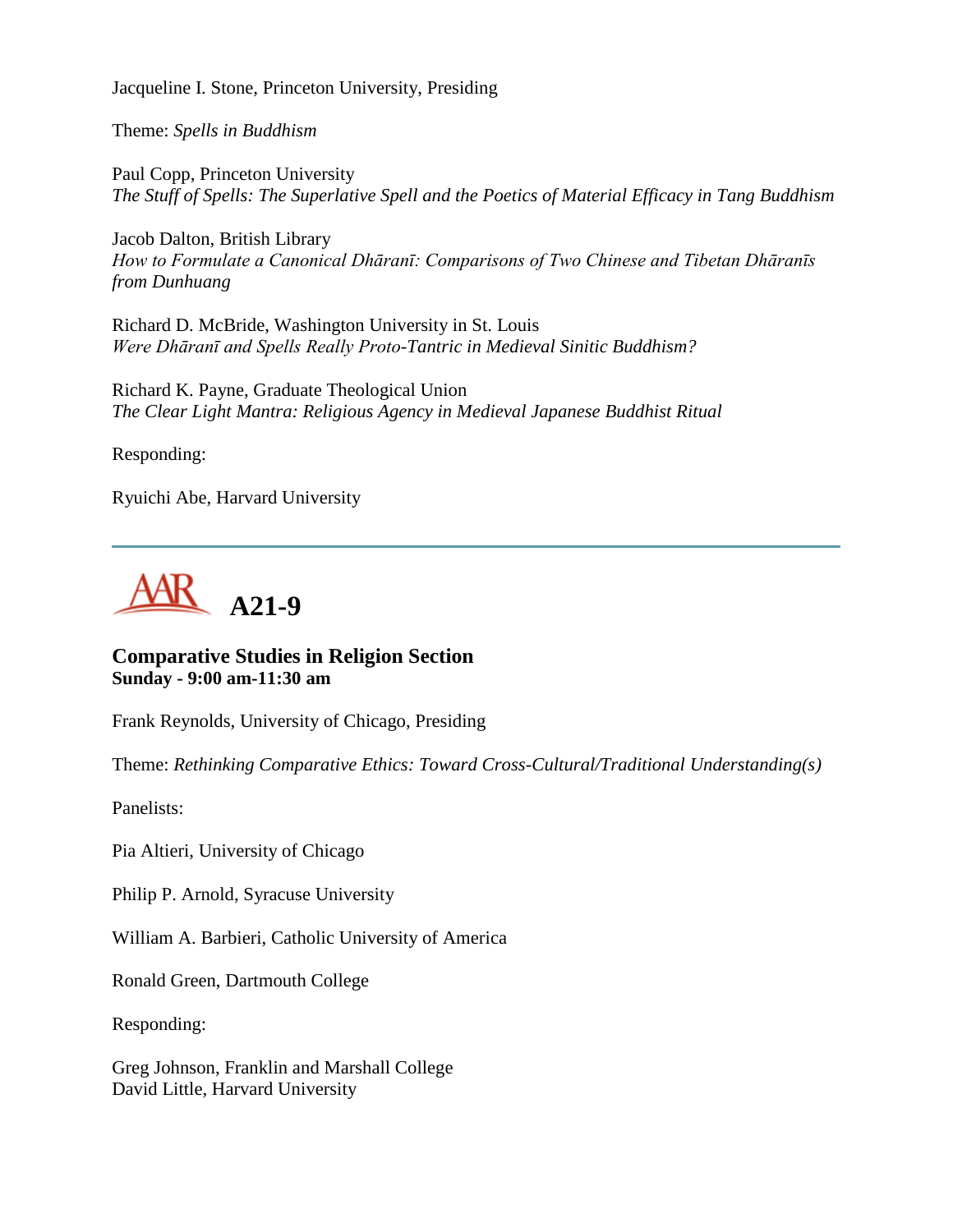Business Meeting:

Mary N. MacDonald, Le Moyne College Religious Studies Dept, Presiding Selva Raj, Albion College, Presiding



## **History of Christianity Section Sunday - 9:00 am-11:30 am**

Grant Wacker, Duke University, Presiding

Theme: *Gospels of Mammon and Manhood: Religious Identity and Authority in America, 1870- 1920*

Jonathan Ebel, Texas Christian University *Dying the Gospel: Imitatio Christi and the American Fighting Man, 1917-1918*

Matthew Harper, University of North Carolina, Chapel Hill *A Gospel of Respectability: The Manliness, Morality, and Decorum of the "Better Class" of Men in the African Methodist Episcopal Zion Church, 1880-1900*

Richard Pizzi, Indiana University, Bloomington *The Prosperous Christian: Russell Conwell and Protestant Identity in the Era of High Capitalism*

Responding:

David Hackett, University of Florida

Business Meeting:

Amy DeRogatis, Michigan State University, Presiding Anne Clark, University of Vermont, Presiding



## **North American Religions Section Sunday - 9:00 am-11:30 am**

Stephen Prothero, Boston University, Presiding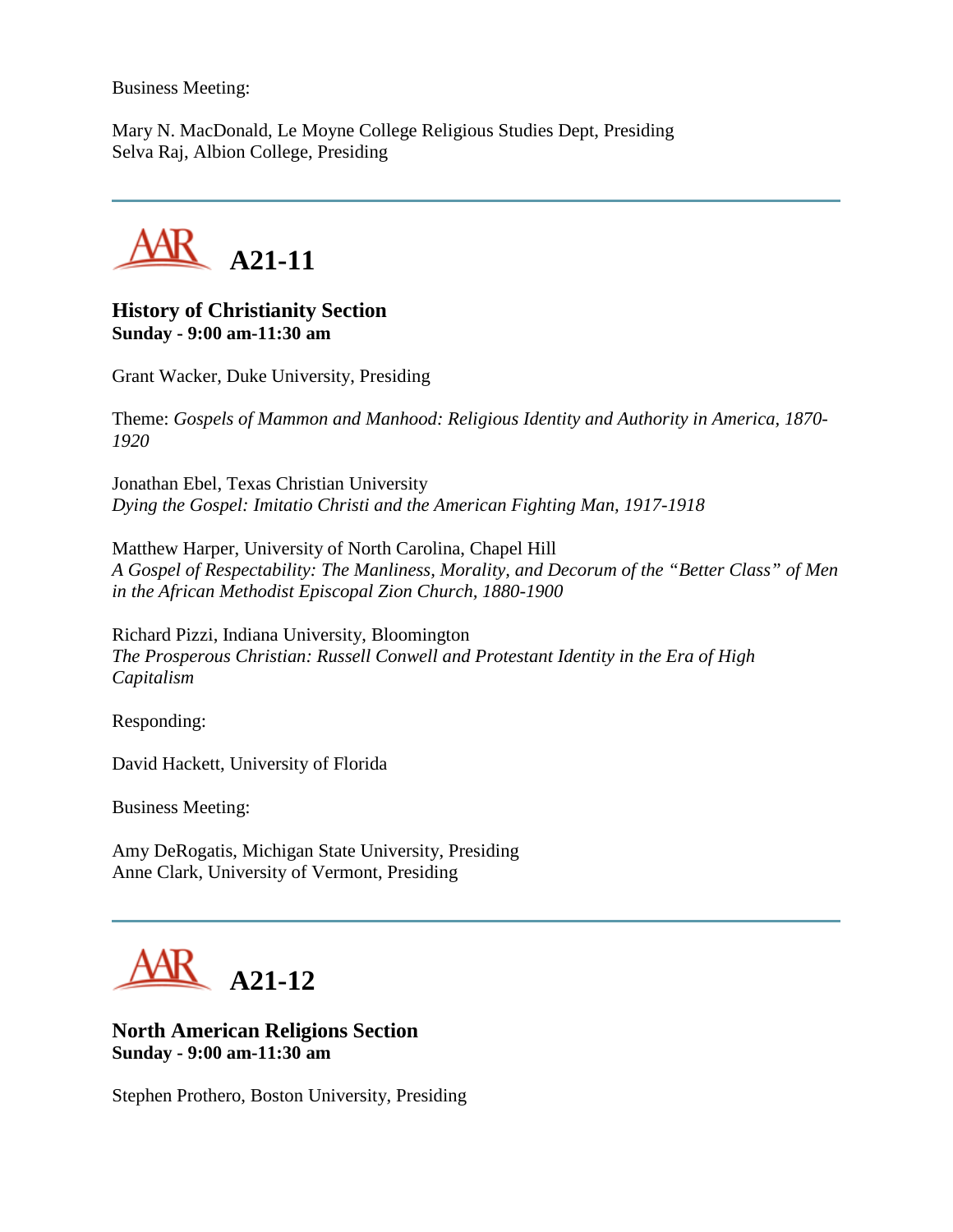Theme: *Author Meets Critics: William Hutchison's* Religious Pluralism in America: The Contentious History of a Founding Ideal

Panelists:

Deborah Moore, Vassar College

Laurence Moore, Cornell University

Ebrahim Moosa, Duke University

Responding:

William Hutchison, Harvard University

Business Meeting:

John Corrigan, Florida State University, Presiding



## **Religion in South Asia Section Sunday - 9:00 am-11:30 am**

Richard H. Davis, Bard College, Presiding

Theme: *South Asian Religious Expression and the Secular State*

Cassie Adcock, University of Chicago *Sacred Cow? Freedom of Religion and the Cow Protection Movement*

Laura Jenkins, University of Cincinnati *Political and Religious Apostasy: Lower Caste Religious Conversions from Hinduism*

Steven W. Ramey, University of North Carolina, Pembroke *"We Are Hindu!": Secularism, Tolerance, and the Marginalization of Sindhi Hindus*

Valerie Stoker, Wright State University *Harming the Common Good? A Kirpan Case in Québec*

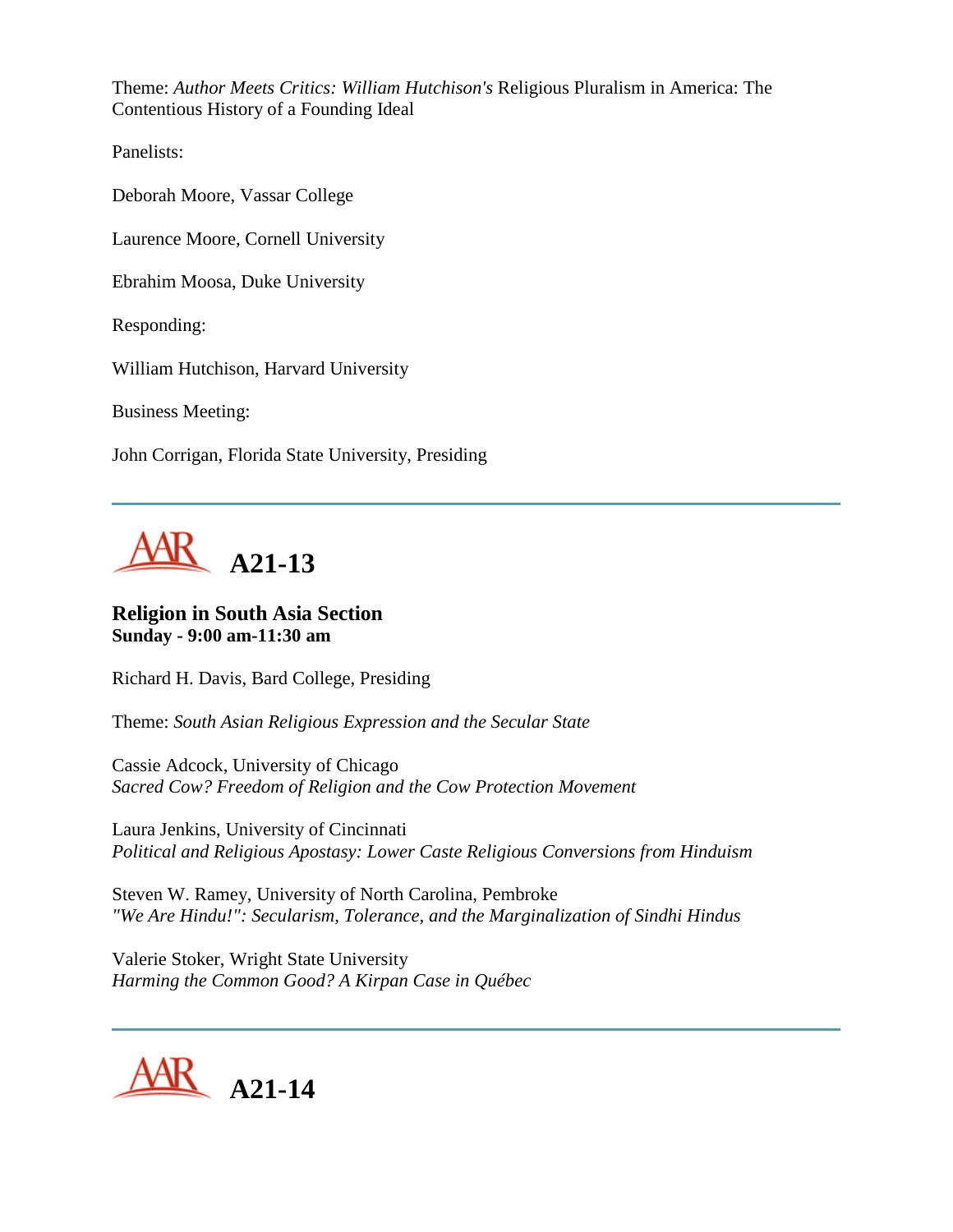## **Study of Islam Section and Theology and Religious Reflection Section Sunday - 9:00 am-11:30 am**

Zayn Kassam, Pomona College, Presiding

Theme: *Theodicy and the Problem of Evil in the Islamic Tradition*

Mehdi Aminrazavi, University of Mary Washington *Omar Khayyam on Theodicy: The Irreconcilability of the Intellectual and the Existential*

Frank Griffel, Yale University *Determination and the Best of All Possible Word in the Early al-Ghazali*

Jon Hoover, Near East School of Theology *The Justice of God and the Best of All Possible Worlds: The Optimism of Ibn Taymiyya*

Ibrahim Kalin, College of the Holy Cross *"Why Do Animals Eat Other Animals?": Mulla Sadra on the Best of All Possible Worlds*

Responding:

Eric Ormsby, McGill University



#### **Women and Religion Section Sunday - 9:00 am-11:30 am**

Andrea Smith, University of Michigan, Ann Arbor, Presiding

Theme: Sexual Violence: The Unmentionable Sin *Twentieth Anniversary, 2nd Edition (Pilgrim Press), by Marie Fortune*

Panelists:

Carol Adams, Richardson, TX

Mary Hunt, Women's Alliance for Theology, Ethics, and Ritual

Nantawan Lewis, Metropolitan State University

Traci West, Drew University

Responding: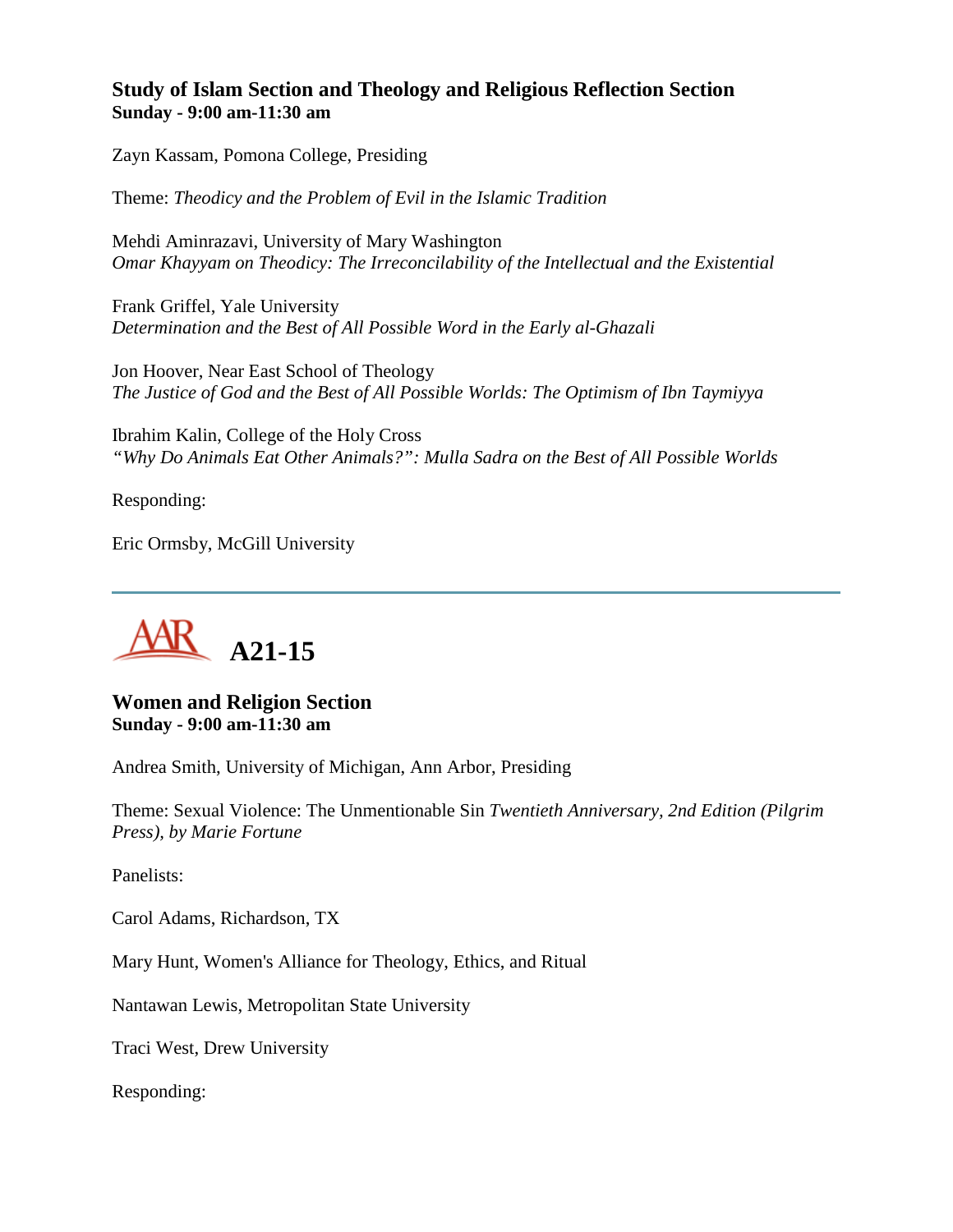

## **Anthropology of Religion Group and Native Traditions in the Americas Group and Religions, Medicines, and Healing Consultation Sunday - 9:00 am-11:30 am**

Linda L. Barnes, Boston University, Presiding

Theme: *The Ethnography of Native Traditions, Plants, and Healing*

Suzanne J. Crawford, Pacific Lutheran University *Spirituality and Cancer Survival: Native Women's Wellness in the South Puget Sound*

Enrique Maestas, Flatonia, TX *Cultural and Religious History of Texas Native Americans*

Lisa Swanson Madera, Florianopolis, Brazil *Visions of Christ: Ayahuasca Use in Two South American Christian Communities*

Responding:

Meredith B. McGuire, Trinity University, San Antonio Jim Spickard, University of Redlands



### **Black Theology Group and Womanist Approaches to Religion and Society Group Sunday - 9:00 am-11:30 am**

Emilie M. Townes, Union Theological Seminary, Presiding

Theme: Brown vs. Board of Education*: Fifty Years Later*

Panelists:

Barbara Holmes, Memphis Theological Seminary

Susan Holmes Winfield, District of Columbia Superior Court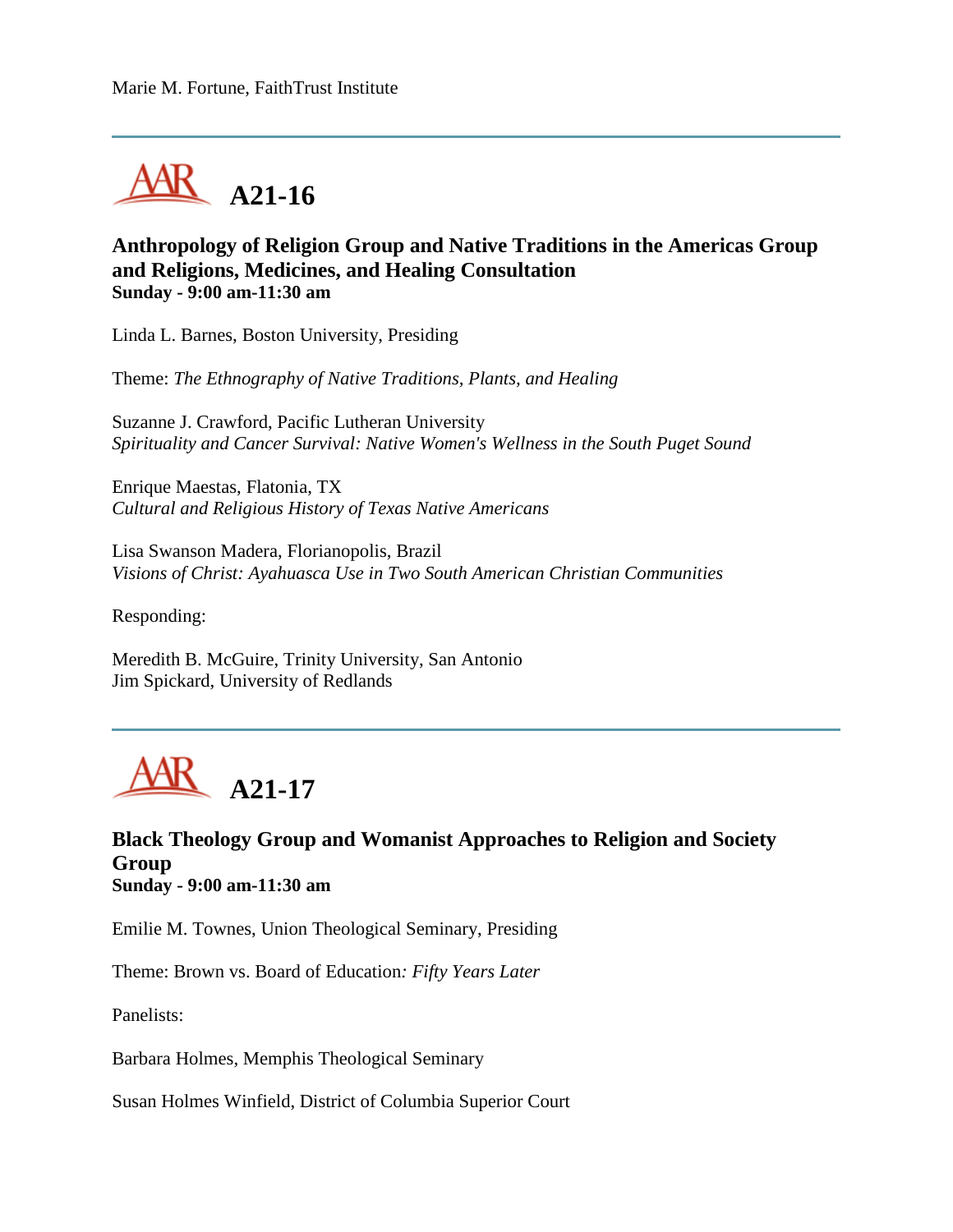Responding:

Eric Mazur, Bucknell University Marcia Y. Riggs, Columbia Theological Seminary Darryl Michael Trimiew, Colgate Rochester Crozer Divinity School



## **Comparative Studies in Hinduisms and Judaisms Group Sunday - 9:00 am-11:30 am**

Barbara Holdrege, University of California, Santa Barbara, Presiding

Theme: *Constructing Others, Defining Selves*

Joel Kaminsky, Smith College *Election and Otherness in Biblical and Rabbinic Literature*

Nathaniel Deutsch, Swarthmore College *Deconstructing the Maiden of Ludmir*

Tracy Pintchman, Loyola University, Chicago *Good Mothers and Other Mothers, or Another View of Mothers? Reconsidering Maternal Sexuality in Krishna Devotion*

Jill Gorman, Rollins College *Screening Female Desire: The Representation of Love in* Trembling Before G\*d *and* Fire

Responding:

Robert Goldenberg, State University of New York, Stony Brook



## **Confucian Traditions Group Sunday - 9:00 am-11:30 am**

Edward Slingerland, University of Southern California, Presiding

Theme: *Benevolence and Bodhisattvas: Confucian and Buddhist Accommodations in Medieval China*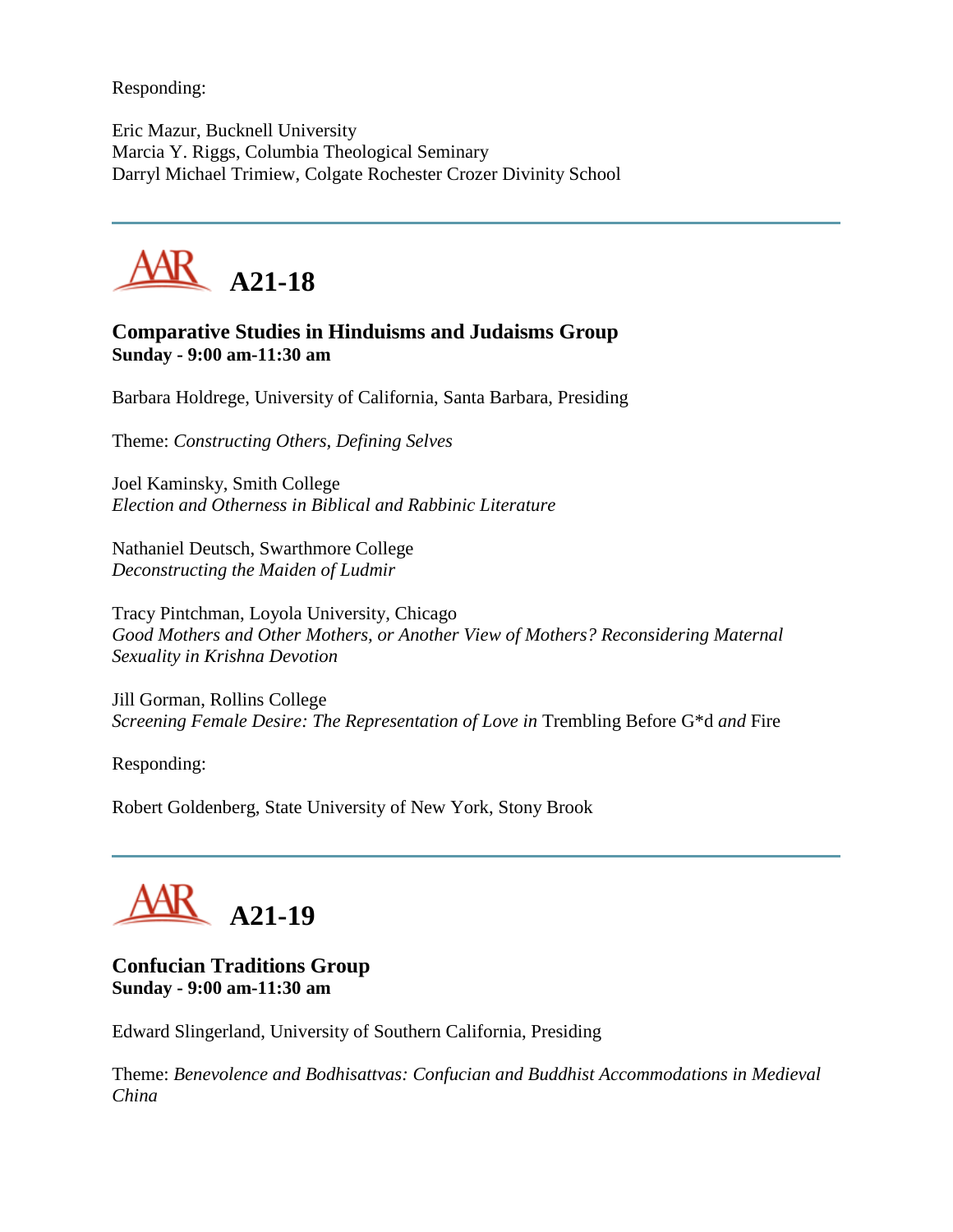Kyoko Tokuno, University of Washington *"Translating" the Law of Karma and Rebirth into Confucian Language: A Buddhist Strategy for Cross-Cultural Persuasion in Medieval China*

Keith Knapp, The Citadel *The Attraction of Filial Cannibalism: The Confucian Appropriation of the Sujati Jataka*

D. Neil Schmid, North Carolina State University, Raleigh *The Practice of "Cutting the Thigh": Gegu as a Buddhist-Confucian Conceptual Blend*

Mark Halperin, University of California, Davis - East Asian Languages & Cultures *This Buddhism of Ours: Buddhist Temples and Chinese Literati in Yuan China*

Responding:

Bruce C. Williams, University of California, Berkeley



# **Latina/o Religion, Culture, and Society Group Sunday - 9:00 am-11:30 am**

Luis León, University of California, Berkeley, Presiding

Theme: *Mujerista Theology: A Theology of Struggle and Liberation: The Work of Ada María Isasi-Díaz*

Panelists:

Fernando F. Segovia, Vanderbilt University

Kwok Pui Lan, Episcopal Divinity School

Sharon D. Welch, University of Missouri, Columbia

Michelle A. Gonzalez, Loyola Marymount University

M. Shawn Copeland, Boston College

Mary C. Churchill, University of Iowa

Responding:

Ada Maria Isasi-Diaz, Drew University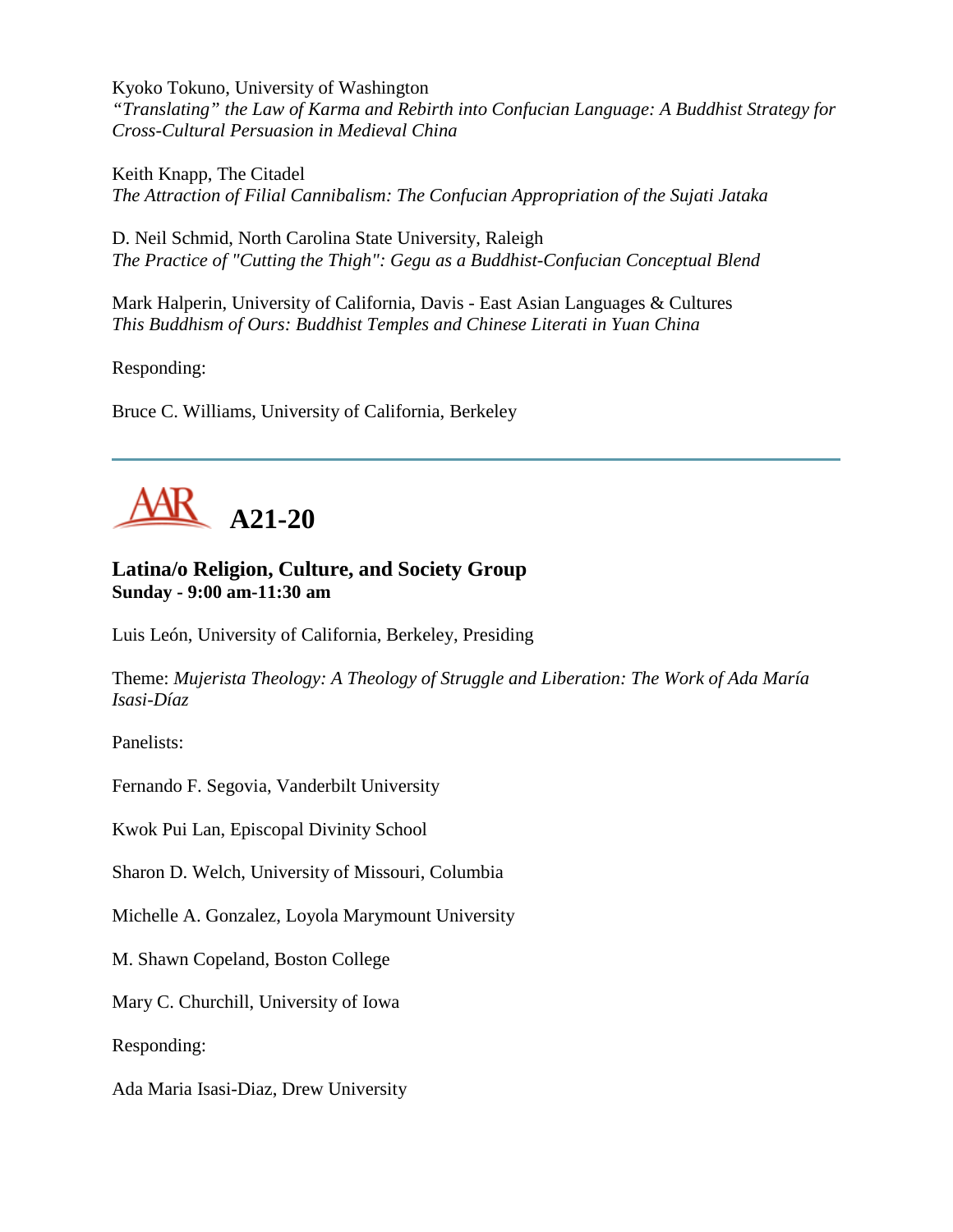

#### **Men's Studies in Religion Group Sunday - 9:00 am-11:30 am**

Mark J. Justad, Center for the Study of Religion and Culture at Vanderbilt University, Presiding

Theme: *Suffering Manhood: A Response to Mel Gibson's* The Passion of the Christ

Panelists:

James Newton Poling, Garrett-Evangelical Theological Seminary

Hary Brod, University of Northern Iowa

Mary Hembrow Snyder, Mercyhurst College

Dennis King Keenan, Fairfield University

David James Livingston, Mercyhurst College

Kathleen Roberts Skerrett, Grinnell College

Business Meeting:

Mark J. Justad, Center for the Study of Religion and Culture at Vanderbilt University, Presiding



# **Mysticism Group Sunday - 9:00 am-11:30 am**

Neil Douglas-Klotz, Edinburgh Institute for Advanced Learning, Presiding

Theme: *Mystics as Activists*

Lynn Bridgers, Spring Hill College *Mystic as Activist: Trauma, Mimesis, and the Currents of Consciousness*

Jerome Gellman, Ben-Gurion University of the Negev *Hasidic Mysticism as an Activism*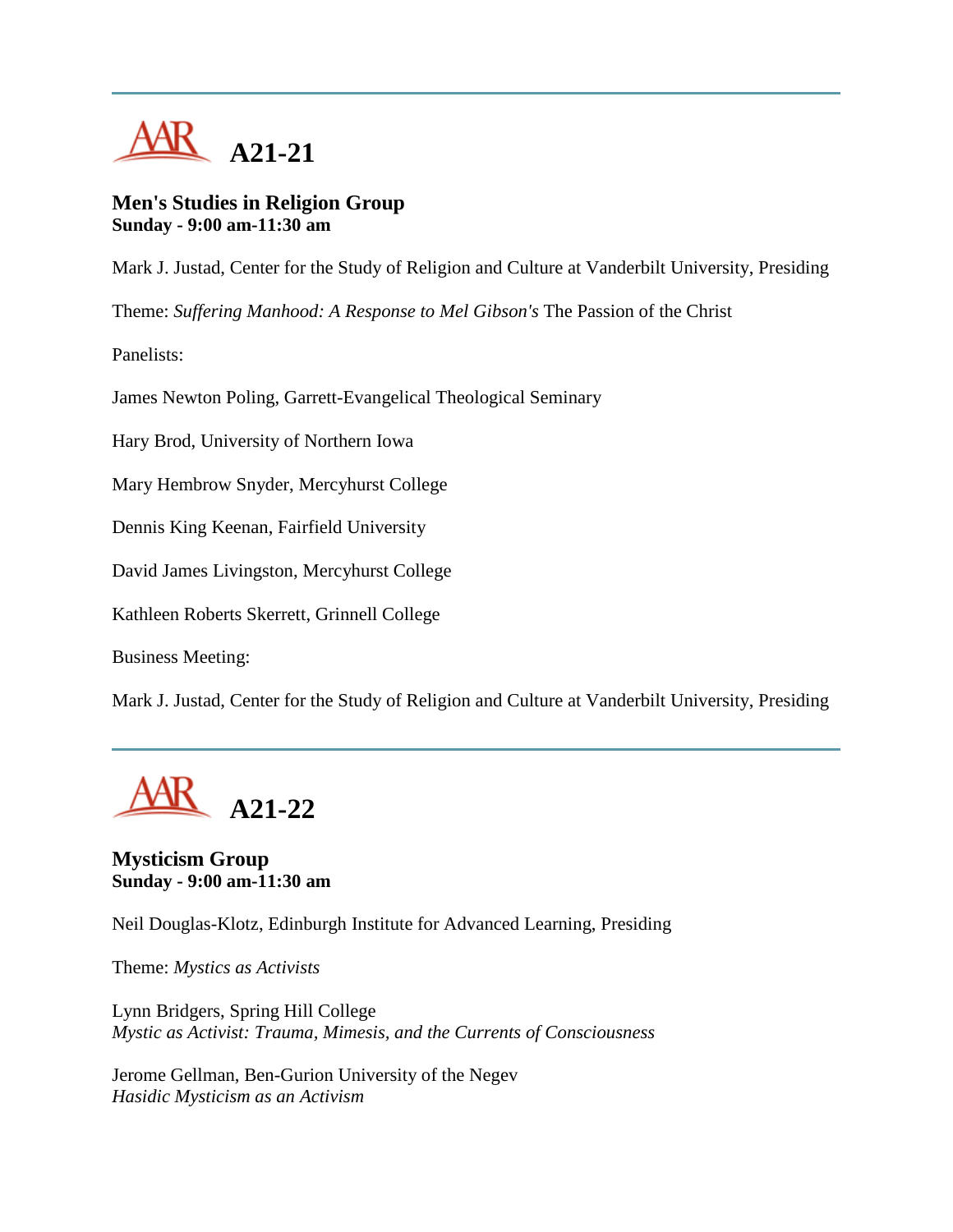Jerry Law, Claremont Graduate University *Mystical Self, Activist Self: Religion and Emancipation in the Thought of Simone Weil*

Lisa Powell, Princeton Theological Seminary *Howard Thurman and Troeltsch's Third Type*

Gregory A. Banazak, SS Cyril and Methodius Seminary *The Role of Mysticism in Conversion to Social Activism: The Case of Sixteenth-Century Latin America*

Luis Reyes Ceja, Universidad del Valle de Atemajac *co-presenter with Gregory A. Banazak*



**Person, Culture, and Religion Group Sunday - 9:00 am-11:30 am**

Kelly Bulkeley, Graduate Theological Union, Presiding

Theme: *Spirituality: Psychology? Religion? Both? Neither? Part I: Issues of Practice*

Lucy Bregman, Temple University *Psychology Sliding into Spirituality: An Examination of the Death Awareness Movement*

Laura J. Praglin, University of Northern Iowa *"Spirituality" and "Religion" in the Helping Professions: Who's Defining the Terms?*

Lee Hayward Butler, Chicago Theological Seminary *African American Spirituality: A Psycho-Theological Tradition*

F. LeRon Shults, Bethel Seminary *Modeling Spirituality: Psychology, Religion, and the Dynamics of Transformation*



## **Reformed Theology and History Group Sunday - 9:00 am-11:30 am**

Martha L. Moore-Keish, Columbia Theological Seminary, Presiding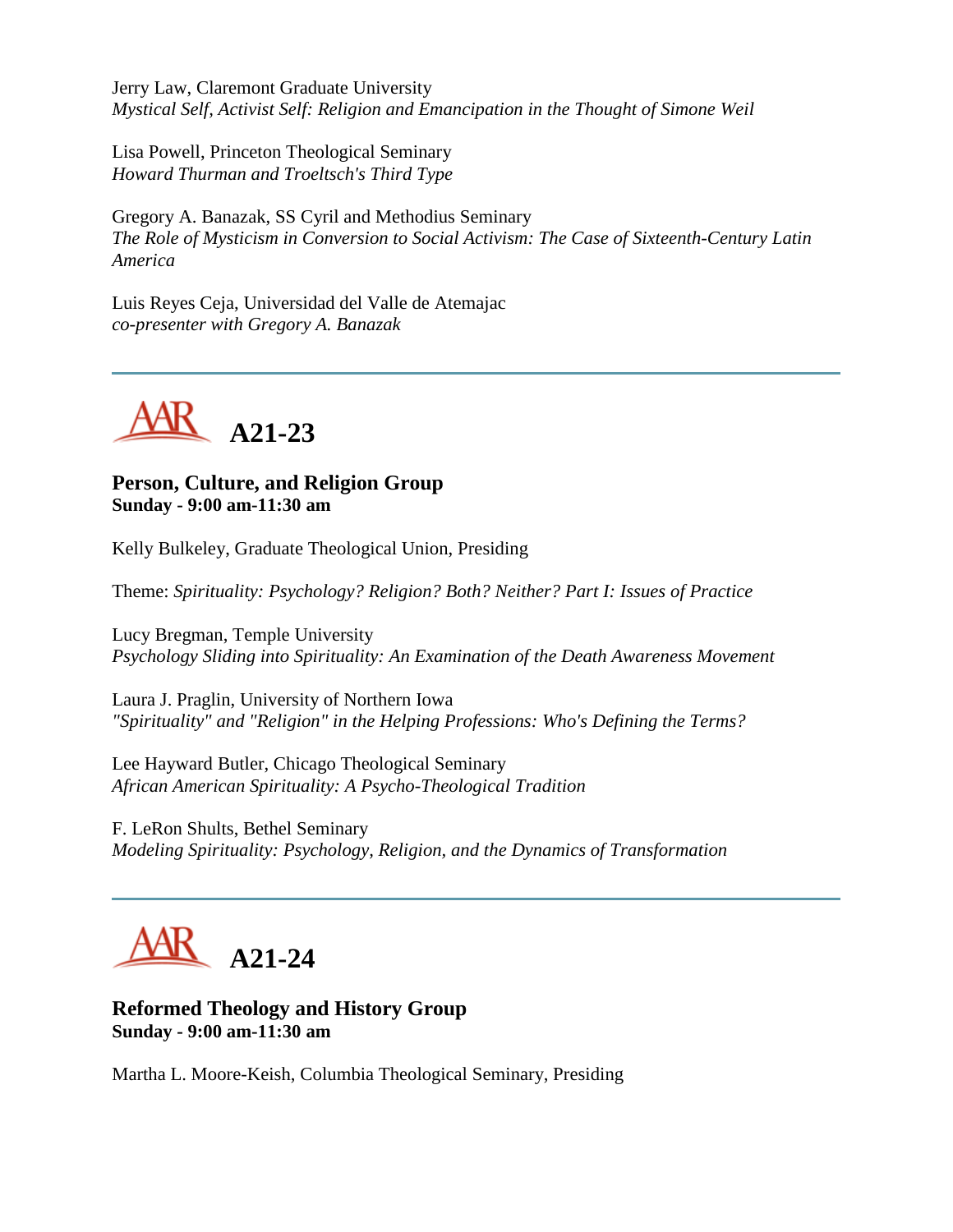Theme: *The Role of Discipline in the Reformed Tradition*

Stephen Edmondson, Virginia Theological Seminary *Sinews of the Body: Discipline and Repentance in Calvin*

Glen Segger, Drew University *"Reformatio Legum Ecclesiasticarum": An Attempt to Restore Godly Discipline in the Church of England at the Refomation*

Madeline Duntley, College of Wooster *Clergy, Discipline, and the Salem Witch-Hunt: Popular Stereotypes vs. Seventeenth-Century Ecclesiology*

Nathan Kerr, Vanderbilt University *The Beauty of True Virtue: Jonathan Edwards, Divine Providence, and the Aesthetic Necessity of Discipline*

Business Meeting:

Robert Sherman, Bangor Theological Seminary, Presiding Katherine Sonderegger, Virginia Theological Seminary, Presiding



## **Religion and Disability Studies Group Sunday - 9:00 am-11:30 am**

Jane Hurst, Gallaudet University, Presiding

Theme: *Ethnic and Disability Diversity in Religious Experience*

J. Eric Pridmore, Drew University *Religion in Race and Disability: An Exploitive System Framed as "God-Given"*

Monica A. Coleman, Bennett College for Women *"You Need Jesus!": The Absence of the Black Church in Black Women's Writings about Depression*

Carmen Marie Nanko, Catholic Theological Union, Chicago *Living la Lengua Cotidiana: Deaf Latinas/os Negotiating the Borders of Language and Identity*

Nadia Bolz-Weber, University of Colorado, Boulder *The Deaf as a Cultural Group within the Academic Study of Religion*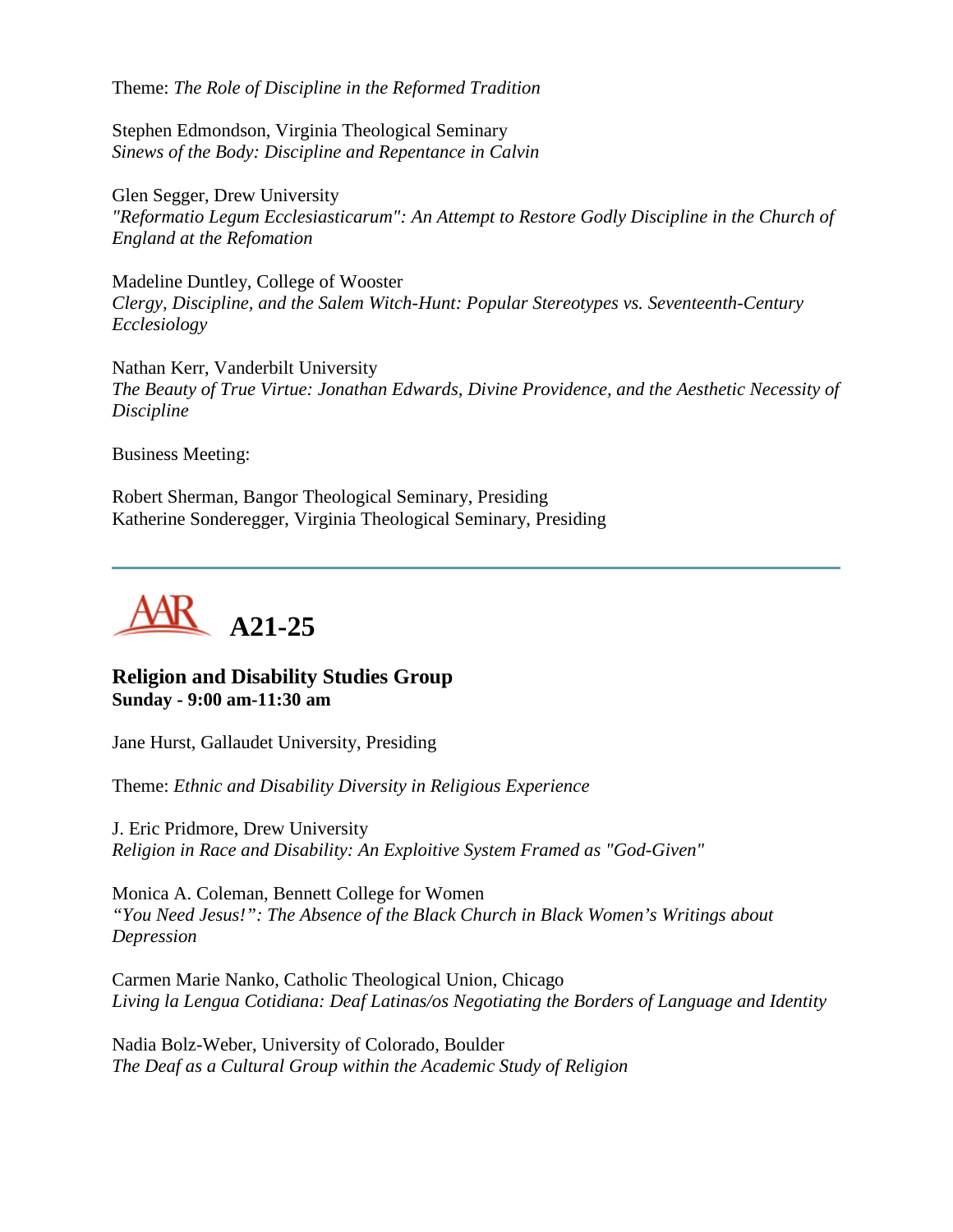### Responding:

John Swinton, University of Aberdeen



#### **Scriptural Reasoning Group Sunday - 9:00 am-11:30 am**

#### **New Program Unit**

Rachel Muers, University of Exeter, Presiding

Theme: *Poverty and Debt-Release: Scriptural and Social-Scientific Reasonings*

Robert Gibbs, University of Toronto *Property in Persons: Rereading Scriptural Economics*

Basit B. Koshul, Concordia College, Moorhead *The "Economic" in Religion and the "Religious" in Economics: A Qur'anic-Weberian Perspective*

Daniel Hardy, University of Cambridge *Poverty and Debt-Release*

Responding:

Stanley M. Hauerwas, Duke University Laurie Zoloth, Northwestern University



## **Tillich: Issues in Theology, Religion, and Culture Group Sunday - 9:00 am-11:30 am**

Mary Ann Stenger, University of Louisville, Presiding

Theme: *Tillich in Dialogue (1) With Feminism, (2) With Nietzsche*

Rachel Sophia Baard, Villanova University *Dialogues between Tillich and Feminism: A Rhetorical Map*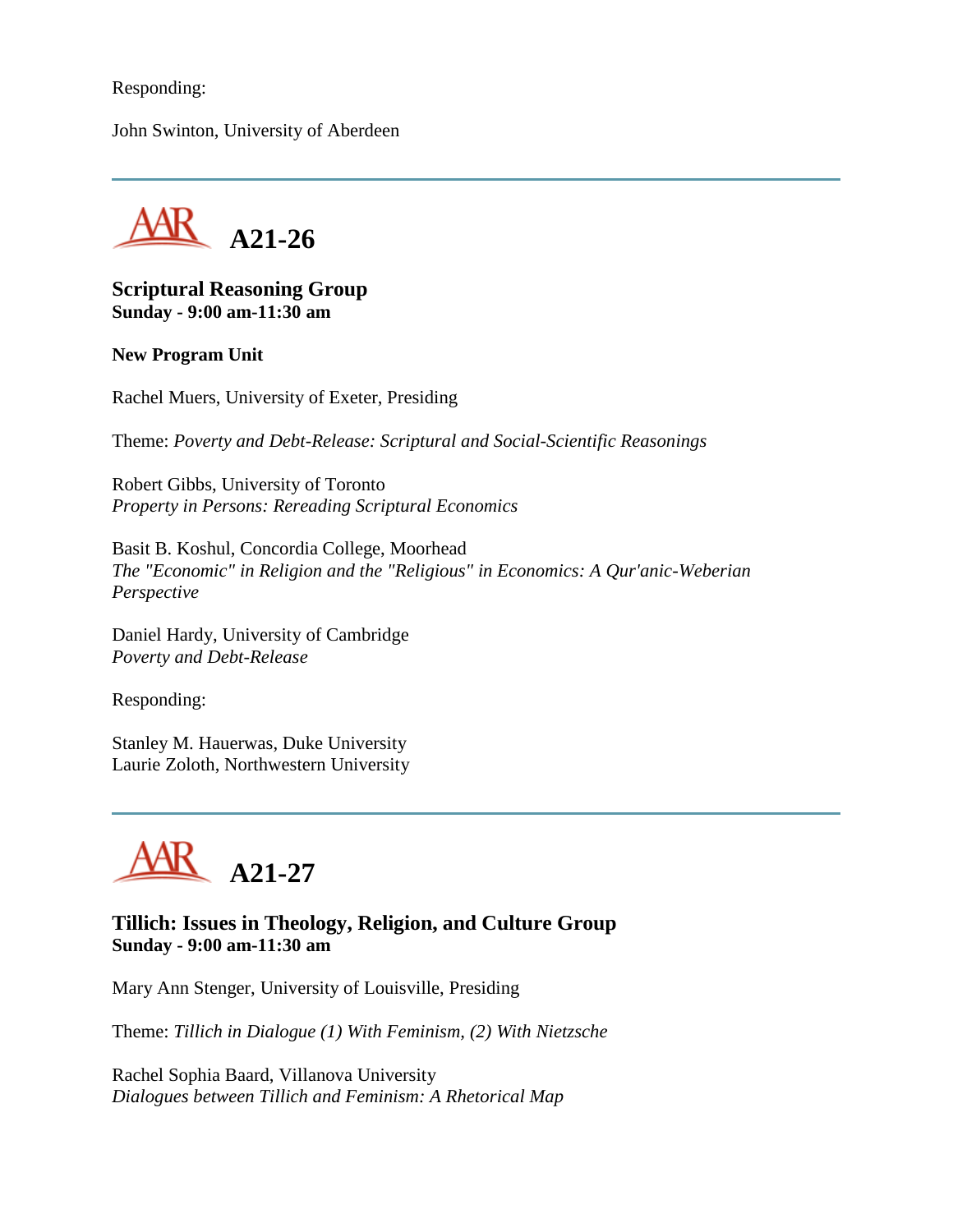Tabea Rösler, University of Heidelberg *Anthropological Approaches in Paul Tillich's Mature Systematic Theology*

Jari Ristiniemi, University of Gävle *Politics of the Soul in Changing Society: Tillich's Political Pathos in the 1920s in the Light of Nietzsche's Moral Philosophy*

Donald Dreisbach, Northern Michigan University *Paul Tillich's Response to Nietzsche*



## **Open and Relational Theologies Consultation Sunday - 9:00 am-11:30 am**

#### **New Program Unit**

Thomas Jay Oord, Northwest Nazarene University, Presiding

Theme: *What It Means to Say That God Is Relational*

David R. Larson, Loma Linda University *Necessarily, Essentially, Neither, or Both: How Does God Love the Universe?*

Joseph A. Bracken, Xavier University *Creatio Ex Nihilo: A Field-Oriented Approach*

Lyle Dabney, Marquette University *The Possibility of God: The Spirit in God's Creation--and in God*

Michael Lodahl, Point Loma Nazarene University *Creator-Logos-Spirit: Pursuing Trinitarian Reflection as a Critique of Creatio Ex Nihilo*

Responding:

Catherine E. Keller, Drew University Philip Clayton, Claremont School of Theology

Business Meeting:

Thomas Oord, Northwest Nazarene University, Presiding Lynne Faber Lorenzen, Augsburg College, Presiding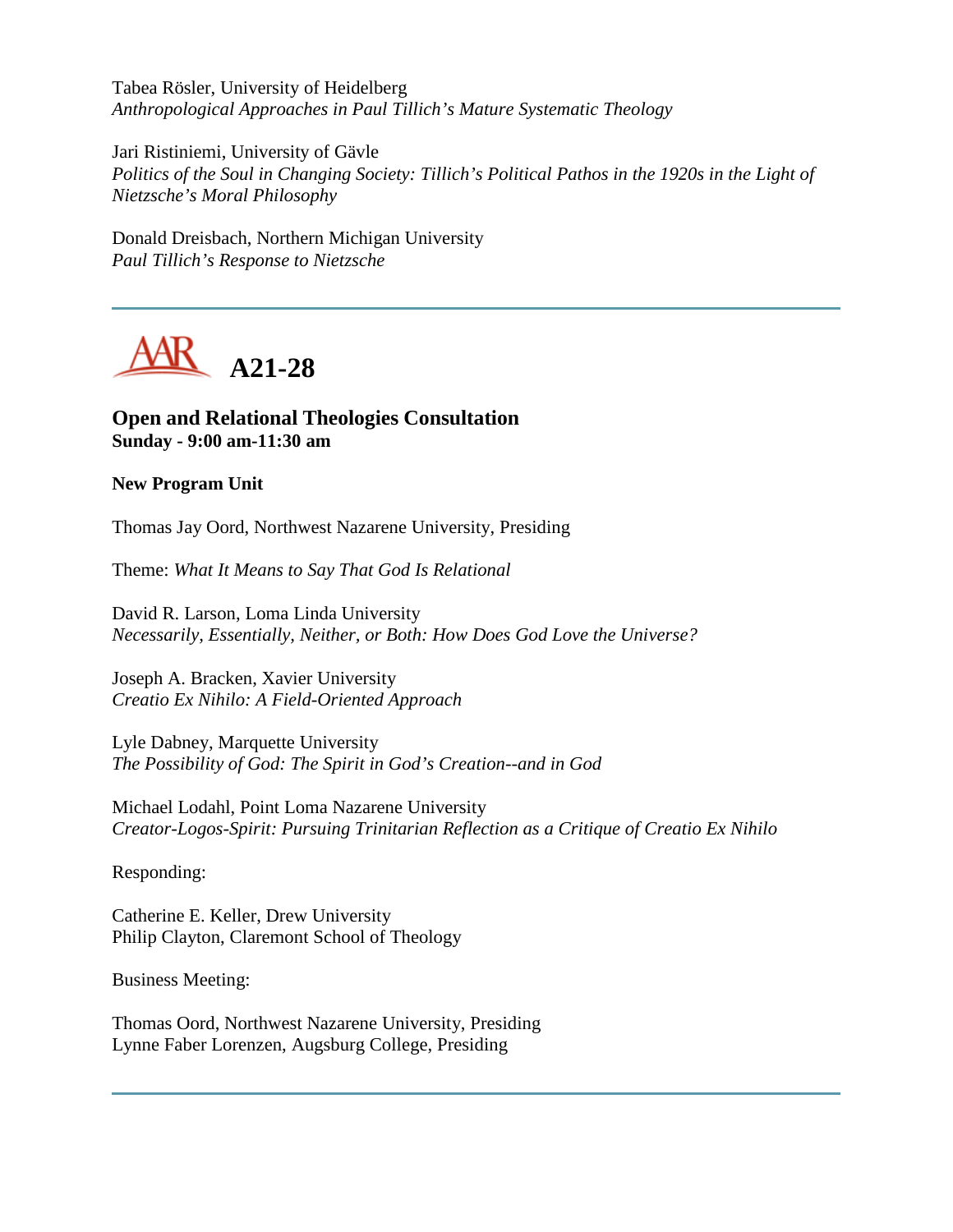

### **Sacred Space in Contemporary Asia Consultation Sunday - 9:00 am-11:30 am**

#### **New Program Unit**

Steven Heine, Florida International University, Presiding

Theme: *Siting Asian Identities*

Panelists:

James Miller, Queen's University

Shin-yi Chao, Tajen Institute of Technology

Greg Grieve, University of North Carolina, Greensboro

Knut Axel Jacobsen, University of Bergen

Responding:

Pamela D. Winfield, Meredith College

Business Meeting:

Steven Heine, Florida International University, Presiding Pamela D. Winfield, Meredith College, Presiding



## **Plenary Address Sunday - 9:00 am-10:00 am**

Jane Dammen McAuliffe, Georgetown University, Presiding

Theme: *Islam in the West: The North American Context*

Panelists:

Tariq Ramadan, University of Notre Dame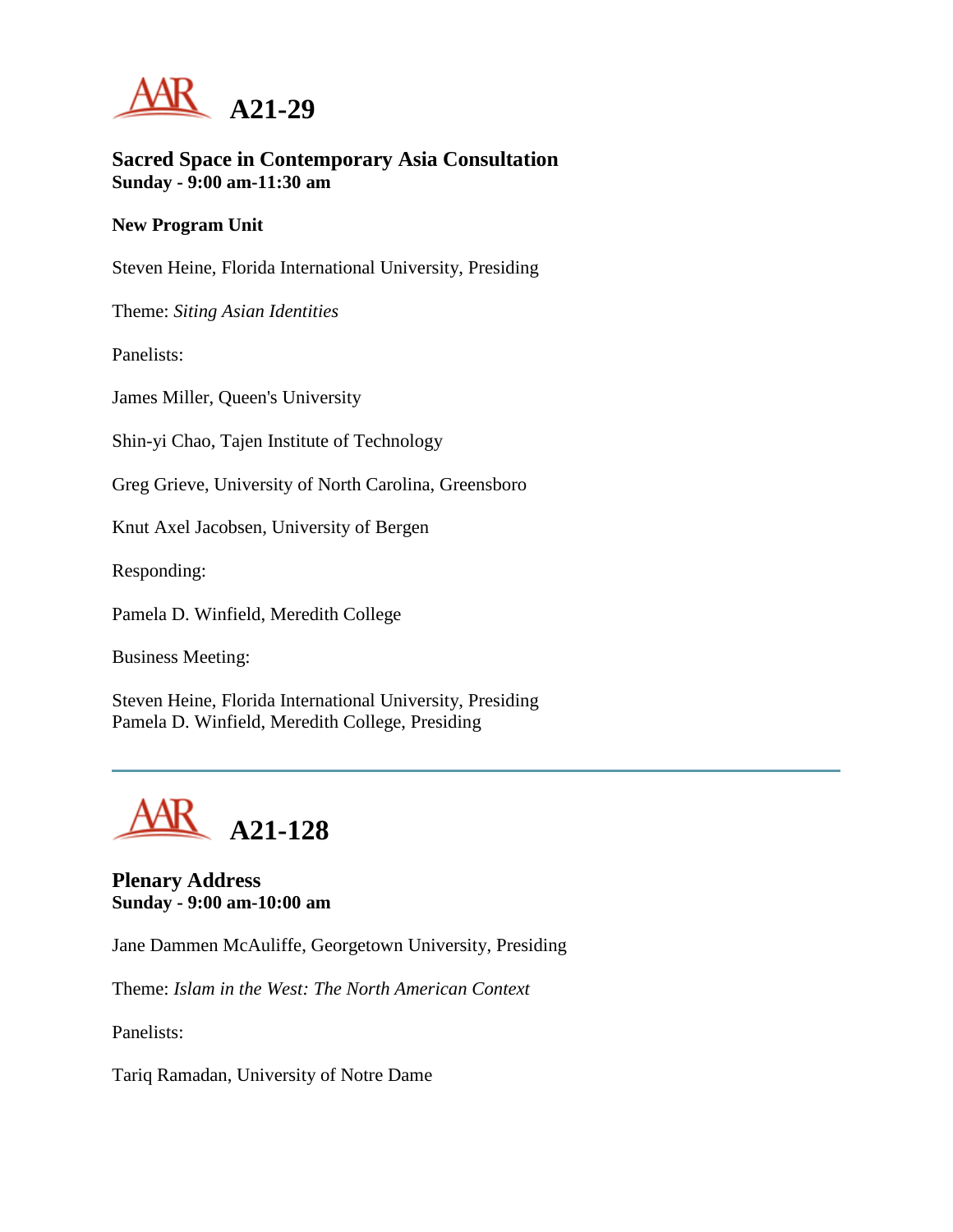See the Program Highlights for a description.



## **Status of Racial and Ethnic Minorities in the Profession Committee Meeting Sunday - 11:30 am-12:45 pm**

Kwok Pui Lan, Episcopal Divinity School, Presiding



### **Mentoring Session with the Status of Women in the Profession Committee and the Women's Caucus Sunday - 11:30 am-1:00 pm**

Laurie Wright Garry, California Lutheran University, Presiding

The Status of Women in the Profession Committee and the Women's Caucus invite women who are graduate students and new scholars to a brown bag lunch with over 30 feminist mid-career and senior AAR and SBL scholars, including Lara Donaldson, Rita Gross, Ann Matter, Margaret Miles, Vasudha Narayanan, Judith Plaskow, Jennifer Rycenga, Emilie Townes, and Karen Trimble Alliaume.



#### **Wabash Student-Teacher Luncheon Sunday - 11:45 am-1:00 pm**

Sponsored by the Student Liaison Group and the Wabash Center for Teaching and Learning in Theology and Religion

Kimberly Bresler, Princeton Theological Seminary, Presiding

The Wabash Center cordially invites student attendees to gather for conversation and a light lunch. Attendance is limited to the first 75 students who sign up. Please RSVP online at www.aarweb.org/students/.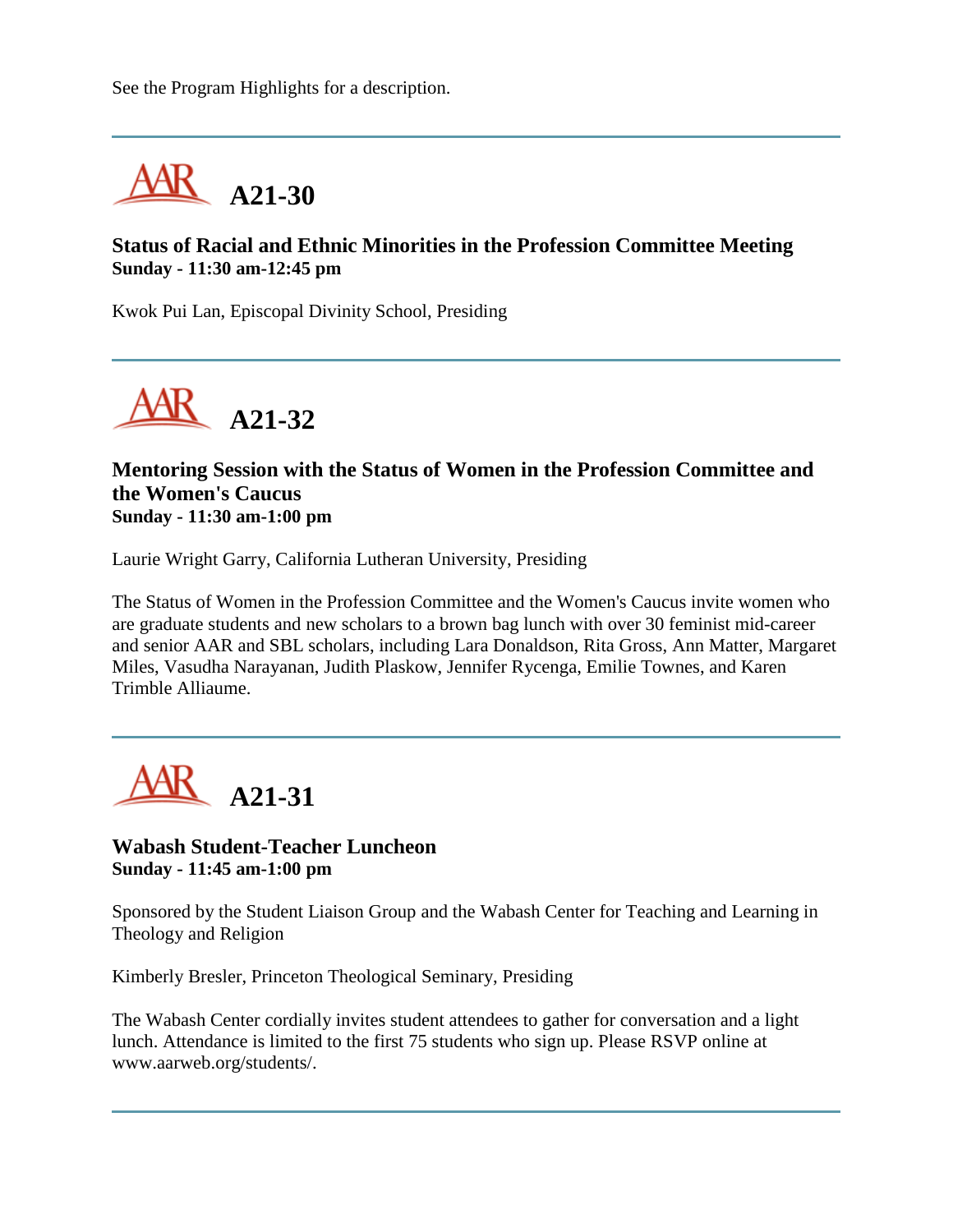

#### **Special Topics Forum Sunday - 1:00 pm-2:30 pm**

Theme: *Posters Session*

Derek N. Anderson, Loyola University, Chicago *Theological Nonviolence in Julian of Norwich's* Showings of Divine Love

Kaiya Ansorge, Emory University *The Concept of Miracle: Entering Theology through Aesthetics*

Kirsten Bault, Azusa Pacific University *Theology of Employee Selection*

Richard Bohannon, Drew University *Power Dynamics and Religious Architecture: A Case Study of the Christian Science Center, Boston, MA*

Peter Foley, University of Arizona *Teaching Celtic Spirituality*

Karlynn Greene, Azusa Pacific University *Shall We Entreat the Lady: A Theological Question of Antidepressant Medication*

Corliss Heath, Emory University *A Womanist Approach to Understanding and Assessing the Relationship between Spirituality and Women's Mental Health*

Natalie Houghtby-Haddon, George Washington University *Freed from Debt and Slavery: The Bent-Over Woman in Luke's Imagination*

Cameron Jorgenson, Baylor University *Visual Ethics: A Teleological Approach to Ethical and Faith Formation*

Steven Keates, Azusa Pacific University *Extreme Sports, Mystical Experiences, and Elijah: Danger and the Experience of God*

Kiki Kennedy-Day, Rutgers University *Reconsidering Women as Prophets in Islam*

Martha Ann Kirk, University of the Incarnate Word *Women of Bible Lands: A Pilgrimage to Compassion and Wisdom*

Jyri Komulainen, University of Helsinki *Is a Multi-Religious Identity Theologically Plausible? Some Post-Liberal Reflections*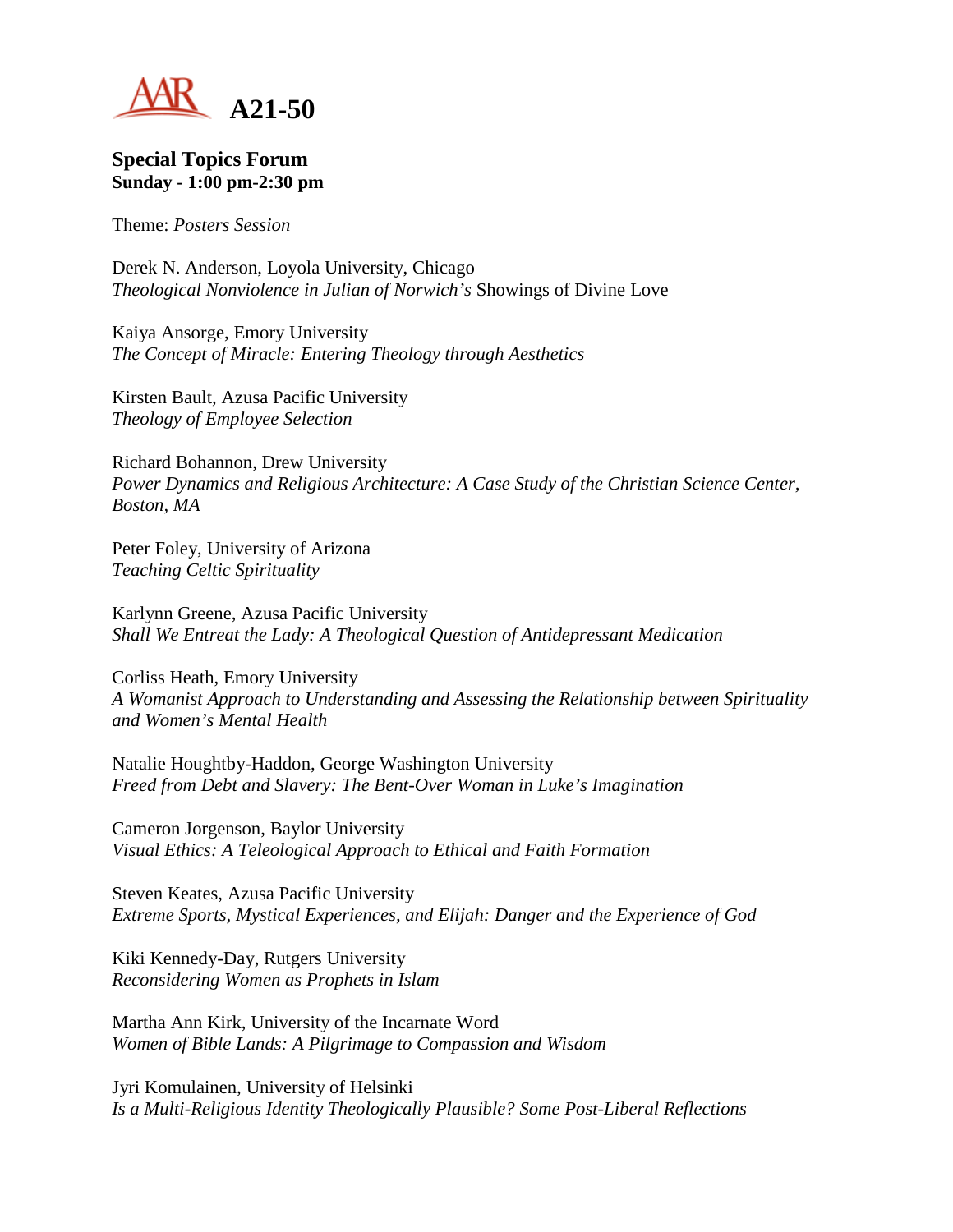John Kozyra, Azusa Pacific University *Conscience, Neuroscience, and Non-Reductive Physicalism*

Michelle Kraft, Azusa Pacific University *Who's Raising Our Children?*

Alice Maung-Mercurio, University of Minnesota, Minneapolis *"Feeding the Four Thousand": Food Production and Consumption in Early Egyptian Monasteries, via Contemporary Analyses of the Physical and Social Organization*

Amanda Pettikas, Azusa Pacific University *Women in the Friends Church*

Jason Steuber, University of Missouri, Kansas City *Deus Ex Machina: Automobiles and Mobile Religious Spaces*

Eugene Taylor, Saybrook Graduate School, Harvard University *Phil 6: Psychological Aspects of the Religious Life, 1901-02: Notes on the Only Graduate Course on the Psychology of Religion That William James Taught at Harvard University*

James Van Slyke, Fuller Theological Seminary *Theology in the Flesh: The Role of the Body in Religious Experience*

Glenn E. Yocum, Whittier College *Cosmologies: Combining Religious Studies and Science to Enhance Students' Understanding of Time and the Cosmos*

See the Program Highlights for a description.

**A21-51**

**Special Topics Forum Sunday - 1:00 pm-2:30 pm**

Sponsored by the Student Liaison Group

Kimberly Bresler, Princeton Theological Seminary, Presiding

Theme: *Introducing the Teaching Portfolio*

Panelists:

Darren J. N. Middleton, Texas Christian University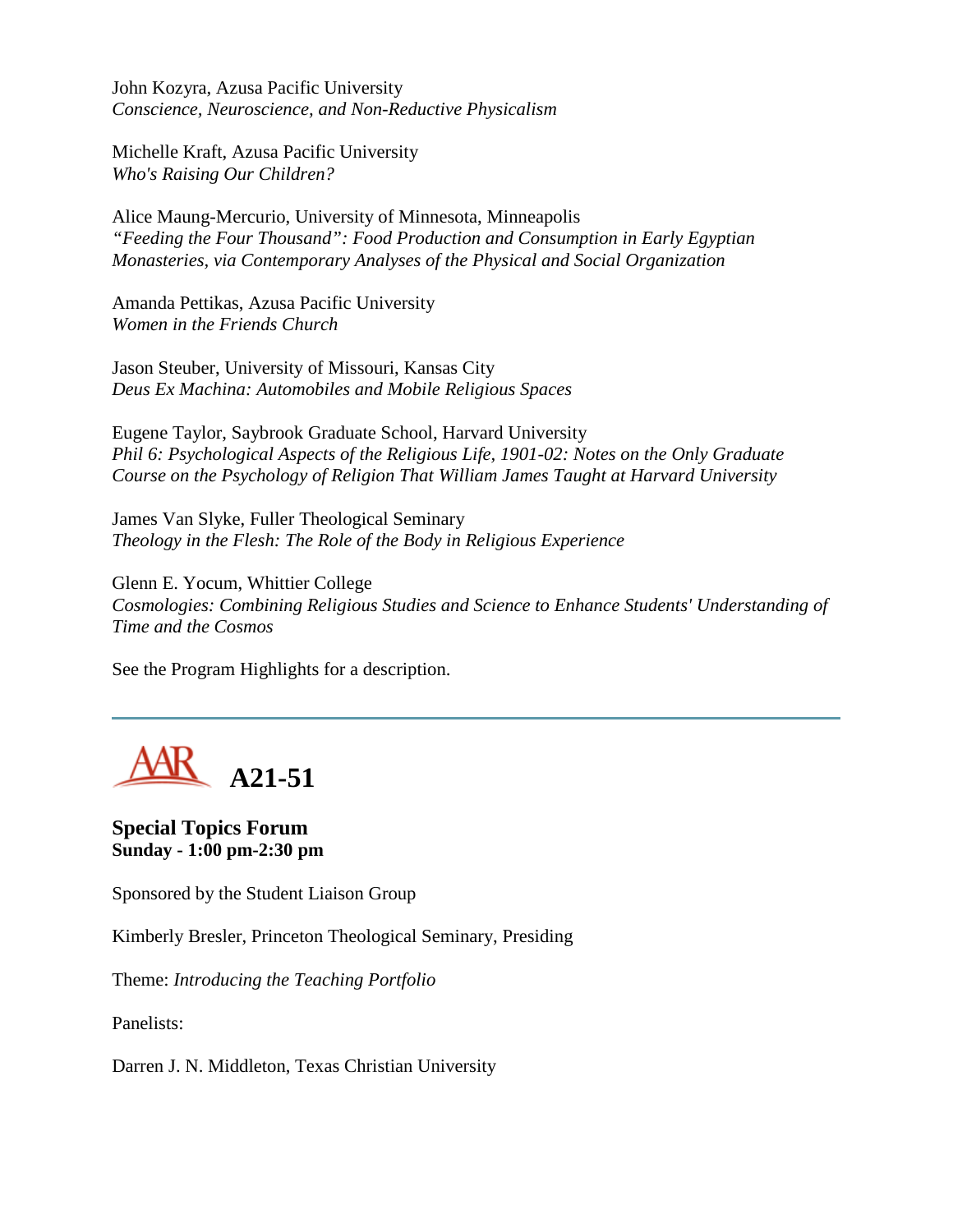Jan Jaynes Quesada, Texas Christian University

Jack A. Hill, Texas Christian University

C. David Grant, Texas Christian University

See the Program Highlights for a description.



# **Philosophy of Religion Section Sunday - 1:00 pm-2:30 pm**

Patrick M. Clemens, University of California, Santa Barbara, Presiding

Theme: *Secularization: Philosophy, Religion, Culture*

Nancy Levene, Indiana University, Bloomington *Nothing More Natural Than Culture: Vico and the Secular*

J. Heath Atchley, South Hadley, MA *Confronting Secularity: Nietzsche and Deleuze*

Anna Mercedes, Drew University *Kenotic Secularization*

Marie L. Baird, Duquesne University *Whose Kenosis? An Analysis of Levinas, Derrida, and Vattimo on God's Self-Emptying and the Secularization of the West*

Business Meeting:

Thomas A. Carlson, University of California, Santa Barbara, Presiding



**Study of Islam Section Sunday - 1:00 pm-2:30 pm**

Rubina Ramji, University of Ottawa, Presiding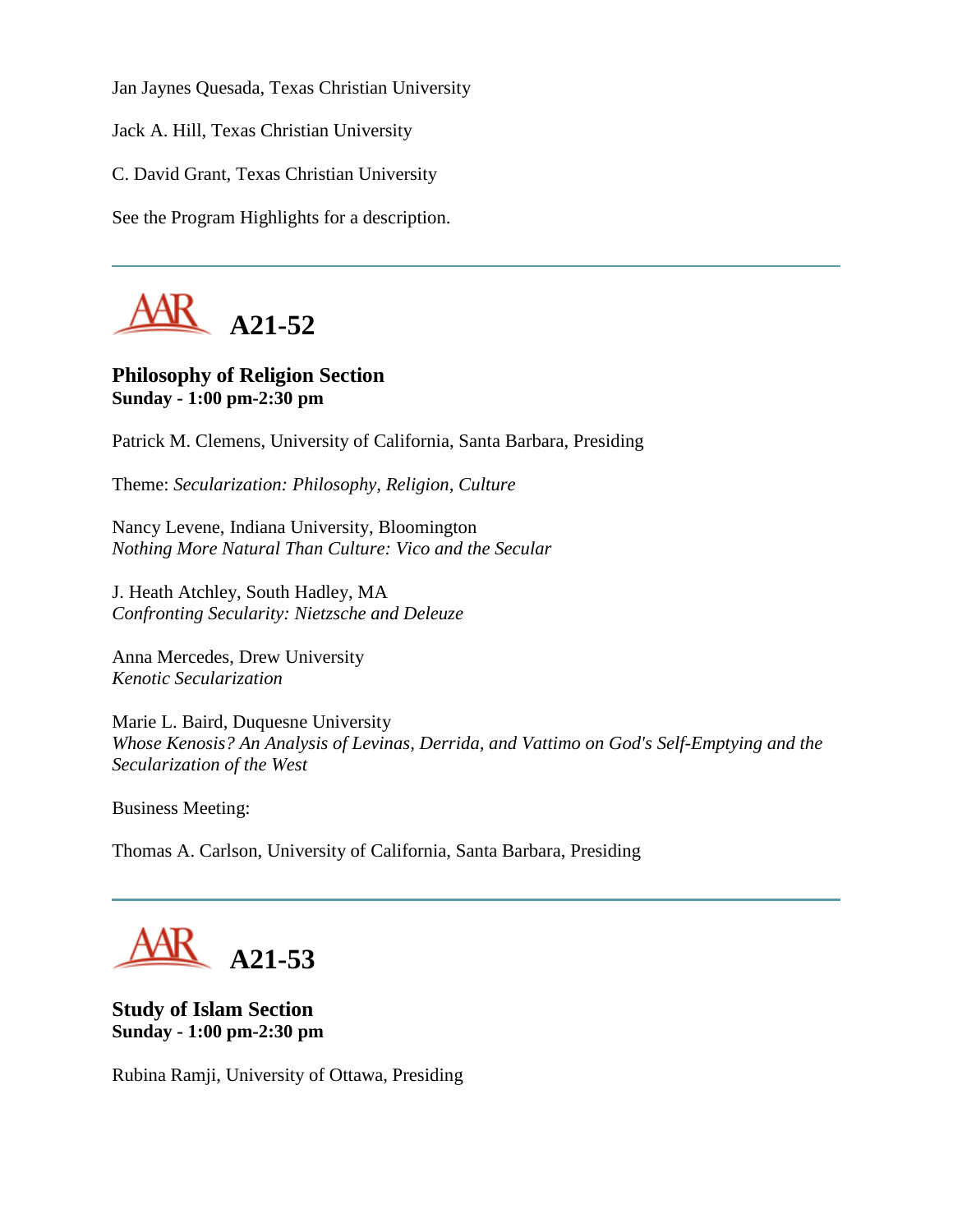Theme: *Thinking beyond Books: Exploring Media in Teaching Islam*

Timothy C. Cahill, Loyola University, New Orleans *Teaching Islam in a Wired Environment*

June-Ann Greeley, Sacred Heart University *An Introduction to Islam in Image and Sound*

Amir Hussain, California State University, Northridge *"A Message on the Wind": Incorporating Audio and Visual Materials into Courses on Islam*

Kristin Sands, Sarah Lawrence College *Crossing Borders: Teaching Transnational Islam through the Internet* 

Responding:

Gwendolyn Zoharah Simmons, University of Florida

Business Meeting:

Omid Safi, Colgate University, Presiding Nelly Van Doorn-Harder, Valparaiso University, Presiding



**Study of Judaism Section Sunday - 1:00 pm-2:30 pm**

Robert Gibbs, University of Toronto, Presiding

Theme: *Jewish Feminism and Political Theology*

Panelists:

Leora Batnitzky, Princeton University

Claire Katz, Pennsylvania State University

Randi Rashkover, York College of Pennsylvania

Hava Tirosh-Samuelson, Arizona State University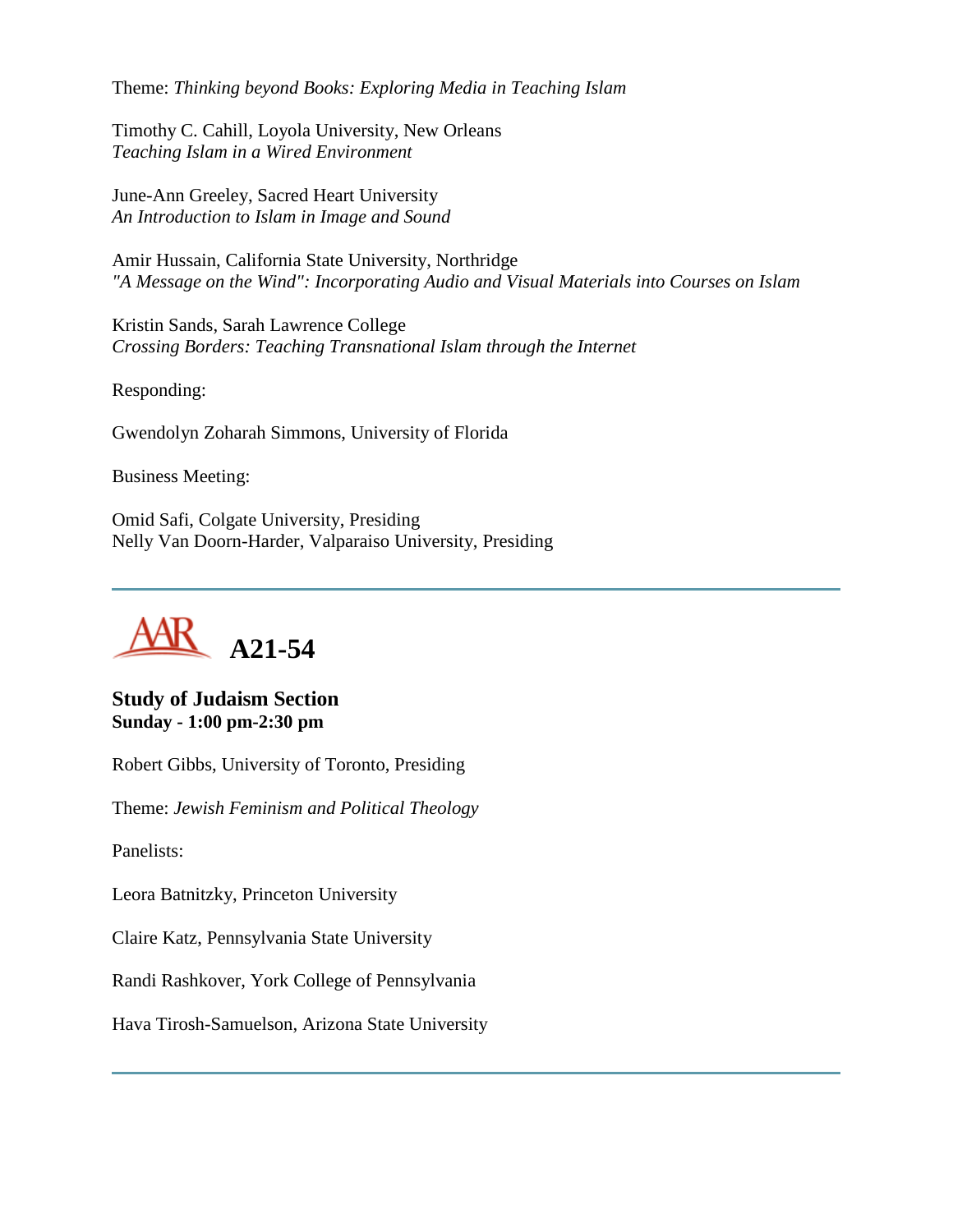

### **Theology and Religious Reflection Section Sunday - 1:00 pm-2:30 pm**

Paul F. Lakeland, Fairfield University, Presiding

Theme: *Borders and Boundaries II*

Laura Taylor, Vanderbilt University *La Frontera: The Third Place*

Emily Askew, Carroll College *Displacement: Against Sedentarist and Nomadic Romance Stories*

William Clark, College of the Holy Cross *Crossing Borders, Defending Borders: The Sacred Space of an Old Immigrant Community*

Business Meeting:

Paul F. Lakeland, Fairfield University, Presiding



**Women and Religion Section Sunday - 1:00 pm-2:30 pm**

Michelene Pesantubbee, University of Iowa, Presiding

Theme: *Contemporary Women's Spirituality*

Debra Campbell, Colby College *The Nun and the Crocodile: The Stories within* The Nun's Story

Mary Ann Clark, University of Houston, Clear Lake *Where Women Rule: An Explication of Santeria as a Female-Normative Religion*

Wendy Farley, Emory University *He Stripped Me of My Virtues: Mechthild of Magdeburg and Contemporary Women's Spirituality*

Diana Walsh-Pasulka, University of North Carolina, Wilmington *Saint Clare on the Air: Mother Angelica and the Catholic Church*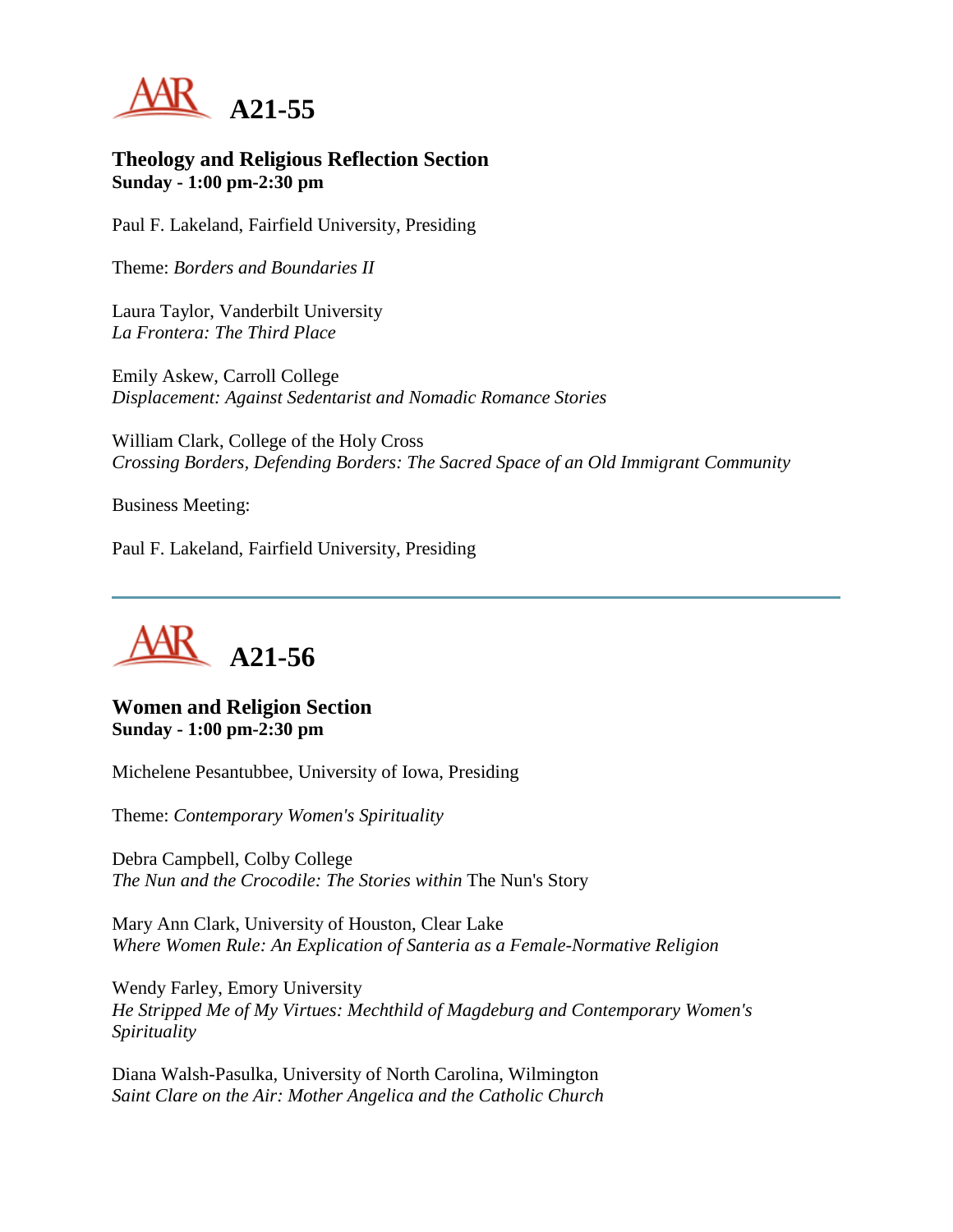Valerie Bridgeman Davis, Memphis Theological Seminary *The Innerspace of Evangelist and Pastor Claudette Anderson Copeland*



## **Anthropology of Religion Group Sunday - 1:00 pm-2:30 pm**

J. Shawn Landres, University of California, Santa Barbara, Presiding

Theme: *Preservation and Appropriation in the Transnational Trading of Religion*

Saba Soomekh, University of California, Santa Barbara *The Cultural Journey from Tehran to Los Angeles*

Tulasi Srinivas, Wheaton College *Sacred Webs: Rethinking Globalization and Religion through the Transnational Sathya Sai Movement*

Seth Kunin, University of Aberdeen *Structure and Identity Construction among the Crypto-Jews of New Mexico*

Michael D. Hill, Drury University *The Many Lives of Mama Coca: Andean Sacred Plants in the Context of Mystical Tourism and the New Age Movement*

Responding:

Lois Lorentzen, University of San Francisco

Business Meeting:

Rebecca Sachs Norris, Merrimack College, Presiding



# **Asian North American Religion, Culture, and Society Group Sunday - 1:00 pm-2:30 pm**

Duncan Williams, University of California, Irvine, Presiding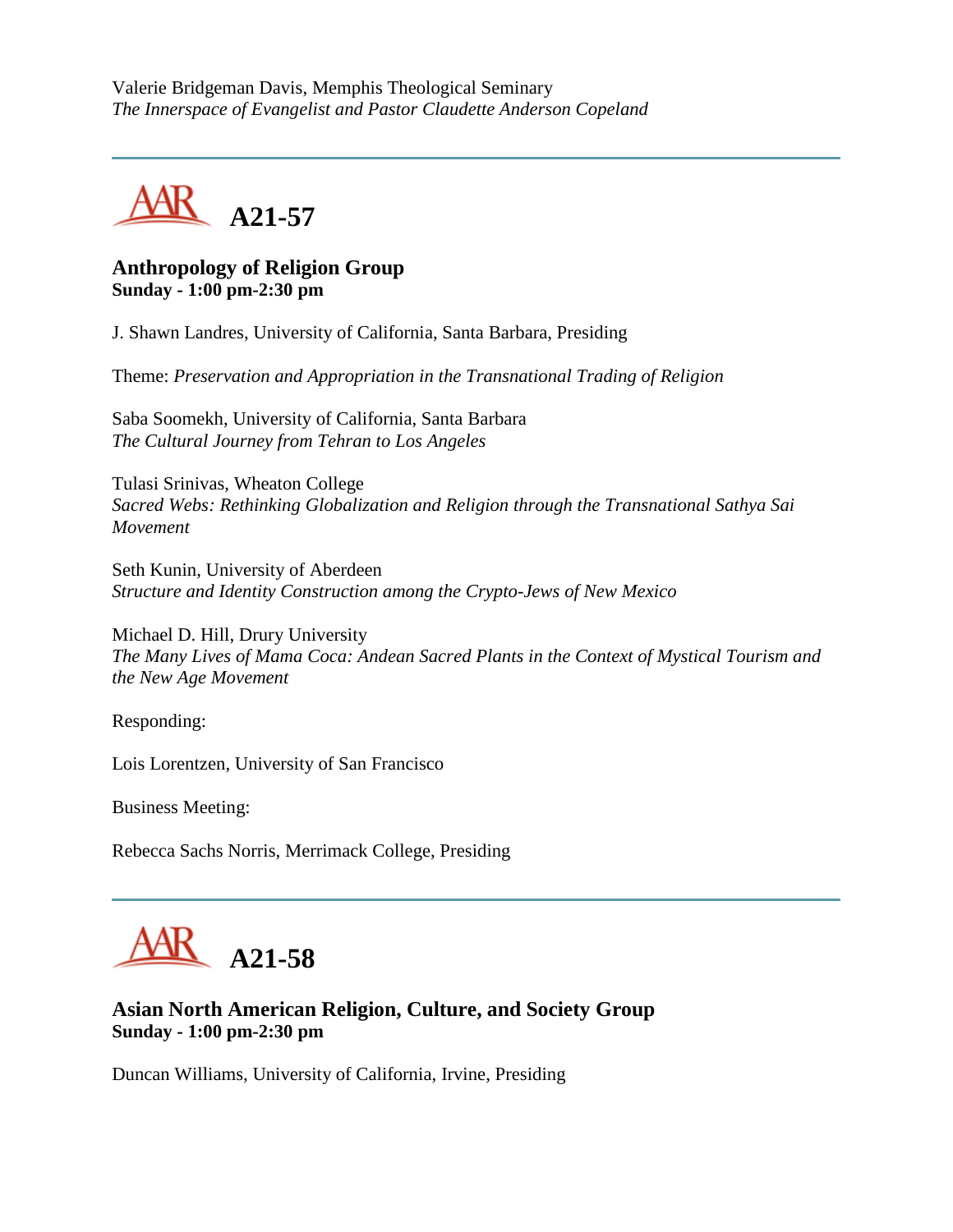Theme: *The Ethnography of Identity and Boundary Negotiation: Case Studies of Hindu and Buddhist Communities in North America*

Emily R. Mace, Princeton University *Beyond Discrimination: Religion, Ethnicity, and the Challenge of Temple Building*

Douglas M. Padgett, Indiana University, Bloomington *Lost and Found, Living and Dead: Rites for the Dead in Buddhist Little Saigon*

Jeff Wilson, University of North Carolina, Chapel Hill *"There's No Such Thing as Not My Buddhism": Cross-Sectarian Buddhist Hybridity in the American South*

Benjamin Zeller, University of North Carolina, Chapel Hill *The God in the Geo-Dome: Ethnic and Spatial Dynamics at an ISKCON Temple*

Responding:

Paul D. Numrich, Loyola University Chicago



**Black Theology Group Sunday - 1:00 pm-2:30 pm**

Stacey Floyd-Thomas, Texas Christian University, Presiding

Theme: *Naming Black Women's Diasporic Experience: Womanist? Black? Or . . . ?*

Panelists:

Teresia Mbari Hinga, DePaul University

Lee Hayward Butler, Chicago Theological Seminary

Carol B. Duncan, Wilfrid Laurier University

Responding:

M. Shawn Copeland, Boston College

Business Meeting:

Anthony B. Pinn, Rice University, Presiding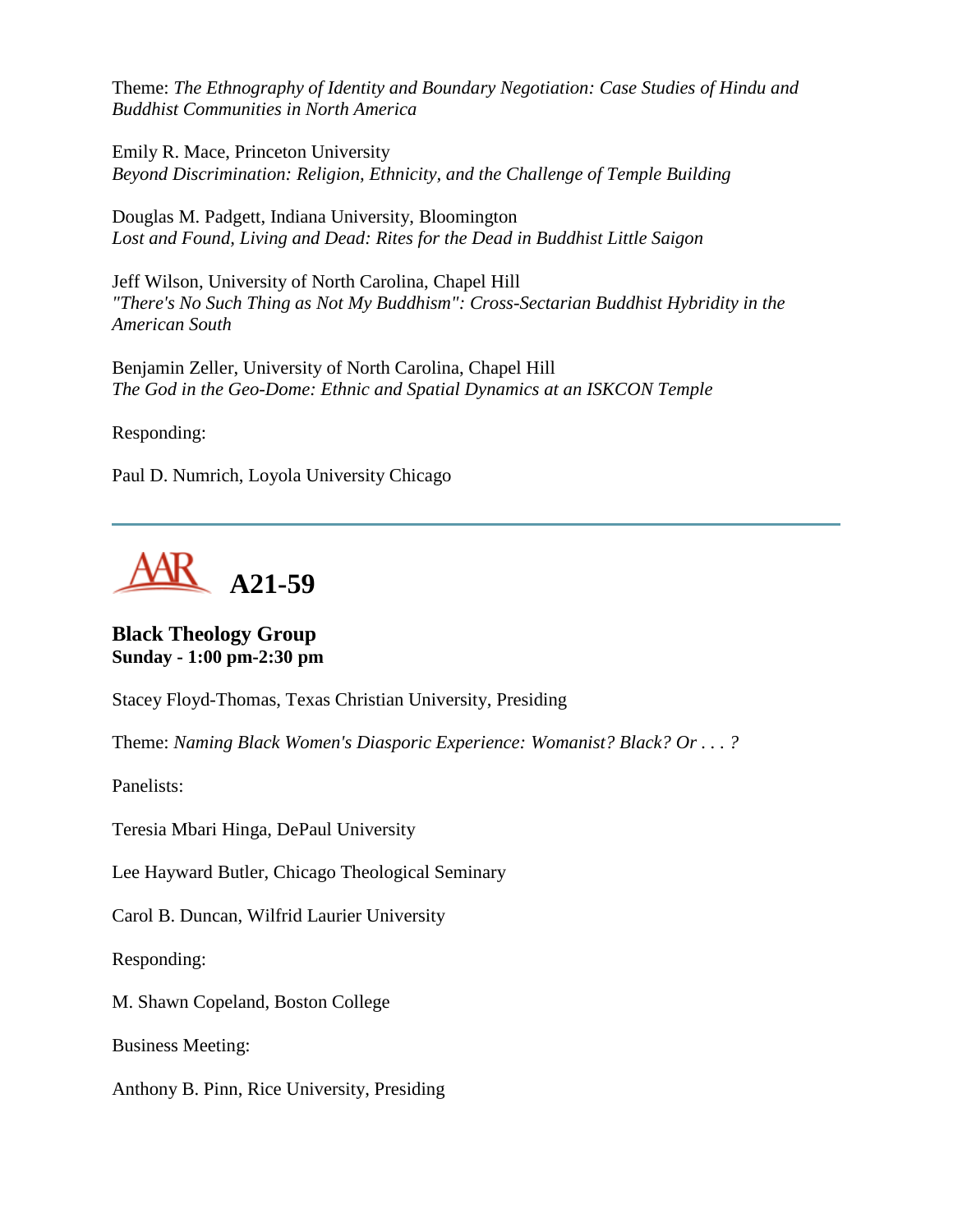

## **Chinese Religions Group Sunday - 1:00 pm-2:30 pm**

Chun-Fang Yu, Columbia University, Presiding

Theme: *Spiritual Seekers in a Fluid Religious Landscape: The Creation of New Religious Practices in Late Ming China*

Jennifer Eichman, Princeton University *Forging New Alliances: Huang Hui's Melding of Confucian and Buddhist Paths to Liberation*

Miaw-fen Lu, Academia Sinica, Taiwan *Religious Dimensions of Filial Piety Developed during the Late Ming*

Hui-Hung Chen, Academia Sinica, Taiwan *Visualization as a Spiritual Practice: A Jesuit Meditation in Late-Ming Society*

Responding:

Hun Y. Lye, Warren Wilson College



## **Christian Spirituality Group Sunday - 1:00 pm-2:30 pm**

Joseph D. Driskill, Pacific School of Religion, Presiding

Theme: *I'm Spiritual, but Not Religious*

Owen C. Thomas, Episcopal Divinity School *Spiritual but Not Religious: The Influence of the Current Romantic Movement*

Daniel McKanan, St. John's University *Being Spiritual but Not Religious in Community: A Camphill Case Study*

Solange Lefebvre, Université de Montréal *Religion, Spirituality, and Youth*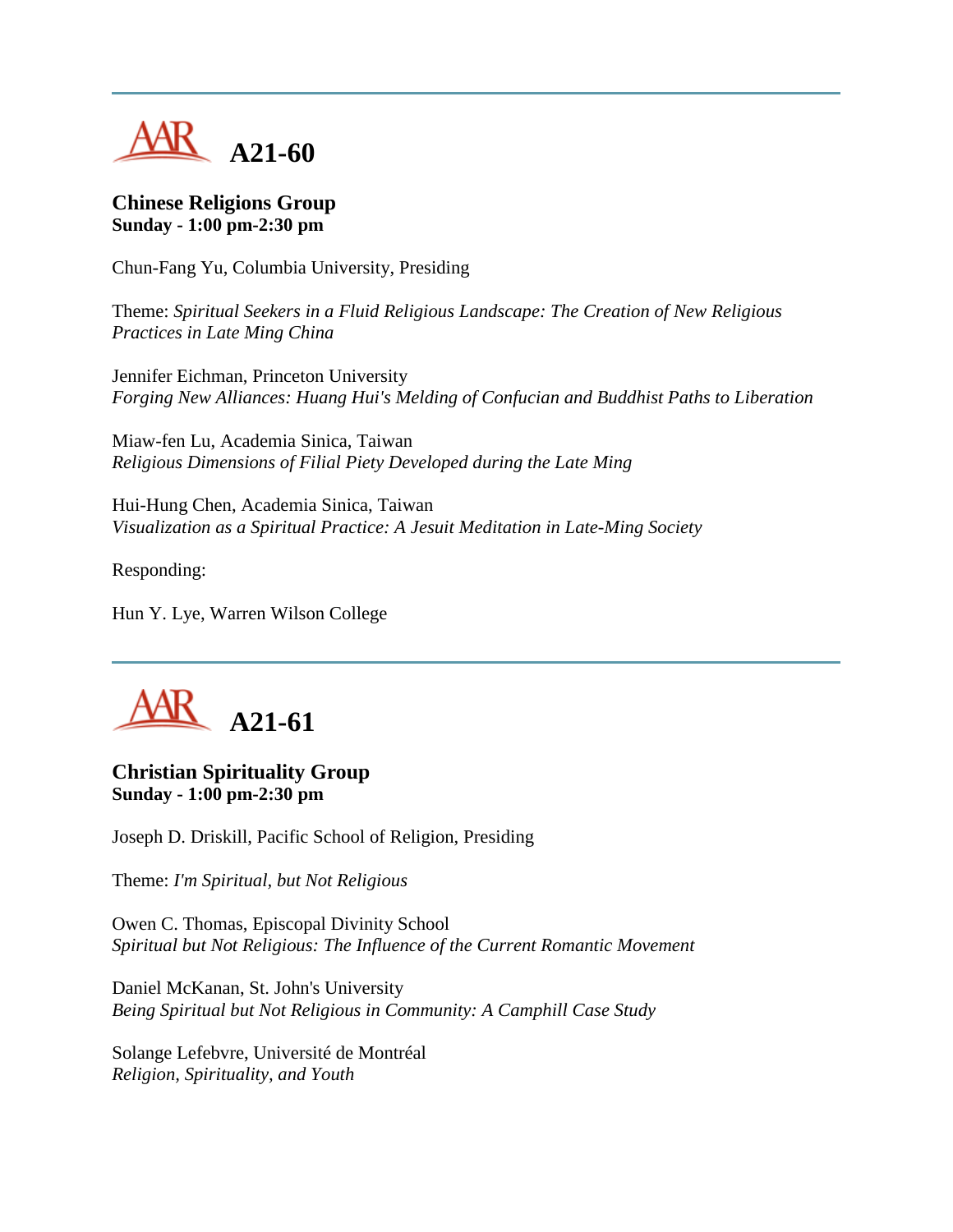Donna Freitas, St. Michael's College

*I'm Spiritually Homeless! (and Ritually Invisible): Religion for the Bridget Joneses and Carrie Bradshaws of the World*

Douglas Burton-Christie, Loyola Marymount University *Spirituality at the End of the World: The Destruction of the Earth and the New Eschatology*



## **Hinduism Group Sunday - 1:00 pm-2:30 pm**

Trichur Rukmani, Concordia University, Presiding

Theme: *Consciousness Theories in Advaita Vedanta*

Andrew O. Fort, Texas Christian University *Predisposing Consciousness: Vasanas in the Jivanmuktiviveka.*

Anantanand Rambachan, St. Olaf College *The Dilemma of Knowing the Knower*

Chakravarthi Ram-Prasad, Lancaster University *Auto-Luminosity (Svatah-Prakasata): The Role of Reflexive Consciousness in Advaita Metaphysics and Soteriology*

Kaplan Stephen, Manhattan College *Consciousness and Ignorance (Avidya), Simultaneous and Coterminus? A Holographic Model to Illuminate the Advaita Debate*

Responding:

Thomas Forsthoefel, Mercyhurst College

Business Meeting:

S. N. Balagangadhara, Ghent University, Presiding

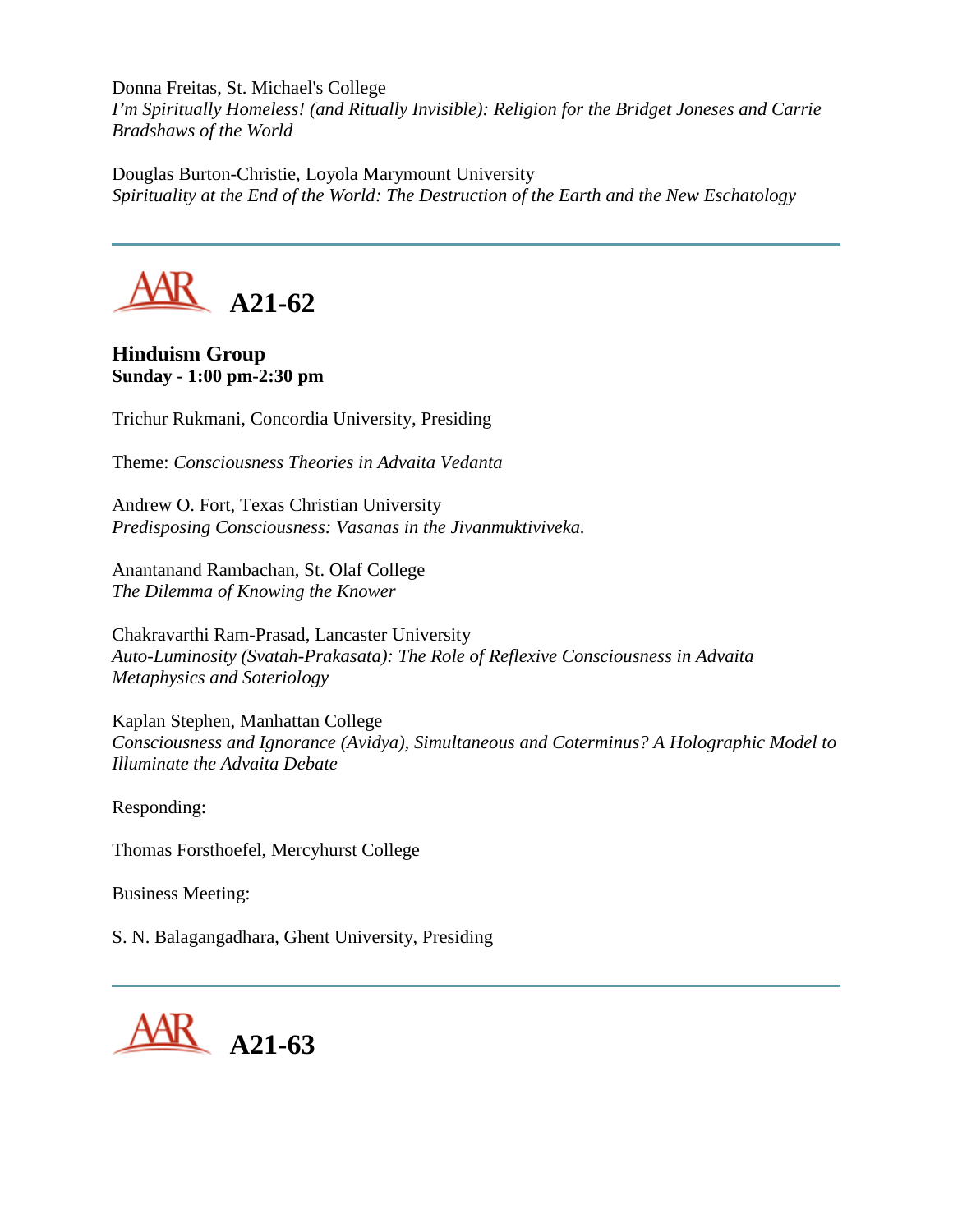## **Indigenous Religious Traditions Group Sunday - 1:00 pm-2:30 pm**

Jacob K. Olupona, University of California, Davis, Presiding

Theme: *Indigenous Thought, Ethics, and Modernity*

Yuki Miyamoto, DePaul University *Possessed and Possessing: Fox Possession and Discrimination against the Wealthy in Late Modern Japan*

Fritz Dewiler, Adrian College *The Oglala Sun Dance and the Formation of Moral Community*

Samsul Maarif, Florida International University *Indigenous Strategy for Religion-Cultural Survival: The Ammatoa of Sulawesi, Indonesia*

Ahmad Muttaqin, Florida International University *Redefining Religion: Indonesian Indigenous Religions vis a vis Hegemony*

Responding:

Dianne Stewart, Emory University

Business Meeting:

Ines M. Talamantez, University of California, Santa Barbara, Presiding



**Japanese Religions Group Sunday - 1:00 pm-2:30 pm**

John Breen, London University, Presiding

Theme: *Negotiating the Boundaries of Religion in Modern Japan*

Trent Maxey, Cornell University *The Politics of Belief in a Neo-Colonial World: The Urakami Problem, 1865-1873*

Nancy Stalker, University of Texas, Austin *Spiritual Entrepreneurialism: Oomoto Enterprises in Pre-War Japan*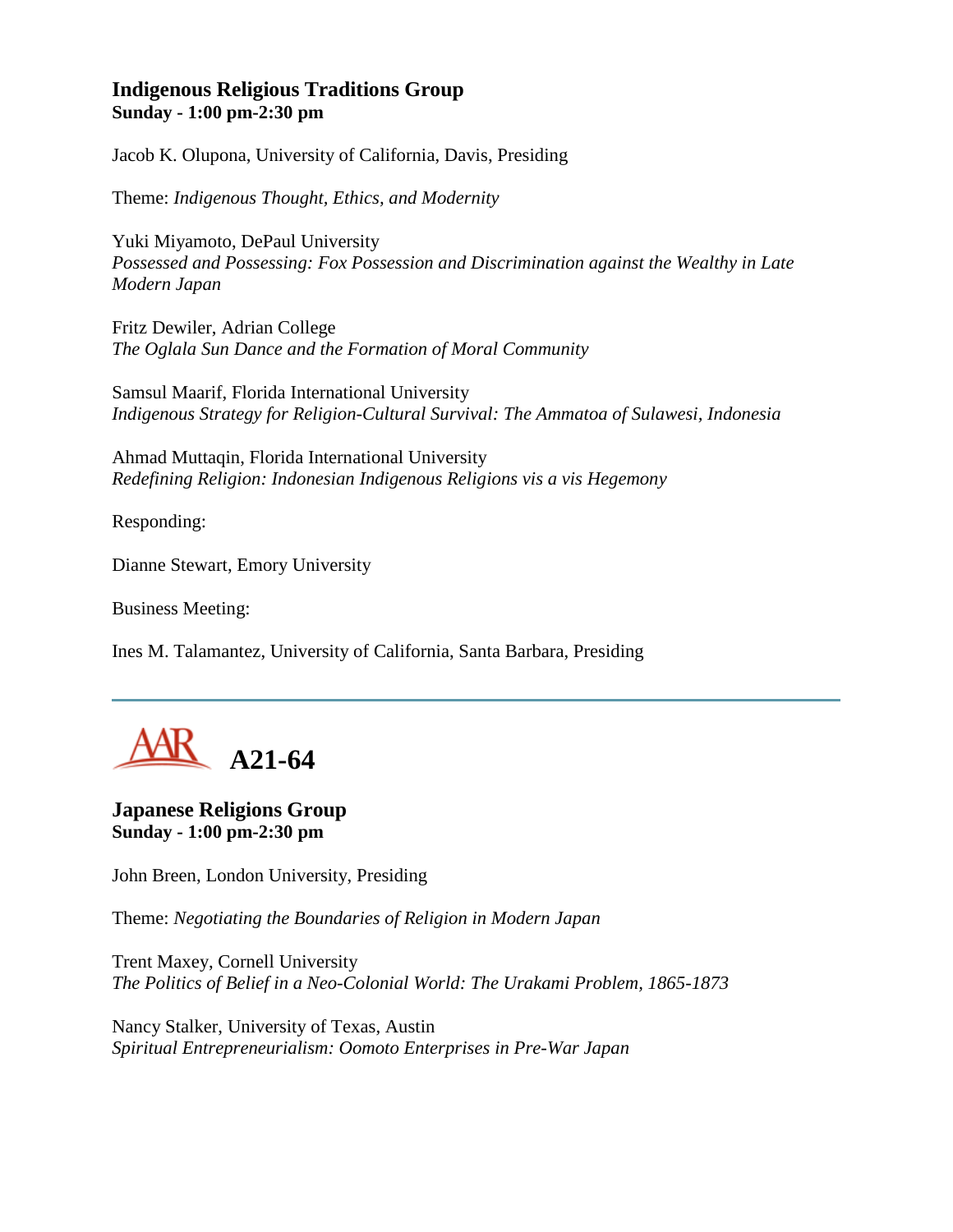Sarah E. Thal, Rice University *Surviving without Religion: The Dilemma of a State-Supported Shrine in the 1880s*



## **Kierkegaard, Religion, and Culture Group Sunday - 1:00 pm-2:30 pm**

Timothy H. Polk, Hamline University, Presiding

Theme: *Kierkegaard and Constructions of Society and/or Gender*

Avron Kulak, York University *Between God, Self, and Neighbor: The Twofold Ethics of Fear and Trembling* 

Sylvia I. Walsh, Stetson University *Godly and Ungodly Women: Gender and Sexual Politics in Kierkegaard and American Fundamentalism*

Keith Hyde, University of Saint Andrews *Keeping Your Distance: Kierkegaard and Social Reform*

Kevin Hoffman, Valparaiso University *Compassion and the Descent of Love: Reading Kierkegaard through Nussbaum*

Business Meeting:

Timothy H. Polk, Hamline University, Presiding



**New Religious Movements Group Sunday - 1:00 pm-2:30 pm**

Phillip Charles Lucas, Stetson University, Presiding

Theme: *Legal Issues and the Persecution of New Religious Movements*

James T. Richardson, University of Nevada, Reno *New Religions in Former Soviet Countries: A Sociology of Law Analysis*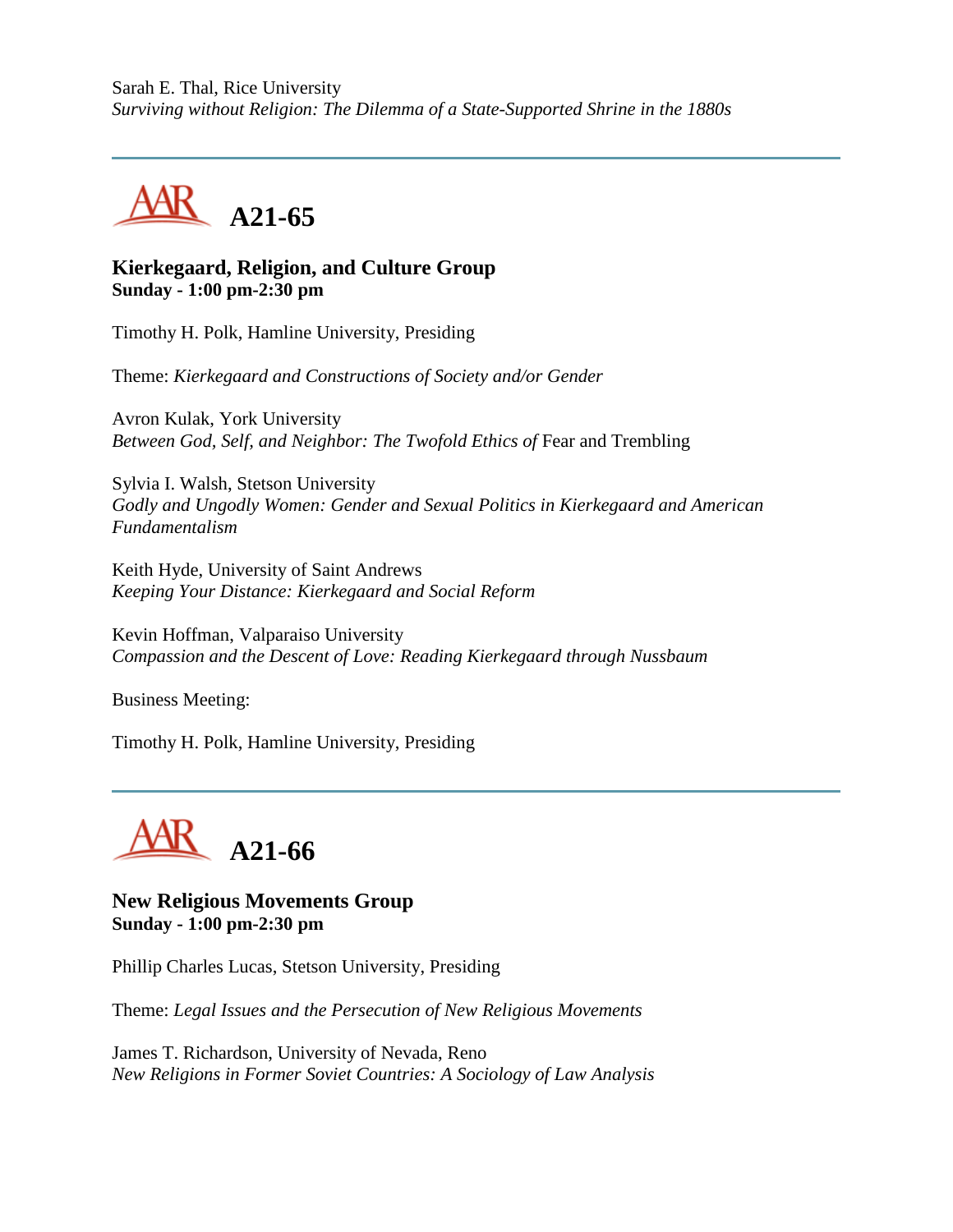Constance A. Jones, California Institute of Integral Studies *New Religions in China in the Early Twentieth Century: The Case of the True Jesus Church and the Little Flock*

Douglas E. Cowan, University of Missouri, Kansas City *Researching Scientology: Premises, Promises, and Problematics*

James McBride, Schulte, Roth, and Zabel LLP *Religious Persecution in the People's Republic of China: Falun Gong's Recourse to American Courts*

Responding:

Massimo Introvigne, Cesnur

Business Meeting:

Sarah M. Pike, California State University, Chico, Presiding



## **Religion and Disability Studies Group Sunday - 1:00 pm-2:30 pm**

J. Eric Pridmore, Drew University, Presiding

Theme: *Disability Diversity, Religion, and Identity*

Deborah Creamer, Iliff School of Theology *Am I Disabled [Enough]? Disability, Diversity, and Identity Hermeneutics*

Lori Rowlett, University of Wisconsin, Eau Claire *Religion, Heroism, and Vietnam: Constructions of Masculinity in Two Films about Disabled Veterans*

Virginia Bemis, Ashland University *Rescuing the Perishing: The Hymns of Fanny J. Crosby*

Kerry Wynn, Southeast Missouri State University *The Deafness of Walter Rauschenbusch*

Responding:

Susanne Rappmann, Karlstad University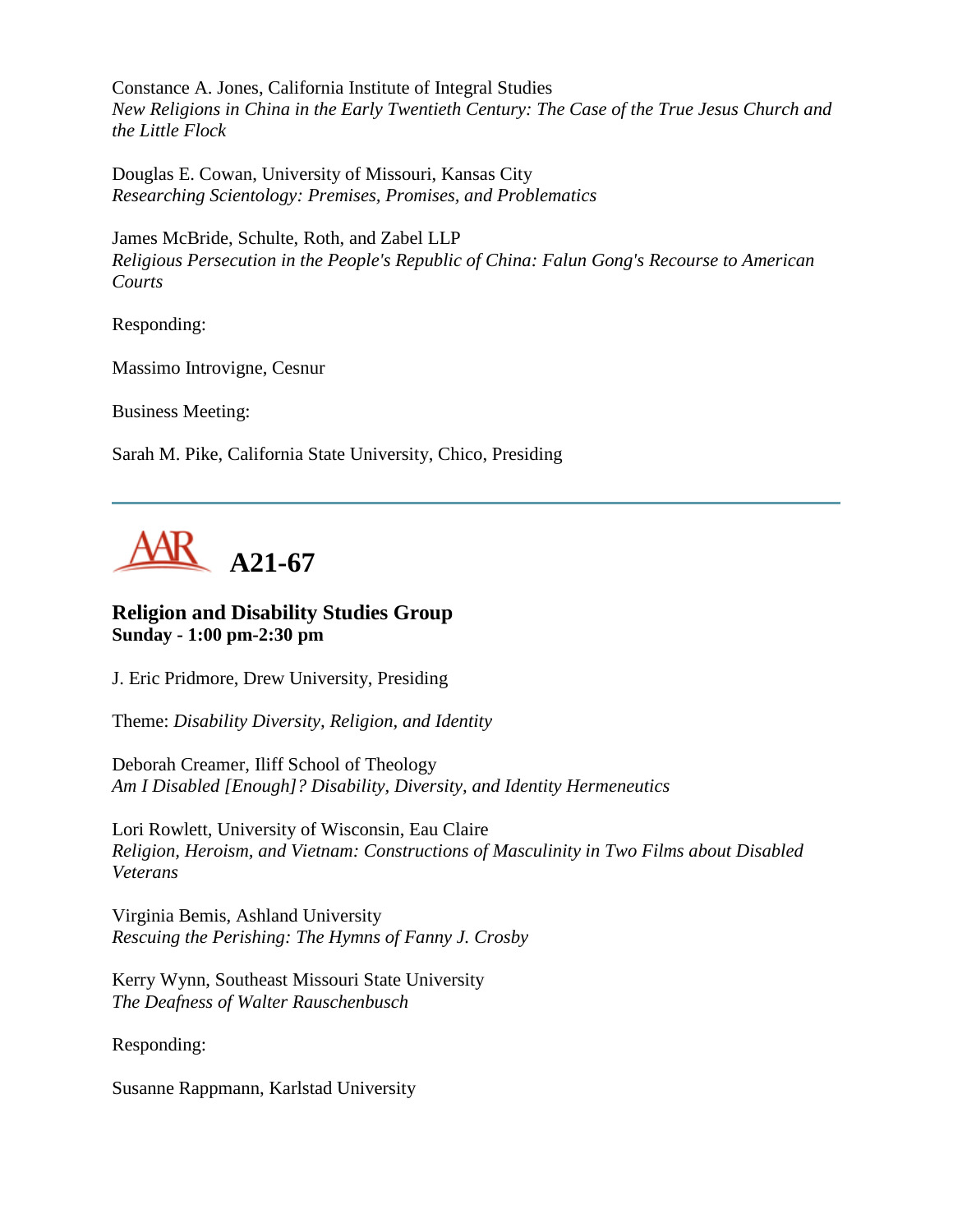#### Business Meeting:

Kerry Wynn, Southeast Missouri State University, Presiding



#### **Religion and Ecology Group Sunday - 1:00 pm-2:30 pm**

Laura Hobgood-Oster, Southwestern University, Presiding

Theme: *Beyond the Borders: Religion and Ecology in Latin America*

John Hart, Boston University School of Theology *Community and Commons: Brazilian Perspectives on Liberation and Creation*

Lisa Swanson Madera, Florianopolis, Brazil *Mapping the Trash: The Sacred Cartography of Garbage and Ecological Devastation in the Ecuadorian Andes and on the Southern Coast of Brazil*

Beth Blissman, Oberlin College *Straw Bales and Santuarios: New Forms of Religious Response to the Ecological Challenges of the Borderlands*

Laura Yordy, Duke University *Nature as Commodity, Nature as Gift in* The Aguero Sisters

Laurel Kearns, Drew University *What Does Justice Taste Like? The Churches and Fair-Trade Coffee as Eco-Justice Praxis*



#### **Religion in Latin America and the Caribbean Group Sunday - 1:00 pm-2:30 pm**

Shelley Wiley, Morningside College, Presiding

Theme: *Transmodern Dialogues: A Panel in Celebration of Enrique Dussel's 70th Birthday*

Panelists: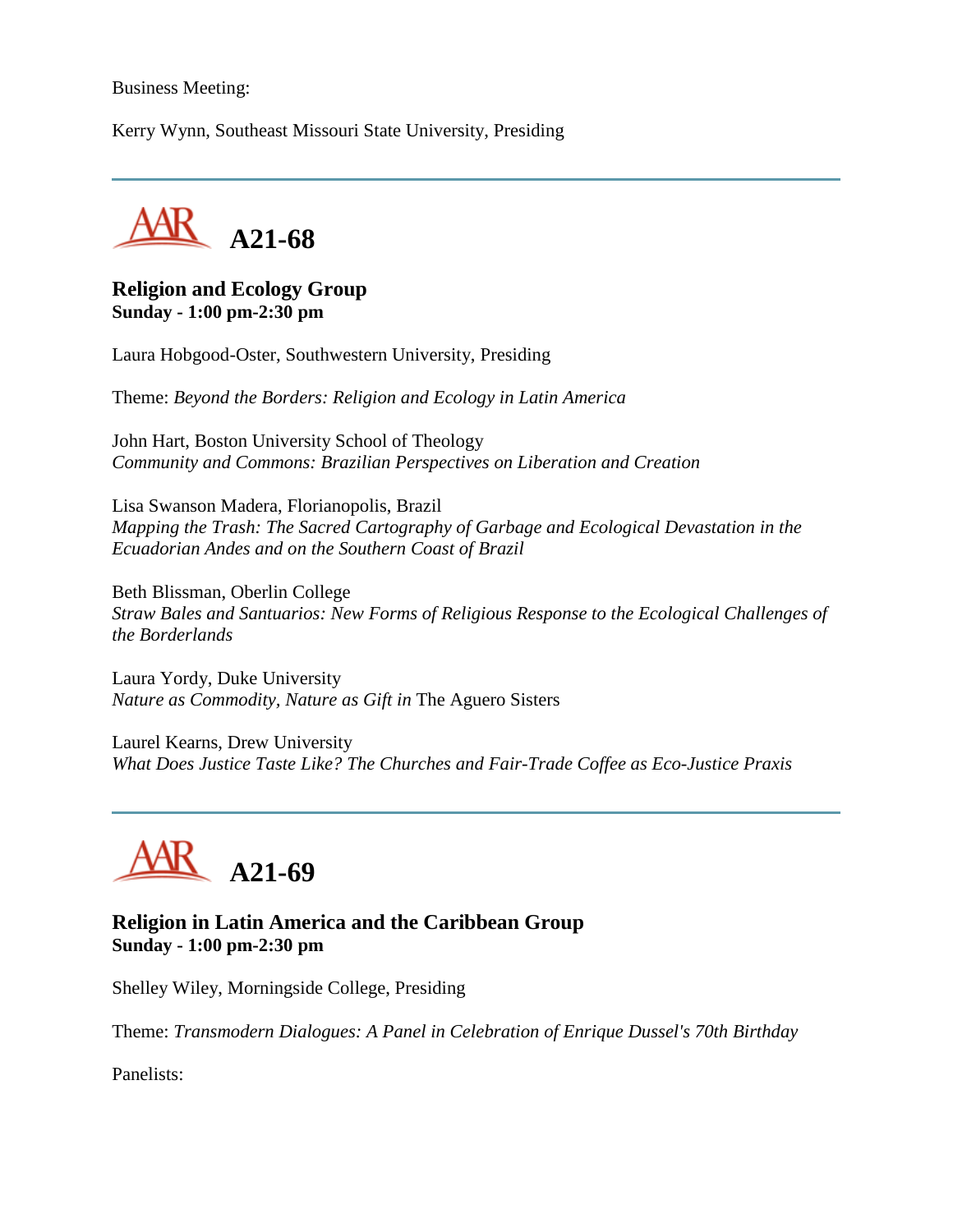Tariq Ramadan, University of Notre Dame

Marc H. Ellis, Baylor University

Eduardo Mendieta, State University of New York, Stony Brook

Lewis R. Gordon, Temple University

Walter D. Mignolo, Duke University

Laura Perez, University of California, Berkeley

Responding:

Enrique Dussel, Universidad Autonoma Metropolitana-Iztapalapa



# **Religion, Film, and Visual Culture Group Sunday - 1:00 pm-2:30 pm**

William L. Blizek, University of Nebraska, Omaha, Presiding

Theme: *"Power in the Blood": Images of Evil and Violence*

Meredith Hammons, Vanderbilt University *More Than the Word: Images of Jews in Films about Jesus*

Beringia Zen, Pacific School of Religion *Rebirthing Technology and Orbital Strikes: PlanetSide and the Creation of an Ideology of Non-Consequential Violence*

Mark W. Graham, College of Wooster *Talk about* The Passion*: Articulating Christian Aesthetic and Religious Experience*

Susan L. Schwartz, Muhlenberg College *The Mysterious Powers of a Woman's Blood: The Case of The Red Violin* 

Kelly Denton-Borhaug, Goucher College *A Bloodthirsty Salvation: Behind the Polarized Popular Reaction to a Violent Atonement in Gibson's* The Passion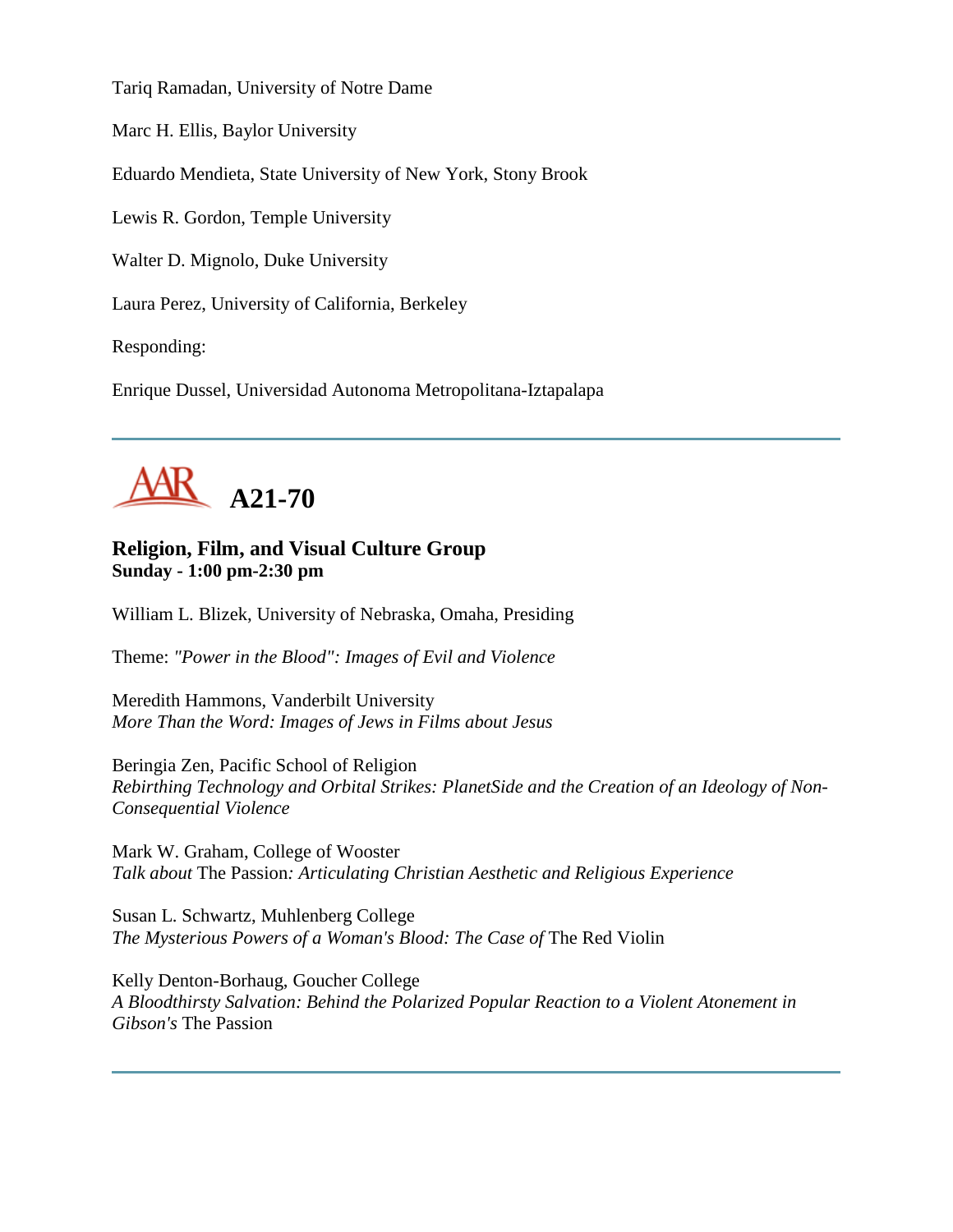

## **Religious Freedom, Public Life, and the State Group Sunday - 1:00 pm-2:30 pm**

Sherryl L. Wright, Highland Community College, University of Kansas, Presiding

Theme: *Religious Freedom and Negotiating the Church/State Divide*

Adrianne Nagy, Boston College *Head Scarves and Peyote: Questioning Religious Freedom in France and the United States*

Isaac Weiner, University of North Carolina, Chapel Hill *One Nation under Buddha?: Buddhism in American Jurisprudence*

Betsy Perabo, Yale University *Soldiering, Obedience to Authority, and the Exercise of Conscience: Christian and Islamic Perspectives*

Ann Duncan, University of Virginia *The American Peace Society: Negotiating the Church-State Divide*

Lisa L. Stenmark, San Jose State University *The Limits of Politics and the Role of the Church: Hannah Arendt on* Brown vs. the Board of Education

Business Meeting:

Eric Mazur, Bucknell University, Presiding



**Roman Catholic Studies Group Sunday - 1:00 pm-2:30 pm**

Phyllis Zagano, Hofstra University School of Phil & Religious Studies, Presiding

Theme: *Meanings of Mary in Grassroots Catholicism*

Panelists:

Virgilio Elizondo, University of Notre Dame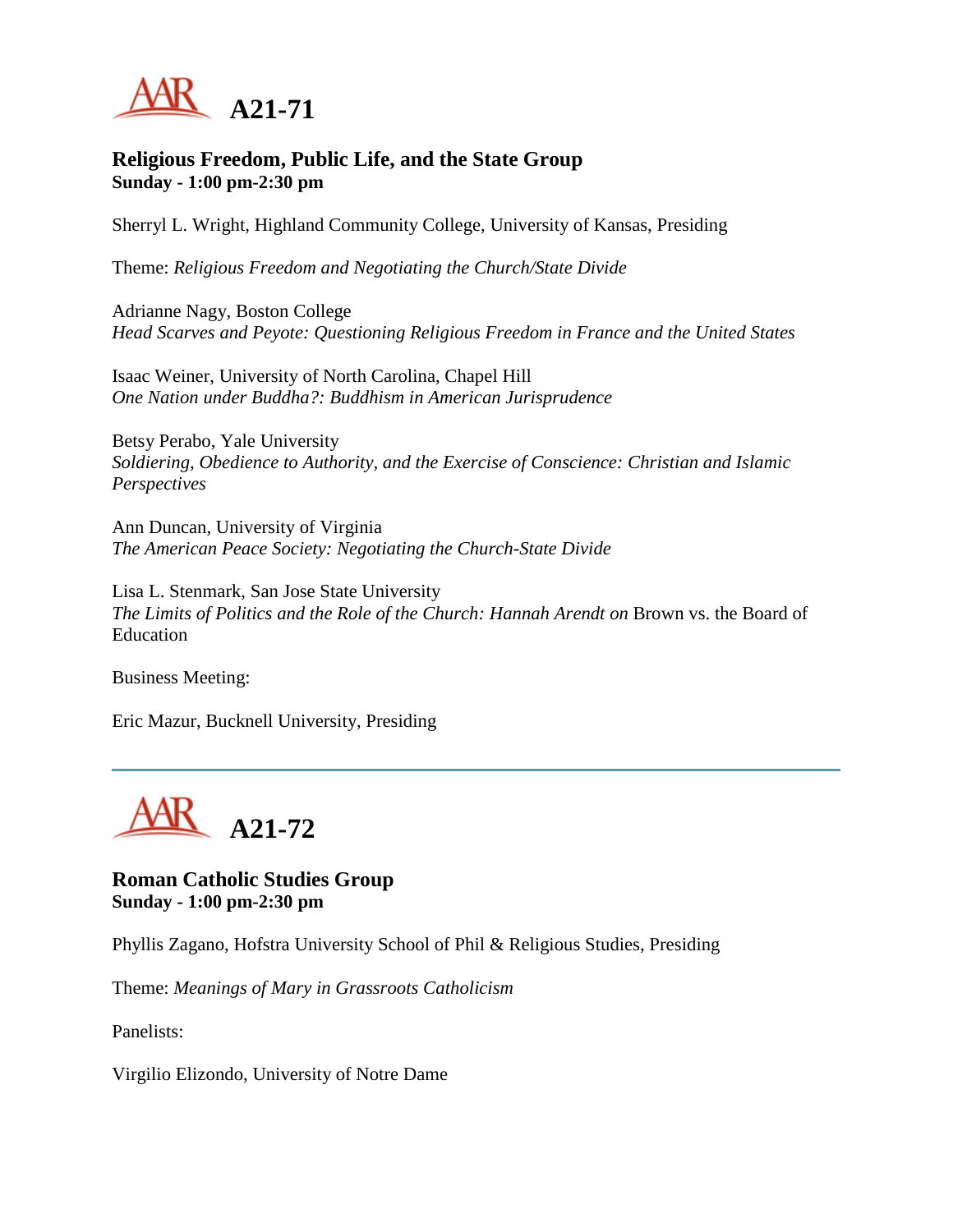Charlene Spretnak, California Institute of Integral Studies

China Galland, Center for Art, Religion, and Education (CARE/Graduate Theological Union)

Business Meeting:

Vincent J. Miller, Georgetown University, Presiding



## **Augustine and Augustinianisms Consultation Sunday - 1:00 pm-2:30 pm**

Robert P. Kennedy, St. Francis Xavier University and Kim Paffenroth, Iona College, Presiding

Theme: *Love and Augustine*

Lynn Bridgers, Spring Hill College *A Snare of My Own Choosing: Love and the Captive Will in Augustine's Anthropology*

Phillip Cary, Eastern University *Love and Tears: Augustine's Project of Loving without Losing*

Burt Fulmer, Vanderbilt University *Identity Creation in Augustine's Theology of Love*

Jennifer Hockenbery, Mount Mary College *The He, She, and It of God: Translating Augustine's Gendered God-Talk into English*

Responding:

Eric Gregory, Princeton University

Business Meeting:

Robert P. Kennedy, St. Francis Xavier University, Presiding Kim Paffenroth, Iona College, Presiding

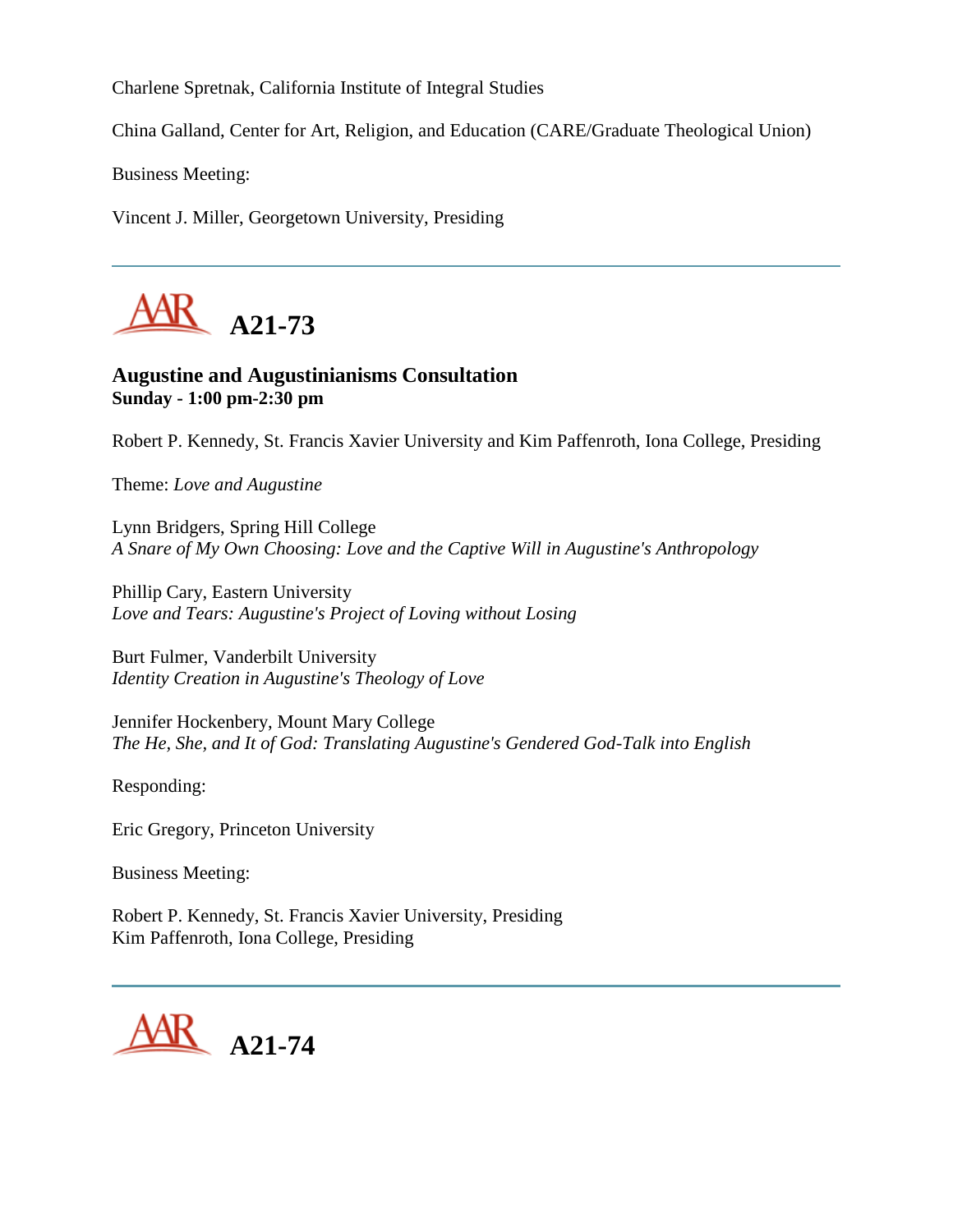## **Religion, Media, and Culture Consultation Sunday - 1:00 pm-2:30 pm**

David Morgan, Valparaiso University, Presiding

Theme: *Author Meets Critics:* From Angels to Aliens: Teenagers, the Media, and the Supernatural *by Lynn Schofield Clark*

Panelists:

Wade Clark Roof, University of California, Santa Barbara

Bradford Verter, Bennington College

Jana Riess, Publishers Weekly

Heather Hendershot, Queens College

Responding:

Lynn Schofield Clark, University of Colorado at Boulder

Business Meeting:

Stewart M. Hoover, University of Colorado, Boulder, Presiding Michele Rosenthal, University of Haifa, Presiding



**Ethics Section Sunday - 1:00 pm-2:30 pm**

Jane Hicks, St. John Fisher College, Presiding

Theme: *Nos Iriamos o Nos Quedariamos: The Ethics of Border Crossings and Global Trade*

Fred Glennon, Le Moyne College *The Ethics of Economic Border Crossings: Work, the Common Good, and Justice*

Julian Sanborn, Temple University *Got the Time?: The Impact of Marx's Labor Theory of Value on Workers in the Global Garment Industry*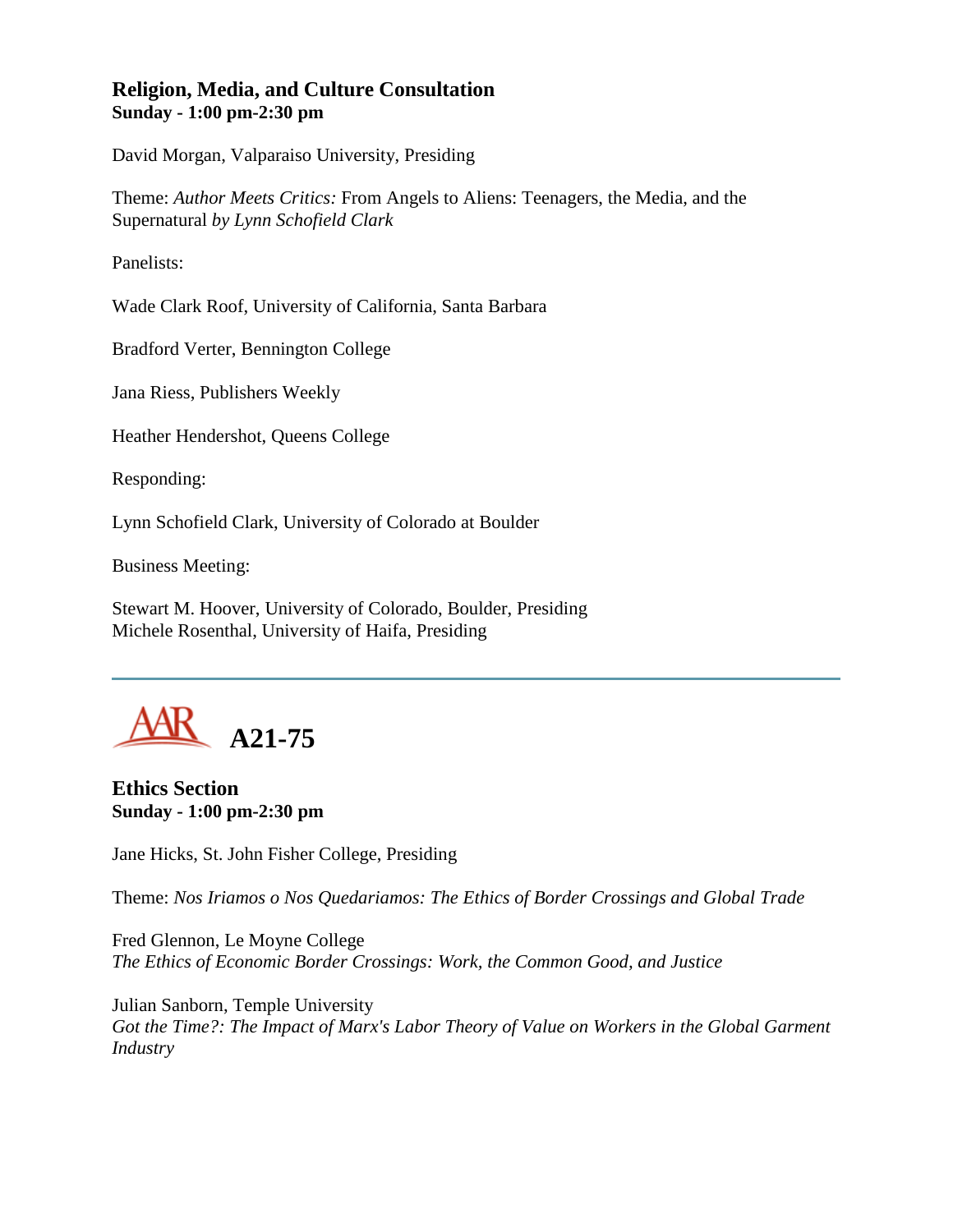Kevin York-Simmons, Vanderbilt University *Thinking Theologically about CAFTA: A Proposal for a North American Response to Free Trade*

Yvonne Zimmerman, University of Denver *Sexual Exploitation/Gendered Migration: Theorizing Women in Discourses of Human Trafficking*



**Scriptural Reasoning Group Sunday - 1:00 pm-2:30 pm**

## **New Program Unit**

Peter Ochs, University of Virginia, Presiding

Theme: *Learning and Teaching in the Abrahamic Traditions*

Panelists:

Vincent J. Cornell, University of Arkansas

Steven D. Kepnes, Colgate University

Mike Higton, University of Exeter

Business Meeting:

Peter Ochs, University of Virginia, Presiding Rachel Muers, University of Exeter, Presiding



#### **Special Topics Forum Sunday - 1:00 pm-2:30 pm**

Sponsored by the Program Committee

Join the chair of the Program Committee and the Annual Meeting Program Director for an informal chat about the guidelines and policies for proposing a new Annual Meeting program unit.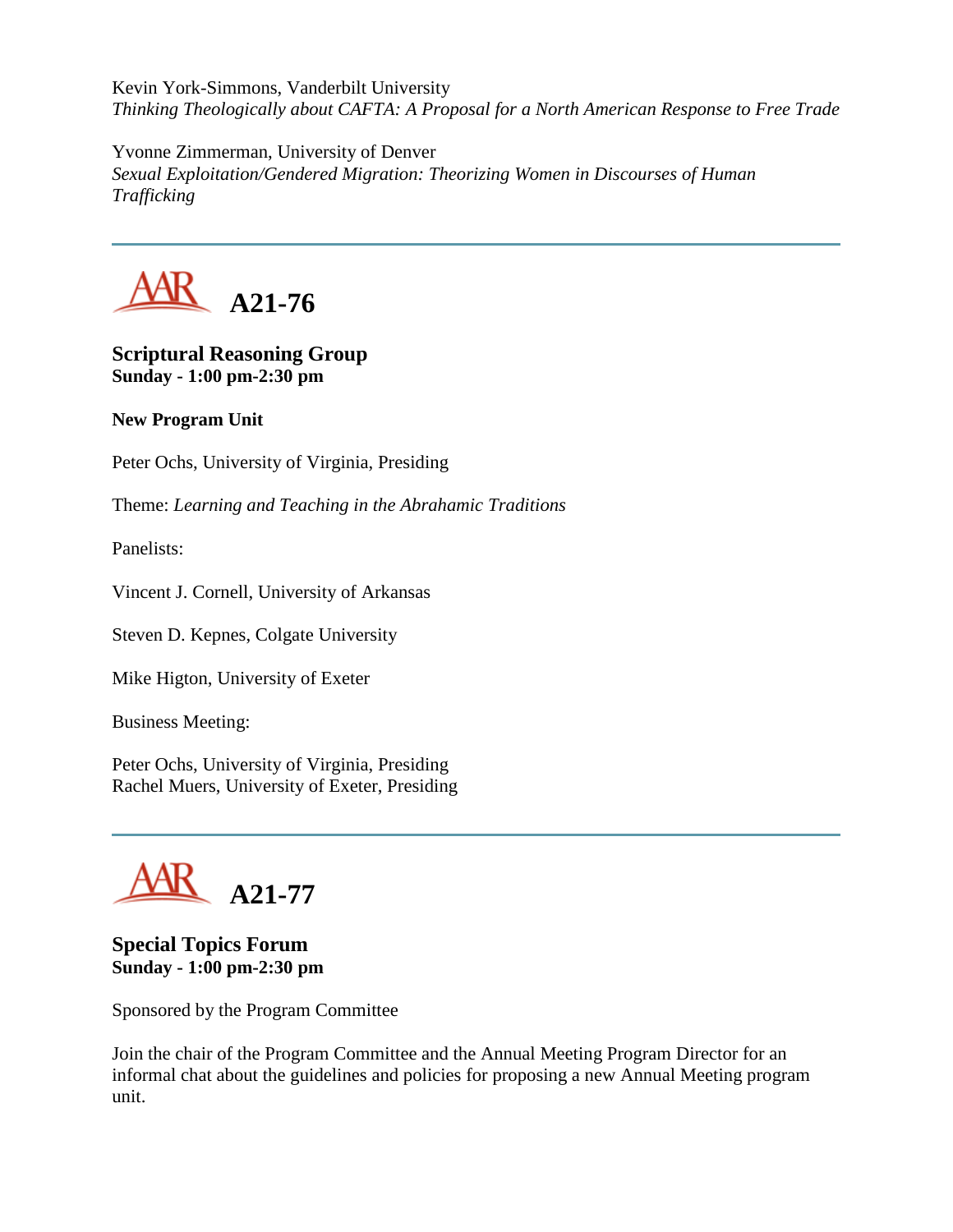Jane Dammen McAuliffe, Georgetown University, Presiding

Theme: *Future of the AAR Annual Meeting: New Programs and Initiatives*

Panelists:

Francis X. Clooney, Boston College

Kwok Pui Lan, Episcopal Divinity School

William A. Dyrness, Fuller Theological Seminary

Steven M. Tipton, Emory University

Emilie M. Townes, Union Theological Seminary

Barbara DeConcini, American Academy of Religion

Aislinn Jones, American Academy of Religion



# **Comparative Studies in Religion Section and Hinduism Group Sunday - 3:00 pm-4:30 pm**

Mark Wheeler MacWilliams, St. Lawrence University, Presiding

Theme: *Monotheisms in Theory and Practice: Hindu and Comparative Insights*

Panelists:

Francis X. Clooney, Boston College

Alon Goshen-Gottstein, The Elijah School, Jerusalem

Kurt Anders Richardson, McMaster University

Carl Olson, Allegheny College

Robert A. Yelle, University of Toronto

Responding:

Parimal G. Patil, Harvard University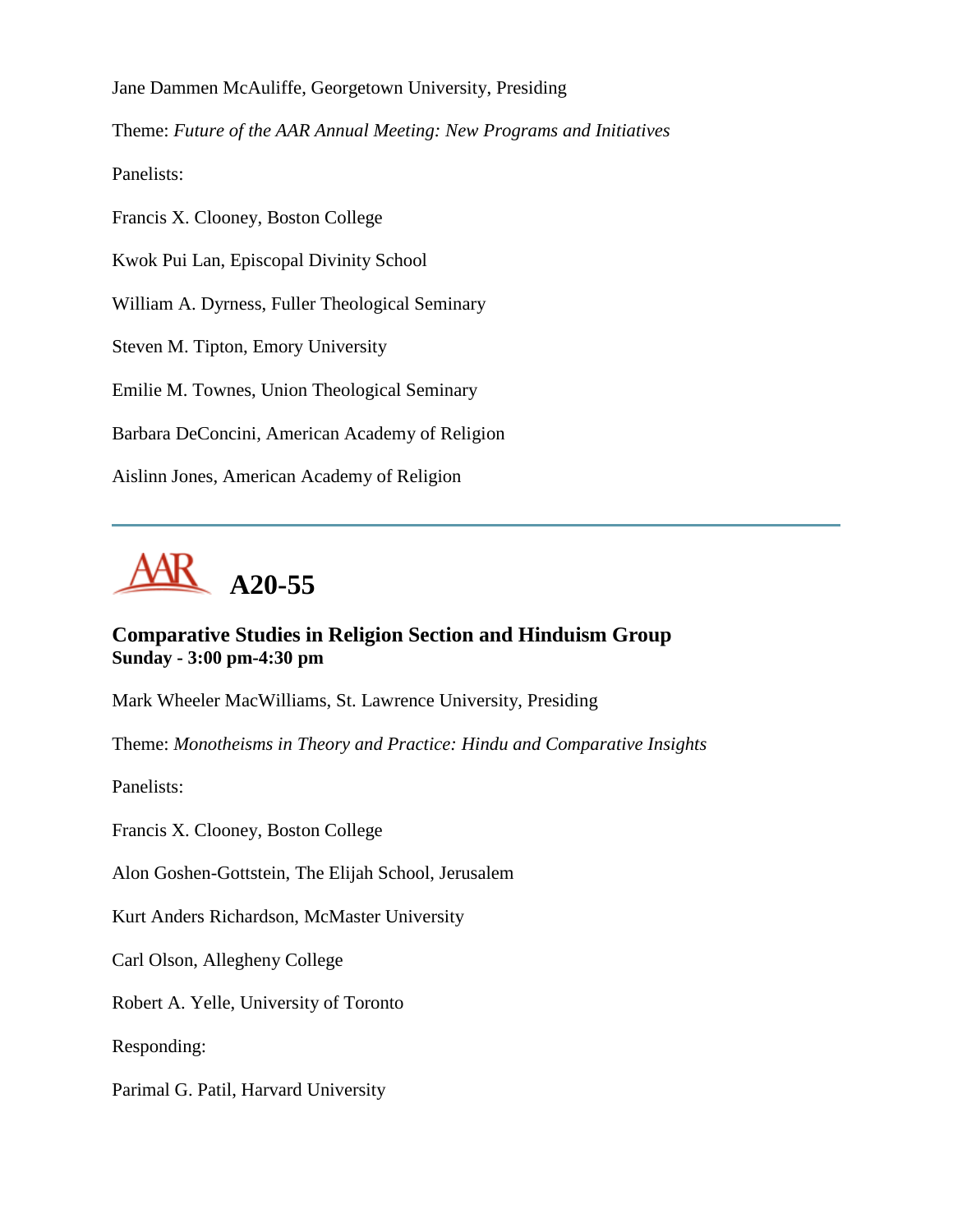

## **Special Topics Forum Sunday - 3:00 pm-4:30 pm**

Jill Raitt, University of Missouri, Columbia, Presiding

Theme: *Professional Development: Religious Studies' Contribution to Professional Service*

Panelists:

Ed Lambeth, University of Missouri, Columbia

Glenda Nickell, University of Missouri, Columbia

Satish Nair, University of Missouri, Columbia

Ken Evans, University of Missouri, Columbia

L. Scott Smith, Corpus Christi, TX

See the Program Highlights for a description.



### **Special Topics Forum Sunday - 3:00 pm-4:30 pm**

Sponsored by the Status of Women in the Profession Committee

Janet R. Jakobsen, Barnard College, Presiding

Theme: *Critical Reflections on the Status of Women in the Profession*

Panelists:

Mary E. Hunt, Women's Alliance for Theology, Ethics, and Ritual

Traci C. West, Drew University

Rosamond C. Rodman, Macalester College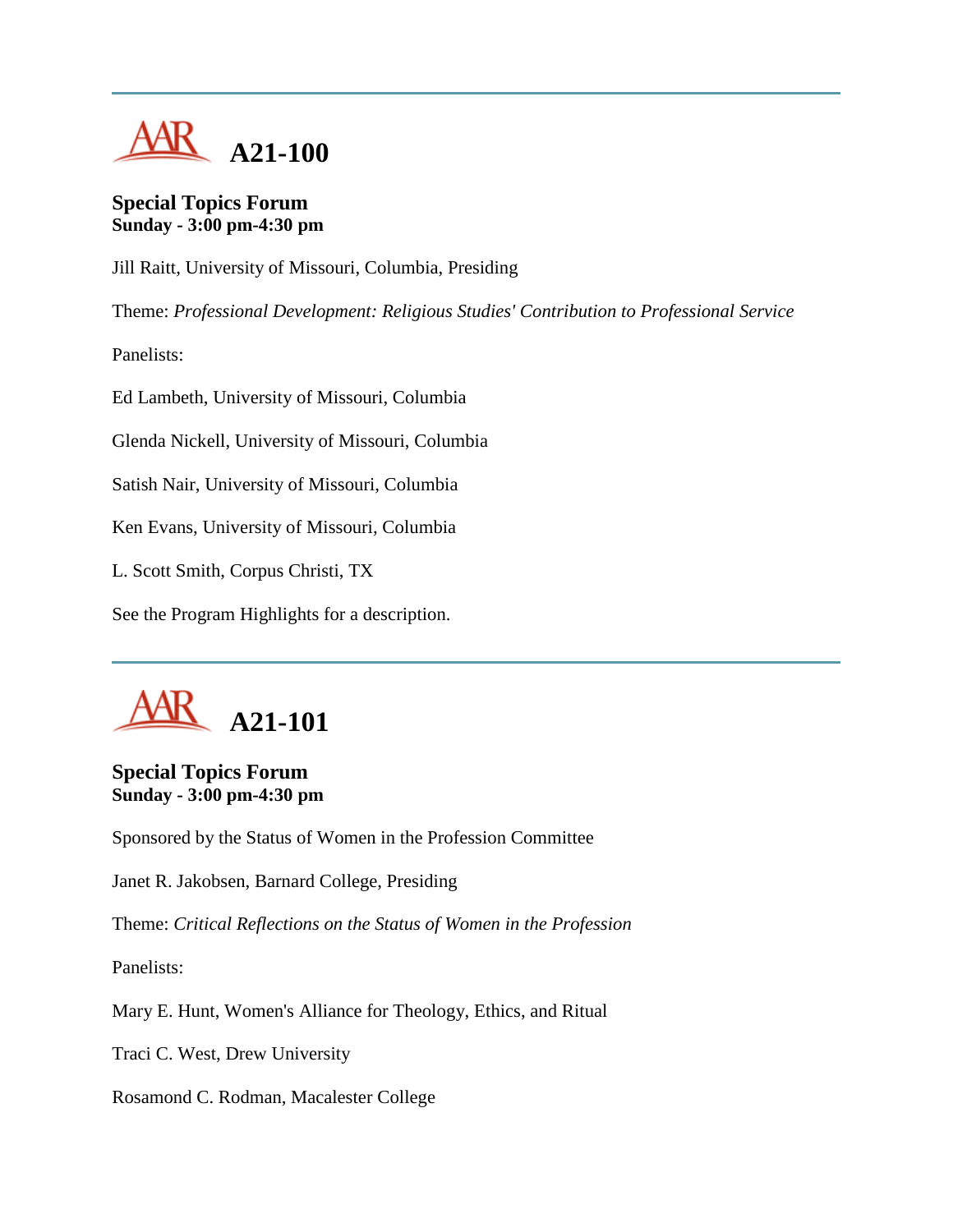Margarita M. W. Suarez, Meredith College

Judith Plaskow, Manhattan College

See the Program Highlights for a description.



# **Academic Teaching and the Study of Religion Section and Evangelical Theology Group Sunday - 3:00 pm-4:30 pm**

Mark U. Edwards, Jr., Harvard University, Presiding

Theme: *Faith in the Academy Today: Responses to* Scholarship and Christian Faith: Enlarging the Conversation

Panelists:

Anthea Butler, Loyola Marymount University

Nathan Hatch, University of Notre Dame

James Heft, University of Dayton

Douglas Gordon Jacobsen, Messiah College

Rhonda Hustedt Jacobsen, Messiah College

Responding:

Richard T. Hughes, Pepperdine University



#### **Arts, Literature, and Religion Section and Theology and Continental Philosophy Group Sunday - 3:00 pm-4:30 pm**

Deborah J. Haynes, University of Colorado, Boulder, Presiding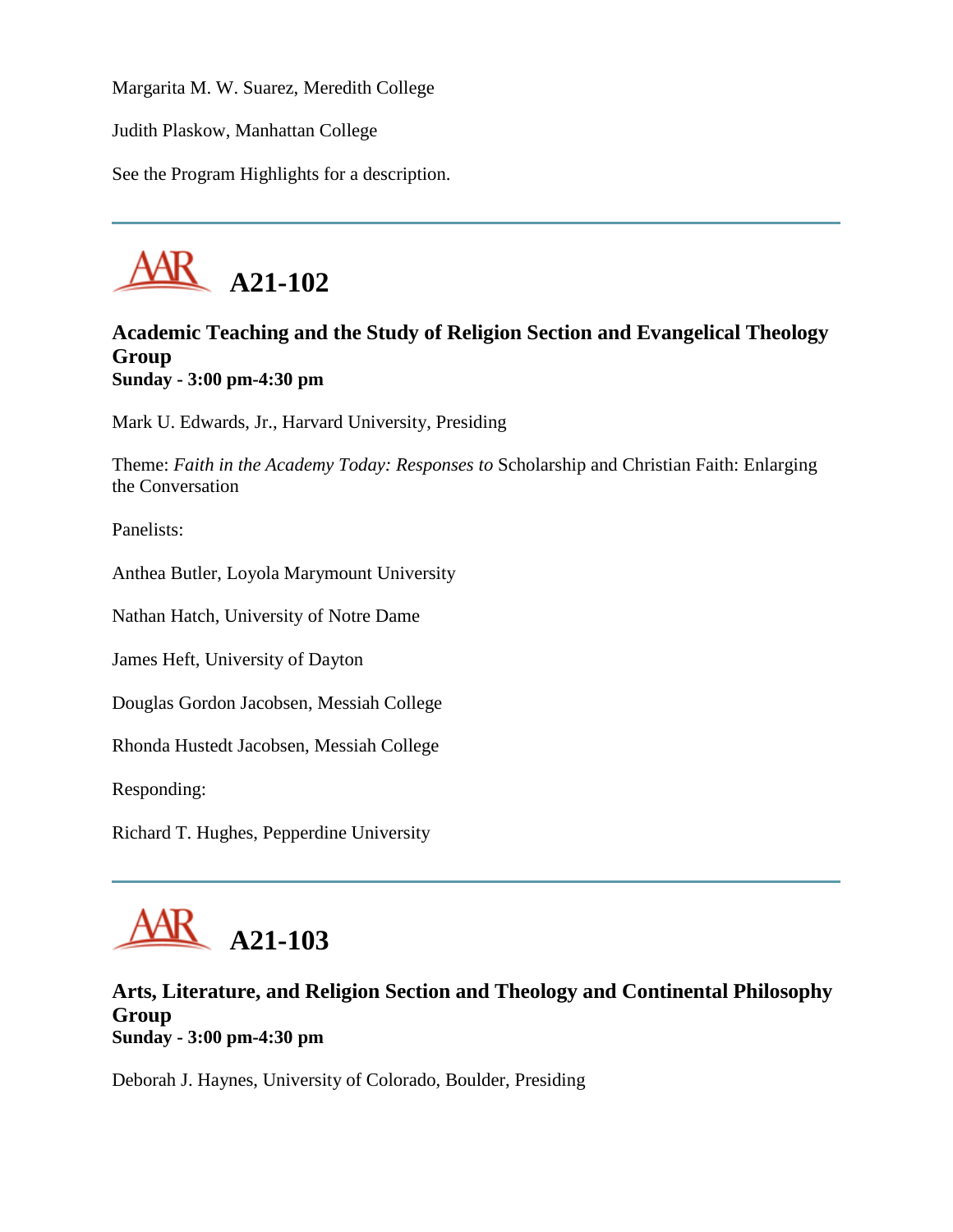Theme: *Visual Aesthetics*

Gerard Loughlin, University of Durham Rain, Fire, Water, Snow, Dew*: Seeing the Unshowable in Tarkovsky's Films*

James K. A. Smith, Calvin College *Picturing Revelation: Idolatry and the Aesthetic and Rosenzweig and Marion*

Eric Boynton, Allegheny College *Evil and the Problem of Commemoration*

Susan L. Nelson, Pittsburgh Theological Seminary *The Use of Religious Symbols in the Context of Auschwitz: A Theological Analysis of the Artwork of Marian Kolodziej*



**Ethics Section Sunday - 3:00 pm-4:30 pm**

Darryl Michael Trimiew, Colgate Rochester Crozer Divinity School, Presiding

Theme: *The Streets Are Our Teachers: Activism, Protest, and Struggle as Moral Revelations*

Ken Estey, New York, NY *The Streets Are Our Teachers: Activism as a Source for Social Ethics*

Richard A. Hoehn, Bread for the World *Seminaries and the Arts of Public Engagement*

Stephanie Kaza, University of Vermont *Unlearning Consumerism: Everyday Activism for Ethical Awareness*

Joseph S. Pettit, Morgan State University *Five Rules for Teaching Social Justice*



**History of Christianity Section Sunday - 3:00 pm-4:30 pm**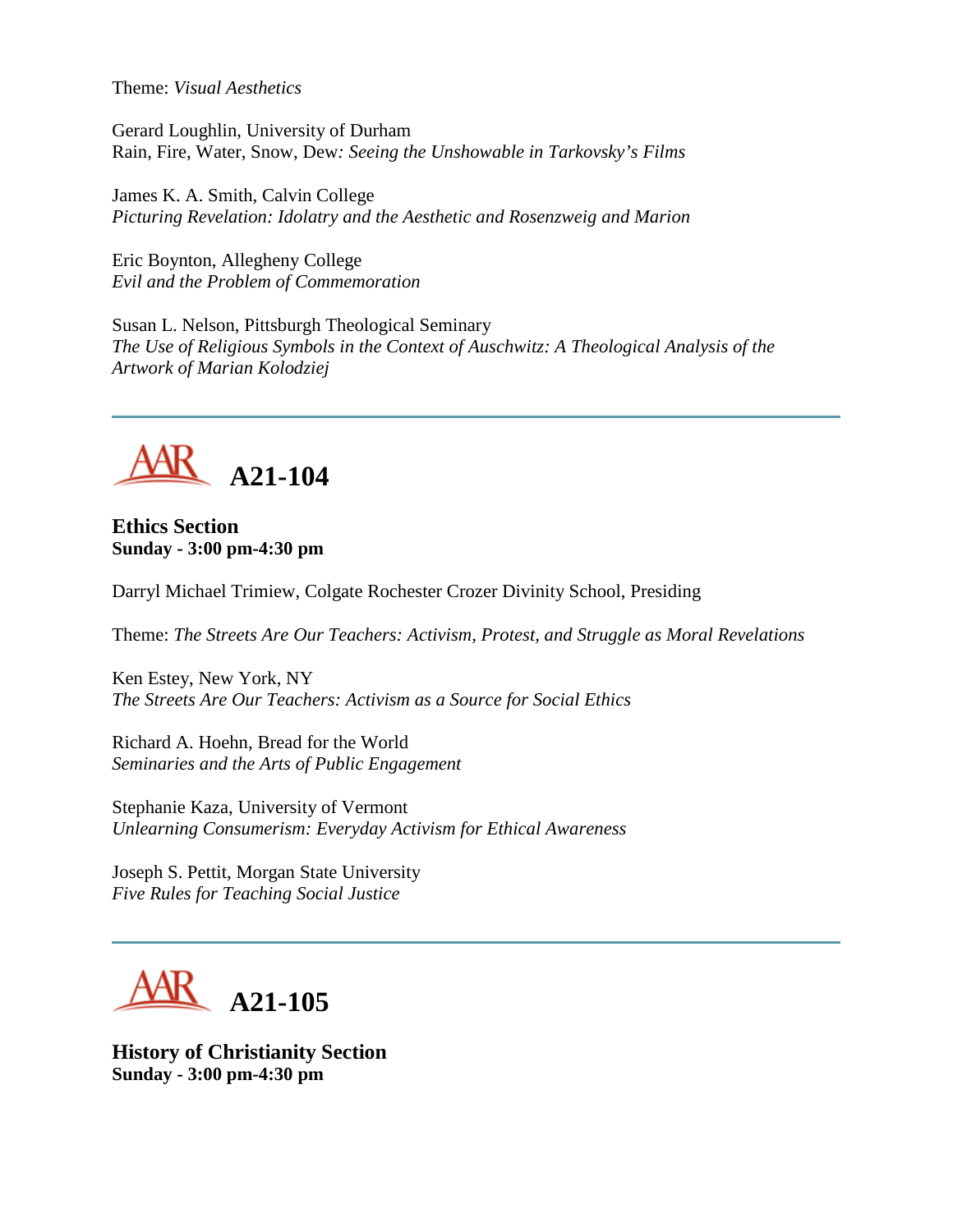Trish Beckman, University of Missouri, Columbia, Presiding

Theme: *Who Are They? Naming and Shaping Jews and Christians*

Dayna Kalleres, Stanford University *Christian Women and Jewish Seductions: Gender and Conversion in John Chrysostom's*  Adversus Iudaeos *Homilies*

Daniel E. Joslyn-Siemiatkoski, Boston College *"The People of That Time Too Were Christians": The Maccabean Martyrs as Christians in Augustine's Sermons*

Deborah Schoenfeld, Graduate Theological Union *The Literal as Polemical: Rashi and the Ordinary Gloss on Genesis 22*

Jessica A. Boon, Duke University *In the Aftermath of Unity: The Suffering Christ in the Theology of Spanish "Conversos"*

Responding:

Andrew S. Jacobs, University of California, Riverside



### **North American Religions Section Sunday - 3:00 pm-4:30 pm**

Luis Enrique Murillo, Trinity University, Presiding

Theme: *From Atlantic to Pacific, North and South: Borderlands Religion in North America*

Stephen Berry, Duke University *Crossings: The Atlantic Passage and the Transfer of Religion in the Eighteenth Century*

D. E. Gene Mills, Jr., Florida State University *The Death of a "God" and the Dynamic Nature of Religious Exchange: Post-Contact Kahuna Healing in Hawaii*

Kristin McLaren, University of Ottawa *The Underground Railroad Community and a New Religious Vision for North America*

Lisa J. M. Poirier, Miami University *Jesuits and the Gendered Contexts of "Conversion" in New France*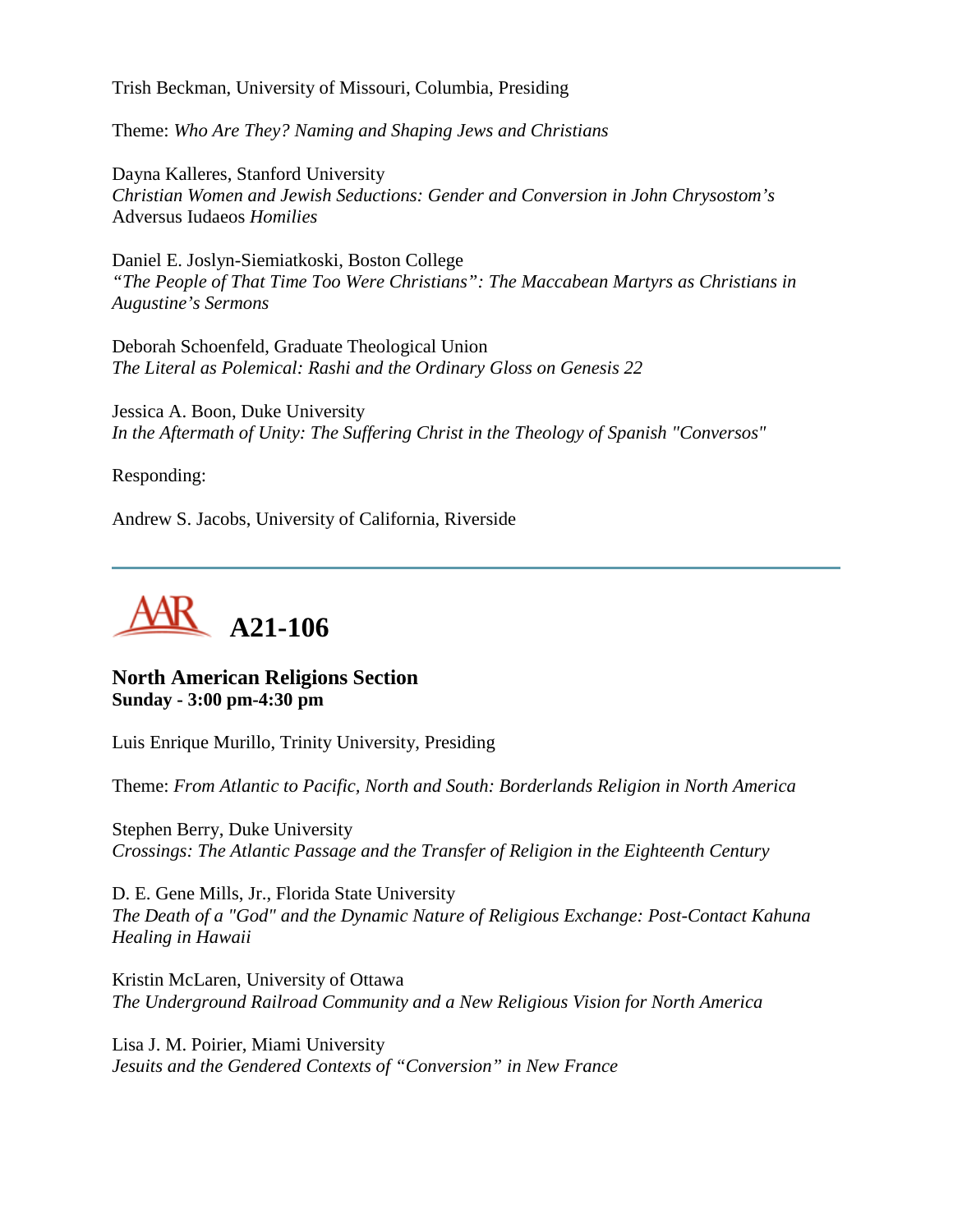### Responding:

Laurie Maffly-Kipp, University of North Carolina, Chapel Hill



### **Religion in South Asia Section and Feminist Theory and Religious Reflection Group Sunday - 3:00 pm-4:30 pm**

Rita Sherma, Binghamton University, Presiding

Theme: *Feminist Theory in the Study of South Asian Religions*

Karen Pechilis, Drew University *Feminist and Religious Readings of a Hindu Woman Saint's Story*

Susan Landesman, Columbia University *Goddess Tara and the "Great Secret"*

Carla Bellamy, Columbia University *Who Died and Left You in Charge? or Possession, Power, and Religious Identity in Contemporary Northwestern India*

Loriliai Biernacki, University of Colorado, Boulder *Feminine Speech: The Tantric Mantra and Its Gendered Implications*

Responding:

Carol S. Anderson, Kalamazoo College



### **Study of Islam Section and Study of Judaism Section Sunday - 3:00 pm-4:30 pm**

Gordon D. Newby, Emory University, Presiding

Theme: *Law in Judaism and Islam*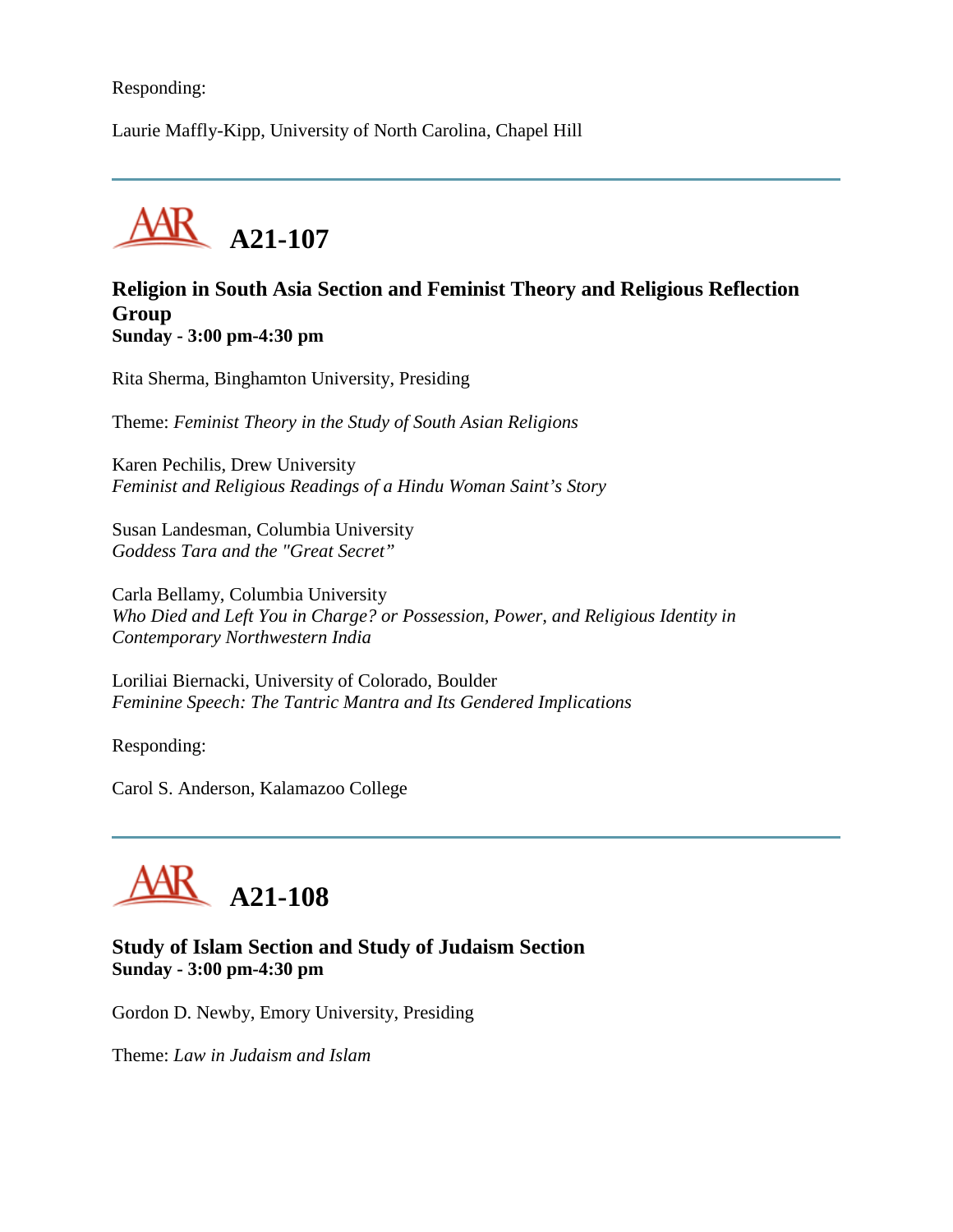David Novak, University of Toronto *Natural Law as a Border Concept between Judaism and Islam*

David Freidenreich, Columbia University *Jewish and Islamic Restrictions on Foreign Food: A Case Study in the Significance of Similarity*

Raquel Ukeles, Harvard University *Comparing Religions One at a Time: Juxtaposing Jewish and Islamic Law to Illuminate Islamic Normative Practice*

Mark Wagner, New York University *Jewish Mysticism on Trial in a Muslim Court*

Responding:

Abdulaziz A. Sachedina, University of Virginia



# **Theology and Religious Reflection Section Sunday - 3:00 pm-4:30 pm**

Stephen G. Ray, Louisville Presbyterian Theological Seminary, Presiding

Theme: *Anthony Pinn's* Children of Nimrod

Panelists:

Peter J. Paris, Princeton Theological Seminary

Sharon D. Welch, University of Missouri, Columbia

William R. Jones, Florida State University

Cheryl A. Kirk-Duggan, Shaw University Divinity School

Responding:

Anthony B. Pinn, Rice University

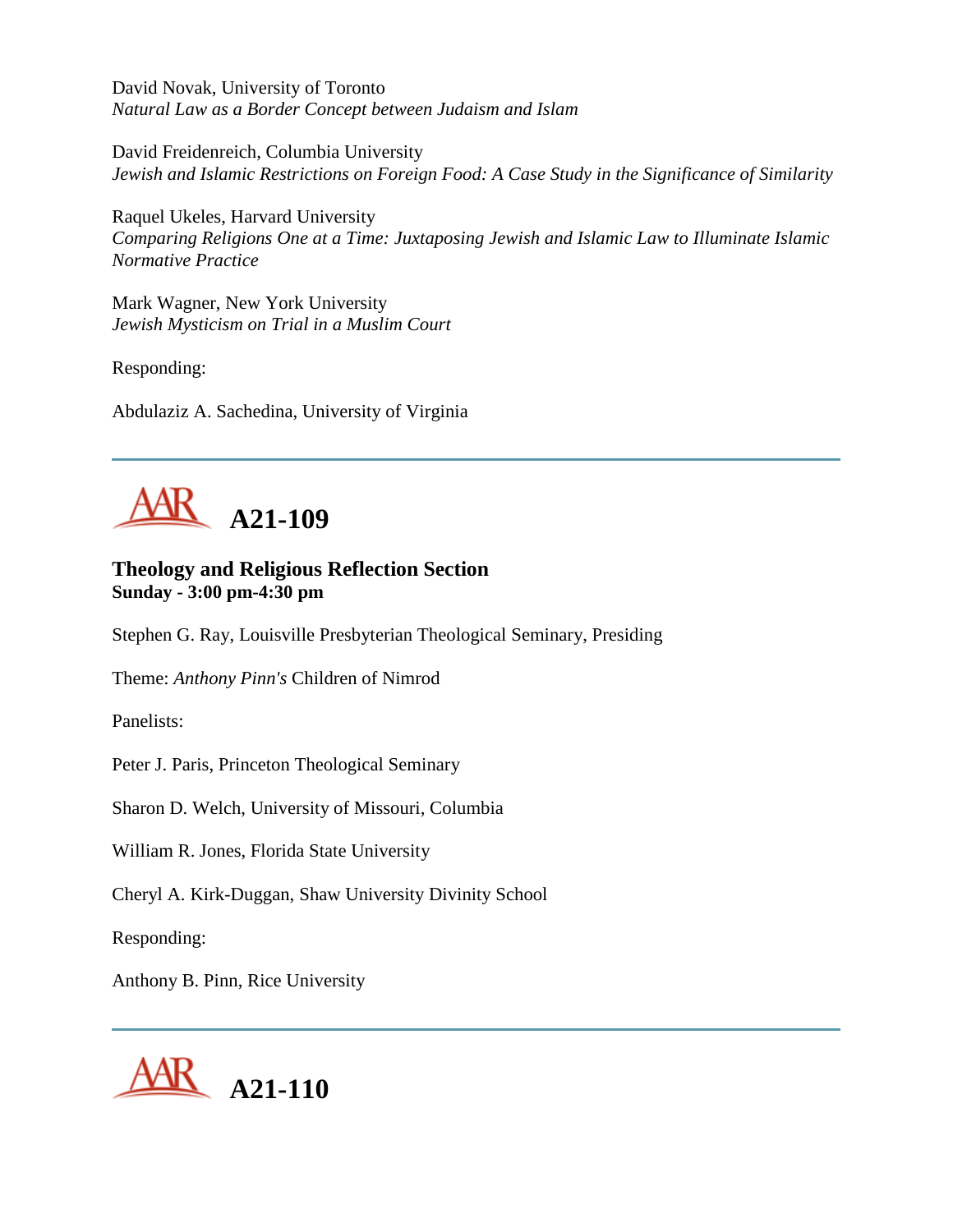## **Asian North American Religion, Culture, and Society Group Sunday - 3:00 pm-4:30 pm**

Su Yon Pak, Union Theological Seminary, Presiding

Theme: *Race and Sexuality in Asian American Religions*

Wakou Shannon Hickey, Duke University *Two Buddhisms, Three Buddhisms, and Racism*

Hak Joon Lee, New Brunswick Theological Seminary *Systematic Distortion of Race: A Habermasian Analysis of the Korean-Black Conflicts in the U.S.*

Wan-Li Ho, Emory University *Taoism and Sexuality*

Boyung Lee, Pacific School of Religion *De-Spiritualization of the Body*

Responding:

Rita Nakashima Brock, Starr King School for the Ministry, Graduate Theological Union

Business Meeting:

Duncan Williams, University of California, Irvine, Presiding Su Yon Pak, Union Theological Seminary, Presiding



**Chinese Religions Group and Confucian Traditions Group Sunday - 3:00 pm-4:30 pm**

Daniel B. Stevenson, University of Kansas, Presiding

Theme: *Lineage Construction in Chinese Religions*

Gil Raz, Dartmouth College *Blood Rites and Pure Covenants: Lineage Construction in Early Daoist Ritual and Narrative*

Mark Csikszentmihalyi, University of Wisconsin, Madison *Han through Six Dynasties: Portrayals of Ru in the Standard Histories*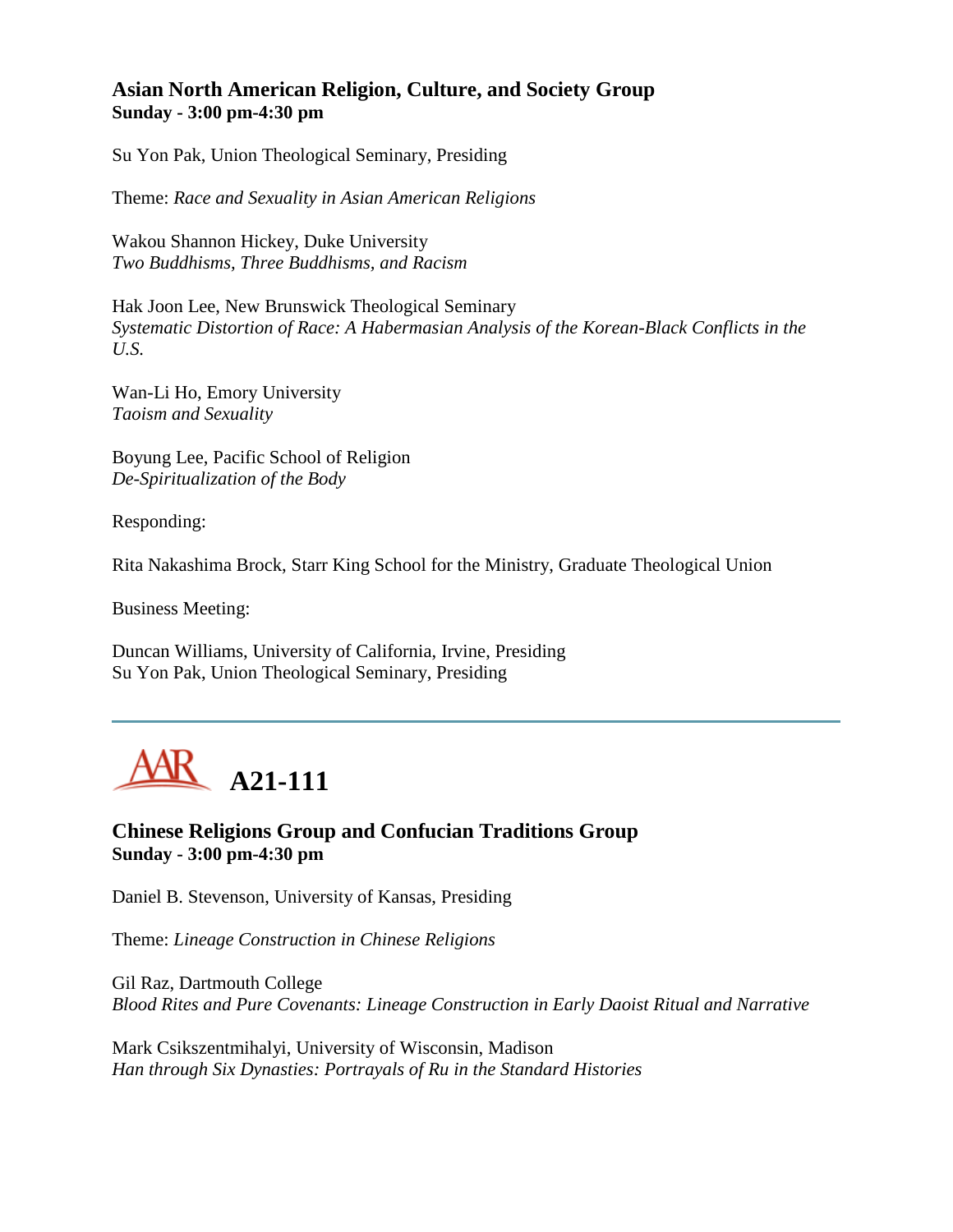Elizabeth Morrison, Middlebury College *Reflections on the Emergence of Lineage in Chinese Buddhism*

Edward A. Irons, The Hong Kong Institute *Lineage in Guangdong Quanzhendao: Construction, Loyalties, and Real World Effects*

Responding:

Thomas A. Wilson, Hamilton College

Business Meeting:

Daniel B. Stevenson, University of Kansas, Presiding



# **Christian Spirituality Group and Religion and Popular Culture Group Sunday - 3:00 pm-4:30 pm**

Randall G. Styers, University of North Carolina, Chapel Hill, Presiding

Theme: *Religion, Spirituality, and Modernity*

Lynn Schofield Clark, University of Colorado at Boulder *Exploring* Revolve*, the New Testament for Teens at the Intersection of Twenty-First Century Religion, Media, and the Marketplace*

Kathryn Lofton, University of North Carolina, Chapel Hill *Religious Reunion and the New Spirituality*

James H. Thrall, Duke University *Life, Death, and the Bourgeoisie in Evelyn Underhill's* The Grey World

Responding:

Leigh E. Schmidt, Princeton University

Business Meeting:

Gary M. Laderman, Emory University, Presiding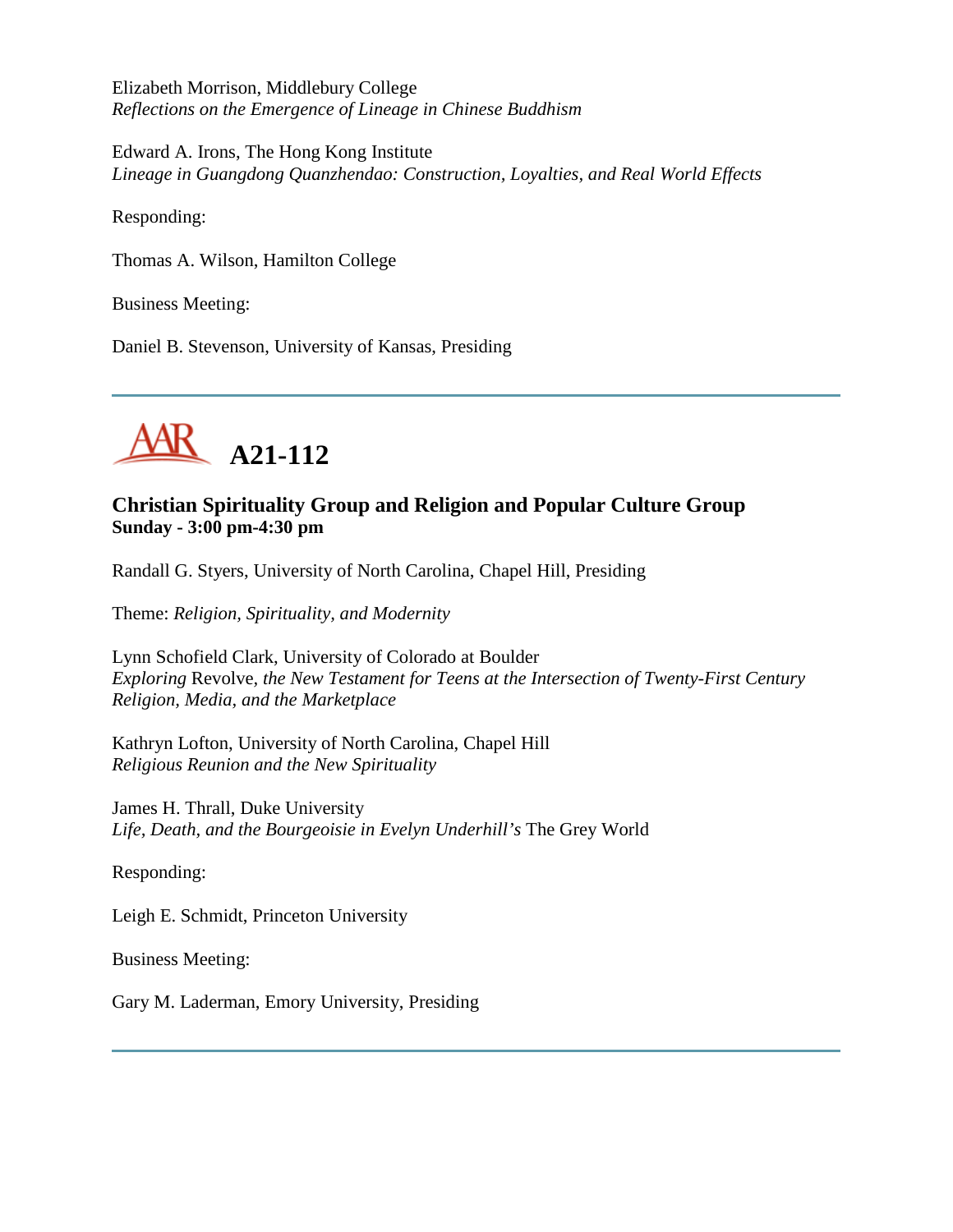

#### **Gay Men's Issues in Religion Group Sunday - 3:00 pm-4:30 pm**

Jay Emerson Johnson, Pacific School of Religion, Presiding

Theme: *Differing Accents: Queering White, Gay, Male Religious Discourse*

Jakob Hero, Zagreb, Croatia *Do We Really Need That T? Trans-Inclusion in Queer Communities of Faith*

Katharine Baker, Vanderbilt University *The Transvestite Christ:* Hedwig and the Angry Inch *Perform Queer Theology*

Burkhard Scherer, Canterbury Christ Church University College *Transgenderism, Homosexuality, and the Pandakas: Gender Identity and "Queer" Sexual Conduct in Early Buddhism and Beyond*

Andre Musskopf, Sao Leopoldo, Brazil *"A Gap in the Closet": Gay Theology in Latin American Context*

Randy P. Conner, California Institute of Integral Studies; Los Medanos College *Queer Participation in Santeria, Candomble, and Vodou*

Jason B. Crawford, Graduate Theological Union *White Weddings? Racisms, Racialized Publics, and the Moral Politics of California's Proposition 22*

Business Meeting:

Donald L. Boisvert, Concordia University, Presiding Jay Emerson Johnson, Pacific School of Religion, Presiding

# **A21-114**

**Korean Religions Group Sunday - 3:00 pm-4:30 pm**

Sungtaek Cho, Korea University, Presiding

Theme: *The Absolute and the Individual in Modern Korean Religiosity*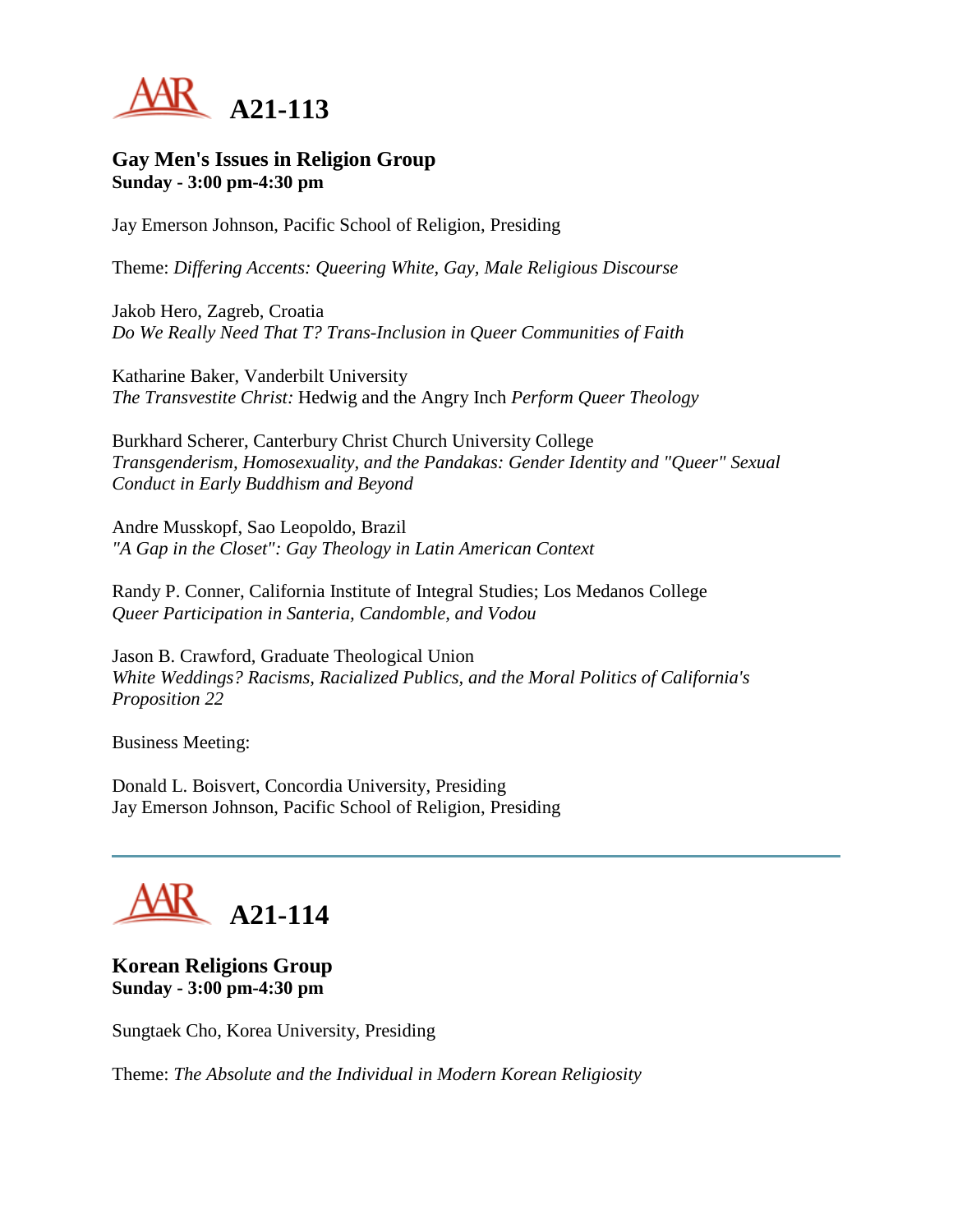Panelists:

Young Sang Ahn, Seoul, Korea

Jong Seong Choi, Seoul National University

Soon Woo Chung, The Academy of Korean Studies

Responding:

Don Baker, University of British Columbia Seung-Hwan Lee, Korea University Youngmin Kim, Bryn Mawr College



**Mysticism Group Sunday - 3:00 pm-4:30 pm**

June McDaniel, College of Charleston, Presiding

Theme: *Mystical Triggers, Mystical Experience*

Stuart R. Sarbacker, Northwestern University *Herbs as a Means to Power in Patañjali's Yogasutra*

Kelly Baker, Florida State University *Henry Ossawa Tanner and Visual Mysticism*

Mary Ann Clark, University of Houston, Clear Lake *Ambiguities in Santeria Possession Trance: Challenges to the Unitary and Gendered Self*

Glenn Young, University of Missouri, Kansas City *The Sound of Silence: Quasi-Mantric Prayer in Modern Christian Mystical Practices*

Business Meeting:

June McDaniel, College of Charleston, Presiding Neil Douglas-Klotz, Edinburgh Institute for Advanced Learning, Presiding

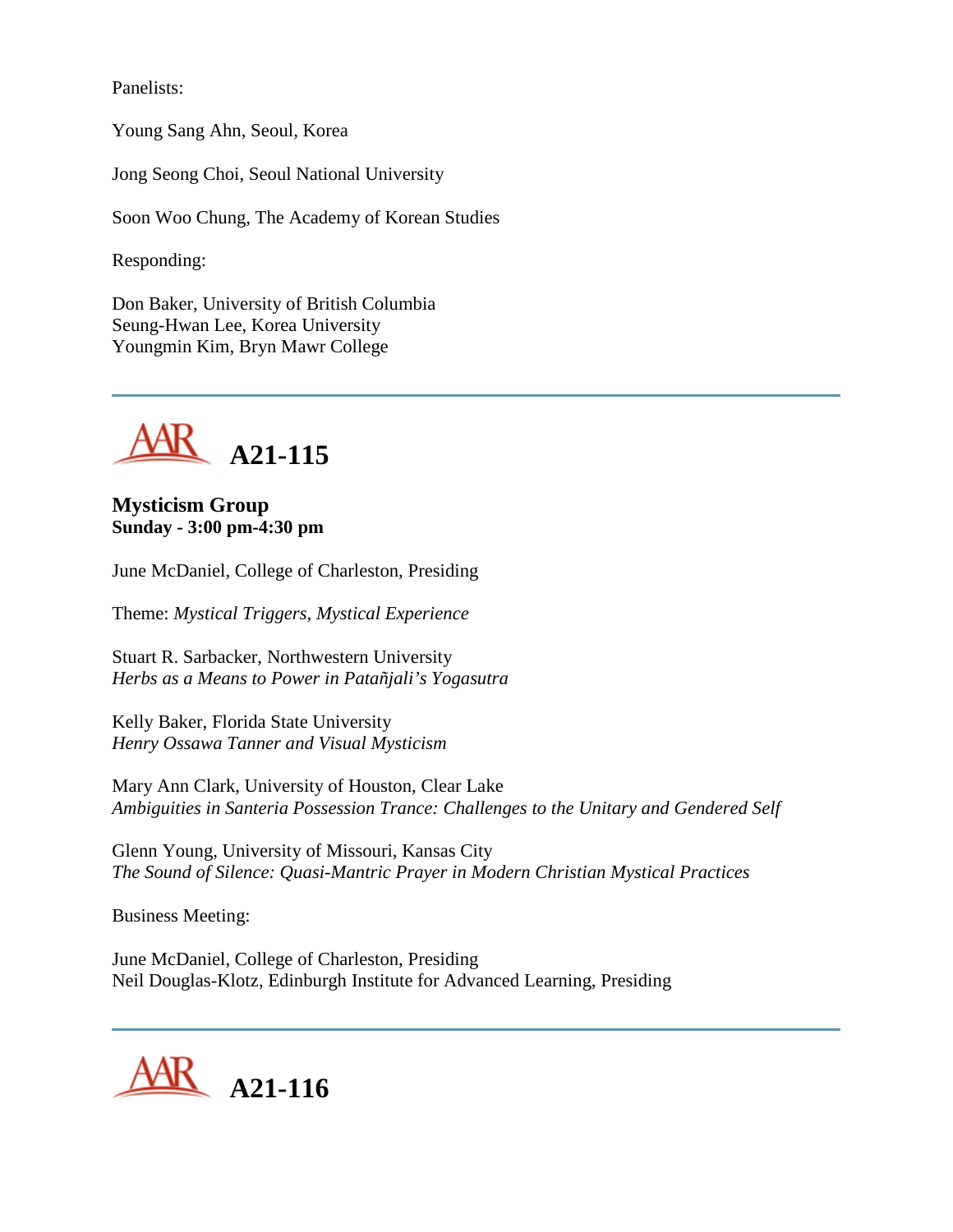## **Religion and Ecology Group Sunday - 3:00 pm-4:30 pm**

Christopher Chapple, Loyola Marymount University, Presiding

Theme: *Building Meta-Ecological Worlds: The Cultural Production of Environmental Awareness*

Janel Atlas, Messiah College *Appealing to the Prodigal Son: Ecological Responsibility in Barbara Kingsolver's* Prodigal Summer

Sarah M. Taylor, Northwestern University *Ecologies of Hope and Horror: Activist Women, Ecofeminist Science Fiction, and the Prophetic Imagination*

Bron Taylor, University of Florida *Disney Worlds at War*

Lucas Johnston, University of Florida *The Ethics of Restoration Ecology: Recovering the Value of Relationship*

Evan Berry, University of California, Santa Barbara *Historical Issues in Religion and Ecology*

Business Meeting:

Christopher Chapple, Loyola Marymount University, Presiding Beth Blissman, Oberlin College, Presiding



## **Religion in Latin America and the Caribbean Group Sunday - 3:00 pm-4:30 pm**

Iain S. Maclean, James Madison University, Presiding

Theme: *Latin American Liberation Theology: The Next Generation*

Panelists:

Ivan Petrella, University of Miami

Jung Mo Sung, Universidade Metodista de São Paulo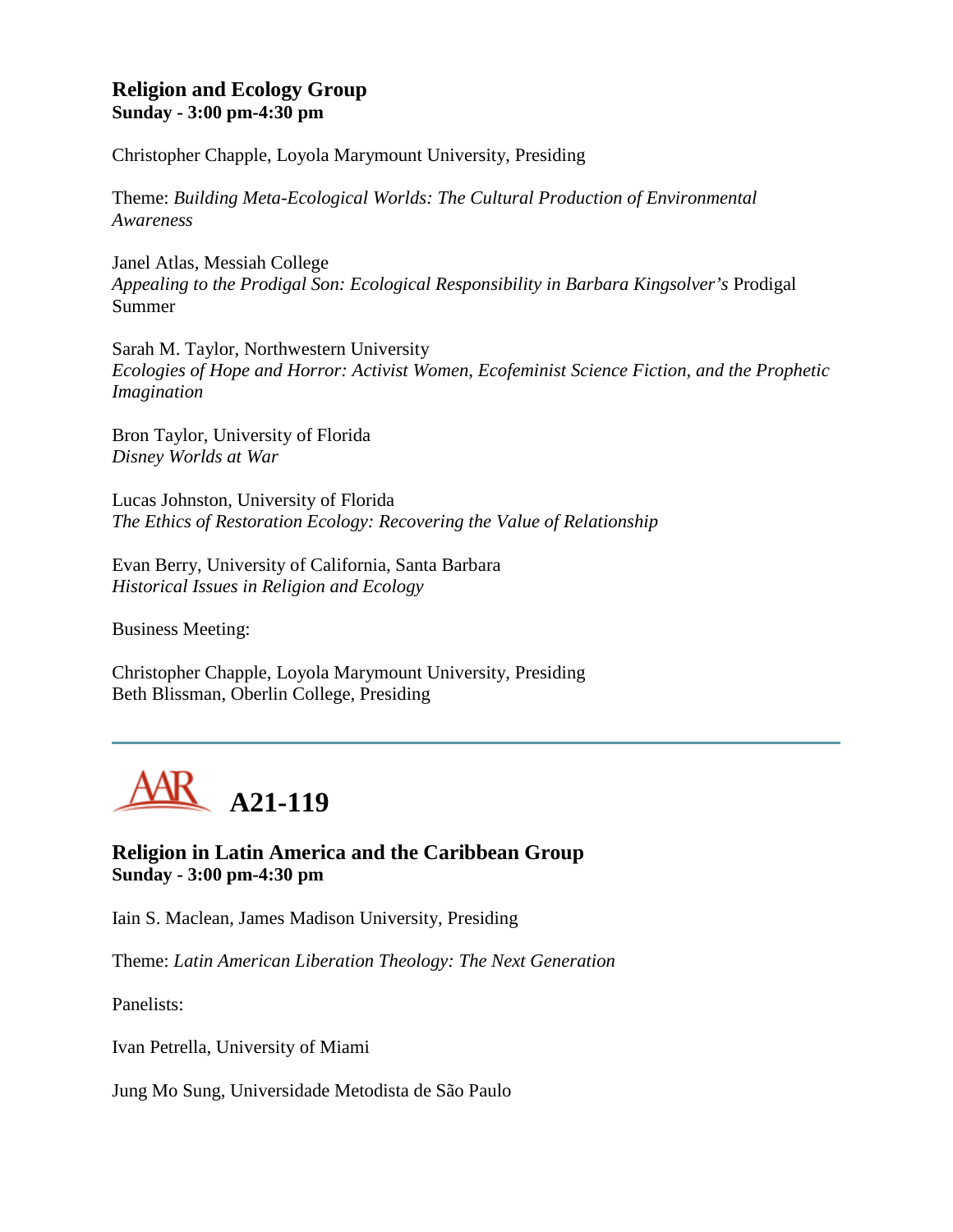Nancy Bedford, Garrett-Evangelical Theological Seminary

Marcella Althaus-Reid, University of Edinburgh

Nelson Maldonado-Torres, University of California, Berkeley

Responding:

Enrique Dussel, Universidad Autonoma Metropolitana-Iztapalapa

Business Meeting:

Nelson Maldonado-Torres, University of California, Berkeley, Presiding Jeanette Reedy Solano, California State University, Fullerton, Presiding



# **Ritual Studies Group Sunday - 3:00 pm-4:30 pm**

Ute Huesken, University of Heidelberg, Presiding

Theme: *Ritual Failure: Mistakes in Ritual and Ritual Dynamics*

Panelists:

Michael Stausberg, University of Heidelberg

Axel Michaels, University of Heidelberg

Eftychia Stavrianopoulou, University of Heidelberg

Gregor Ahn, University of Heidelberg

Responding:

Ronald L. Grimes, Wilfrid Laurier University

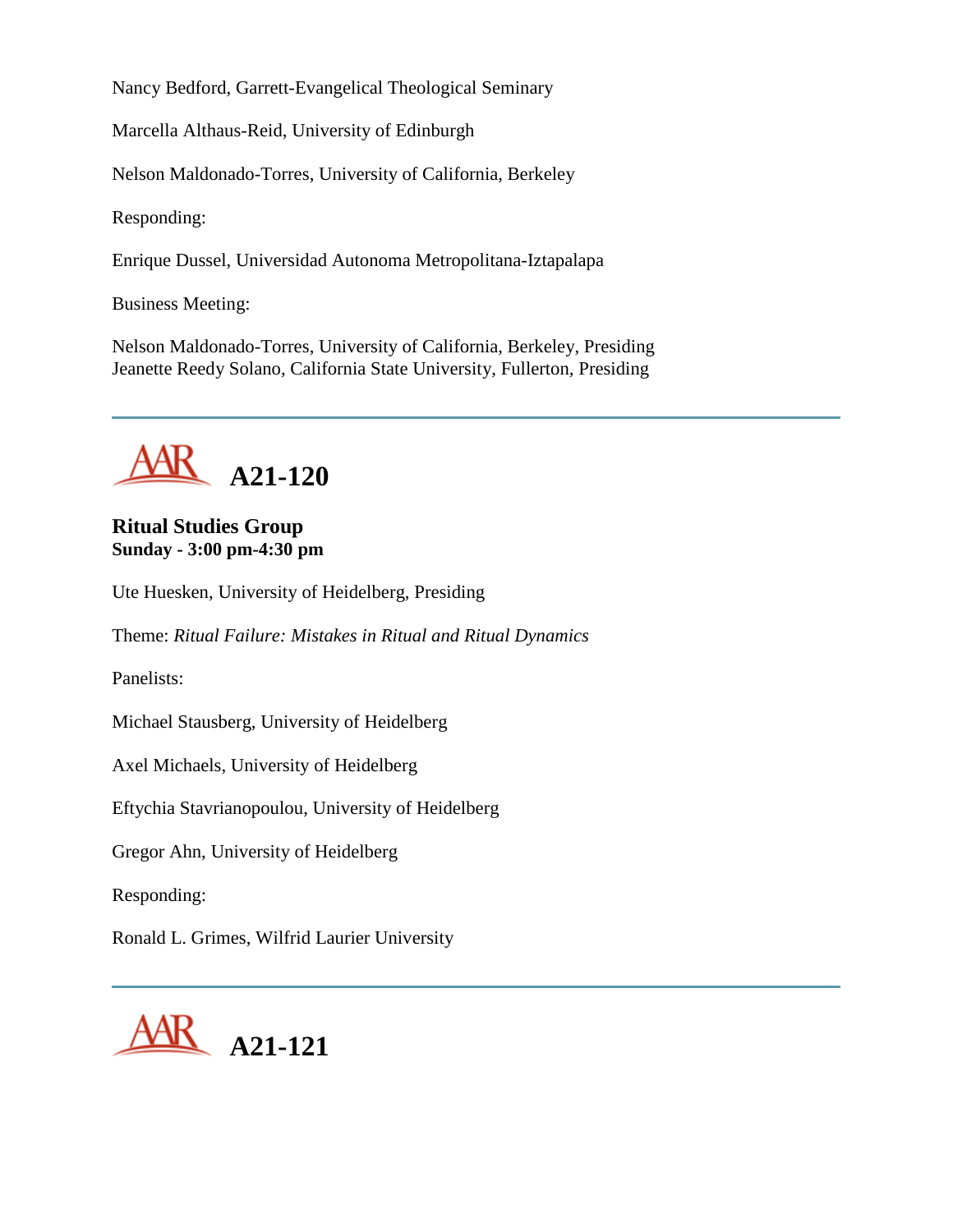## **Schleiermacher Group Sunday - 3:00 pm-4:30 pm**

Andrew C. Dole, Amherst College, Presiding

Theme: *Part I of Schleiermacher's* The Christian Faith *as the First Year of a Three Year Investigation of the* Glaubenslehre

Thomas A. James, Union Theological Seminary *Divine Causality, the Natural Order, and the Charge of "Occasionalism": Examining Schleiermacher's Interpretation of Creation and Preservation*

John Crossley, University of Southern California *The Religious Ethics Implicit in Schleiermacher's Doctrine of Creation*

Ward Daryll, Kettering College of Medical Arts *Causality and Schleiermacher's Living God*

Julia A. Lamm, Georgetown University *System, Structure, and Some Oft-Neglected Propositions*

Responding:

John E. Thiel, Fairfield University

Business Meeting:

Julia A. Lamm, Georgetown University, Presiding



**Tibetan and Himalayan Religions Group Sunday - 3:00 pm-4:30 pm**

Frances M. Garrett, University of Toronto, Presiding

Theme: *Authoritative Discourse in Tibetan Literary Production*

Sam van Schaik, The British Library *Oral Teachings and Written Texts: Transmission and Transformation in Dunhuang*

Holly Gayley, Harvard University *The Divinization of Female Agency in a Tibetan Hagiography*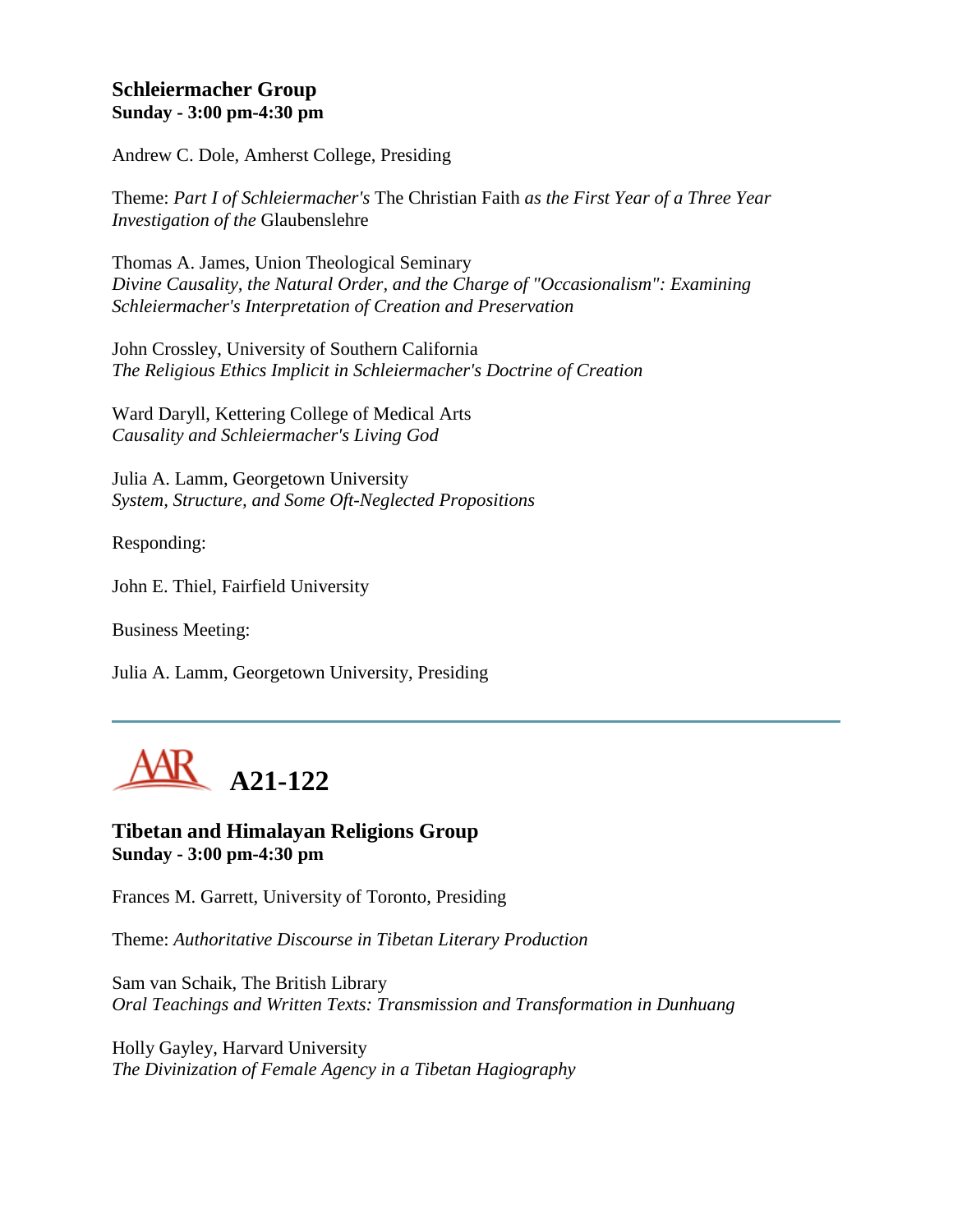Kurtis Schaeffer, University of Alabama, Tuscaloosa *Avalokiteśhvara's Diary*

Cameron David Warner, Harvard University *Divine Agency and Identity in the Biographies of Srong Btsan Sgam Po*

Responding:

Janet Gyatso, Harvard University



## **Tillich: Issues in Theology, Religion, and Culture Group Sunday - 3:00 pm-4:30 pm**

Robison B. James, University of Richmond, Baptist Theological Seminary at Richmond, Presiding

Theme: *Tillich and the Post-Modern World*

Russell R. Manning, University of Cambridge *Tillich, Taylor, Milbank, and the Prospects for a Postmodern Theology of Culture*

Henry W. Spaulding, Trevecca Nazarene University *The End of Modernity and Outwitting Nihilism: Preliminary Thoughts on the Appropriateness and Importance of a Tillichian Engagement with Radical Orthodoxy*

Michael DeLashmutt, University of Glasgow *The Shifting Form of Tillich's Theological Circle: A Ricoeurian Analysis*

Jonathan Rothchild, University of Chicago *Global Flows, Head Scarves, and Finite Freedom: Tillich on Globalization*

Business Meeting:

Robison B. James, University of Richmond, Baptist Theological Seminary at Richmond, Presiding Mary Ann Stenger, University of Louisville, Presiding

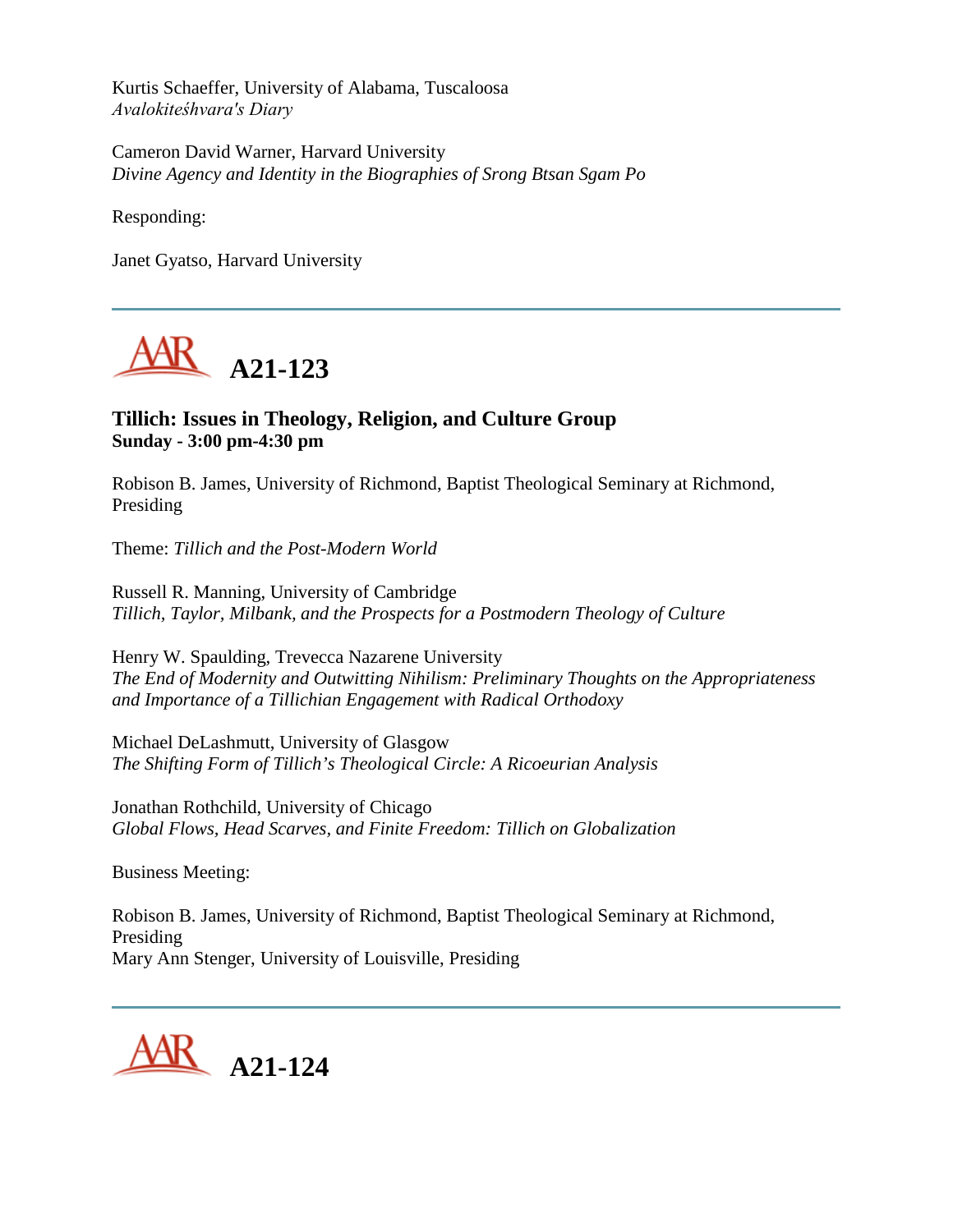## **Zen Buddhism Seminar Sunday - 3:00 pm-4:30 pm**

John C. Maraldo, University of North Florida, Presiding

Theme: *Zen Ethics and Practice*

Miriam Levering, University of Tennessee, Knoxville *Zen for the Women's Quarters: The Teachings of Soshin-ni (1588-1675)*

Paula K. R. Arai, Carleton College *Zen Practices of Japanese Laywomen*

David E. Riggs, International Research Center for Japanese Studies *The Zen Precepts of Soto Zen: Historical Arguments for the Transcendent, or Scholar-Monks in a Bind*

Christopher Ives, Stonehill College *What's Compassion Got to Do with It? Determinants and Parameters of Zen Social Ethics*

Brian Victoria, Binghamton University *The Ethical Implications of Zen-Related Terrorism in 1930s Japan*

Business Meeting:

Gereon Kopf, Luther College, Presiding Jin Y. Park, American University, Presiding

# **A21-125**

## **Augustine and Augustinianisms Consultation and Religions, Social Conflict, and Peace Consultation Sunday - 3:00 pm-4:30 pm**

Robert P. Kennedy, St. Francis Xavier University and Kim Paffenroth, Iona College, Presiding

Theme: *Augustine, Just War, and Terrorism: Application or Irrelevance?* 

William Barbieri, Catholic University of America *Contra Augustinum: On the Irrelevance of Classical Just War Theory Today*

Pamela K. Brubaker, California Lutheran University *A Critical Appraisal of Jean Bethke Elshtain's* Just War Against Terror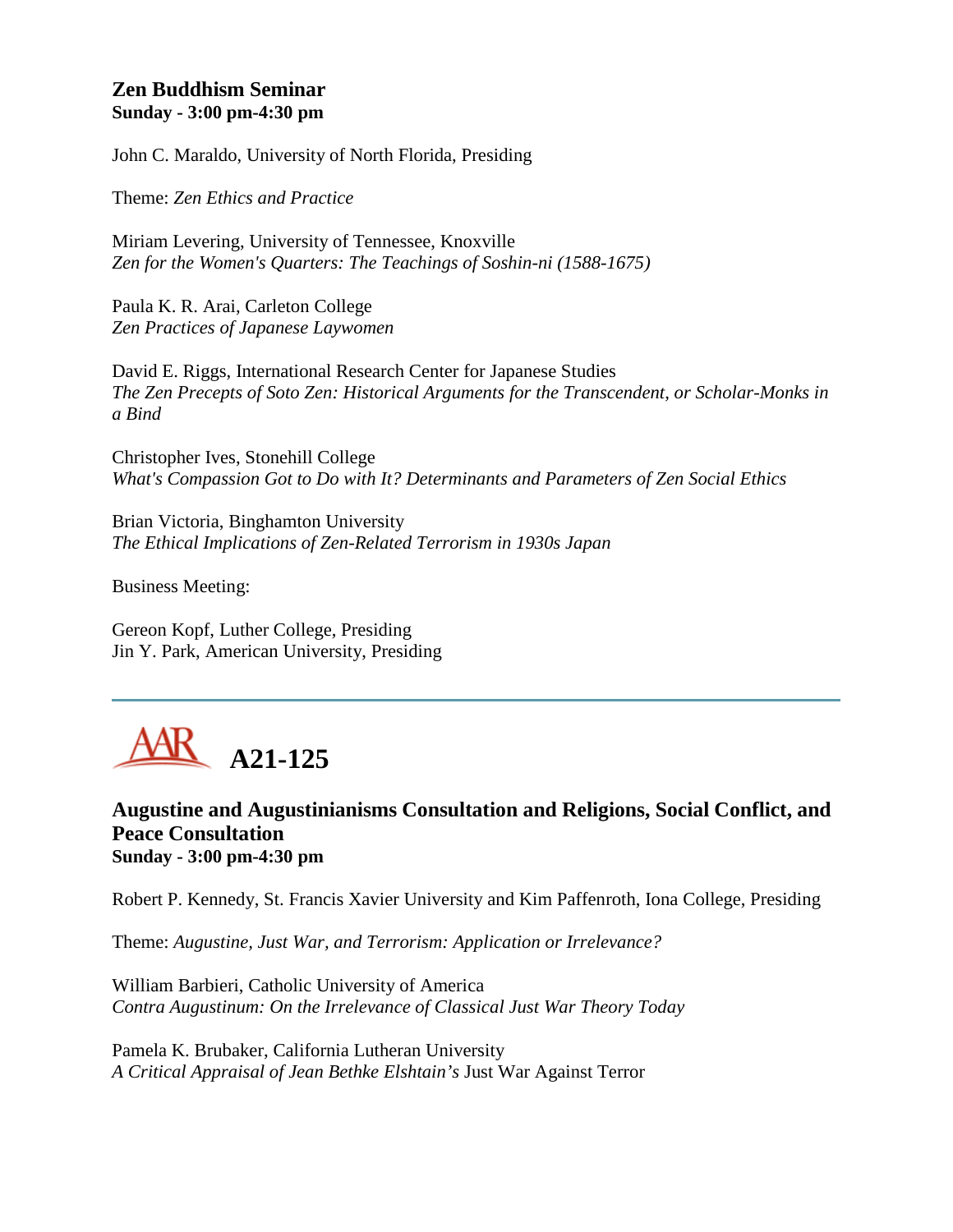Warren Smith, Duke University *Augustine and the Limits of Preemptive War*

Douglas McCready, Kutztown, PA *Now More Than Ever: The Just War Tradition in an Age of Terrorism*



### **Special Topics Forum Sunday - 3:00 pm-4:30 pm**

Sponsored by AAR, SBL, and Publishers Weekly

Jana Riess, Publishers Weekly, Presiding

Theme: *Ask the Experts: Turning the Dissertation into a Marketable "Scholarly Trade" Book*

Panelists:

Henry L. Carrigan, Trinity International Press

Elaine Maisner, University of North Carolina Press

Stephanie Wellen Levine, Tufts University

Elda Rotor, Oxford University Press

Mark Oppenheimer, New Haven, CT

See the Program Highlights for a description.



# **AAR Retired Members' Reception Sunday - 5:30 pm-6:30 pm**

All members of the AAR who are retired from full-time employment are cordially invited to an open house hosted by Barbara DeConcini, executive director, and Jane Dammen McAuliffe, president.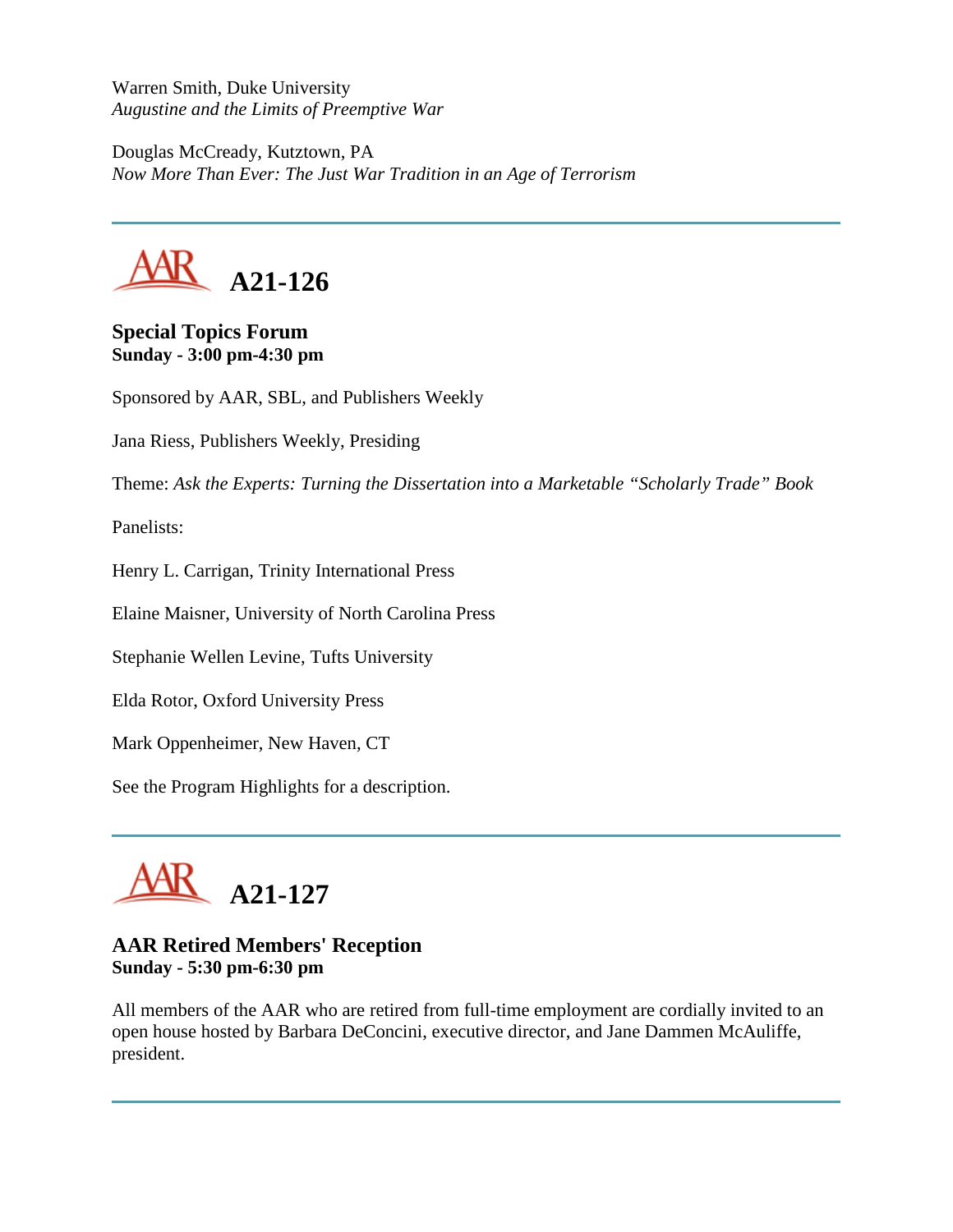

### **Arts Series/Films:** *Alambrista* **Sunday - 8:30 pm-10:30 pm**

David Carrasco, Harvard University, Presiding

See the Program Highlights for a description.



**Arts Series/Films:** *Luther* **Sunday - 8:30 pm-10:30 pm**

Anne Thayer, Lancaster Theological Seminary, Presiding

Responding:

Mark U. Edwards, Harvard University

See the Program Highlights for a description.



## *JAAR* **Editorial Board Reception Sunday - 8:30 pm-10:00 pm**

*JAAR* Editorial Board members are invited to a reception in their honor.



# **Arts Series/Films: SAVAE (San Antonio Vocal Arts Ensemble) Sunday - 8:30 pm-10:00 pm**

Diane Apostolos-Cappadona, Georgetown University, Martha Ann Kirk, University of the Incarnate Word, and James L. Empereur, San Fernando Cathedral, Presiding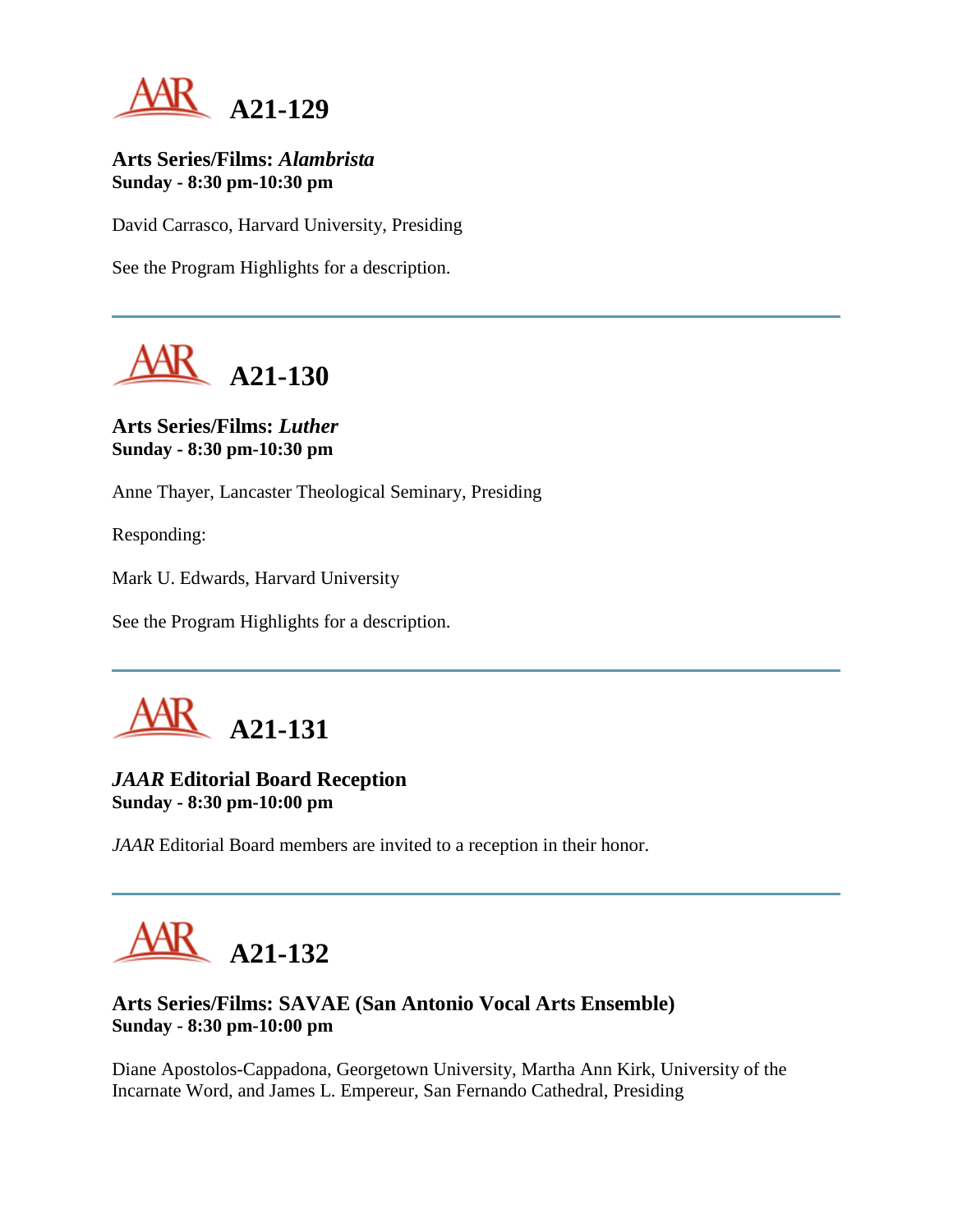See the Program Highlights for a description.



### **International Members' Continental Breakfast Monday - 7:30 am-8:45 am**

All AAR international attendees are invited to an information session and continental breakfast hosted by the International Connections Committee.



**Nominations Committee Meeting Monday - 7:30 am-8:30 am**

Peter J. Paris, Princeton Theological Seminary, Presiding



**Program Unit Chairs Breakfast Meeting Monday - 7:30 am-8:45 am**

Barbara DeConcini, American Academy of Religion, Presiding

All program unit chairs should attend this important informational session with the AAR's Program Committee.

**A22-5**

**Special Topics Forum Monday - 9:00 am-11:30 am**

William K. Mahony, Davidson College, Presiding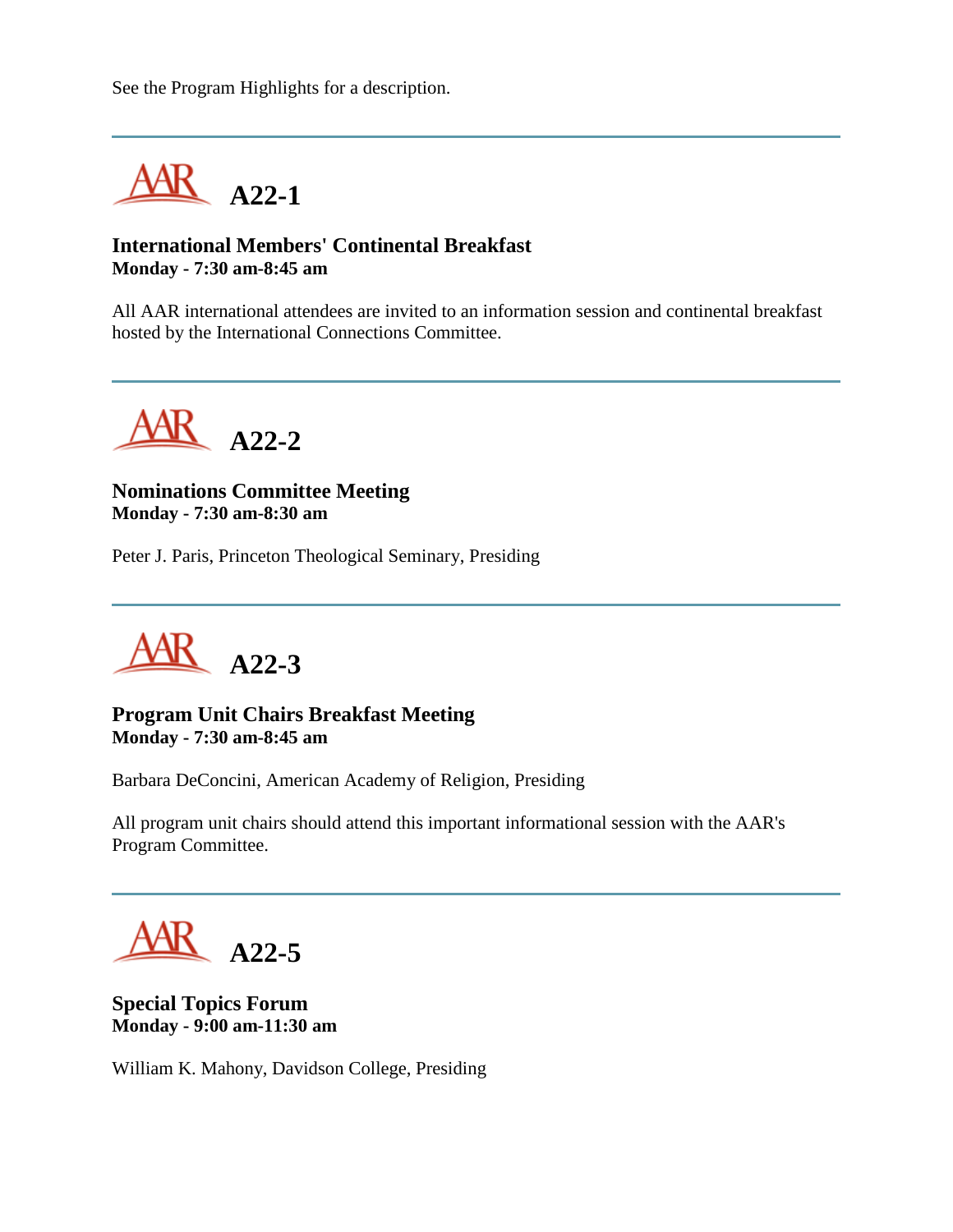Theme: *Academic Freedom and Academic Responsibility in the Study of Religion*

Panelists:

Laurie Louise Patton, Emory University

John Voll, Georgetown University

Francis X. Clooney, Boston College

Jonathan Z. Smith, University of Chicago

Karen McCarthy Brown, Drew University

See the Program Highlights for a description.



# **Special Topics Forum Monday - 9:00 am-11:30 am**

Sponsored by the Public Understanding of Religion Committee

David G. Hackett, University of Florida, Presiding

Theme: *Contested Sacred Space: The National Park Service in San Antonio and Beyond*

Panelists:

Thomas Bremer, Rhodes College

Steve Whitesell, National Park Service

Edward Tabor Linenthal, University of Wisconsin, Oshkosh

Chris Jocks, Dartmouth College

Dwight Pitcaithley, National Park Service

See the Program Highlights for a description.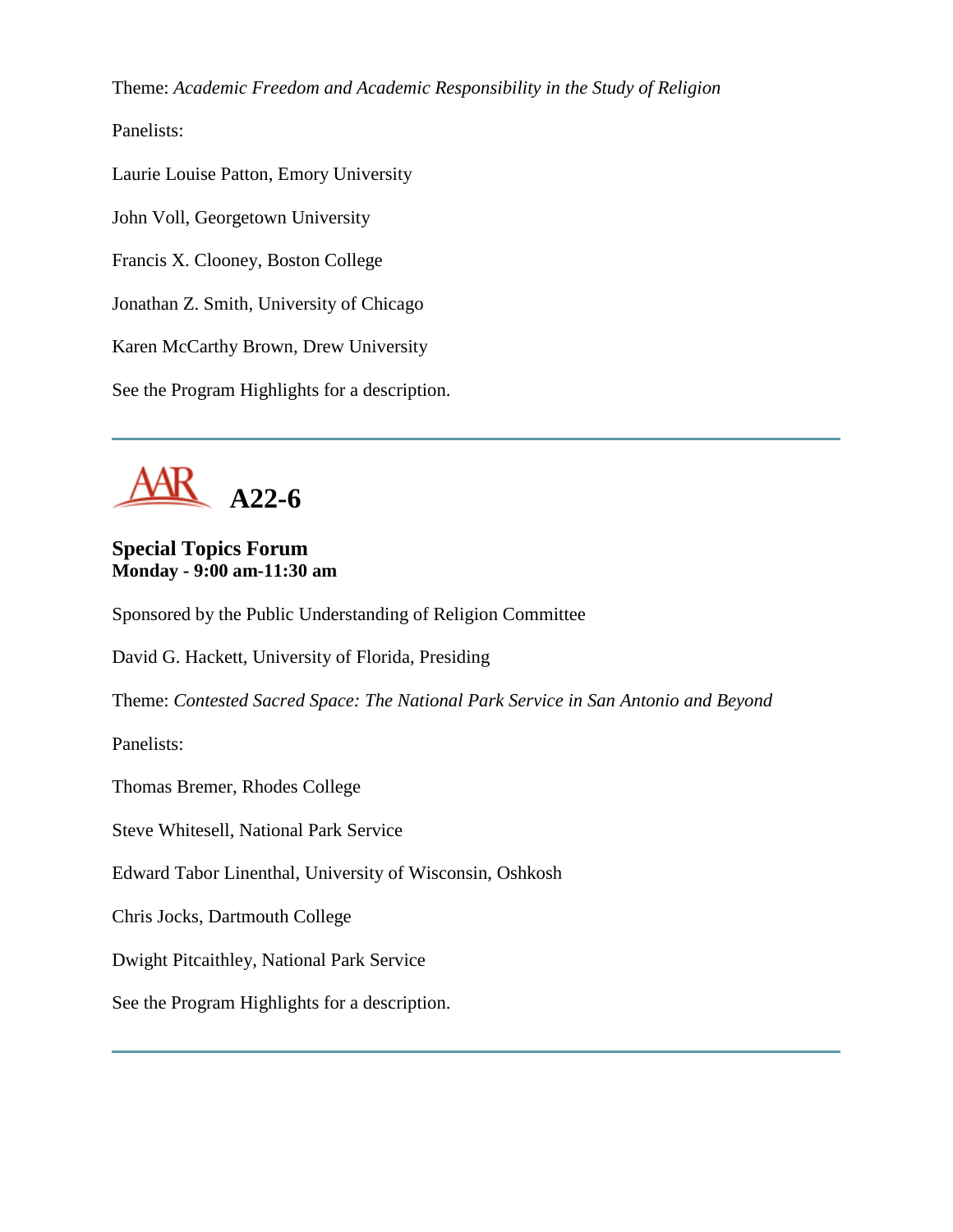

#### **Arts, Literature, and Religion Section Monday - 9:00 am-11:30 am**

Jennifer L. Geddes, University of Virginia, Presiding

Theme: *Monuments, Memories, and the Memorializing Process*

Lorena E. Cuevas, New York, NY *"All My Love Is Here and Has Remained": Monuments as Tributes to Memory of September 11, 1973 in Chile*

Jeffrey F. Meyer, University of North Carolina, Charlotte *Changing Meanings of Memorials and Monuments: Tiananmen and the Lincoln Memorial in Washington, D.C.*

Mark W. Graham, College of Wooster *Memorializing May 4, 1970 at Kent State University: The Transformations of Public Art, from Representation to Abstraction and Religious Criticism to Spiritual Reflection*

C. Hannah Schell, Monmouth College *"On These Grounds": American Sublime and the Process of Memorializing Tragedy*

Martin Holland, Rosborough Partners *co-presenter with Hannah Schnell*

**A22-8**

**Buddhism Section Monday - 9:00 am-11:30 am**

Stephen F. Teiser, Princeton University, Presiding

Theme: *Buddhism in the Dark: What Monks and Nuns, Lay People, Artists, Patrons, and Others Did in Buddhist Cave-Temples in India, Central Asia, Tibet, and China*

Panelists:

Sarah E. Fraser, Northwestern University

Chunwen Hao, Capital Normal University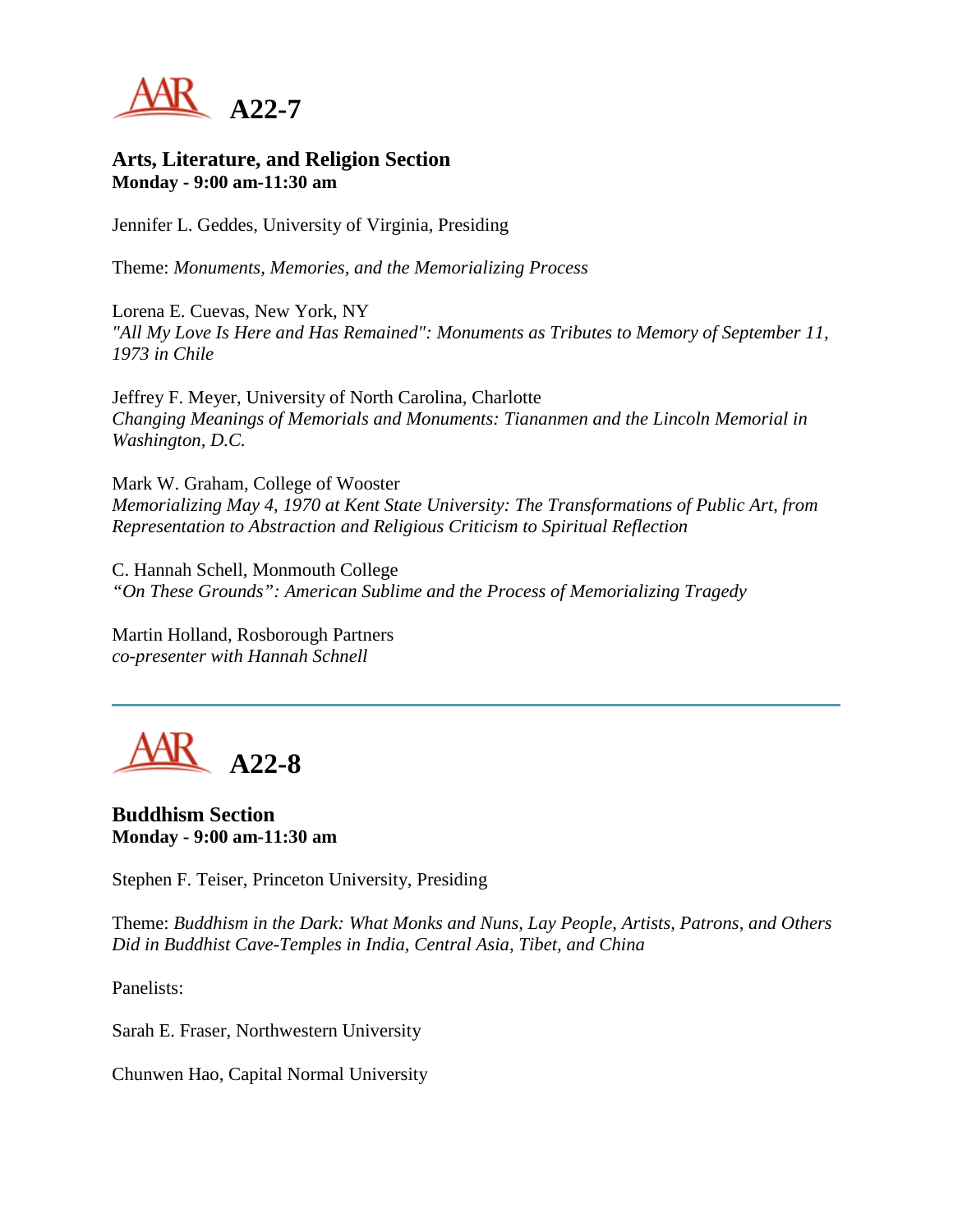Angela F. Howard, Rutgers University

Christian Luczanits, University of Vienna

Keiji Sadakane, Kyoto City University of Arts

Robert Sharf, University of California, Berkeley

Walter Spink, University of Michigan, Ann Arbor

Hung Wu, Methodist Graduate School of Theology, Taiwan

Fuxue Yang, Dunhuang Research Institute

Wei Yang, Northwestern University



# **Comparative Studies in Religion Section Monday - 9:00 am-11:30 am**

Tracy Pintchman, Loyola University, Chicago, Presiding

Theme: *Stop in the Name of God! Wayside Shrines in South Asian, Southeast Asian, and North American Traditions*

Panelists:

Jill Barnes, University of Iowa

Justin McDaniel, University of California, Riverside

Eliza Kent, Colgate University

June McDaniel, College of Charleston

Selva Raj, Albion College

Anna Bigelow, North Carolina State University

Clayton McNearney, Marshall University

Responding: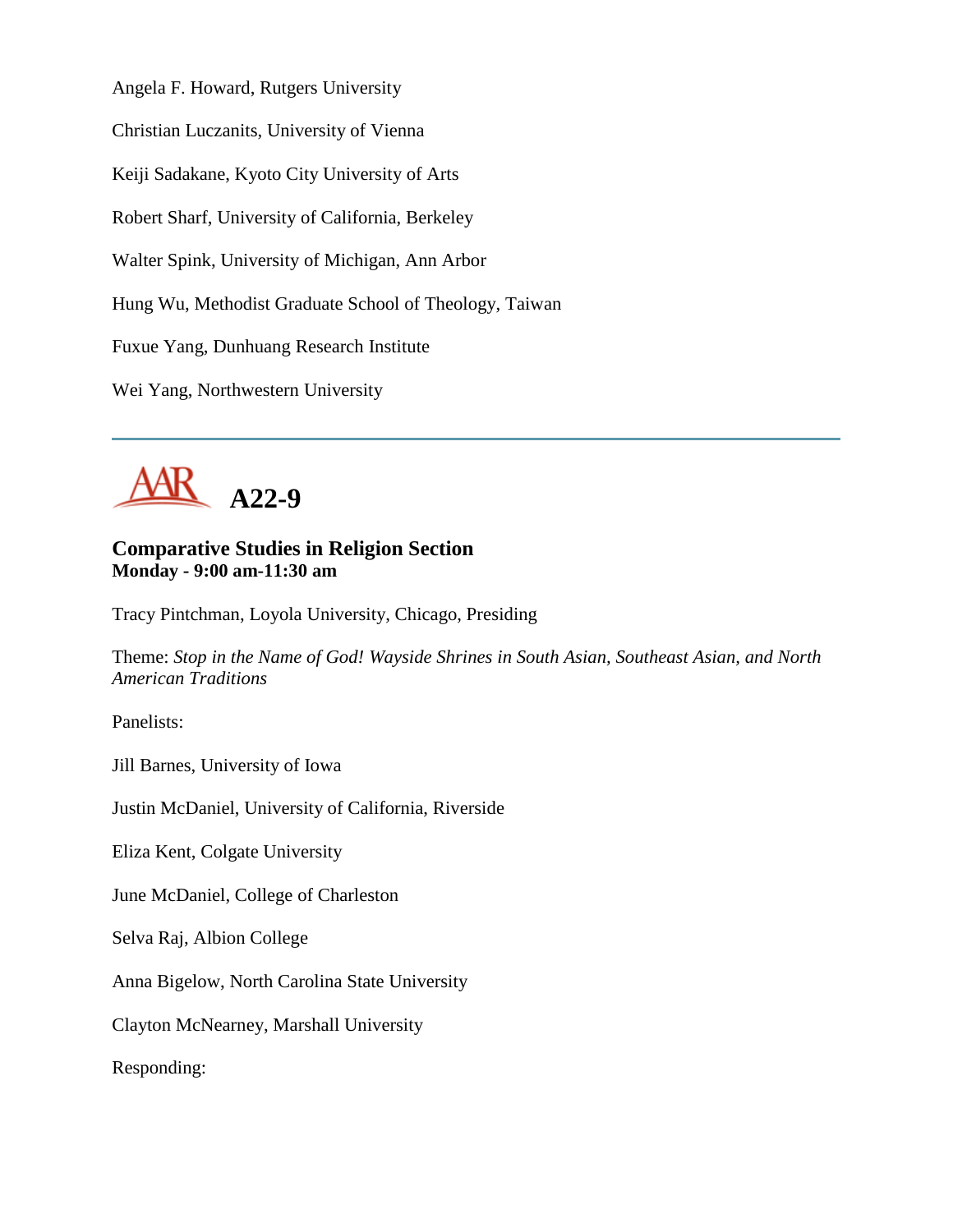

### **History of Christianity Section and Religion, Film, and Visual Culture Group Monday - 9:00 am-11:30 am**

Nathan Baruch Rein, Ursinus College, Presiding

Theme: *But Is It True? Representations of Christian History in Fiction and Film*

Joseph Pearson, Fordham University *"The Wonder of the Ages": Mark Twain's* Joan of Arc *as History and Anti-Religious Fiction*

Jonathan Seitz, Princeton Theological Seminary *"But Is It True?": Kingsolver's* The Poisonwood Bible *on American Imperialism, Foreign Missions, and African Christianity*

Hans J. Hillerbrand, Duke University *Will the Real Martin Luther Please Stand Up: Reflections on Film and History*

Susan Karant-Nunn, University of Arizona *Gibson's* The Passion of the Christ*: Early Modern Models*

Jason A. Mahn, Emory University *A Lutheran Luther and a Christian Christ: The Function of Religious Imagery in Twenty-First-Century Film*



#### **Philosophy of Religion Section Monday - 9:00 am-11:30 am**

Steven Heine, Florida International University, Presiding

Theme: *Deconstruction and the Ethical in East Asian Thought*

Gereon Kopf, Luther College *The Ethical and the Non-Ethical: Nishida's Methodic Subversion*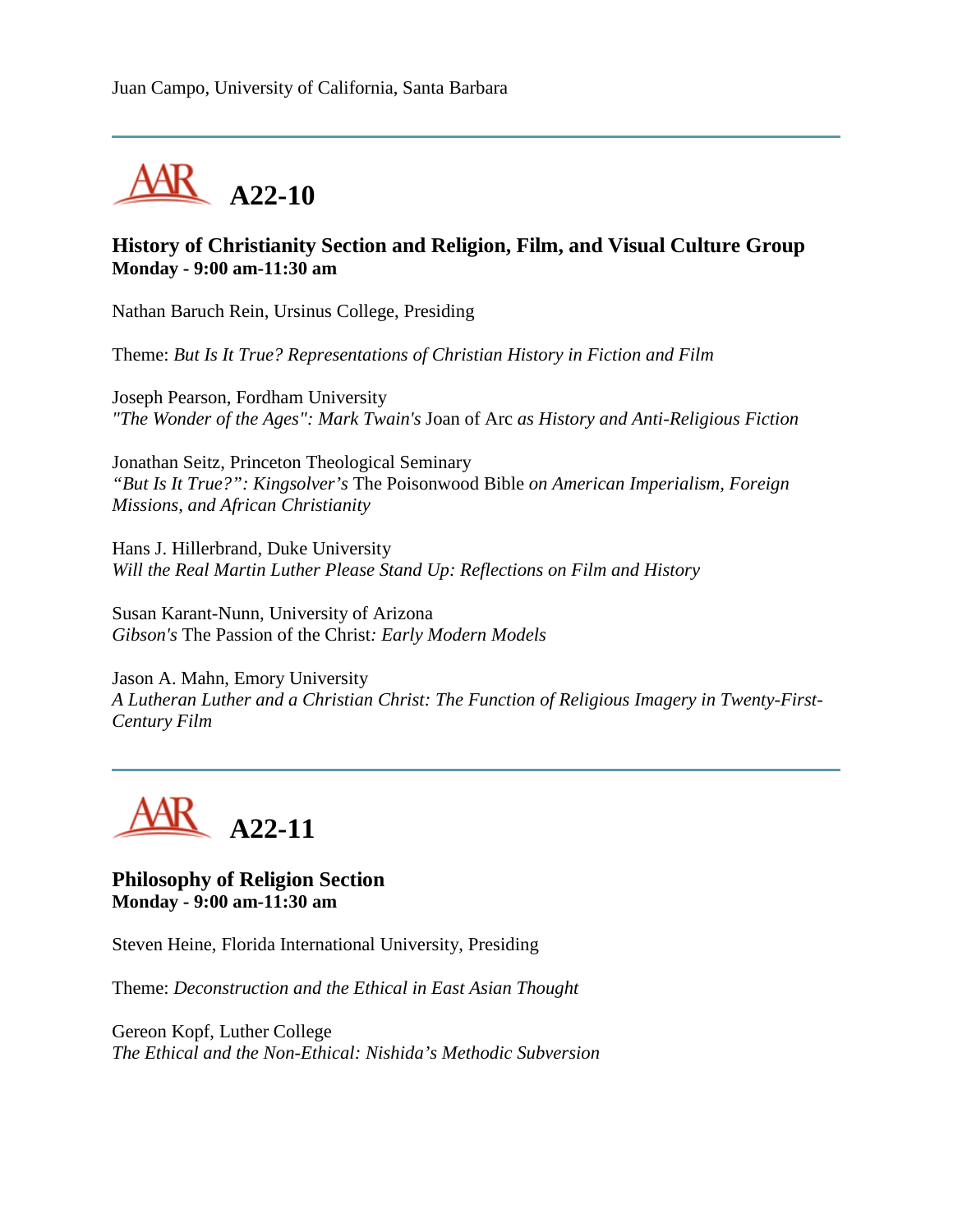Dan Lusthaus, Boston University *Zhuangzi's Aporetic Ethics as a Response to Mohist and Confucian Ethics*

Jin Y. Park, American University *The Ethical in Derridean Deconstruction and Contemporary Discourse on Zen Buddhism*

Youru Wang, Rowan University *Deconstructing Karma and the Aporia of the Ethical in Hongzhou Zen*

Responding:

Robert Magliola, Ling Jiou Shan Buddhist Monastery



# **Religion and the Social Sciences Section and Person, Culture, and Religion Group Monday - 9:00 am-11:30 am**

Felicity Brock Kelcourse, Christian Theological Seminary, Presiding

Theme: *Narrative Methods in Psychology and Religion*

Kathleen Bishop, Madison, NJ *The Moral of the Story: Narrative Truth and Moral Experience*

Linda Ellison, Harvard University *Abortion and the Politics of God: Patient Narratives and the Psychology of Religion*

Gordon Lynch, University of Birmingham *The Role of Discourses of the Self in the Narration of Personal Faith and Spirituality in Contemporary Western Society*

Erin Dufault-Hunter, University of Southern California *Understanding "Fanatics": A Hermeneutical Approach to Religion*



**Study of Islam Section Monday - 9:00 am-11:30 am**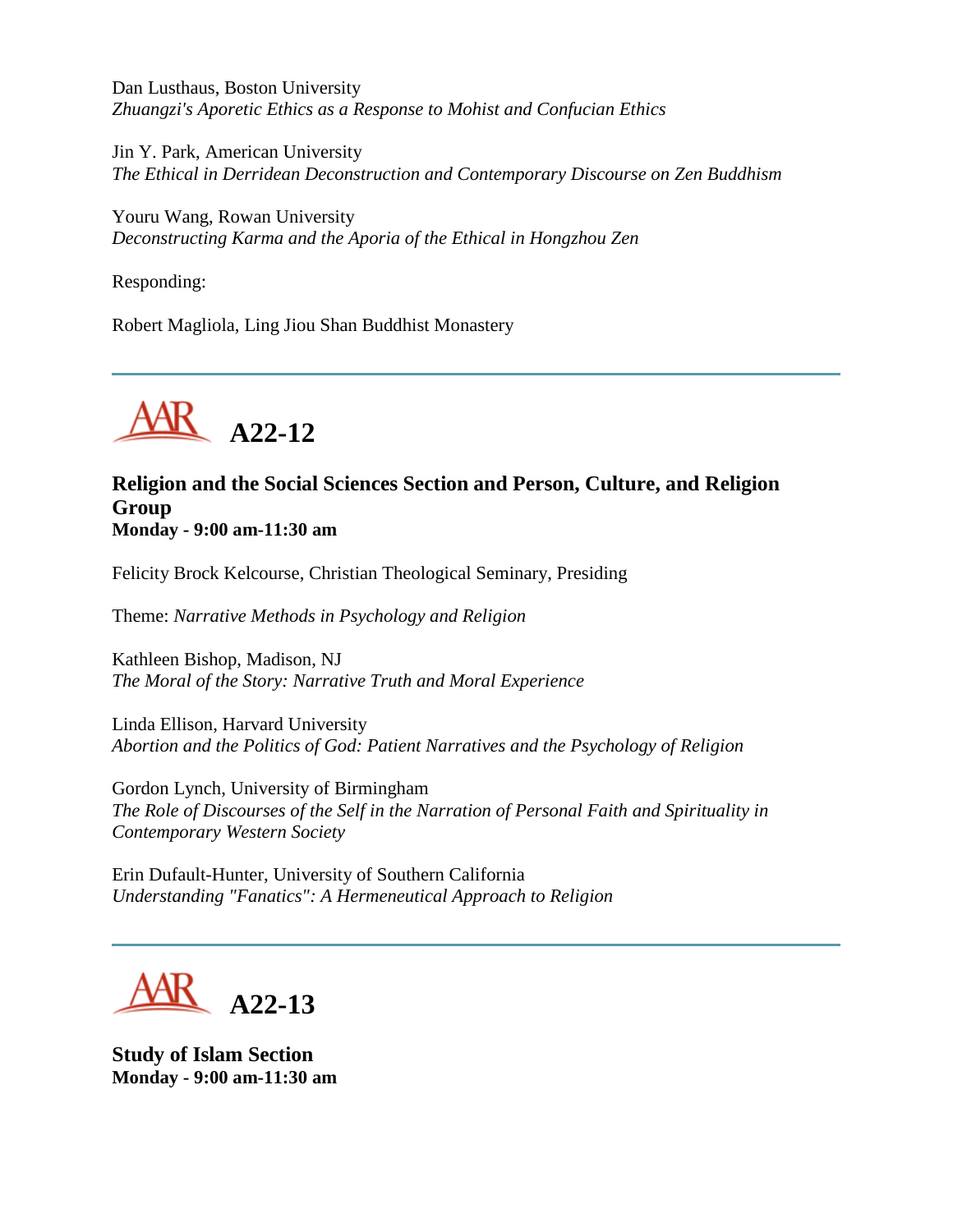Omid Safi, Colgate University, Presiding

Theme: *Recasting Prophet Muhammad and the Qur'an*

Kecia Ali, Brandeis University *"I Was a Girl of Nine": Recent Online Controversies over the Prophet's Marriage to Aisha*

Amer Latif, Marlboro College *Mercy in Literalness: Ibn al-Arabi's Quranic Hermeneutics*

Seth Carney, University of London *The Prophet Muhammad as Ecunemical Figure: Legal and Mystical Interpretations*

Sarah Bowen Savant, Harvard University *Muhammad's Spiritual Ancestors and Their Blood Descendants: Charting Persian Identity in Medieval Islam*

Responding:

Ahmet T. Karamustafa, Washington University



#### **Study of Judaism Section Monday - 9:00 am-11:30 am**

Randi Rashkover, York College of Pennsylvania, Presiding

Theme: *Augustine and Judaism*

Panelists:

Lewis Ayres, Duke University

Paula Fredriksen, Boston University

Chad Pecknold, University of Cambridge

Responding:

Michael A. Signer, University of Notre Dame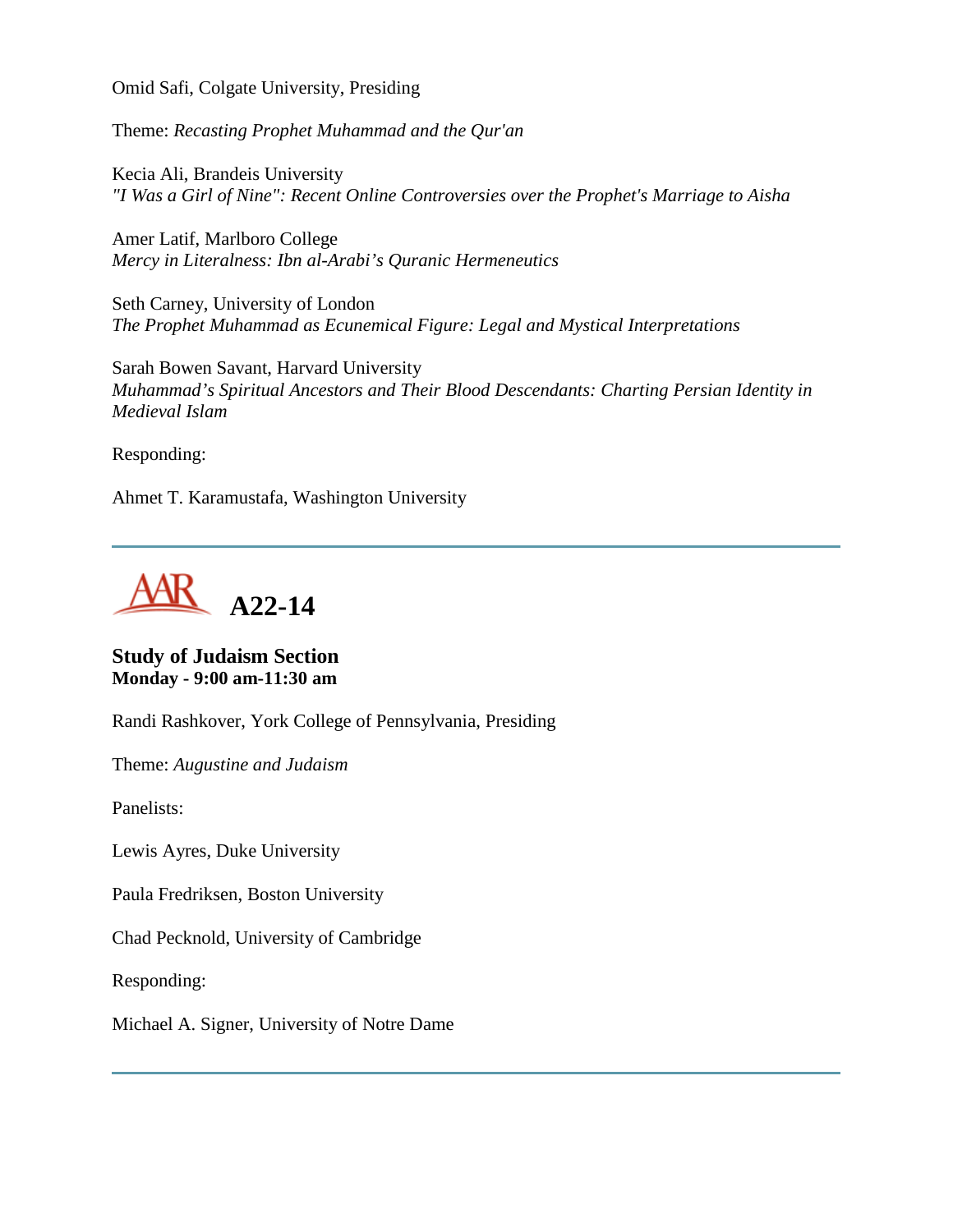

#### **Theology and Religious Reflection Section Monday - 9:00 am-11:30 am**

Wendy Farley, Emory University, Presiding

Theme: *Interreligious Dialogue in an Age of Globalization*

David R. Brockman, Southern Methodist University *Turning to the Religious Other: Christian Theology and Interreligious Dialogue in the Age of Globalization*

Hyo-Dong Lee, Vanderbilt University *Interreligious Dialogue as a Politics of Recognition: A Hegelian Reconfiguration of Interreligious Relationships in an Age of Globalization*

Joseph Lumbard, American University, Cairo *Koranic Inclusivism in a Broader Historical Context*

Heup Young Kim, Kang Nam University *A Tao of Interreligious Dialogue in an Age of Globalization*



**Women and Religion Section Monday - 9:00 am-11:30 am**

Marcia Beauchamp, California Institute of Integral Studies, Presiding

Theme: *Untold or Silenced Knowledge? Ethnographies on Neo-Pagan Goddess Spiritualities and the Academy*

Panelists:

Nikki Bado-Fralick, Iowa State University

Kristy Coleman, Claremont Graduate University

Pamela A. Detrixhe, Temple University

Jone Salomonsen, University of Oslo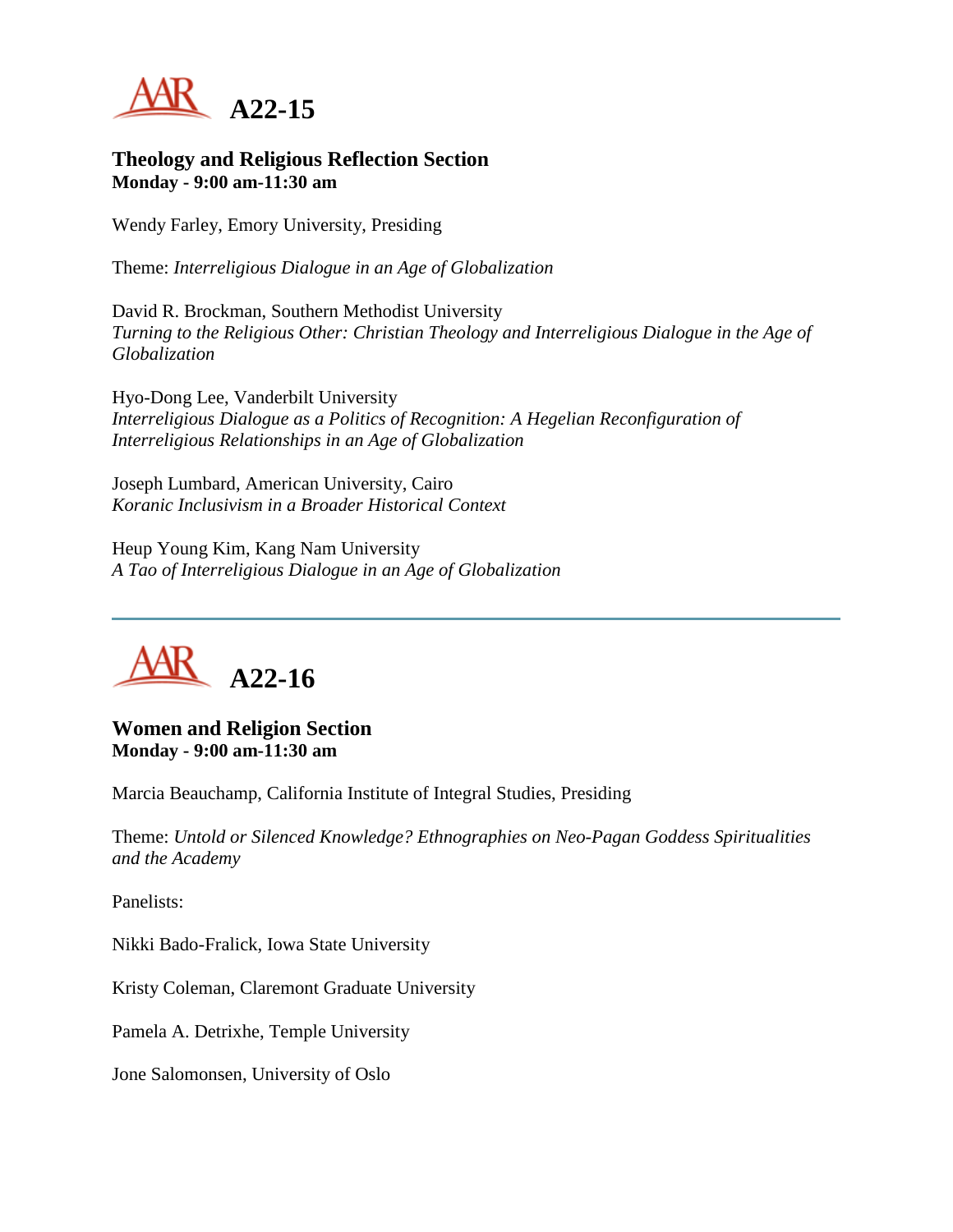#### Responding:

Sarah Pike, California State University, Chico



#### **African Religions Group Monday - 9:00 am-11:30 am**

Peter J. Paris, Princeton Theological Seminary, Presiding

Theme: *African Religions and Ecology*

Kofi A. Opoku, Lafayette College *Ecology* Is *Religion: African Traditional Religion and the Environment*

Joel Cabrita, University of Virginia *Holy Water, Profane Water: Appropriations of a River*

James B. Kantiok, Azusa Pacific University *Women and Leadership in Pre-Islamic and the Early Years of Islam in Hausaland: Nature Spirits and Bori Practices in Northern Nigeria*

Business Meeting:

Samuel K. Elolia, Emmanuel School of Religion, Presiding



**Afro-American Religious History Group Monday - 9:00 am-11:30 am**

Aminah Beverly McCloud, DePaul University, Presiding

Theme: *The Legacy of C. Eric Lincoln and the Study of Islam in North America*

Panelists:

Edward E. Curtis, University of North Carolina, Chapel Hill

Jamillah Karim, Duke University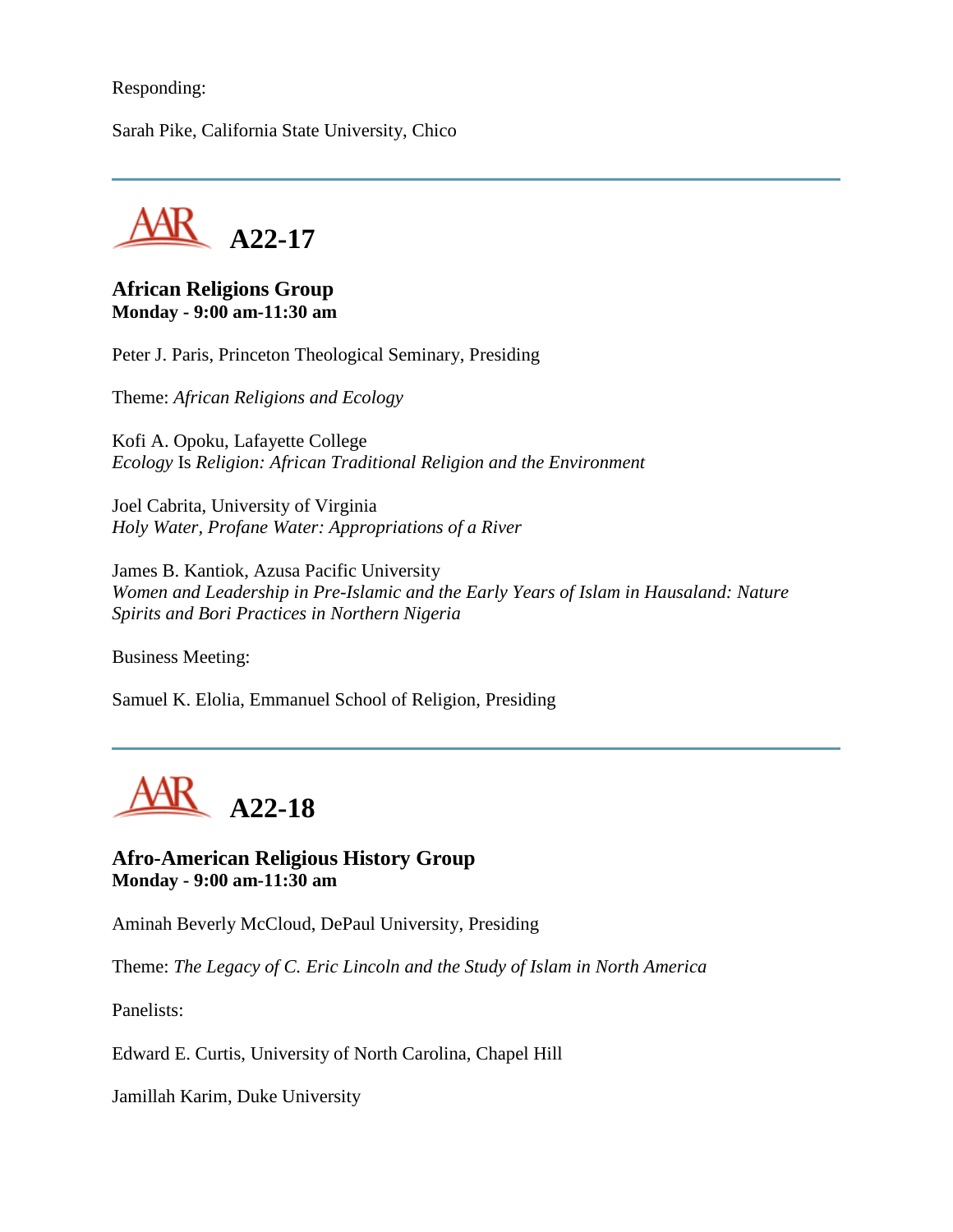Richard B. Turner, University of Iowa

Responding:

Carolyn Rouse, Princeton University

Business Meeting:

Debra Mubashshir Majeed, Beloit College, Presiding



# **Christian Systematic Theology Group Monday - 9:00 am-11:30 am**

Amy Plantinga Pauw, Louisville Presbyterian Theological Seminary, Presiding

Theme: *Church, Spirit, and Authority*

Nicholas M. Healy, St. John's University *Authority in the Church: Some Constructive Suggestions from Thomas Aquinas*

Dan R. Stiver, Hardin-Simmons University *The Fellowship of the Spirit and Dissent in the Free Church Tradition*

Elizabeth Groppe, Xavier University *Authority and Ecstasis: The Church in the Power of the Spirit*

Steffen Lösel, Emory University *Guidance from the Gaps: The Holy Spirit, Ecclesial Authority, and the Principle of Juxtaposition*



#### **Eastern Orthodox Studies Group Monday - 9:00 am-11:30 am**

Brian E. Daley, University of Notre Dame, Presiding

Theme: *Rethinking Gregory of Nyssa*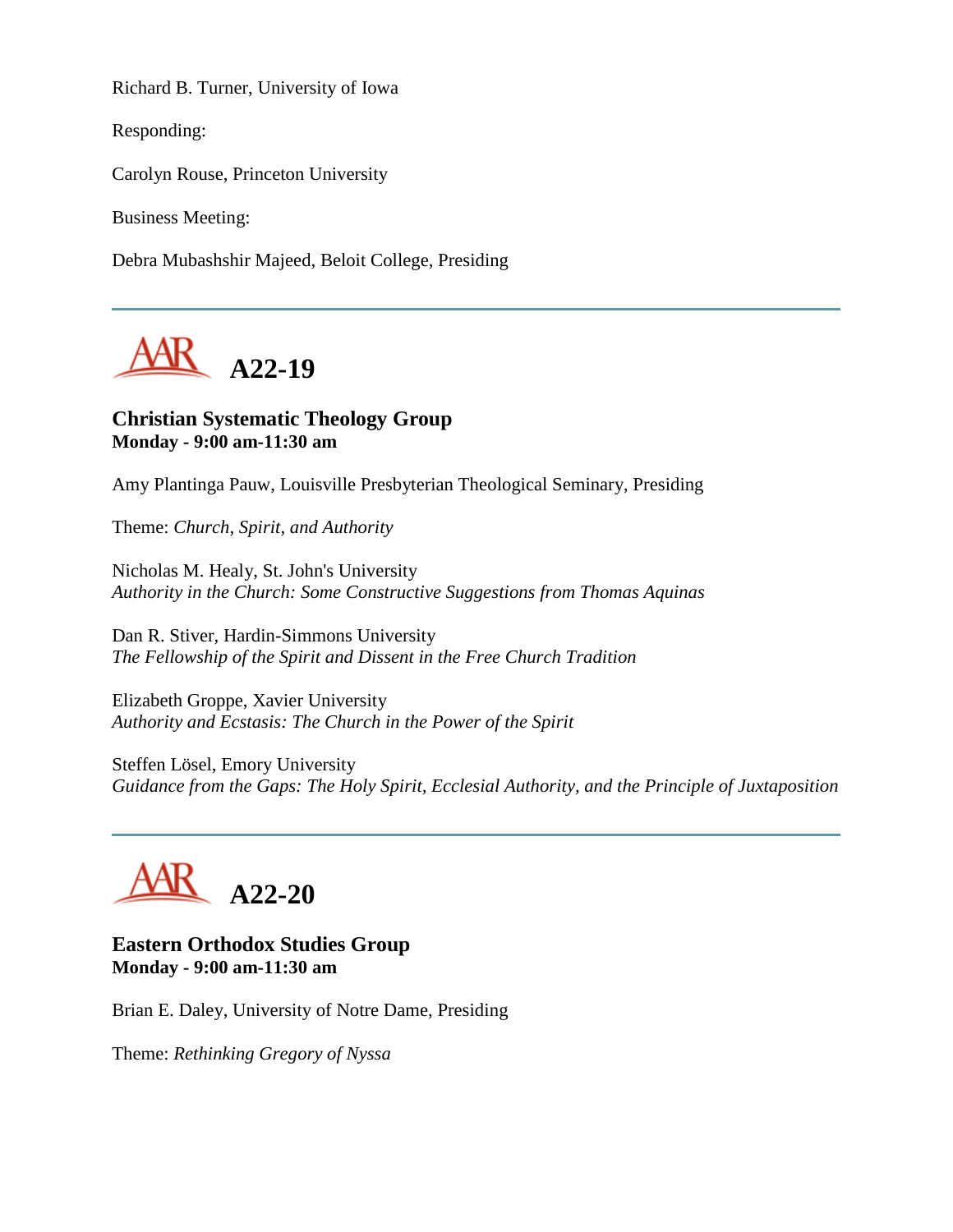Vladimir Kharlamov, Drew University *Deification Innuendo in Gregory of Nyssa*

Jennifer Kreis, Boston College *Rethinking Gregory of Nyssa's Apophaticism: Understanding and Theology as Rational and Eschatological*

Gordon S. Mikoski, Princeton Theological Seminary *From One Degree of Glory to Another: Baptism, Trinity, and Ecclesial Pedagogy in the Thought of Gregory of Nyssa*

David Dunn, Olivet Nazarene University *Perpetual Purgation: The Internal Logic of Apokatastasis*



# **Japanese Religions Group and Sacred Space in Contemporary Asia Consultation Monday - 9:00 am-11:30 am**

**New Program Unit**

Paul L. Swanson, Nanzan Institute for Religion and Culture, Presiding

Theme: *Screening and Panel Discussion of Documentary Film* Opening the Gates to Heaven: A Pilgrimage to Oyama *by Barbara Ambros*

Panelists:

Andrew Bernstein, Lewis and Clark College

James Robson, University of Michigan

Donald K. Swearer, Harvard University

Responding:

Barbara Ambros, International Christian University, Tokyo

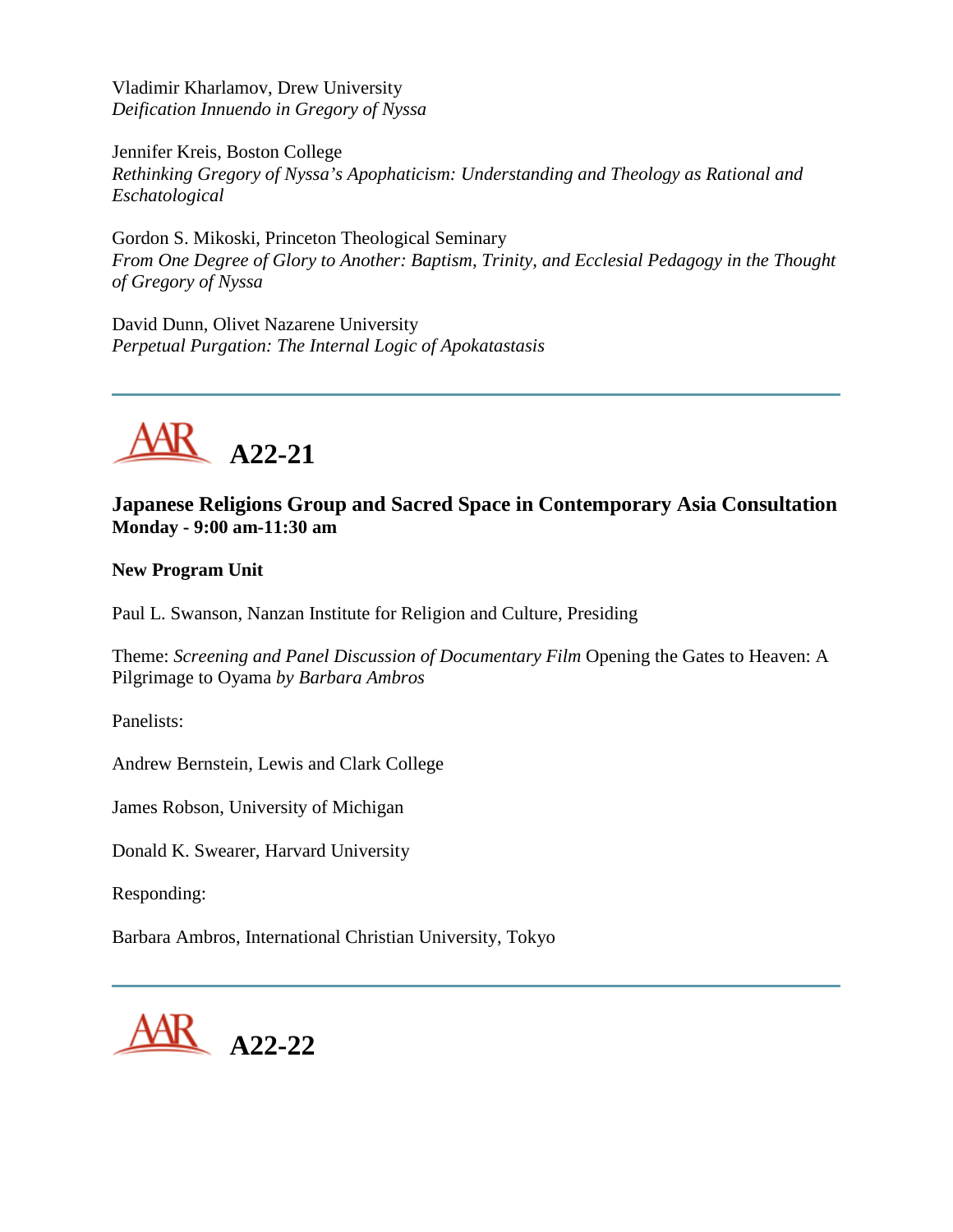# **Latina/o Religion, Culture, and Society Group Monday - 9:00 am-11:30 am**

Margarita M. W. Suarez, Meredith College, Presiding

Theme: *Latina/o Religiosity: Public Ritual and American Catholicism*

Lara Medina, Claremont Graduate University *Communing with the Dead: Public Ritual, Community Renewal, and Popular Culture in the Southwest*

Mary Ellen O'Donnell, University of North Carolina, Chapel Hill *Apparitions and Interpretations: The Virgin of Guadalupe and American Cultural Catholicism*

Business Meeting:

Michelle A. Gonzalez, Loyola Marymount University, Presiding Benjamin Valentin, Andover Newton Theological School, Presiding



# **Lesbian-Feminist Issues and Religion Group and Law, Religion, and Culture Consultation Monday - 9:00 am-11:30 am**

Natalie B. Dohrmann, University of Pennsylvania, Presiding

Theme: *Religious Values and the Legal Construction of American Marriage*

Fay Botham, Claremont Graduate University *How a Catholic Theology of Marriage Crushed California's Anti-Miscegenation Law*

Rosemary Hicks, Columbia University *The Debate over Gay-Marriage and the Relationship of Church and State*

Patrick Mason, University of Notre Dame *Mormonism and Miscegenation: A Study in Religion, Politics, and Culture*

Chris Talbot, University of Michigan *Disciplining Mormons: Polygamy and the Legal Reification of Public and Private*

Responding:

Paul Finkelman, University of Tulsa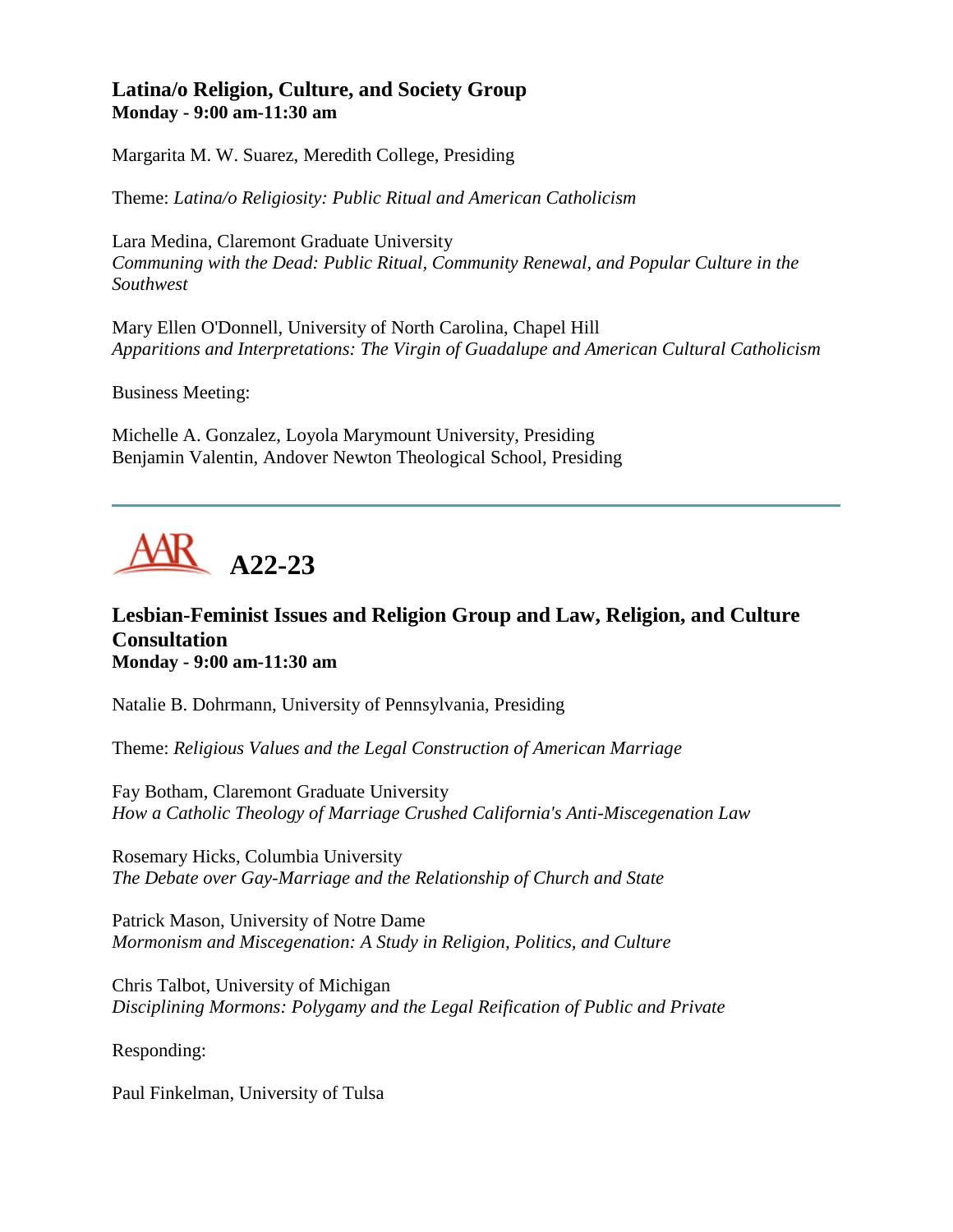

#### **Native Traditions in the Americas Group Monday - 9:00 am-11:30 am**

Philip P. Arnold, Syracuse University, Presiding

Theme: *Gender and Geography in the Study of Indigenous Mexico and Southwest United States*

Anne Key, California Institute of Integral Studies *Birth and Death: The Cihuateteo in Mesoamerican Cosmology*

Joseph Kroger, Saint Michael's College *Mexico's Madonnas of Conquest*

Juan Avila, University of California, Davis *Luis Valenzuela Beeteme: Yoeme Sacred Geography from a Historical Perspective*

Marilyn Notah, University of California, Santa Barbara *The Ideology of the Diné in Relation to Their Land*

Responding:

Ines Hernandez-Avila, University of California, Davis

Business Meeting:

Michelene Pesantubbee, University of Iowa, Presiding Michael McNally, Carleton College, Presiding



# **Religion and Disability Studies Group and Biblical Scholarship and Disabilities Consultation Monday - 9:00 am-11:30 am**

Deborah Creamer, Iliff School of Theology, Presiding

Theme: *Experiences of Disability and the Teaching of Religion: A Roundtable Discussion*

Panelists: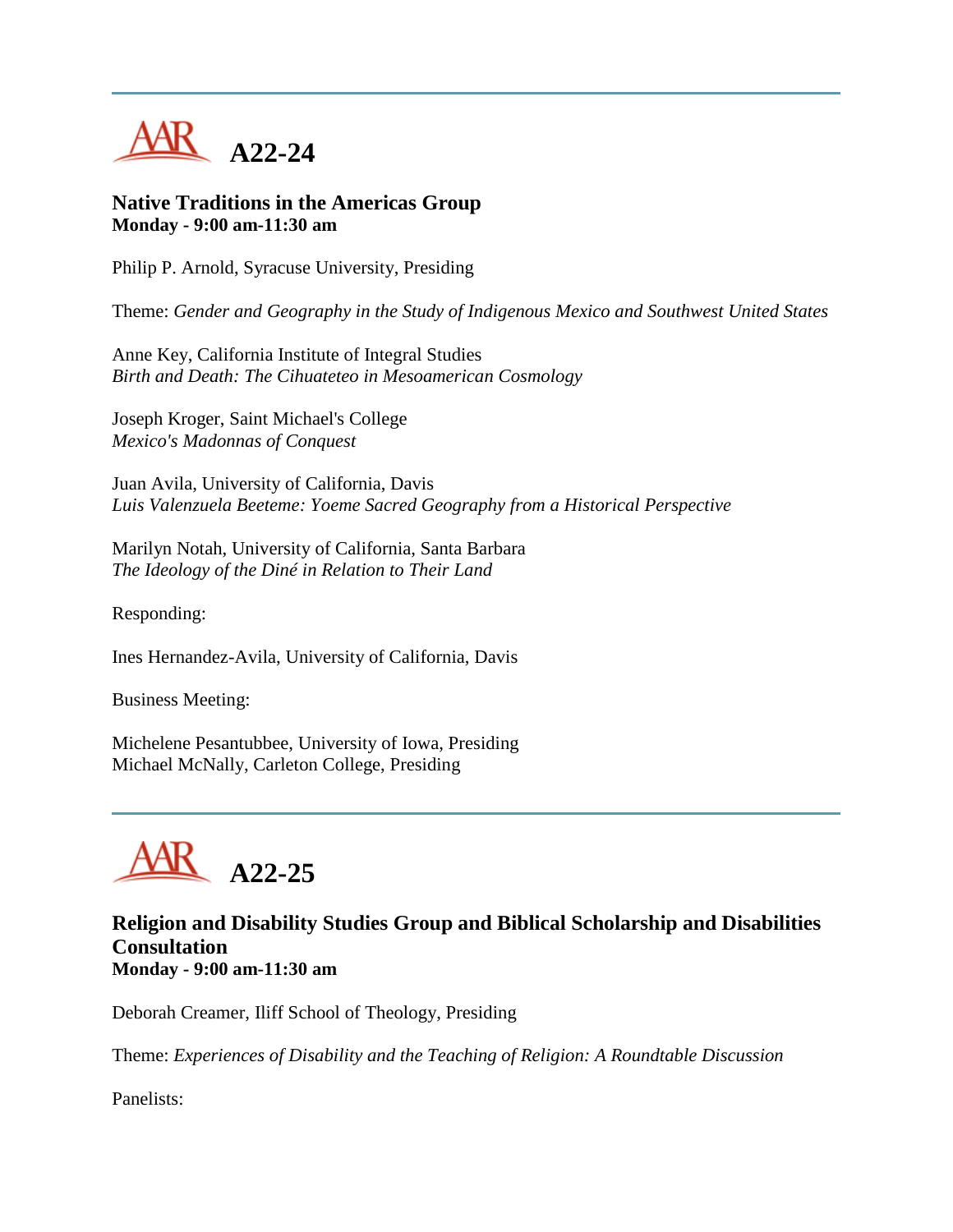Bruce C. Birch, Wesley Theological Seminary

Roger S. Gottlieb, Worcester Polytechnic Institute

Jane Hurst, Gallaudet University

Judith Plaskow, Manhattan College

John Swinton, University of Aberdeen

Kirk VanGilder, Boston University



#### **Religion, Holocaust, and Genocide Group Monday - 9:00 am-11:30 am**

Katharina Von Kellenbach, Saint Mary's College of Maryland, Presiding

Theme: *Theology, Rhetoric, and the Future of Holocaust and Genocide Studies*

Tam K. Parker, University of the South *The Good Word, Spoken and Un/done: Ethical Rhetoric and Moral Reasoning in the Perpetration of Atrocity and Genocide*

Kevin Lewis O'Neill, Stanford University *The Truth Will Set Us Free: The Practice of Christian Theology within Lay and Faith-Based Truth and Reconciliation Reports*

Sarah K. Pinnock, Trinity University *New Directions in Post-Holocaust Theology*

Cat Ngoc Jonathan Tran, Duke University *The Politics of Re-Memory*

Business Meeting:

Susan L. Nelson, Pittsburgh Theological Seminary, Presiding Oren Baruch Stier, Florida International University, Presiding

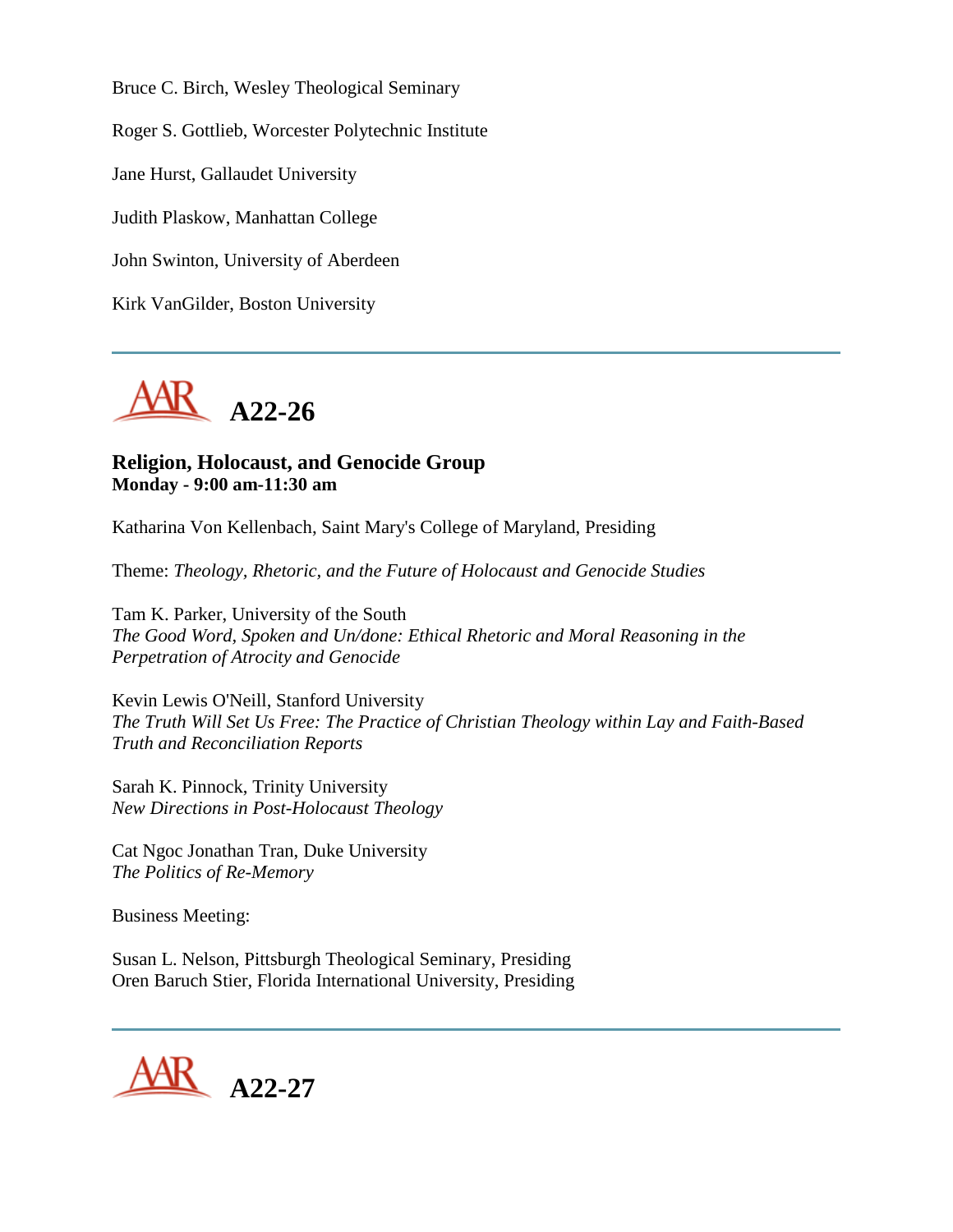# **Wesleyan Studies Group Monday - 9:00 am-11:30 am**

Sondra Matthaei, Saint Paul School of Theology, Presiding

Theme: *Latina/o Studies and Wesleyan Studies*

Daniel Ramirez, Arizona State University *Yanking Out the "Royal Telephone": Convert Agency in Borderlands Methodism and Pentecostalism*

Philip Wingeier-Rayo, Pfeiffer University *The Class Meeting: Base Christian Communities and Pentecostalism in Cuernavaca, Mexico*

Elaine Robinson, Texas Christian University *Recovering Los Desaparecidos, Renewing Wesleyan Theology*

Business Meeting:

K. Steve McCormick, Nazarene Theological Seminary, Presiding



**Constructions of Ancient Space Seminar Monday - 9:00 am-11:30 am**

Jon L. Berquist, Westminster John Knox Press, Presiding

Theme: *Critical Spatiality and/in Representations of the Past, Present, and Future*

Susan L. Graham, Saint Peter's College *Justinian and the Politics of Space*

Mary Huie-Jolly, Knox College, Dunedin *Winnicott's Formation of Self and Lefebvre's Construction of Space*

Kathryn Muller Lopez, Campbell University *Standing before the Throne of God: Critical Spaciality in the Judgment of the Wicked in Apocalyptic Literature*

Wesley A. Kort, Duke University *Author Meets Critics: Kort's* Place and Space in Modern Fiction

Business Meeting: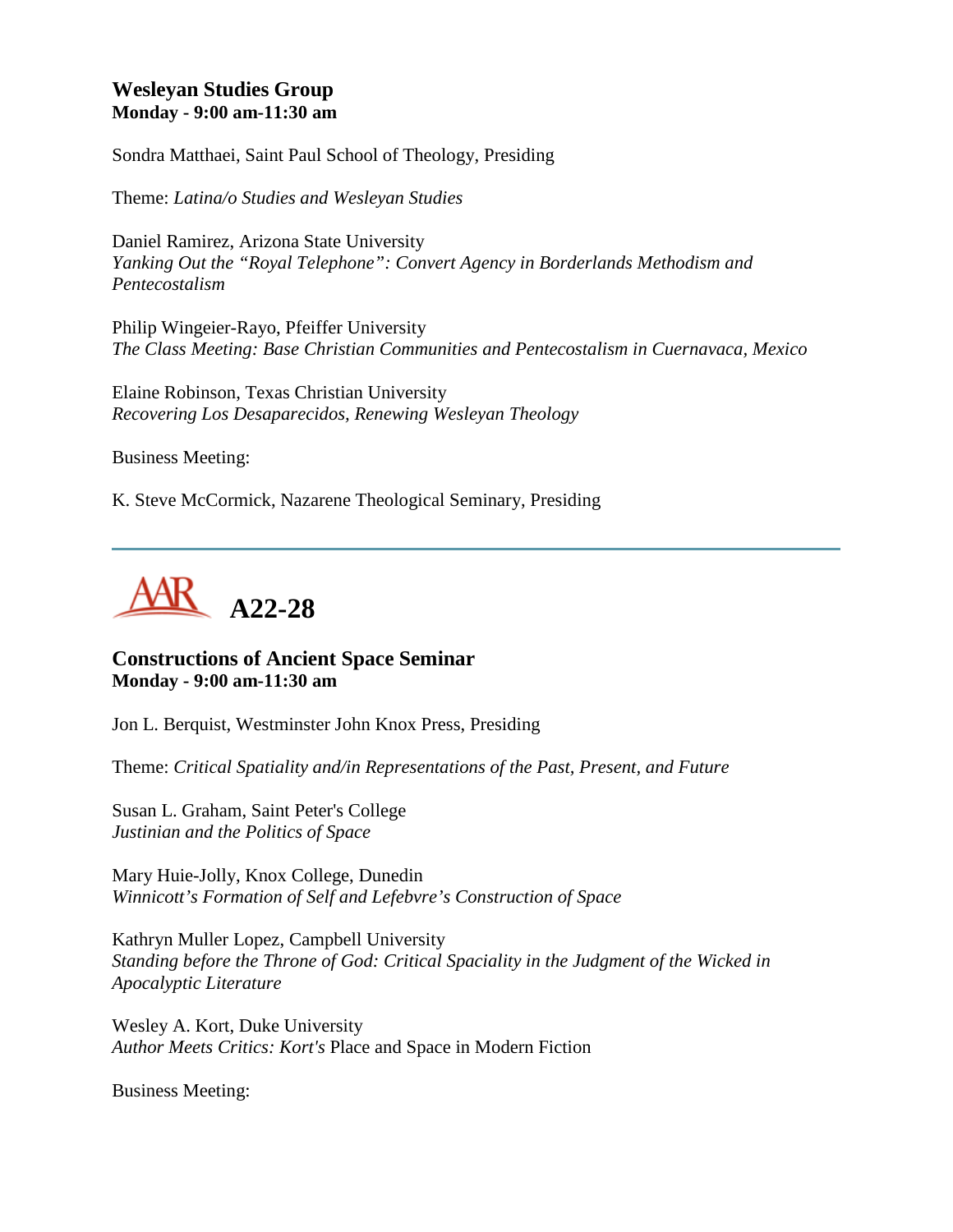

#### **Childhood Studies and Religion Consultation Monday - 9:00 am-11:30 am**

Marcia Bunge, Valparaiso University, Presiding

Theme: *The Role of Narrative in the Spiritual Formation of Children: Perspectives from Two Award-Winning Authors*

Sandy Eisenberg Sasso, Congregation Beth-El Zedeck *Walking in Cain's Shoes: Sacred Narrative with Question Marks*

Walter Wangerin, Jr., Valparaiso University *But the Child* Is *the Hyena: Narrative, Identification, and Faith Formation*

Responding:

Jerome W. Berryman, Center for the Theology of Childhood



#### **Tantric Studies Consultation Monday - 9:00 am-11:30 am**

#### **New Program Unit**

Richard K. Payne, Graduate Theological Union, Presiding

Theme: *The "Body" across Tantric Traditions*

Vesna Acimovic Wallace, University of California, Santa Barbara *The Body as a Tantric Text: A Buddhist Tantric "Genome Project"*

Kerry Martin Skora, Hiram College *The Pulsating Heart and Its Divine Sense-Energies: Abhinavagupta's Embodied Phenomenology of Mantra-Consciousness*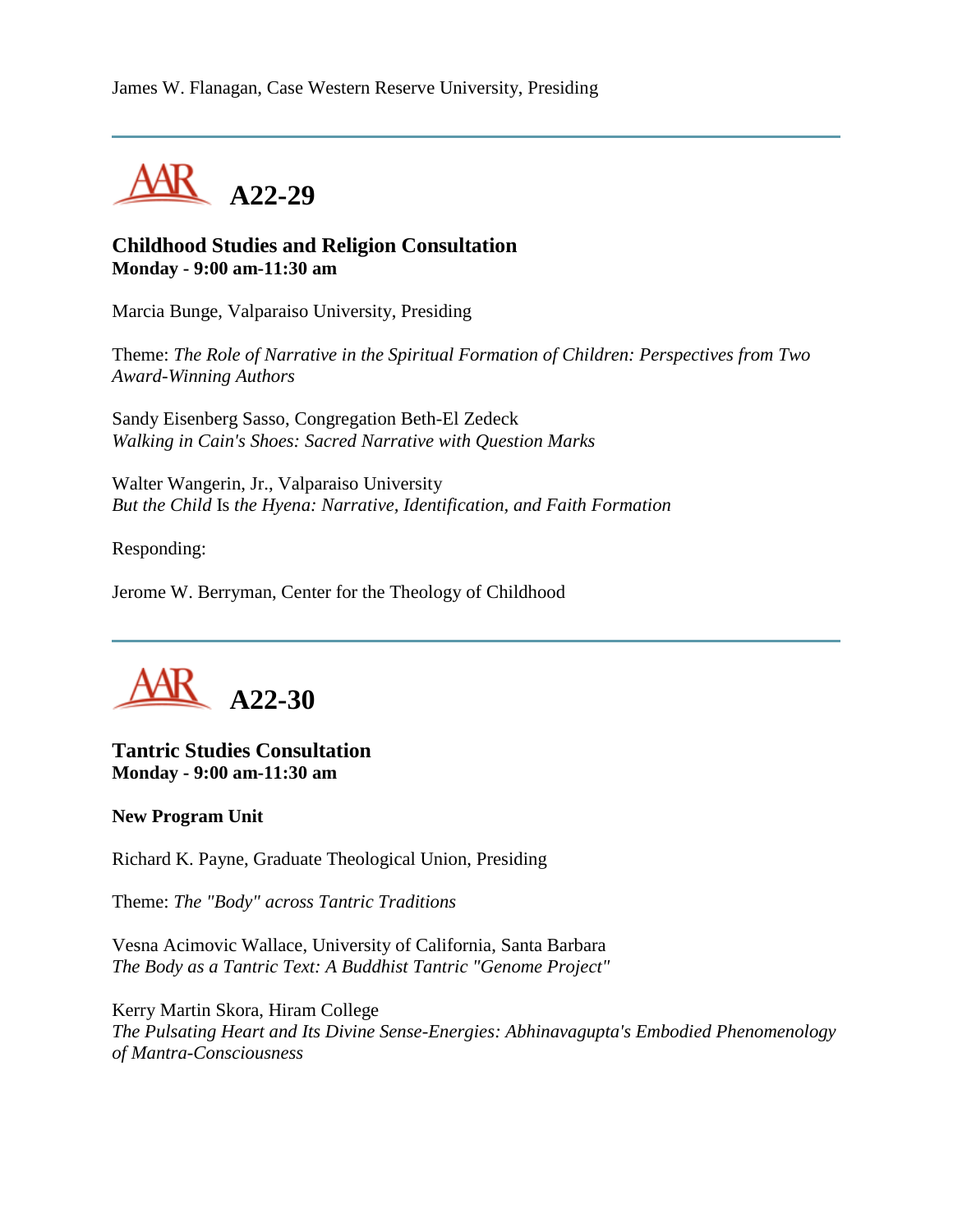Jeffrey Stephen Lidke, Berry College *Towards a Theory of Tantra-Ecology*

Shaman Hatley, University of Pennsylvania *Mapping the Esoteric Body in Medieval Bengali Islamic Yoga*

Helen Crovetto, Azusa, CA *From Tiruvannamalai to Prescott and Bozeman: The Western Baul Lineage*

David G. White, University of California, Santa Barbara *A Reflection on the First Consultation in Tantric Studies: The Tantric "Body"*

Business Meeting:

Glen Alexander Hayes, Bloomfield College, Presiding Sthaneshwar Timalsina, Washington University, St. Louis, Presiding



**EIS Advisory Committee Monday - 11:30 am-1:00 pm**

Shelly C. Roberts, American Academy of Religion, Presiding



# **AAR Annual Business Meeting Monday - 11:45 am-1:00 pm**

Jane Dammen McAuliffe, Georgetown University, Presiding

AAR members are encouraged to join the AAR Board of Directors for the annual business meeting of the Academy.

**A22-33**

**Religion and Disabilities Task Force Meeting Monday - 11:45 am-1:00 pm**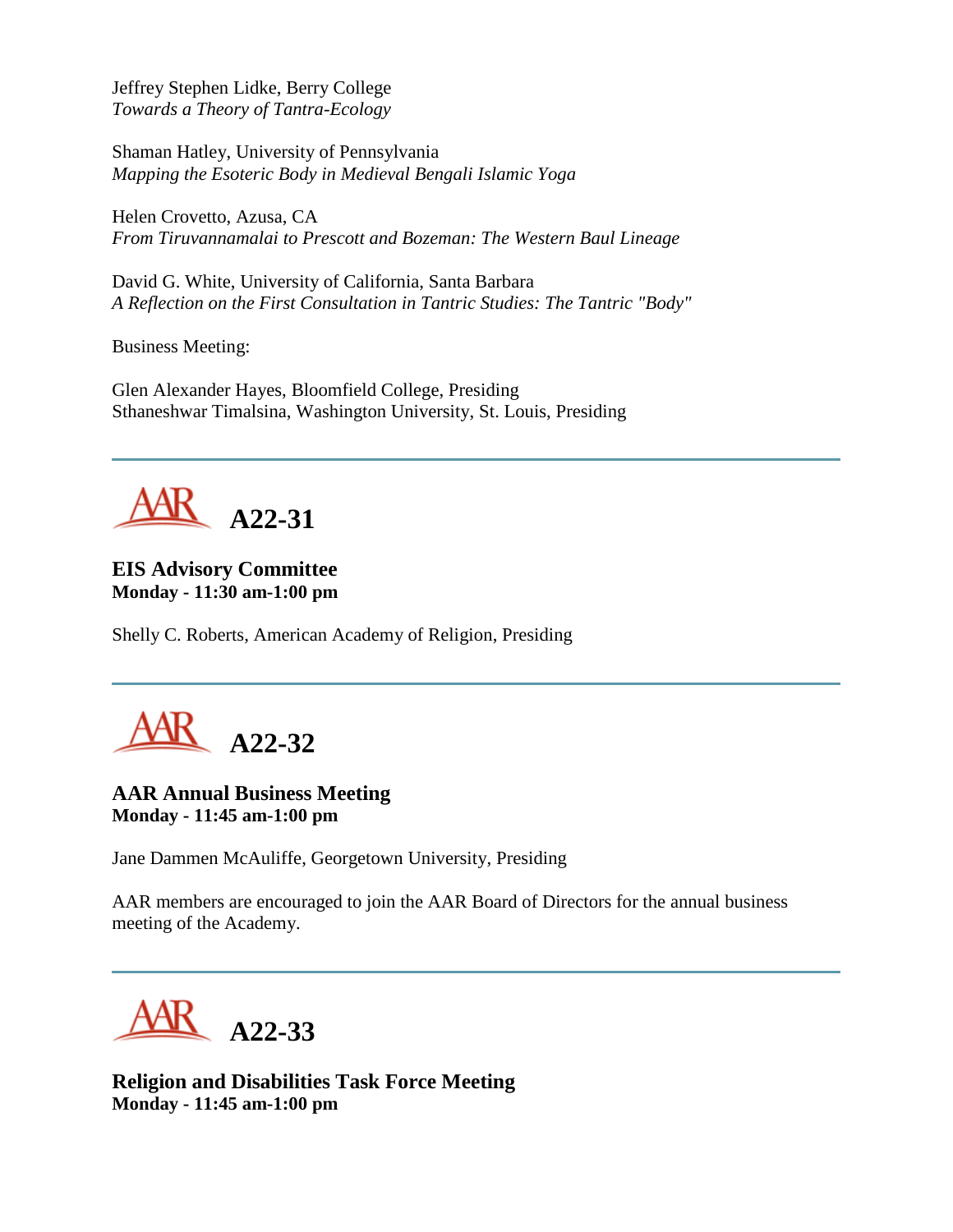

#### **Special Topics Forum Monday - 1:00 pm-3:30 pm**

Sponsored by the International Connections Task Force

Mary McGee, Columbia University, Presiding

Theme: *Latin American Discourse: Contributions to the Study of Religion*

Panelists:

Sylvia Marcos, Universidad Autonoma del Estado de Morelos, Claremont Graduate University

Manuel Vasquez, University of Florida

Nelson Maldonado-Torres, University of California, Berkeley

See the Program Highlights for a description.



#### **Special Topics Forum Monday - 1:00 pm-3:30 pm**

Sponsored by the Publications Committee

Cynthia Read, Oxford University Press, Presiding

Theme: *Publishing in the Five AAR/OUP Book Series*

Panelists:

Kimberly Rae Connor, University of San Francisco

Mark Csikszentmihalyi, University of Wisconsin, Madison

Susan E. Henking, Hobart and William Smith Colleges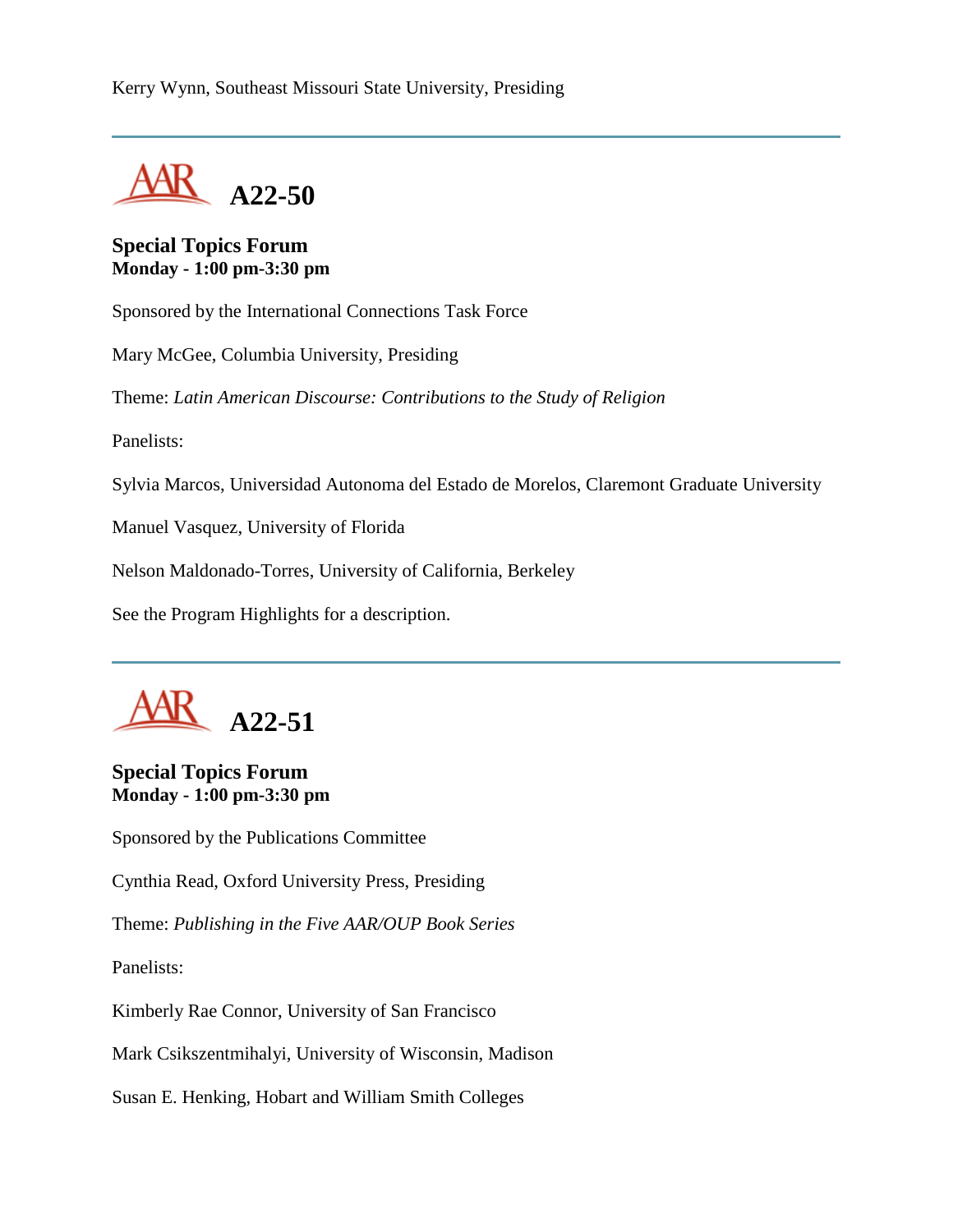Jacob Kinnard, Iliff School of Theology

James Wetzel, Colgate University

See the Program Highlights for a description.



# **Special Topics Forum Monday - 1:00 pm-3:30 pm**

Sponsored by the Public Understanding of Religion Committee

Dena S. Davis, Cleveland-Marshall College of Law, Presiding

Theme: *The Marty Forum: A Conversation with Huston Smith*

Panelists:

Huston Smith, Syracuse University, emeritus

Diane Connolly, Religionlink

See the Program Highlights for a description.



# **Academic Teaching and the Study of Religion Section Monday - 1:00 pm-3:30 pm**

Fred Glennon, Le Moyne College, Presiding

Theme: *The Classroom as Borderland/Borderlands in the Classroom*

Richard M. Carp, Appalachian State University *Borders at the Center: Teaching the Borders of/in the Classroom*

Hjamil A. Martinez Vazquez, DePaul University *Building a Borderland in the Classroom: Pedagogy for the Analysis of Religion in the Borderlands*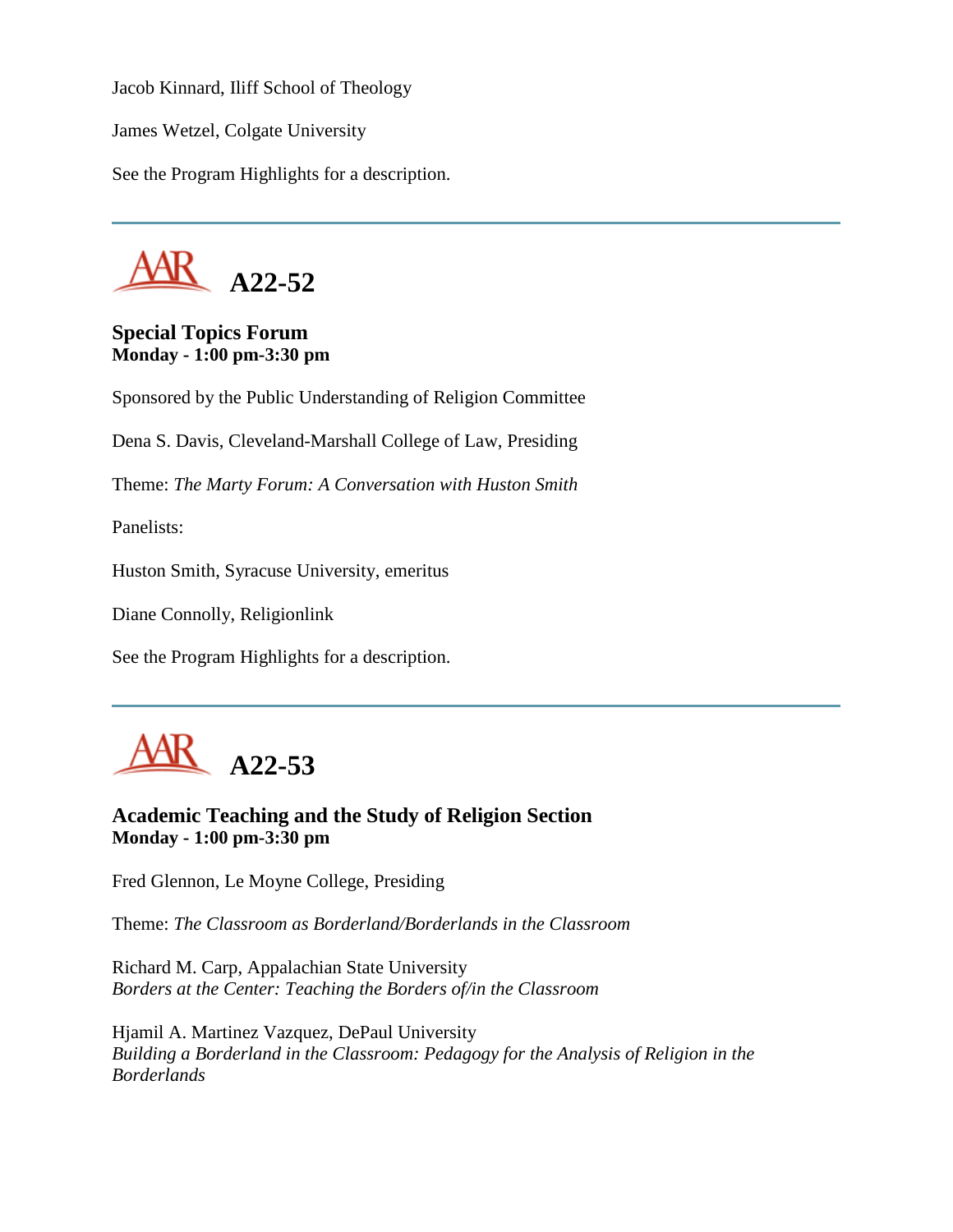Richard Bautch, St. Edward's University *Exchanging Customs and Concepts in the Classroom as Borderlands*

Business Meeting:

Sidney Brown, University of the South, Presiding Christopher Johnson, Gustavus Adolphus College, Presiding



**Buddhism Section Monday - 1:00 pm-3:30 pm**

John D. Dunne, University of Wisconsin, Madison, Presiding

Theme: *Studies in Buddhist Philosophy and Mental Culture*

Noa Ronkin, Stanford University *Selfless Minds and Causal Relations: Revisiting the Theravadin Abhidhamma Analysis of Consciousness*

Jason Carbine, University of Chicago *Defending the Front-Line Fortress: Transmitting the Patthana in Contemporary Burma*

Kevin Vose, University of Virginia *Knowing the Ultimate: Debates in the Eleventh- and Twelfth-Century Revival of Candrakirti's Madhyamaka*

Joseph Walser, Tufts University *Nagarjuna in the Region of Mathura*

Business Meeting:

Anne M. Blackburn, Cornell University, Presiding Peter N. Gregory, Smith College, Presiding



**North American Religions Section Monday - 1:00 pm-3:30 pm**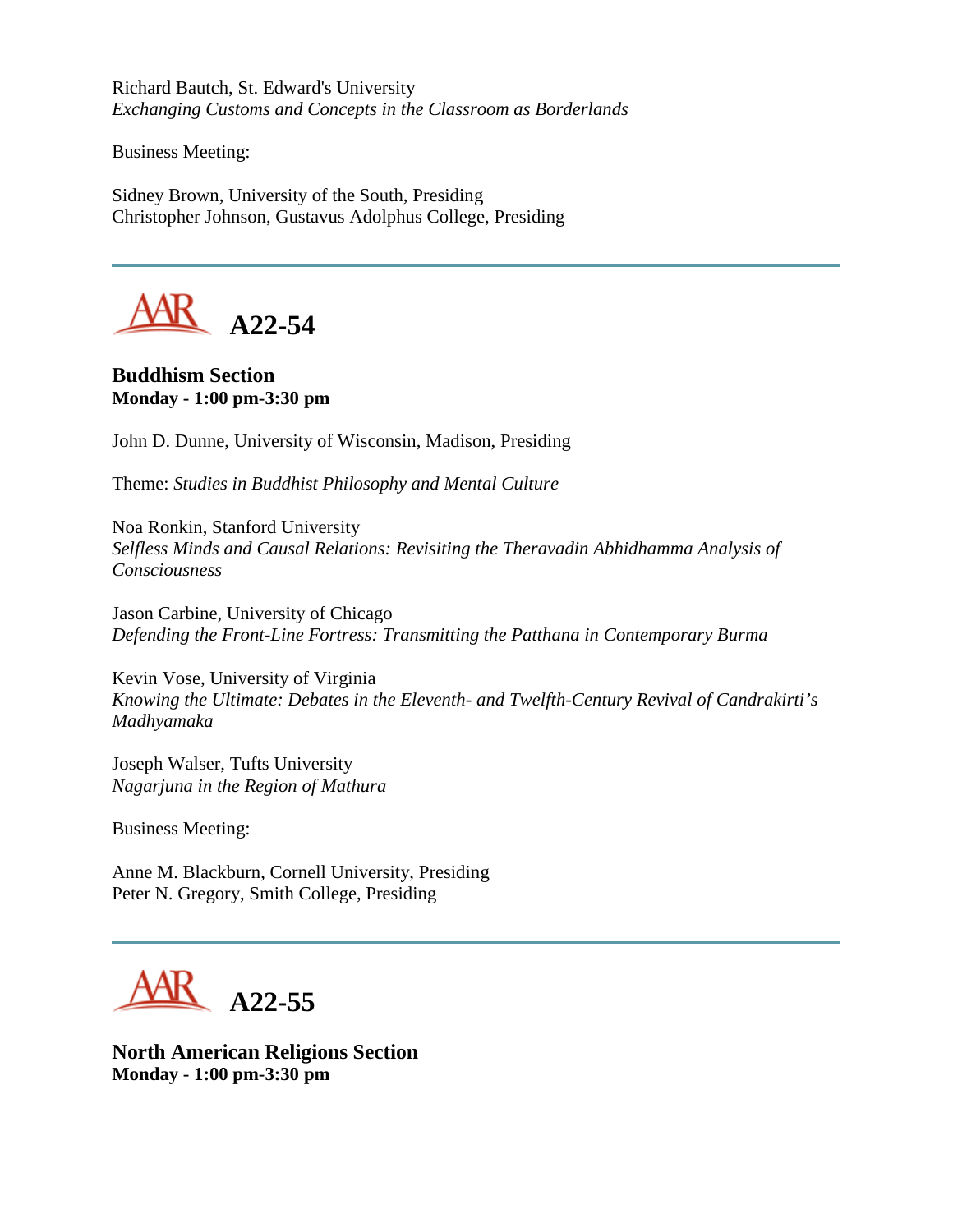Reeva Simon, Columbia University, Presiding

Theme: *Finding Islam in New York City*

Zaheer Ali, Columbia University *"Black Mecca": The Nation of Islam's Mosque No. 7, Harlem, and Islam in New York City*

Linda Beck, Barnard College, Dept of Political Science *The "Other" Black Muslims: The Transnational Community of West African Muslims in New York City*

Munir Jiwa, Massacusetts Institute of Technology *Muslim Visual Artists and the Boundaries of Muslim Identity*

Yusuf Nuruddin, Brooklyn, NY *Islam, Afrocentricity, and Urban Mythology: Syncretizing Qur'anic and Kemetic Cultures in the Inner City*

Neguin Yavari, New York, NY *Reconstructing the Past: The "Founding" Texts of a Sufi Revivalist Movement in New York City*



# **Philosophy of Religion Section Monday - 1:00 pm-3:30 pm**

Eric Boynton, Allegheny College, Presiding

Theme: *Kant and the Philosophy of Religion II (On the 200th Anniversary of His Death)*

Terry Godlove, Hofstra University *Kant and the Quest for Modesty*

Wendy Wiseman, University of California, Santa Barbara *Rending the Veil: The Kantian Sublime and Nietzsche's Dionysus*

Gerald J. Larson, emeritus, University of California, Santa Barbara and Indiana University, Bloomington *Kant's Influence on New Directions in Contemporary Indian Philosophy*

Andrew Saldino, Syracuse University *Foucault's Imperative for Theological Thinking*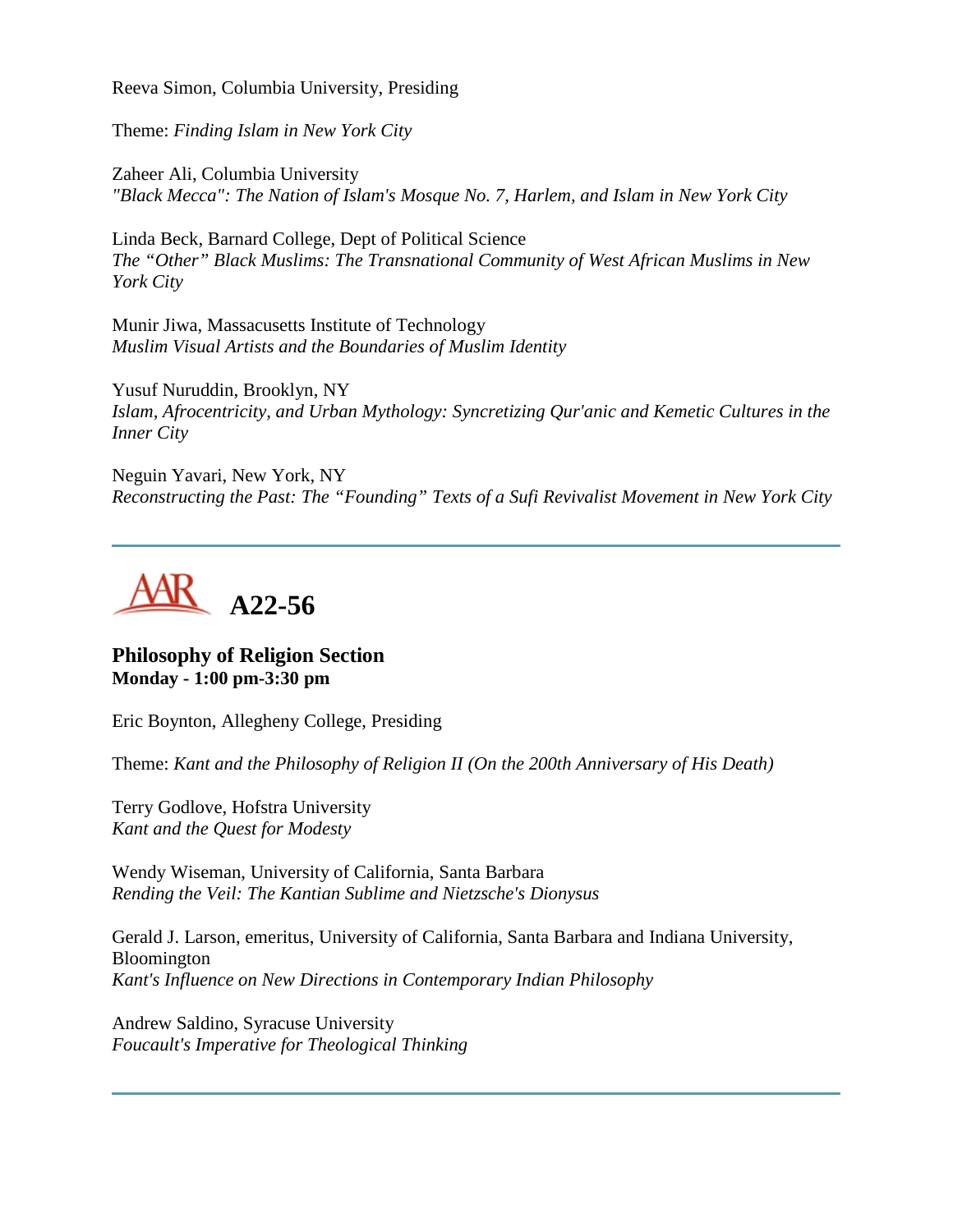

#### **Religion and the Social Sciences Section Monday - 1:00 pm-3:30 pm**

Douglas A. Hicks, University of Richmond, Presiding

Theme: *Religious Responses to the Impact of Free Trade*

Rebecca Todd Peters, Elon University *Lessons from the FTAA: Reorienting Economic Theory*

Lorena E. Cuevas, New York, NY *From the End of the World -- Goods of the Earth, Goods for the People: The Mapuche of Chile Hold the World Leaders Accountable in the Age of Free Trade Agreements*

Ruth J. Chojnacki, University of Chicago *Indigenous Apostles: Proclaiming Religion, Reclaiming the Land in Mexico's Maya Highlands*

Julian Sanborn, Temple University *"Nothing for Ourselves Alone, but Everything for Everyone": How the Zapatistas Sparked a Global Resistance*



**Religion in South Asia Section Monday - 1:00 pm-3:30 pm**

Phyllis Herman, California State University, Northridge, Presiding

Theme: *Can Muslims Talk to Hindus? An Exploration of Islamic Categories for Hindu-Muslim Dialogue*

Panelists:

Irfan A. Omar, Marquette University

Chakravarthi Ram-Prasad, Lancaster University

Mahmoud Ayoub, Temple University

Arvind Sharma, McGill University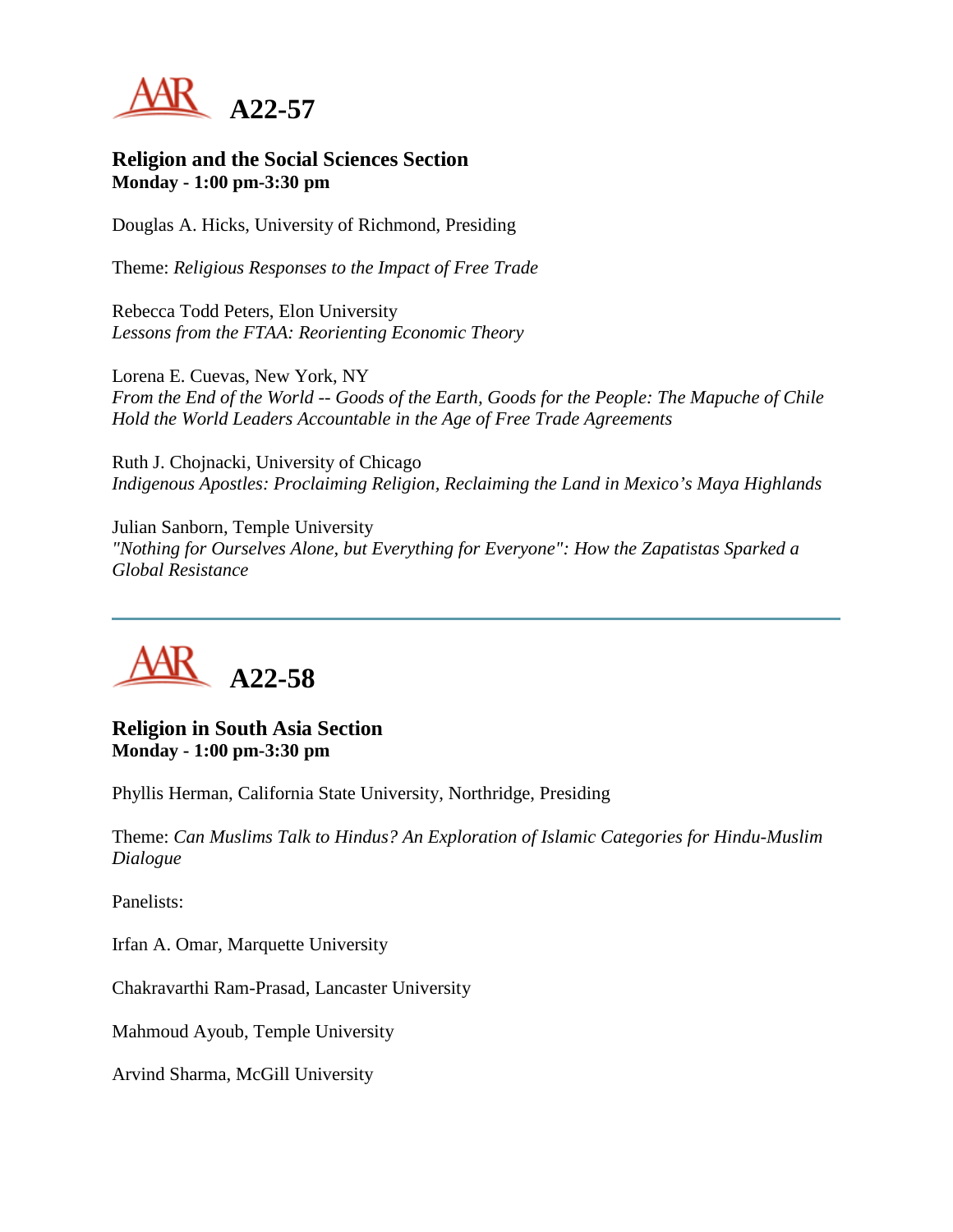#### Responding:

Douglas L. Berger, Oakton Community College



#### **Study of Judaism Section Monday - 1:00 pm-3:30 pm**

Pinchas Giller, University of Judaism, Presiding

Theme: *Authority and Its Grounds*

Michael Gottsegen, Harvard University *Two Stages in the Development of Levinas's Political Theology*

Kenneth Koltun-Fromm, Haverford College *Reading Practices and Religious Authority: Abraham Geiger's Biblical Criticism and the Study of Judaism*

Robert Erlewine, Rice University *Purging Myth, Purging Intolerance: Cohen, Assmann, and the Promise of Ethical Monotheism*

Jonathan Schofer, University of Wisconsin, Madison *Rabbinic Ethics and Rabbinic Authority: Tropes for Transformation through Torah*

Business Meeting:

Martin Kavka, Florida State University, Presiding Randi Rashkover, York College of Pennsylvania, Presiding

# **A22-60**

#### **Women and Religion Section Monday - 1:00 pm-3:30 pm**

Jung Ha Kim, Georgia State University, Presiding

Theme: *Scholarly and Popular Treatments of Mary Magdalene*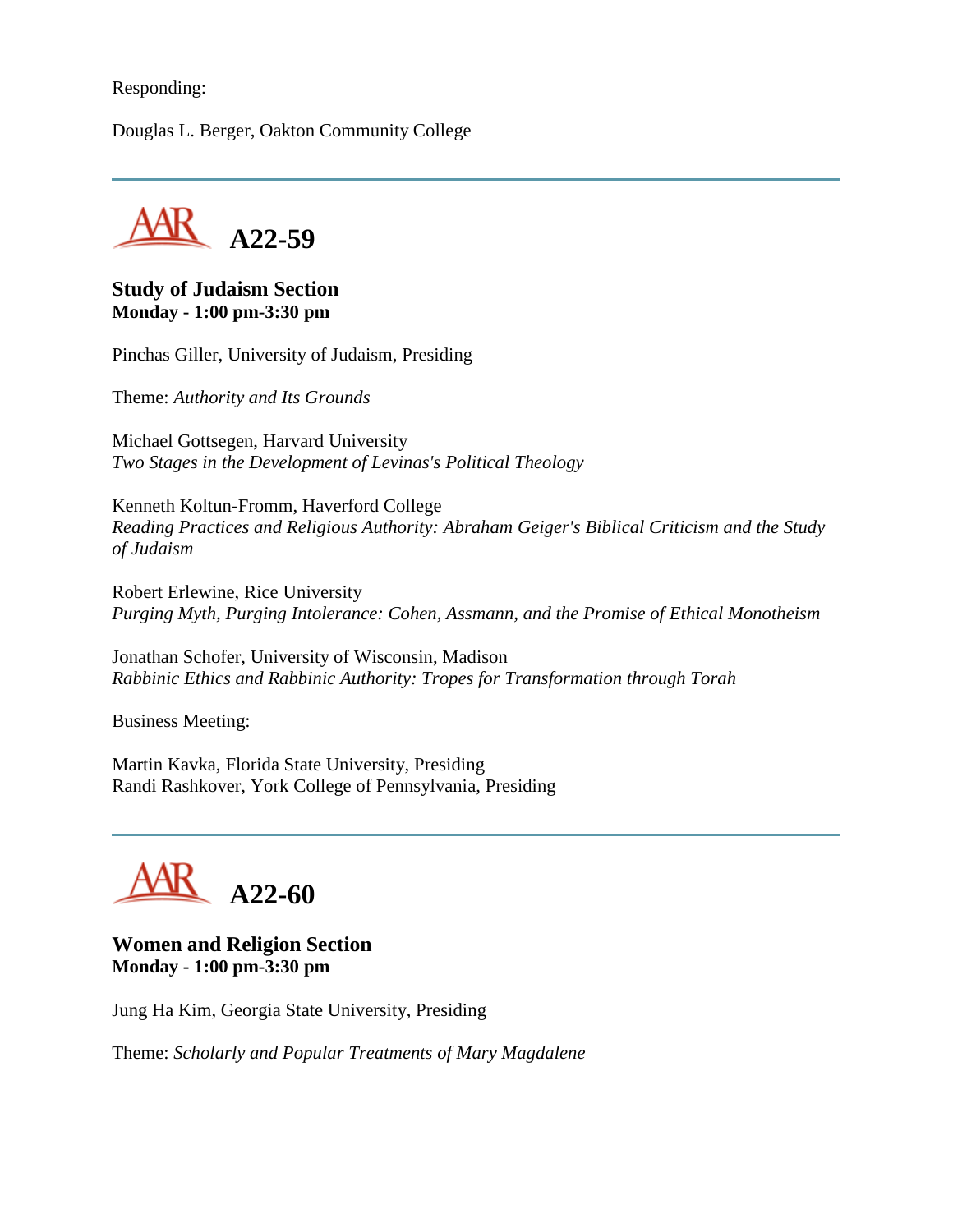Deanna A. Thompson, Hamline University *Jesus Loved Her More Than the Rest: Mary Magdalene, the Early Church, and What's Been Covered Up*

Melanie L. Harris, Union Theological Seminary *A Womanist Look at Soteriology in the Gospel of Mary*

Jane F. Crosthwaite, Mount Holyoke College *The Shaker Message from Mary Magdalene: Visionary Encouragement for the Celibate Life*

Responding:

Jacqueline Z. Pastis, La Salle University

Business Meeting:

Jacqueline Z. Pastis, La Salle University, Presiding



#### **Bioethics and Religion Group Monday - 1:00 pm-3:30 pm**

Paul R. Johnson, D'Youville College, Presiding

Theme: *The Ethics of Health Care Delivery/Religious Ethics, Medicine, and Technology*

Michael McKenzie, Keuka College *"Noncompliant Patients" in Rural Health Care: The Need for the "Agapic Voice" in the Patient-Physican Relationship*

Rebecca Edmondson, Boston University *When Religion and Bioethics Collide: Catholic Hospitals and Emergency Contraception for Victims of Rape*

Swasti Bhattacharyya, Buena Vista University *Babies, Science, and the Mahabharata: A Hindu Ethic Applied to Assisted Reproductive Technology*

Laurie Zoloth, Northwestern University *Living under the Fallen Sky: Biotechnology, Escatology, and Forbidden Knowledge*

Business Meeting: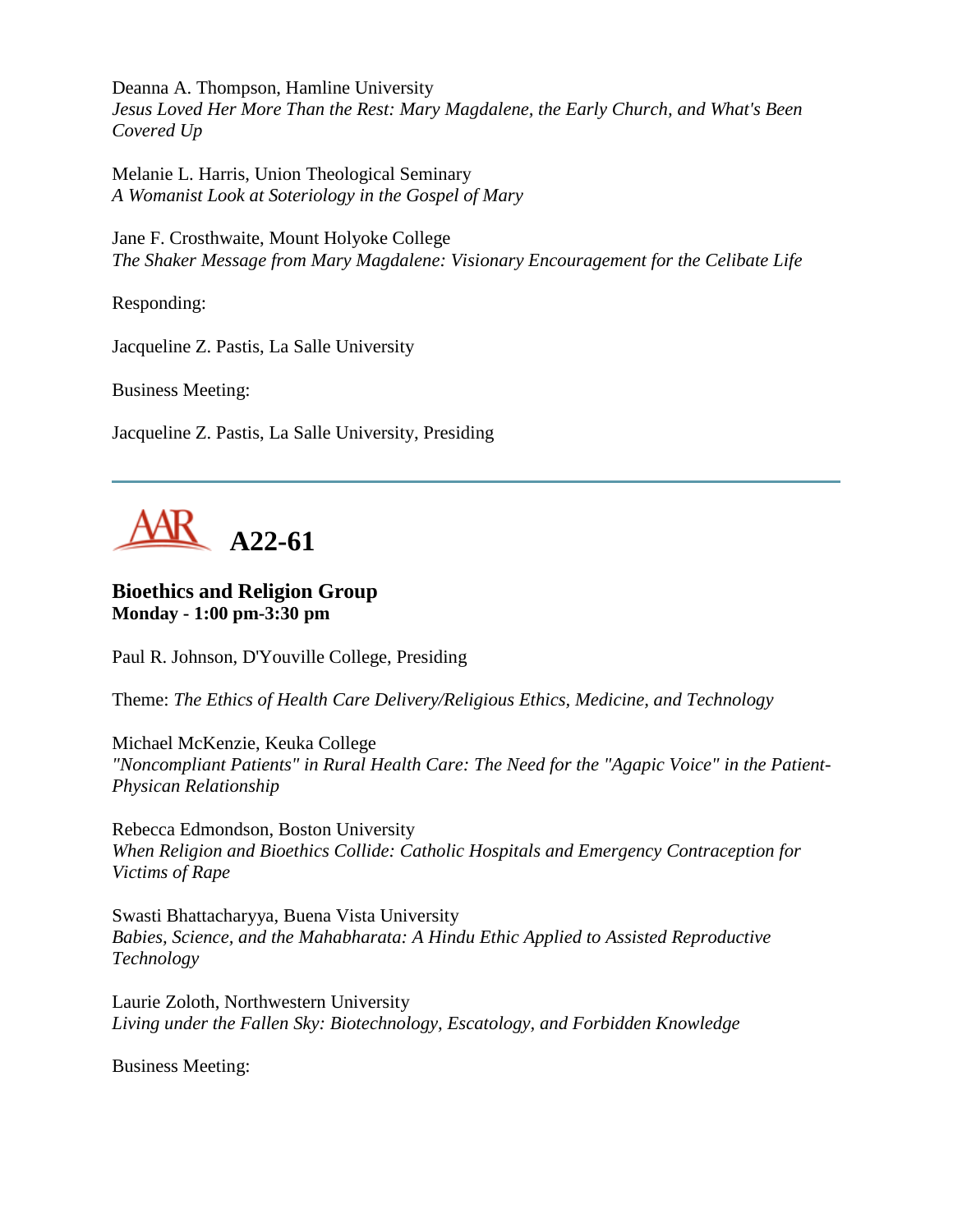Aline Kalbian, Florida State University, Presiding Paul R. Johnson, D'Youville College, Presiding



# **Critical Theory and Discourses on Religion Group Monday - 1:00 pm-3:30 pm**

Paul Christopher Johnson, University of Michigan-Ann Arbor, Presiding

Theme: *Monotheism(s) and Polytheism(s): Rhetorics and Legacies*

Greg Grieve, University of North Carolina, Greensboro *Symbol, Idol, and Murti: Monotheism's Spiritual Legacy and the Rhetoric of Scripturalism*

Michael Hawley, Mount Royal College *Encounters with Monotheisms: Radhakrishnan on Christian, Hindu, and Islamic Monotheism*

Wouter Hanegraaff, University of Amsterdam *Mysteries of Incarnation: The Hermetic Animation of Statues in Christian Monotheism*

Kocku von Stuckrad, University of Amsterdam *European Polytheism Revisited: From "Pagan Dreams" to Visual Culture in Renaissance Studies*

Responding:

Steve Wasserstrom, Reed College

Business Meeting:

Steven Engler, Mount Royal College, Presiding Kocku von Stuckrad, University of Amsterdam, Presiding



# **Europe and the Mediterranean in Late Antiquity Group Monday - 1:00 pm-3:30 pm**

Charlotte Fonrobert, Stanford University, Presiding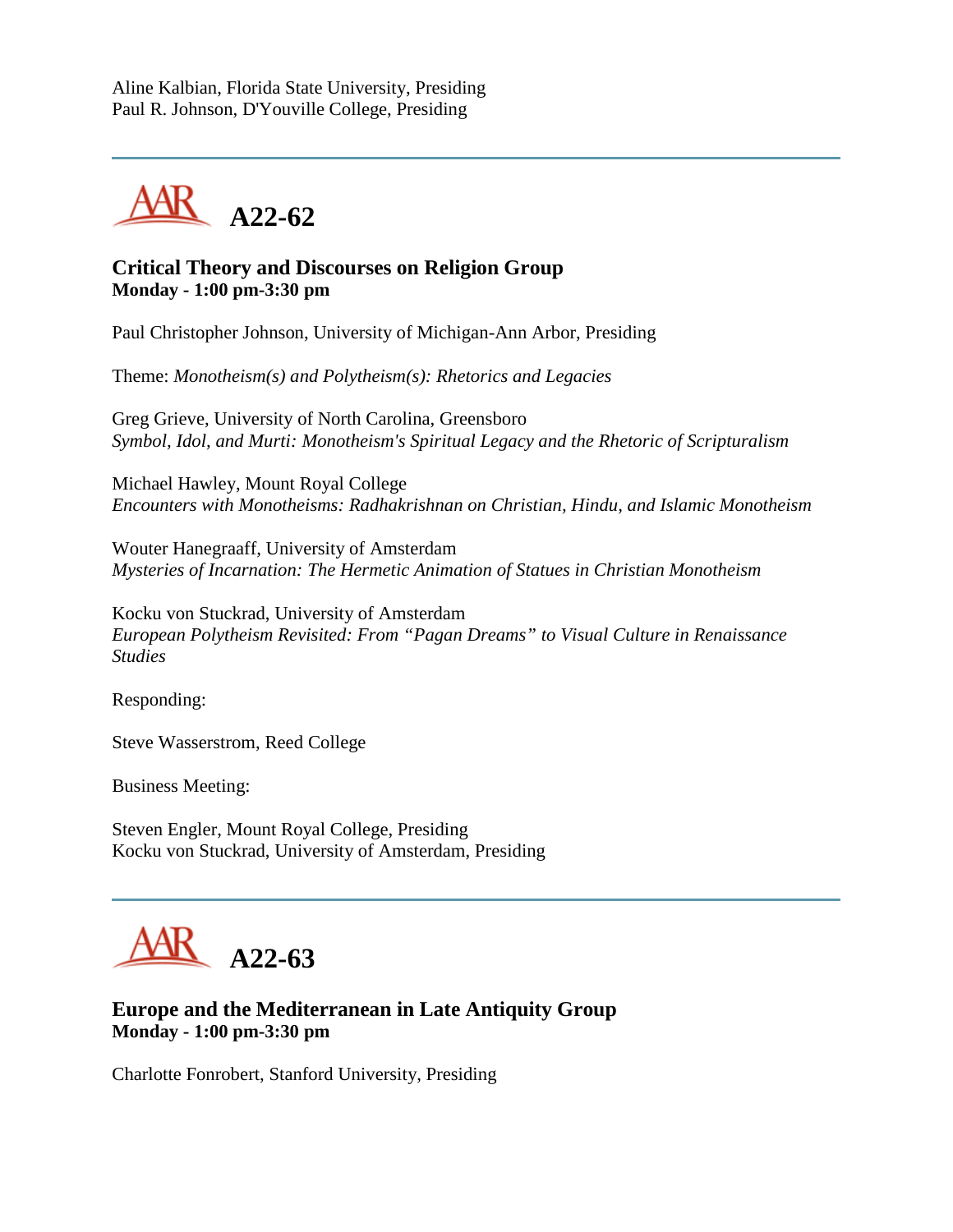Theme: *"Outside the Canon": Oral, Visual, and Other Extra-Textual Cultures in Late Antiquity*

Shira L. Lander, St. Mary's Seminary and University *"The Word Made Flesh": Case Studies of Confluence and Conflict in the Shrines of the Terebinths of Mamre and the Maccabean Martyrs in Daphne, Syria*

Georgia Frank, Colgate University *Hell Overheard: Romanos the Melodist on the Death of Christ*

Caroline T. Schroeder, Stanford University *Playing the Harlot in an Egyptian Monastery: The Rhetorics of Sexuality and Prophecy in Shenoute's Letters*

Responding:

Patricia Cox Miller, Syracuse University

Business Meeting:

Jason D. BeDuhn, Northern Arizona University, Presiding Naomi Koltun-Fromm, Haverford College, Presiding



# **Evangelical Theology Group and Latina/o Religion, Culture, and Society Group Monday - 1:00 pm-3:30 pm**

Anthea Butler, Loyola Marymount University, Presiding

Theme: *Evangelicalism in Latina/o and Latin American Communities*

Philip Wingeier-Rayo, Pfeiffer University *The Search for an Evangelical Identity of Social Engagement: The Church in Cuba*

Bobby C. Alexander, University of Texas at Dallas *The Role of a Mexican Protestant Church and Its U.S. Missions in Transnational Migration*

Ruben Rosario-Rodriguez, Saint Louis University *Popular Religion or Academic Movement? Reconsidering Teología en Conjunto*

Responding:

Daniel Ramirez, Arizona State University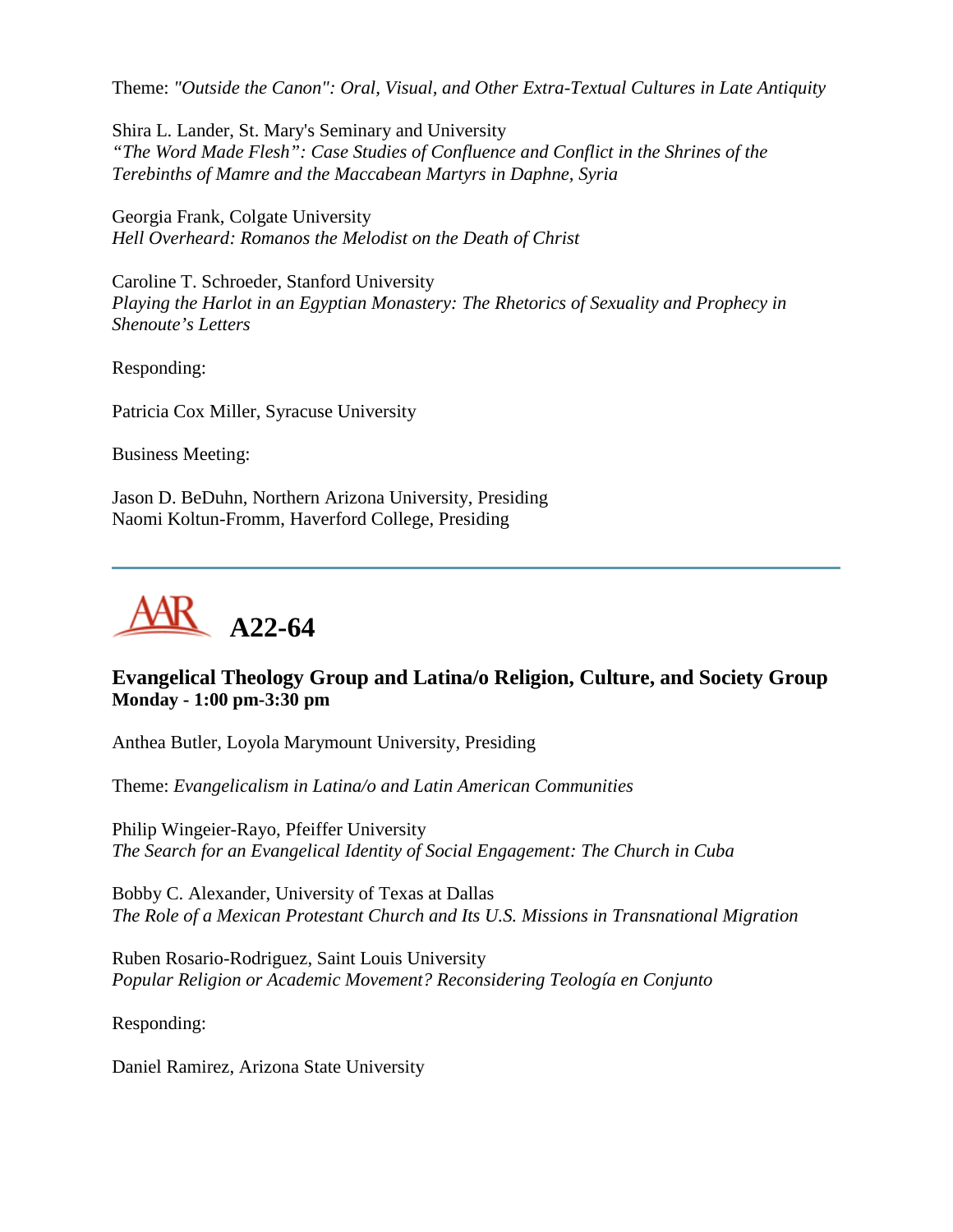

#### **Islamic Mysticism Group and Mysticism Group Monday - 1:00 pm-3:30 pm**

Barbara R. von Schlegell, University of Pennsylvania, Presiding

Theme: *In Theory and in Practice: Sufi Thinkers on the Integration of Ontology and Ethics*

Richard J. McGregor, Vanderbilt University *The Ontology of the Master-Disciple Relationship: The Shaykhs of the Wafa'iyya*

Timothy Gianotti, University of Oregon *Knowledge Illuminating Practice, Practice Precipitating Knowledge: The Symbiotic Relationship of the Practical and the Theoretical in the Mystical Thought of Abu Hamid al-Ghazali*

Neil Douglas-Klotz, Edinburgh Institute for Advanced Learning *Languages of Experience: The Theory and Practice of a General Semantics Sufi*

Laury Silvers, Skidmore College *The Presence of Theoretical Sufism in the Early Period: With an Example of the Interrelationship between the Theoretical and the Practical from the Work of Abu Bakr al-Wasiti (d. ca. 320/928)*

Responding:

T. Emil Homerin, University of Rochester



**Korean Religions Group Monday - 1:00 pm-3:30 pm**

Hong-Bin Lim, Korea University, Presiding

Theme: *Religion and National Identity in Modern Korea*

Pori Park, Arizona State University *The Development of Buddhist Nationalism during Japanese Colonial Rule (1910–1945)*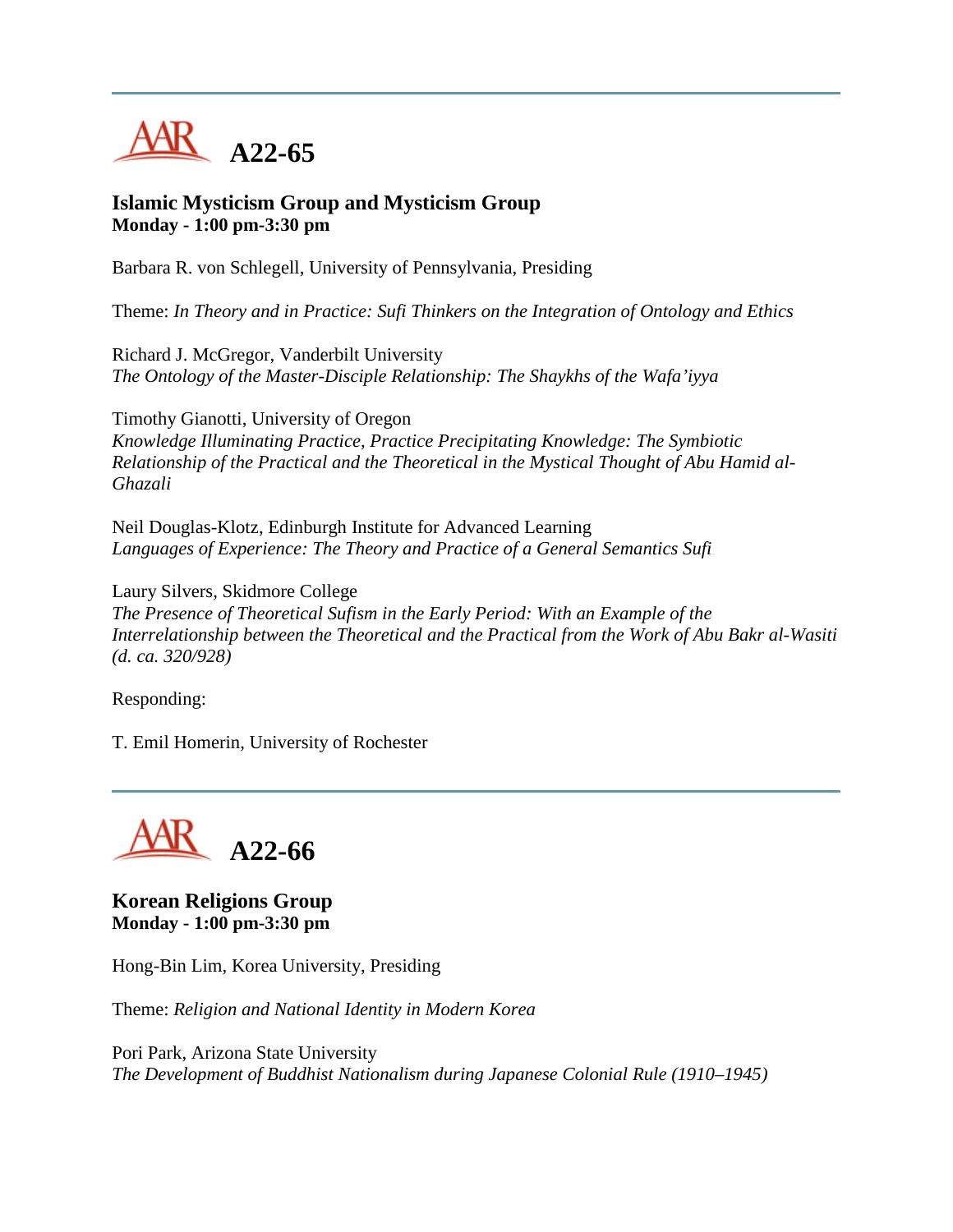Paul Hyoshin Kim, Little Falls, NJ *Taksa Ch'oe Pyŏnghŏn and the Struggle for a "Christian-Korean" Identity*

Andrew Eungi Kim, Korea University *The Rituals, Beliefs, and Symbols of Korean Civil Religion: The Making of Korean Nationhood and Peoplehood*

Responding:

Jin Y. Park, American University John I. Goulde, Sweet Briar College

Business Meeting:

Sungtaek Cho, Korea University, Presiding



#### **Men's Studies in Religion Group and Childhood Studies and Religion Consultation Monday - 1:00 pm-3:30 pm**

Dawn A. De Vries, Union Theological Seminary and Presbyterian School of Christian Education, Presiding

Theme: *Making Boys: Religion and the Gender Construction of Boys*

Reidar Aasgaard, University of Oslo *From Boy to Man: Jesus in the Infancy Gospel of Thomas*

Susan Ridgely Bales, Carleton College *Training Christian Soldiers: An Analysis of James Dobson's Approach to "Bringing Up Boys" from 1970-2003*

Ludger Viefhues, Yale University *On Grace, Sissies, and Exploding Manholes: Normative Masculinity and the Impossible Theology of Boyhood of Focus on the Family*

Mark J. Justad, Center for the Study of Religion and Culture at Vanderbilt University *Religion and the Gender Construction of Boys in a Postpatriarchal Context*

Responding:

Donald E. Capps, Princeton Theological Seminary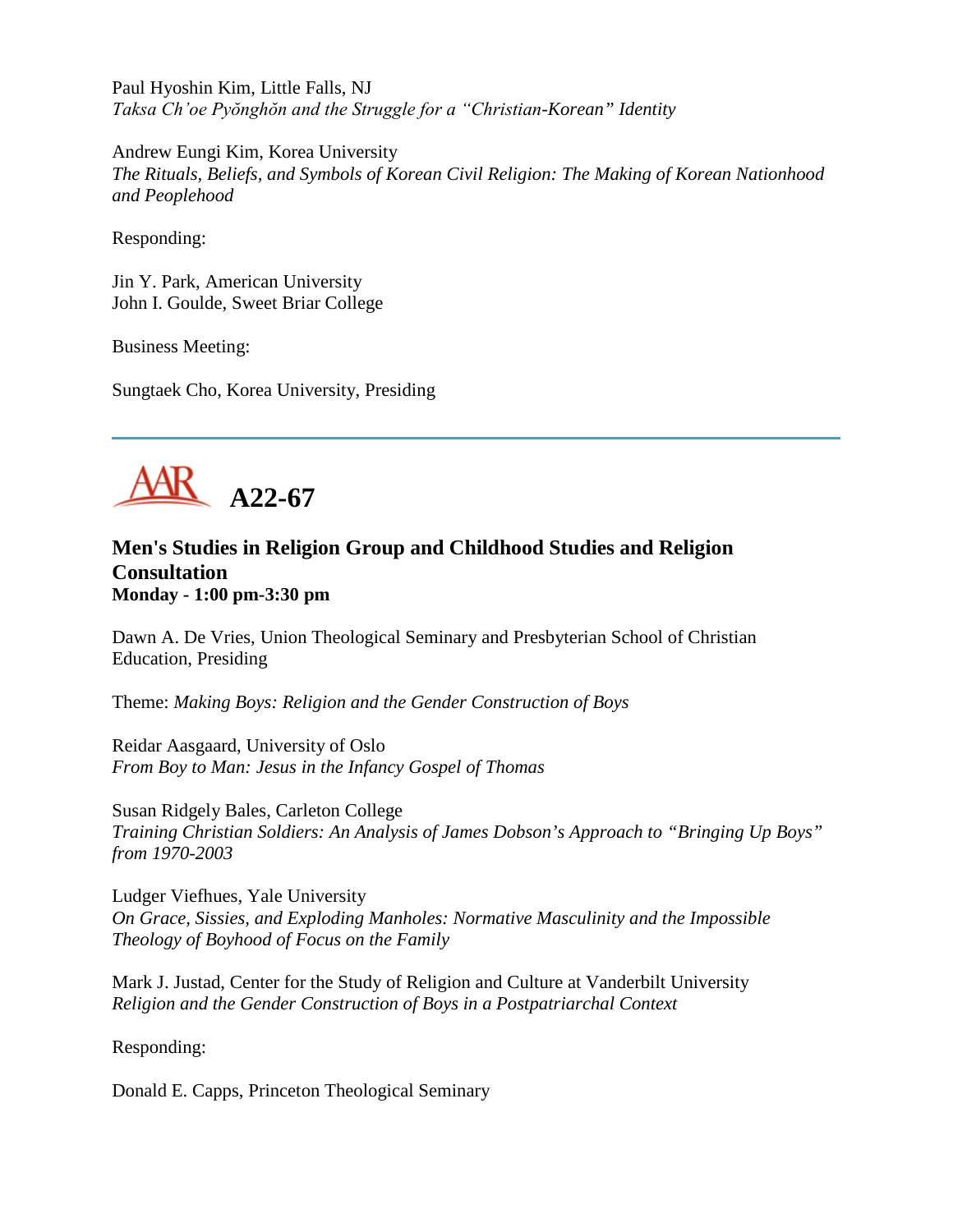

#### **New Religious Movements Group Monday - 1:00 pm-3:30 pm**

William M. Ashcraft, Truman State University, Presiding

Theme: *Community and Identity in New Religious Movements*

Tulasi Srinivas, Wheaton College *Bodily Betrayals: Desire, Identity, and Discipline in the Construction of Transnational Sai Devotion*

Gilbert Bradshaw, Brigham Young University *Alcohol, Gangs, and Education: Secularization of Youth of the Charismatic Renewal in an Indigenous Guatemalan Community*

Yaakov Ariel, University of North Carolina, Chapel Hill *Ritual and Renewal: Creating Jewish Traditions 1960s-1970s*

Martha Bradley, University of Utah *Religious Communal Groups as Spatial Communities*

Responding:

Jean E. Rosenfeld, University of California, Los Angeles



**Platonism and Neoplatonism Group Monday - 1:00 pm-3:30 pm**

Gregory Shaw, Stonehill College, Presiding

Theme: *Revelation and Interpretation in Platonic and Neoplatonic Traditions II*

William P. Franke, Vanderbilt University *Apophasis and the Neoplatonic Interpretation of Religious Revelation*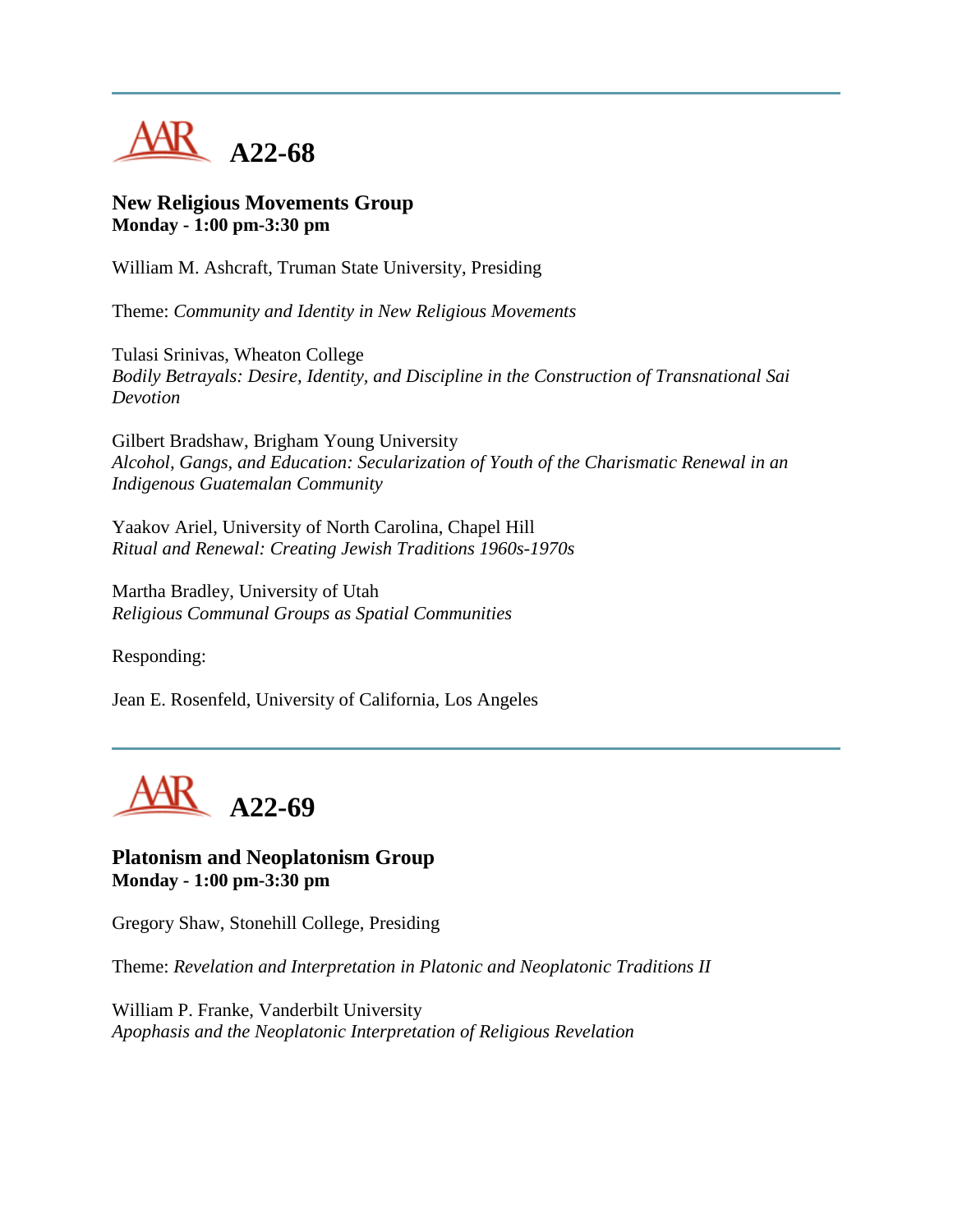David Wisdo, Columbus State University *Exegete and/or/as Philosopher: Origen on Self-Knowledge in the Commentary on the Song of Songs*

Anders S. Tune, Wittenberg University *Augustine's Theological Use of the "Books of the Platonists"*

Robert L. Fastiggi, Sacred Heart Major Seminary *Platonism as Divine Revelation according to Marsilio Ficino (1433-1499)*

Business Meeting:

Willemien Otten, Utrecht University, Presiding



# **Pragmatism and Empiricism in American Religious Thought Group Monday - 1:00 pm-3:30 pm**

Warren G. Frisina, Hofstra University, Presiding

Theme: *Issues in Pragmatism and Empiricism: Kaplan and Democracy, Dewey, and Language and Experience*

William Plevan, Princeton University *Democracy and the Jewish Tradition: Mordecai Kaplan and the Democratization of Judaism*

Christopher D. Tirres, Harvard University *Dewey at the San Fernando Cathedral*

John Shook, Oklahoma State University *Dewey's Hegelianism and His Repair of the Religious/Secular Divide*

Michael Slater, Brown University *Does the Linguistic Turn Have Limits? Experience and the Scope of the Conceptual in Contemporary Pragmatism*

Ronney B. Mourad, Albion College *Language Use as a Transcendental-Pragmatic Condition of Experience*

Business Meeting:

Frederick J. Ruf, Georgetown University, Presiding David C. Lamberth, Harvard University, Presiding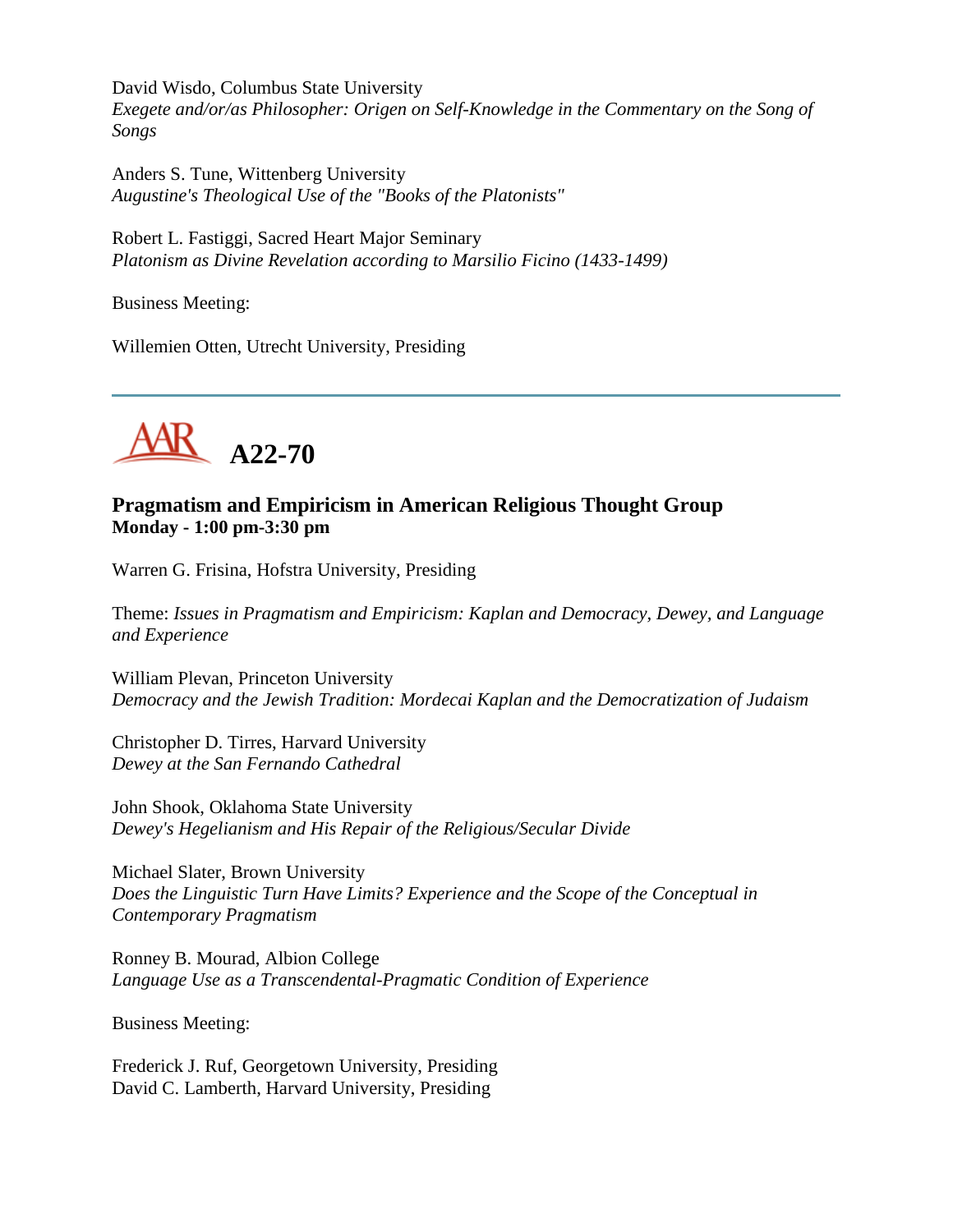

#### **Religion and Science Group Monday - 1:00 pm-3:30 pm**

Greg Peterson, South Dakota State University, Presiding

Theme: *Study of Mind in Buddhism and Cognitive Science*

Daniel A. Arnold, University of Chicago *Causes and Reasons in Buddhist Philosophy: Reflections in Light of Vincent Descombes's Critique of Cognitivism*

Zhihua Yao, University of Hong Kong *Would Dignaga Agree with the Higher-Order Perception or Higher-Order Thought Theory?*

James Boyd Apple, University of Alberta *Buddhist Theories of Mind as Representationalist Analysis: Bridging the Gap between "First Person" Accounts for "Third Person" Problems*

Lili Zhang, Emory University *Sudden Enlightenment in* The Platform Sutra

Business Meeting:

Lisa L. Stenmark, San Jose State University, Presiding



**Theology and Continental Philosophy Group Monday - 1:00 pm-3:30 pm**

Alex R. Hawkins, Duke University, Presiding

Theme: *St. Paul and Philosophy*

Dennis King Keenan, Fairfield University *Zizek, St. Paul, and Agape*

Douglas K. Harink, King's University College *False Universal? Badiou's Paul, sans Jesus, Israel, and the Church*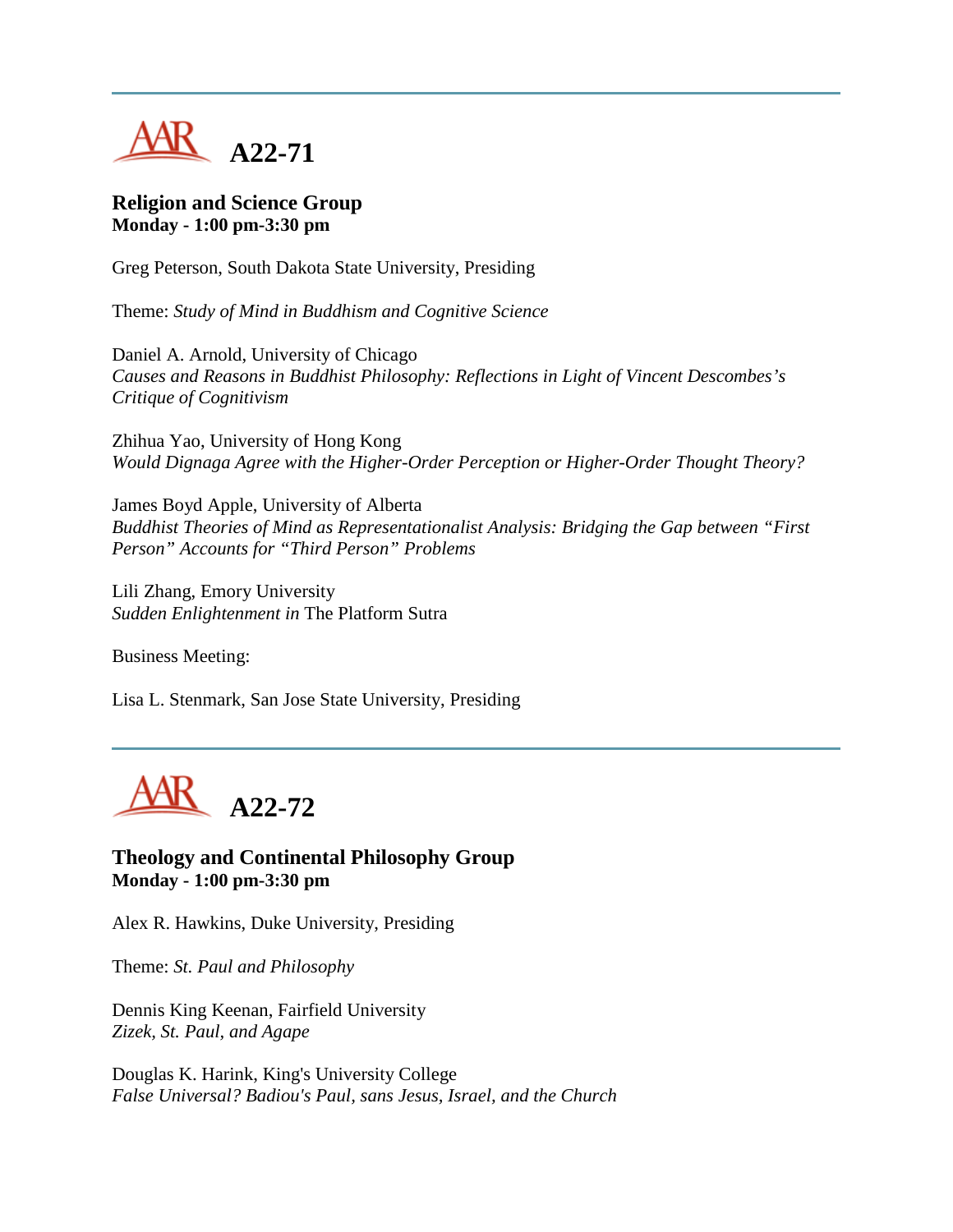Philip Goodchild, University of Nottingham *Who Needs Universalism?*

Responding:

Walter James Lowe, Emory University

Business Meeting:

Ellen T. Armour, Rhodes College, Presiding



#### **Womanist Approaches to Religion and Society Group Monday - 1:00 pm-3:30 pm**

Cheryl Townsend Gilkes, Colby College, Presiding

Theme: *A Real Woman with a Dollar in Her Shoe: Black Women and Theologies of Prosperity*

Panelists:

Stephanie Y. Mitchem, University of Detroit Mercy

Responding:

Teresa L. Fry Brown, Emory University Paula McGee, Claremont Graduate University Karen Baker-Fletcher, Southern Methodist University

Business Meeting:

Evelyn L. Parker, Southern Methodist University, Presiding Marcia Y. Riggs, Columbia Theological Seminary, Presiding

**A22-74**

#### **Animals and Religion Consultation Monday - 1:00 pm-3:30 pm**

Barbara K. Darling-Smith, Wheaton College, Presiding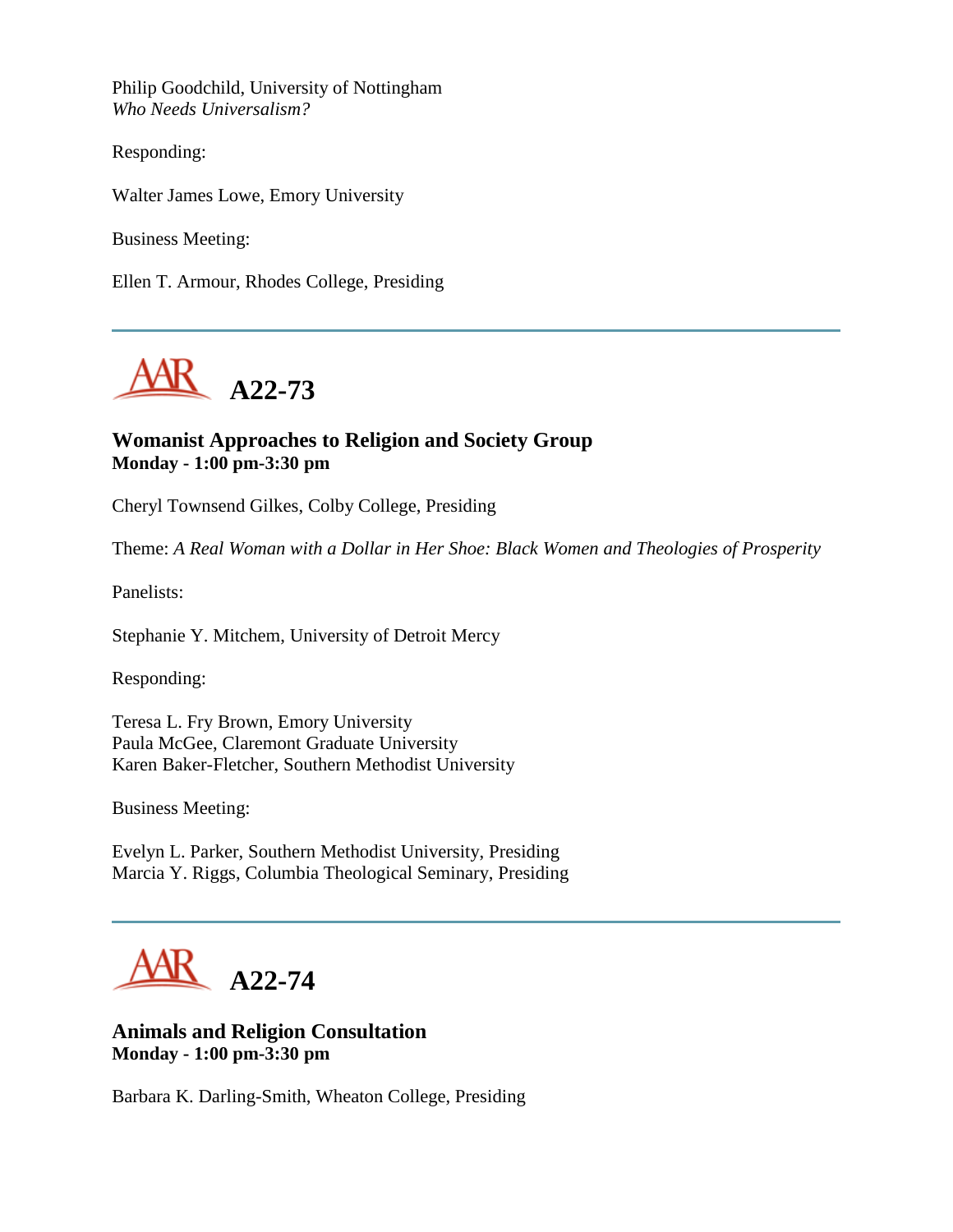Theme: *Animals as Subjects, Objects, and Symbols*

Laura Yordy, Duke University *An Eco-Critical Reading of Athanasius'* Life of Saint Anthony

Aaron Gross, University of California, Santa Barbara *The Ethical Human Subject, Animals, and Dietary Ritual: The Case of Kashrut*

Juan Herrero-Brasas, California State University, Northridge *Latin American Liberation Theology and the Struggle for Animal Liberation*

Anne Vallely, University of Ottawa *Animals, Jainism, and the Religious Imperative*

Christopher Moreman, Indiana University of Pennsylvania *The Symbolic Connection between Birds and Spirits of the Dead*

Business Meeting:

Paul Waldau, Tufts University, Presiding



# **Religion in Central and Eastern Europe Consultation Monday - 1:00 pm-3:30 pm**

Andrii Krawchuk, University of Sudbury, Presiding

Theme: *From Traumatic Memory and Violence to the Quest for Peace and Tolerance: Religious, Ethical, and Legal Dimensions*

Robert E. Alvis, St. Meinrad School of Theology *Ethics and the Practice of Memory: Catholic Responses to the Expulsion of Ethnic Germans from Postwar Poland*

Slavica Jakelic, University of Virginia *Considering the "Peacemakers" and "War Legitimizers" within Collectivistic Religions: The Role of the Roman Catholic Church in the Wars in Bosnia and Croatia*

David Tombs, Trinity College Dublin *The Guatemalan Genocide and Reconciliation through Justice*

James T. Richardson, University of Nevada, Reno *Constitutional Courts and Religion in Former Soviet Countries*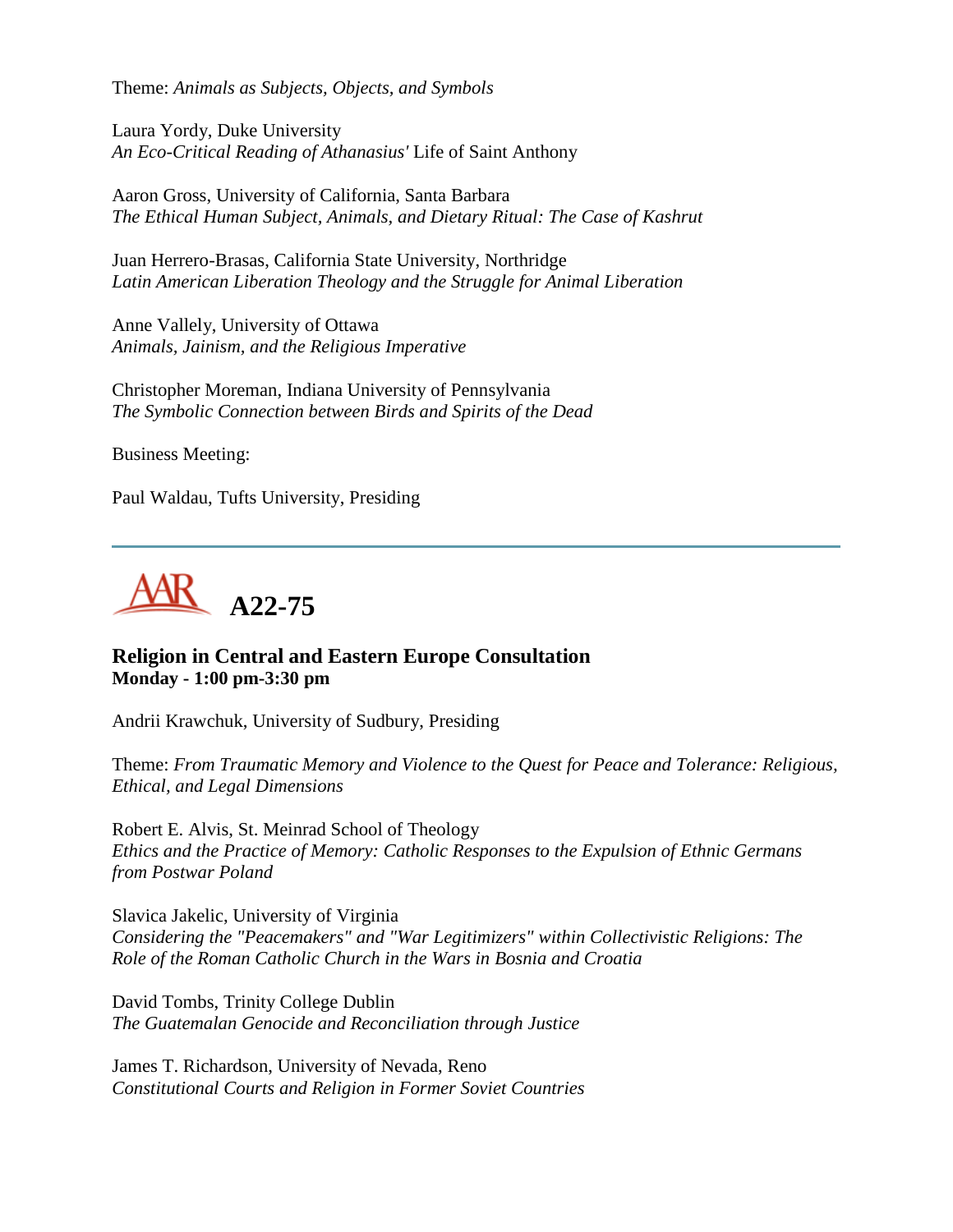Responding:

Oren Stier, Florida International University

Business Meeting:

J. Shawn Landres, University of California, Santa Barbara, Presiding Andrii Krawchuk, University of Sudbury, Presiding



# **Bus Tour of San Antonio Religious Sites Monday - 1:00 pm-5:00 pm**

Please meet at the signposted area outside the convention center, Alamo Street entrance at 12:45 pm. Bus tour is by reservation only; please have your ticket ready. Tour tickets will be mailed with the name badge materials in September.

Thomas Bremer, Rhodes College, Timothy M. Matovina, University of Notre Dame, Steve Whitesell, National Park Service, and Peter W. Williams, Miami University, Presiding

See the Program Highlights for a description.



#### **Special Topics Forum Monday - 4:00 pm-6:30 pm**

Sponsored by International Connections Committee and Religion and the Schools Task Force

Marcia Beauchamp, California Institute of Integral Studies, Presiding

Theme: *Rethinking Religious Education and Plurality in Europe and the United States*

Panelists:

Robert Jackson, University of Warwick

David Chidester, University of Cape Town

Tim Jensen, University of Southern Denmark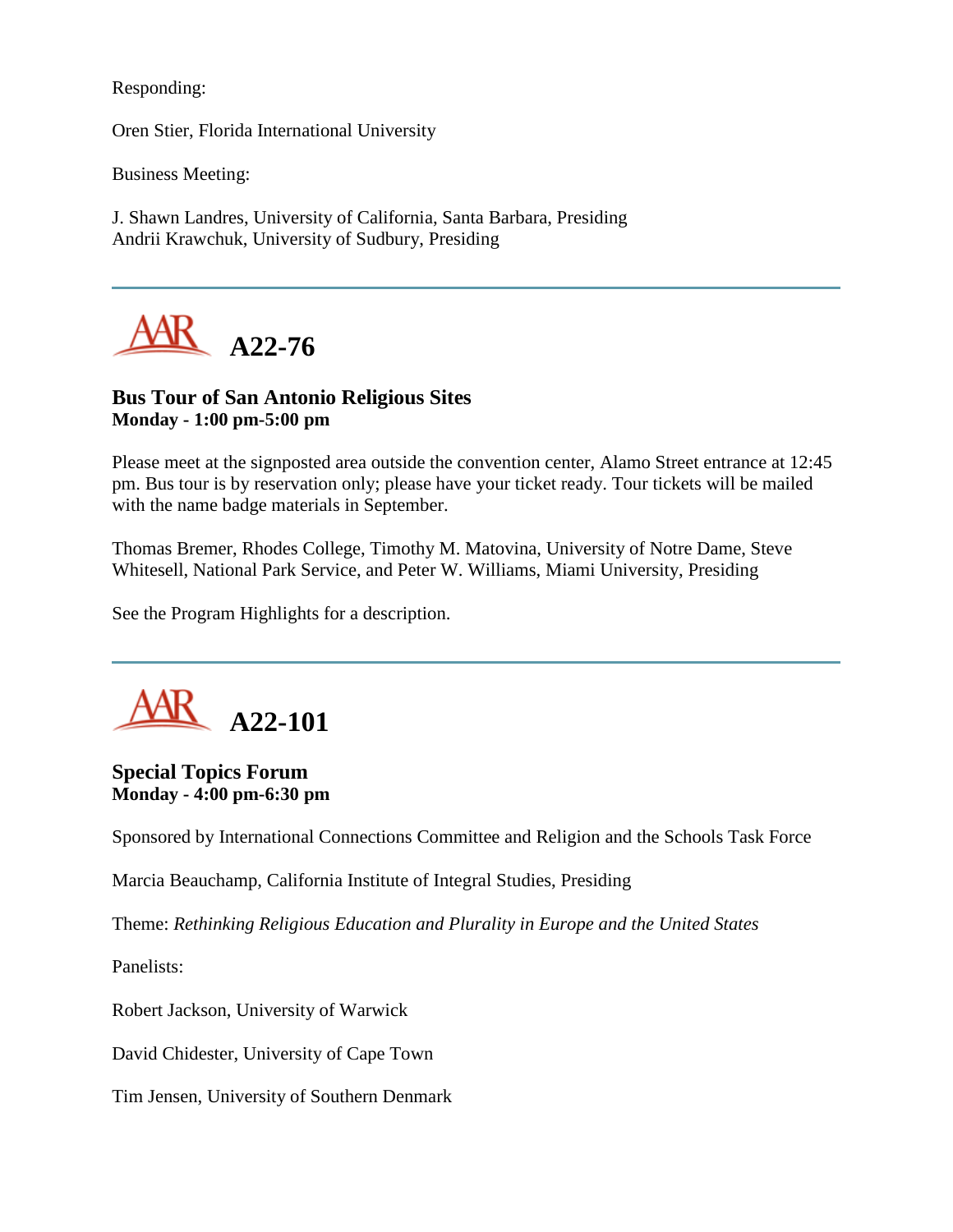Warren A. Nord, University of North Carolina, Chapel Hill

Responding:

Ivan Strenski, University of California, Riverside Diane L. Moore, Harvard University

See the Program Highlights for a description.



**Buddhism Section Monday - 4:00 pm-6:30 pm**

Karen Derris, University of Redlands, Presiding

Theme: *Buddhist Education: Teaching, Texts, and Bodies in Tibet, Sri Lanka, China, and Thailand*

Thomas Borchert, University of Chicago *Theravada Monastic Training in the Chinese National Sangha*

Georges Dreyfus, Williams College *The Two Methodologies of Tibetan Scholastic Education: A Few Considerations*

Justin McDaniel, University of California, Riverside *Abbreviating the Buddha: Teaching the Dhammapada in Thailand*

Jeffrey Samuels, Western Kentucky University *Learning to Attract the Heart: The Aesthetics of Ritual Performance in Contemporary Sri Lanka*

Responding:

Anne M. Blackburn, Cornell University



**Comparative Studies in Religion Section Monday - 4:00 pm-6:30 pm**

Mark Allen Berkson, Hamline University, Presiding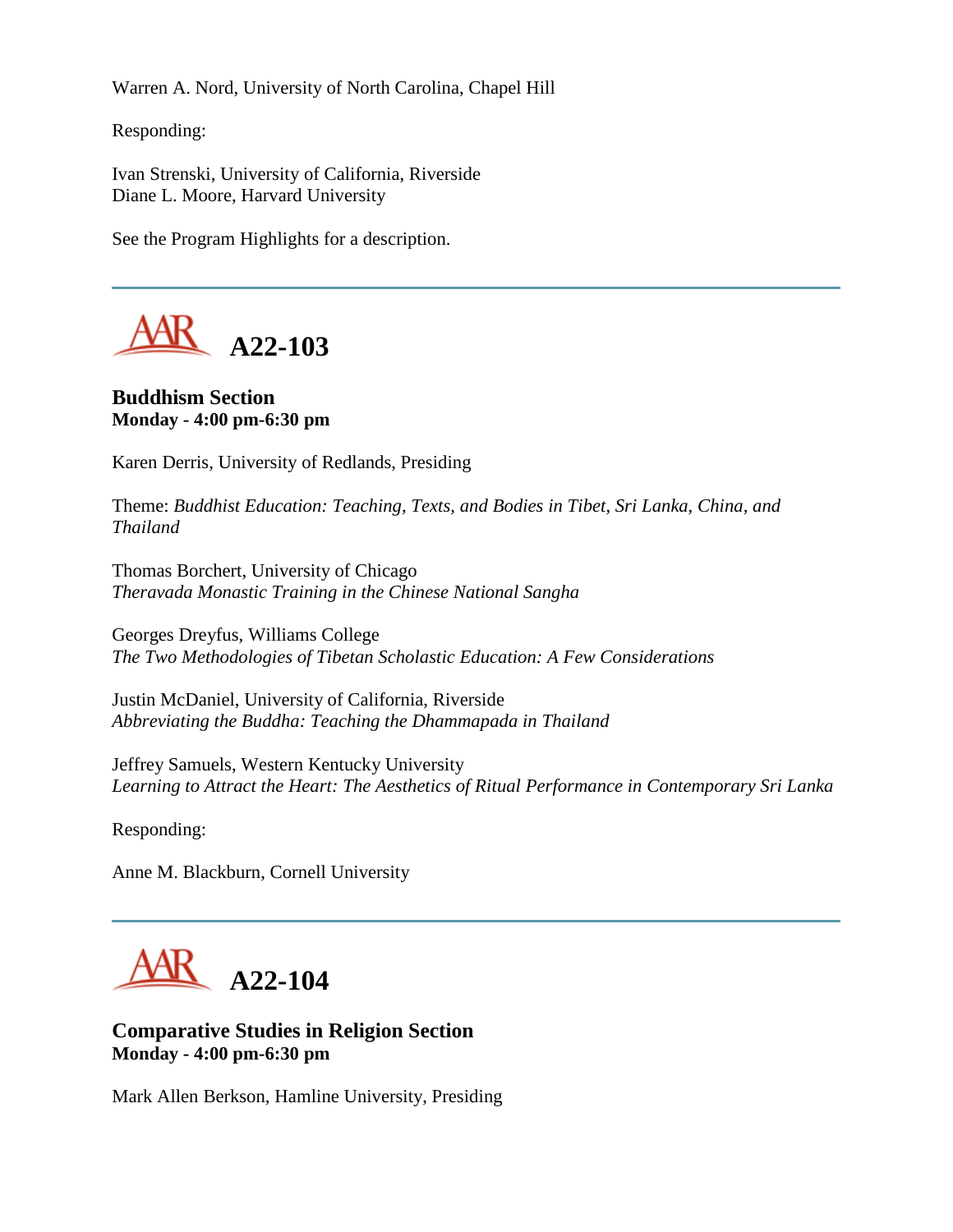Theme: *Methods of Metaphor and Metonymy in New Comparative Studies of Religions: Turning from West to East and Back*

James Egge, Eastern Michigan University *Comparative Analysis of Religious Metaphor: Appreciating Similarity as well as Difference*

Julie Gifford, Miami University of Ohio *The Art of Seeing the Invisible: An Interpretation of the Terraces atop Barabudur*

Shubha Pathak, University of Chicago *Reminding the Amnesiac Metaphor of "Epic": A New Method for Critically Examining the Categories of Cross-Cultural Comparative Religious Study*

Laurie L. Patton, Emory University *Laughter and the Creeper Mantra: Comparative Implications for the Category of Metonymy*

Responding:

Edward Slingerland, University of Southern California



**Ethics Section Monday - 4:00 pm-6:30 pm**

William David Hart, University of North Carolina, Greensboro, Presiding

Theme: *Christ Sets You Free, Indeed!: The Christian Case for (Radical) Democracy*

Panelists:

Stanley M. Hauerwas, Duke University

Jeffrey L. Stout, Princeton University

Cornel West, Princeton University

Responding:

Romand Coles, Duke University

Business Meeting:

Gloria H. Albrecht, University of Detroit Mercy, Presiding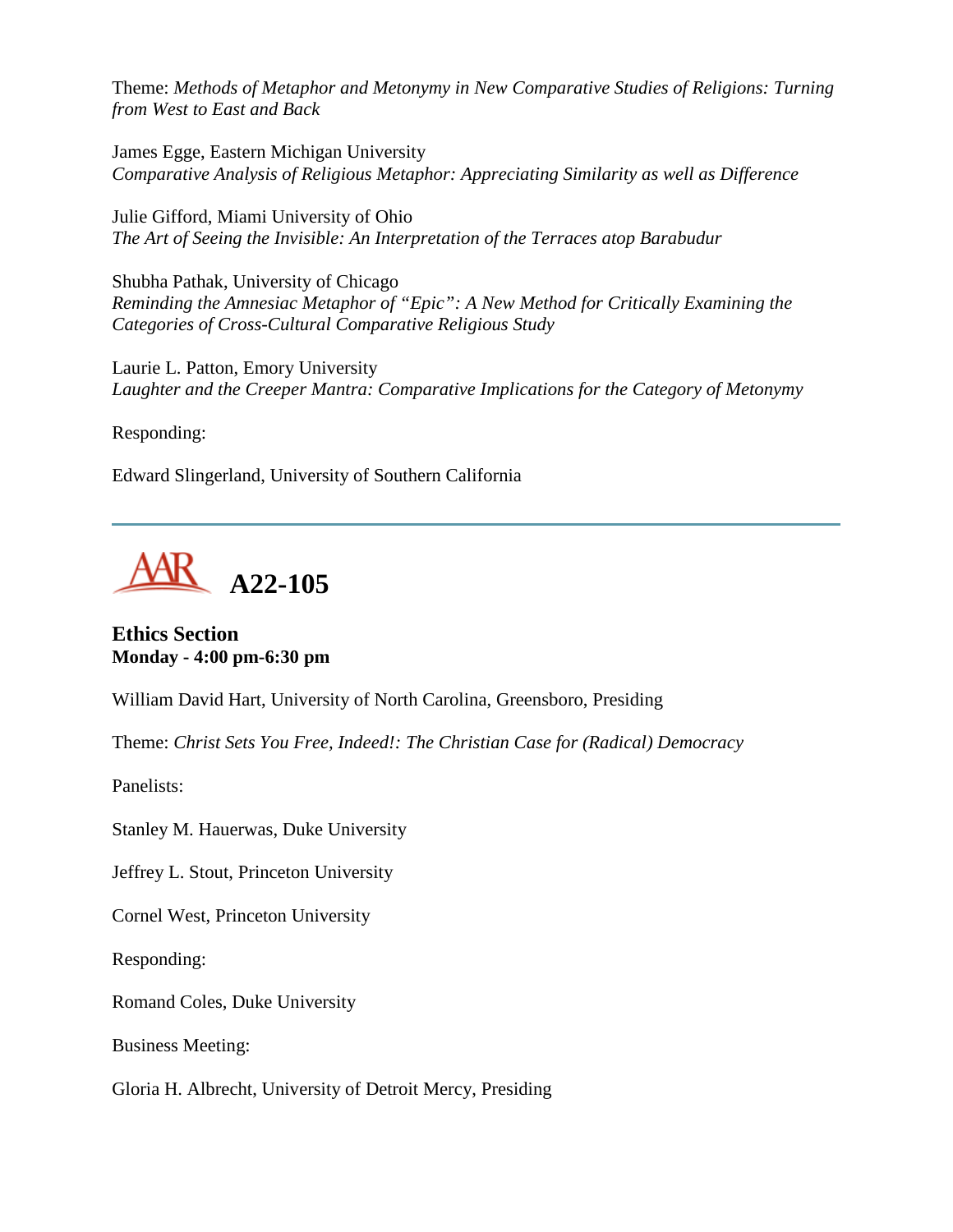

#### **History of Christianity Section Monday - 4:00 pm-6:30 pm**

Amy DeRogatis, Michigan State University, Presiding

Theme: *Christianity on the Frontiers and Borderlands*

Emma J. Anderson, Harvard University *The Missionary, "the Apostate," and "the Sorcerer": A Study in Jesuit-Aboriginal Interaction in Early Seventeenth-Century Canada*

Linford Fisher, Harvard University *"Such a Dore of Opportunity": Roger Williams and Indian Conversion*

Brian C. R. Zugay, Parsippany-Troy Hills, NJ *Making Church Building "Universally Popular": Frontier Church Extension and the Institutionalization of Architectural Practice in American Evangelical Protestantism*

Alan Terlep, University of Chicago *Redeeming the Apostate: James Brookes in Missouri, 1858-1873*

Alan Watt, New Braunfels, TX *Religious History in the Borderlands: A Comparison of California and Texas in the Context of the Farm-Worker Movement in the 1960s*

Responding:

Edwin David Aponte, Southern Methodist University



# **North American Religions Section and Study of Judaism Section Monday - 4:00 pm-6:30 pm**

Rebecca T. Alpert, Temple University, Presiding

Theme: *New Directions in the Study of American Judaism*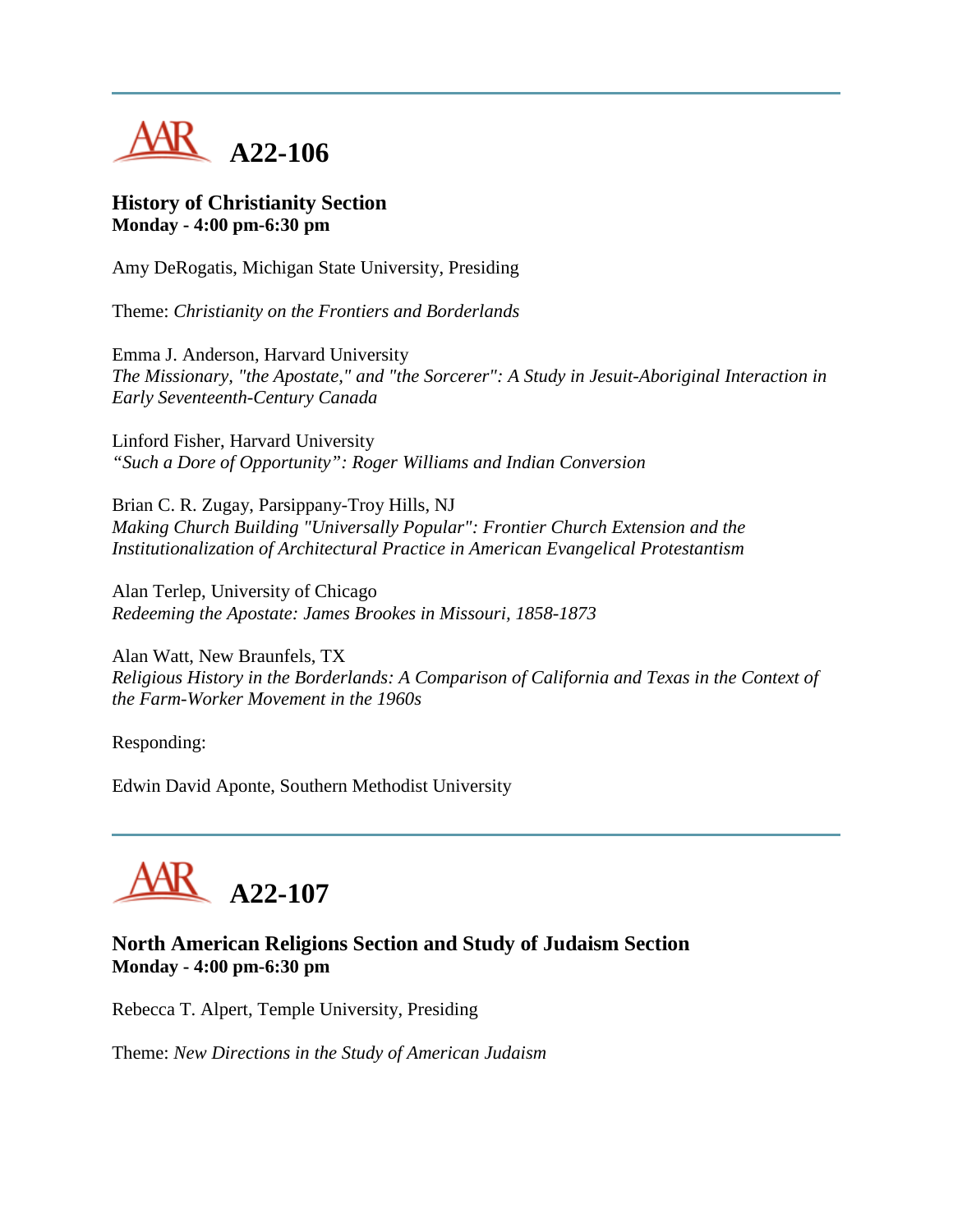Jeffrey Gurock, Yeshiva University *American Jewish Orthodox Social Norms as Viewed through the Vista of Sports, 1950-2004*

Andrew Heinze, University of San Francisco *God's Partners or God's Servants? "Democratic Judaism" vs. "Autocratic Christianity" in American Popular Theology*

Ellen M. Umansky, Fairfield University *From Christian Science to Jewish Science: Spiritual Healing and American Jews*

Shuly Schwartz, Jewish Theological Seminary *They Married What They Wanted to Be: Rabbis' Wives as American Jewish Leaders*

Responding:

Jonathan D. Sarna, Brandeis University



# **Religion in South Asia Section and Hinduism Group Monday - 4:00 pm-6:30 pm**

Leslie C. Orr, Concordia University, Presiding

Theme: *Unwritten Hinduism*

Panelists:

Vasudha Narayanan, University of Florida

Joyce Burkhalter Flueckiger, Emory University

Charles Hallisey, University of Wisconsin, Madison

Velcheru Narayana Rao, University of Wisconsin, Madison

Responding:

Ann Grodzins Gold, Syracuse University

Business Meeting:

Philip Lutgendorf, University of Iowa, Presiding Leslie C. Orr, Concordia University, Presiding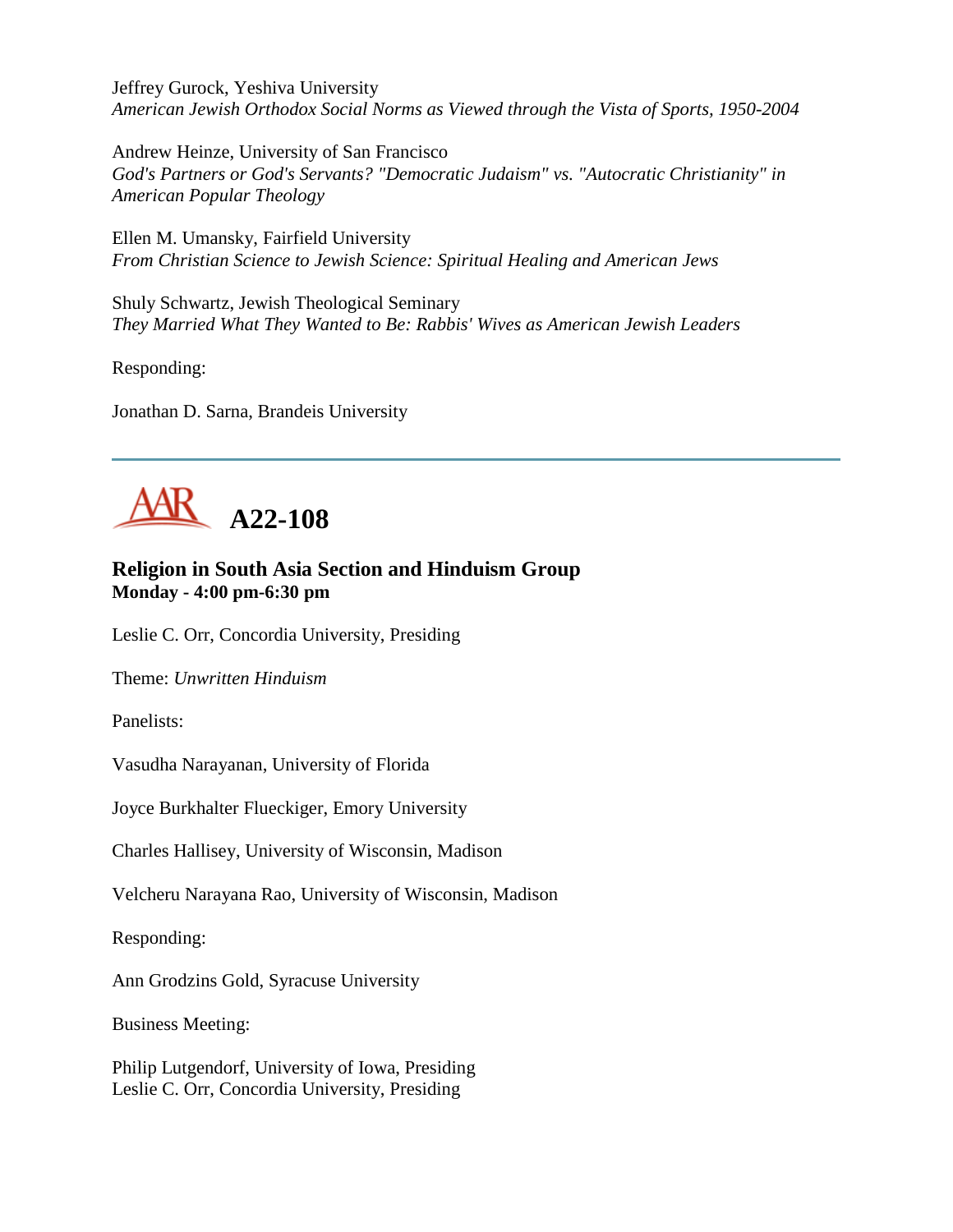

#### **Study of Islam Section Monday - 4:00 pm-6:30 pm**

Margaret A. Leeming, University of California, Santa Barbara, Vassar College, Presiding

Theme: *Test Cases and Contestations of Islamic Law*

Paul R. Powers, Lewis and Clark College *Offending Man and God: Crime, Sin, and Expiation in Islamic Law*

Paul Heck, Georgetown University *No Monopoly of Salvation: The Case of Muhammad al-Habash (Damascus, Syria)*

Mona Hassan, Princeton University *Delineating Islam: The Scholarly Activities of an Early Muslim Woman*

Jacquelene Brinton, University of Virginia *Rethinking the Role of Religious Discourse and Practice in Political Reform: The Case of the Ottoman Ulama and the Reforms of Mahmud II*



#### **Theology and Religious Reflection Section Monday - 4:00 pm-6:30 pm**

Darby Kathleen Ray, Millsaps College, Presiding

Theme: *Space, Body, Beauty: Aesthetics and Material Practices*

Rachel Sophia Baard, Villanova University *Material Theology: Talal Asad and the Task of Rhetorical Theology*

S. T. Campagna-Pinto, Claremont McKenna College *Manhattan Jeremiad: Theological Implications of the World Trade Center Memorial*

Beth Felker Jones, Huntington College *Body as Icon and Beauty Transformed*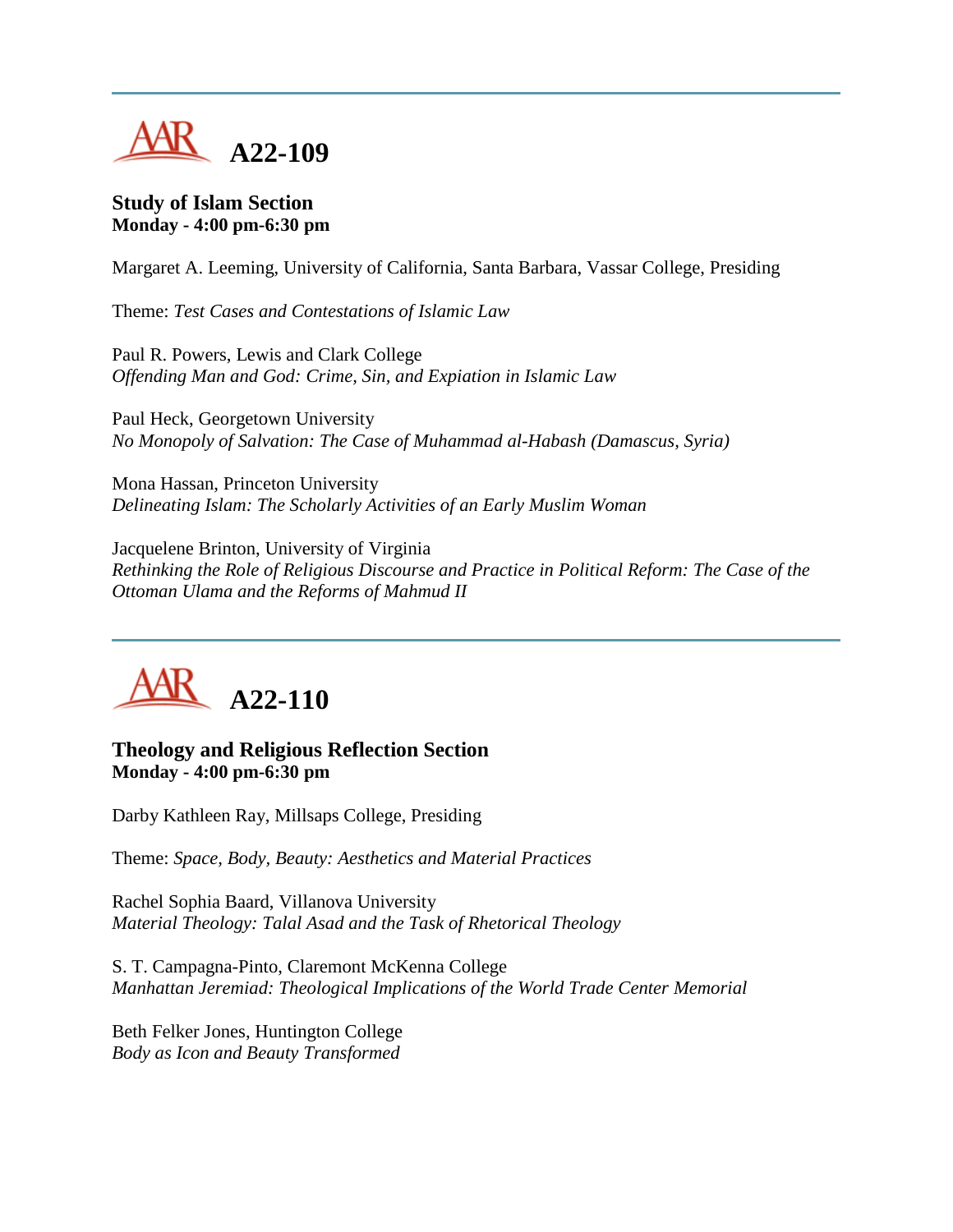Jeffrey Kosky, Washington and Lee University *Clouds That Reveal: Mystical Theology and the Creative Habitation of Today's Global Blur*



#### **Afro-American Religious History Group Monday - 4:00 pm-6:30 pm**

Eddie Glaude, Jr., Princeton University, Presiding

Theme: *Survival, Resistance, and Transmission: New Historiographical and Methodological Perspectives for the Study of Slave Religion*

Panelists:

J. Gordon Melton, Institute for the Study of American Religion

Heather White, Princeton University

Yolanda Pierce, University of Kentucky

Responding:

Albert J. Raboteau, Princeton University



#### **Anthropology of Religion Group Monday - 4:00 pm-6:30 pm**

Rebecca Sachs Norris, Merrimack College, Presiding

Theme: *Where Minds Meet Cultures: Organic Processes and Cultural Practices in the Study of Religion*

Thomas Tweed, University of North Carolina, Chapel Hill *Organic Channels and Cultural Currents: Theorizing Spatial Representation*

Ann Taves, Claremont School of Theology & Claremont Graduate University *Where (Fragmented) Selves Meet Cultures: Theorizing Spirit Possession*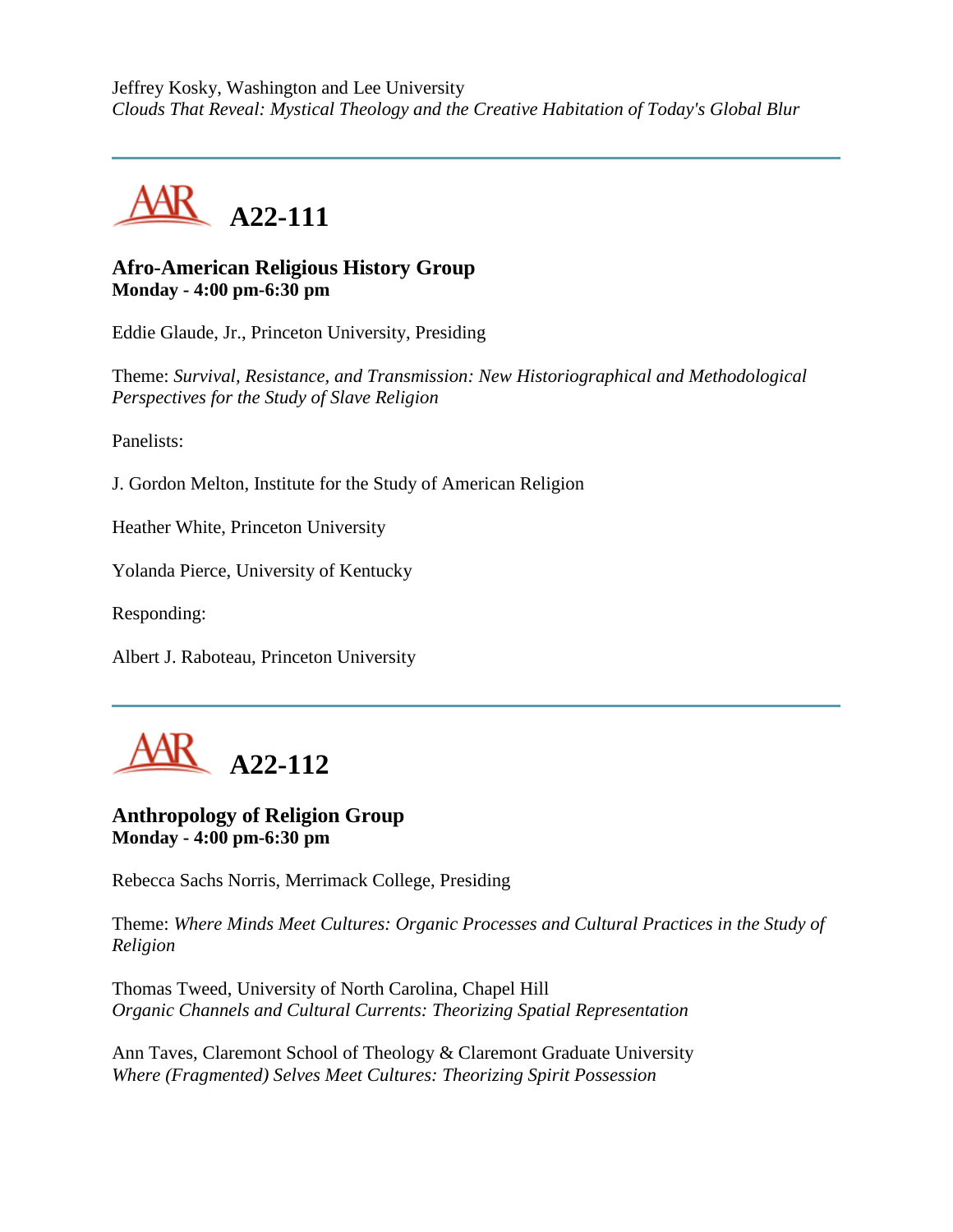Carl Andrew Seaquist, University of Pennsylvania *The Cognitive Study of Ritual Action: Theorizing Agency*

Harvey Whitehouse, Queen's University, Belfast *The Evolution and History of Religion: Theorizing Religious Transmission*

Responding:

Simon Coleman, University of Sussex



# **Bonhoeffer: Theology and Social Analysis Group Monday - 4:00 pm-6:30 pm**

Lori Brandt Hale, Augsburg College, Presiding

Theme: *Resistance and Patriotism: Re-Examining Bonhoeffer*

Christine Schliesser, Fuller Theological Seminary/ Tuebingen University *Accepting Guilt for the Sake of Germany: An Analysis of Bonhoeffer's Concept of Accepting Guilt and Its Implications for Bonhoeffer's Political Resistance*

Stephen Butler Murray, Skidmore College *The Vocation of the Patriot as the Loving Critic: A Comparison in the Theological and Social Ethics of Dietrich Bonhoeffer and William Sloane Coffin*

Responding:

Craig J. Slane, Simpson College

Business Meeting:

Lisa Dahill, Carnegie Foundation for the Advancement of Teaching, Presiding



# **Christian Systematic Theology Group and Roman Catholic Studies Group Monday - 4:00 pm-6:30 pm**

Michelle A. Gonzalez, Loyola Marymount University, Presiding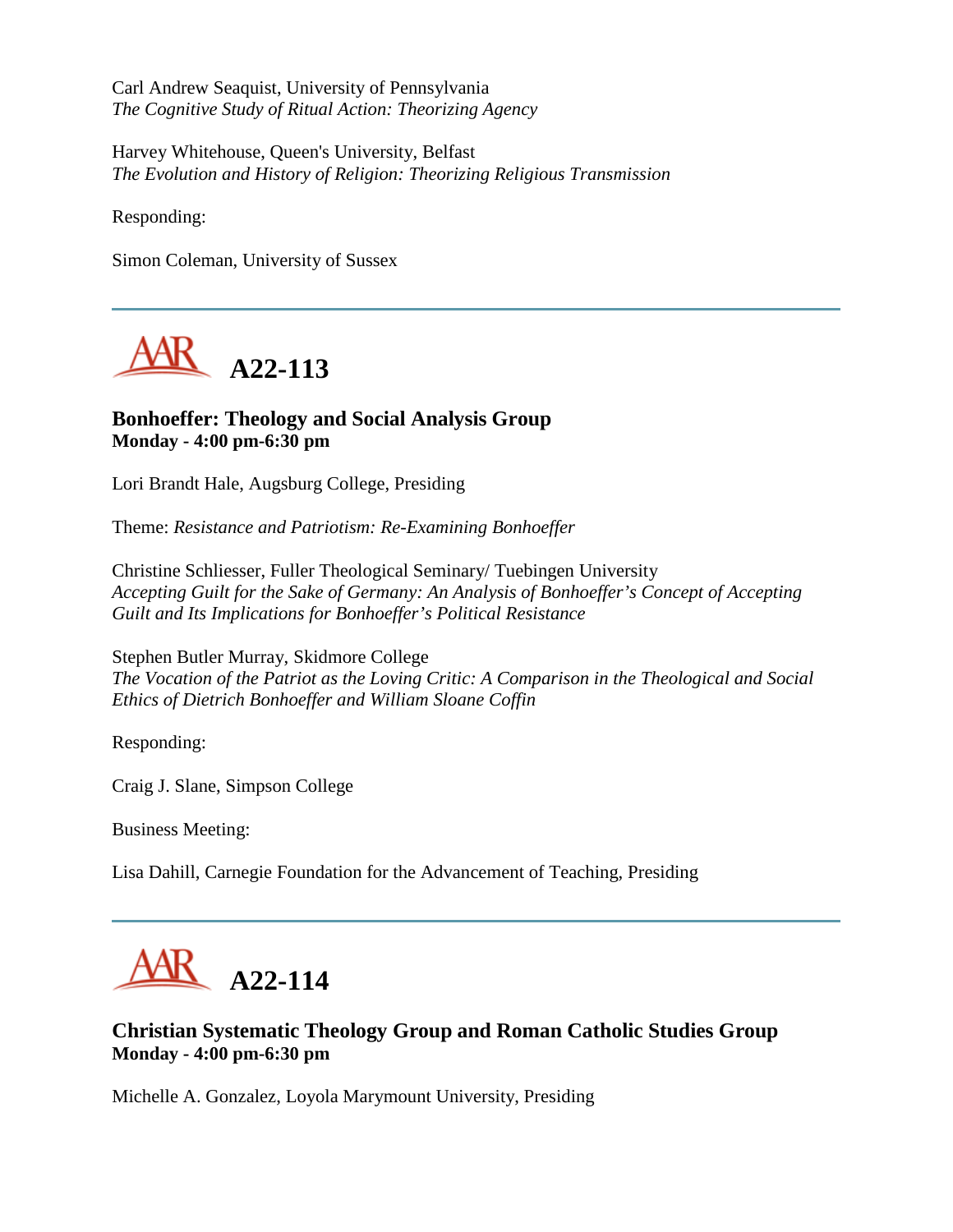Theme: *Ekklesia and/as Koinonia: The Ecclesiological Influence of Latin American Theologies in North America*

Panelists:

William T. Cavanaugh, University of St. Thomas, St. Paul

Virgilio P. Elizondo, University of Notre Dame

Ada Maria Isasi-Diaz, Drew University

Michael E. Lee, Fordham University



# **Evangelical Theology Group Monday - 4:00 pm-6:30 pm**

Christine D. Pohl, Asbury Theological Seminary, Presiding

Theme: *Evangelicals and the Public Arena: Public Policies and Political Engagement*

Brantley Gasaway, University of North Carolina, Chapel Hill *"Mr. President, You Should Be Ashamed": The Progressive Evangelical Critique of the Bush Administration*

Kenneth A. Reynhout, Bethel Seminary St. Paul *Liberating Evangelical Spirituality*

James K. A. Smith, Calvin College *Empire, Ekklesia, and Evangelical Public Theology: A Critical Proposal*

Responding:

Richard J. Mouw, Fuller Theological Seminary

Business Meeting:

David Kling, University of Miami, Presiding Anthea Butler, Loyola Marymount University, Presiding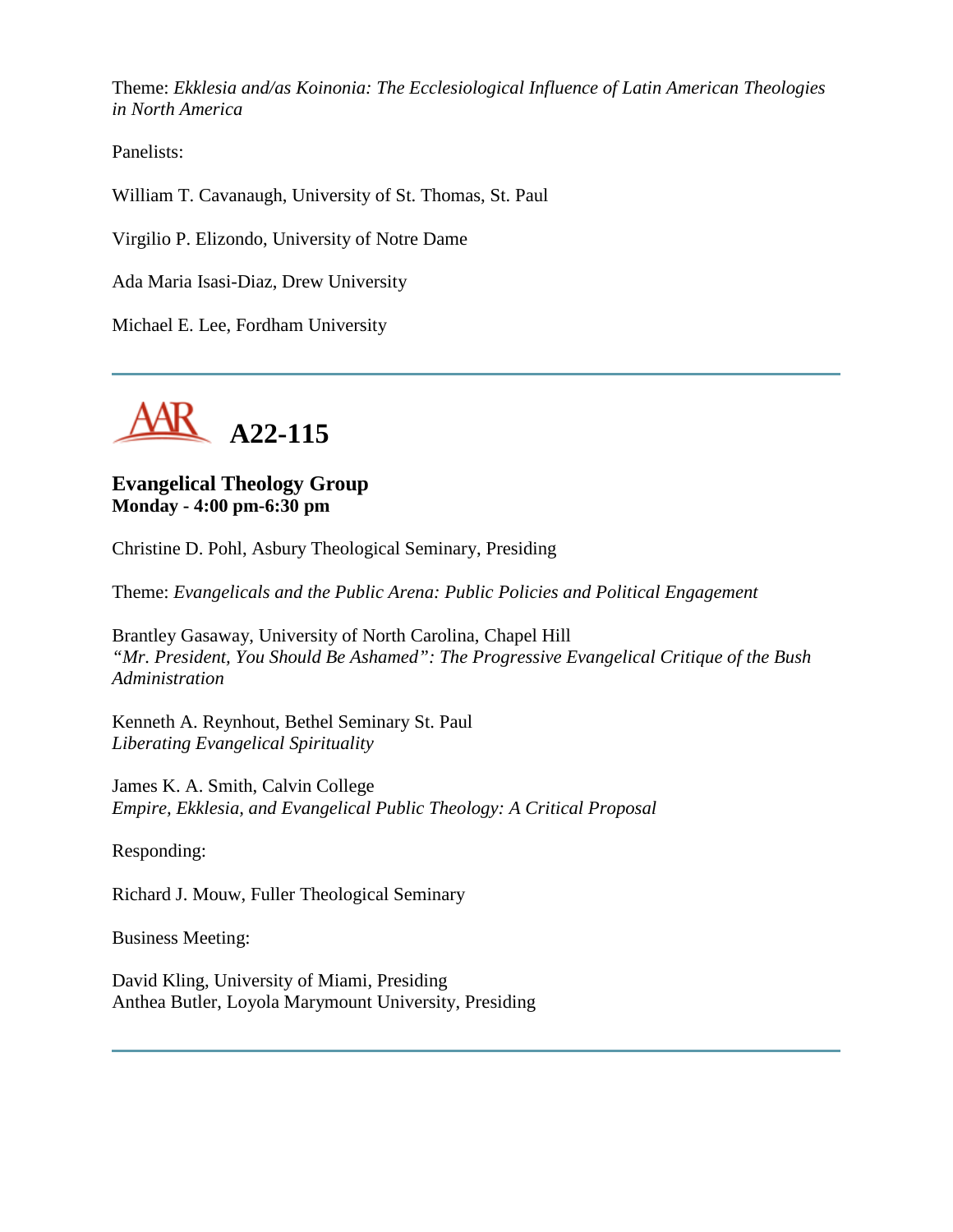

#### **Feminist Theory and Religious Reflection Group Monday - 4:00 pm-6:30 pm**

M. Gail Hamner, Syracuse University, Presiding

Theme: *Religion in French Feminist Thought*

Emily Holmes, Emory University *Incarnate Words in French Feminist Thought*

Melissa M. Wilcox, Whitman College *Subject, Abject, Sacred, Profane: Kristeva and Otto as Tools for Theorizing Religion and Social Power*

Phyllis H. Kaminski, Saint Mary's College *Daughters Thinking Religious Experience: Living the Difference(s) with and beyond Luce Irigaray*

Jone Salomonsen, University of Oslo *Refusing to be a Woman, Claiming to be a Witch: Inviting Students of French Feminism and American Witchcraft to Engage in Dialogue*

Responding:

Morny Joy, University of Calgary



#### **Indigenous Religious Traditions Group and Religion in Latin America and the Caribbean Group Monday - 4:00 pm-6:30 pm**

Jeanette Reedy Solano, California State University, Fullerton, Presiding

Theme: *Re-Inventing America at the Borders*

Michael D. Hill, Drury University *"The True Story of the Andes Is Just about to Be Written…": New Age Andean Spirituality, Mestizo Double Consciousness, and Mythic-Historical Revision*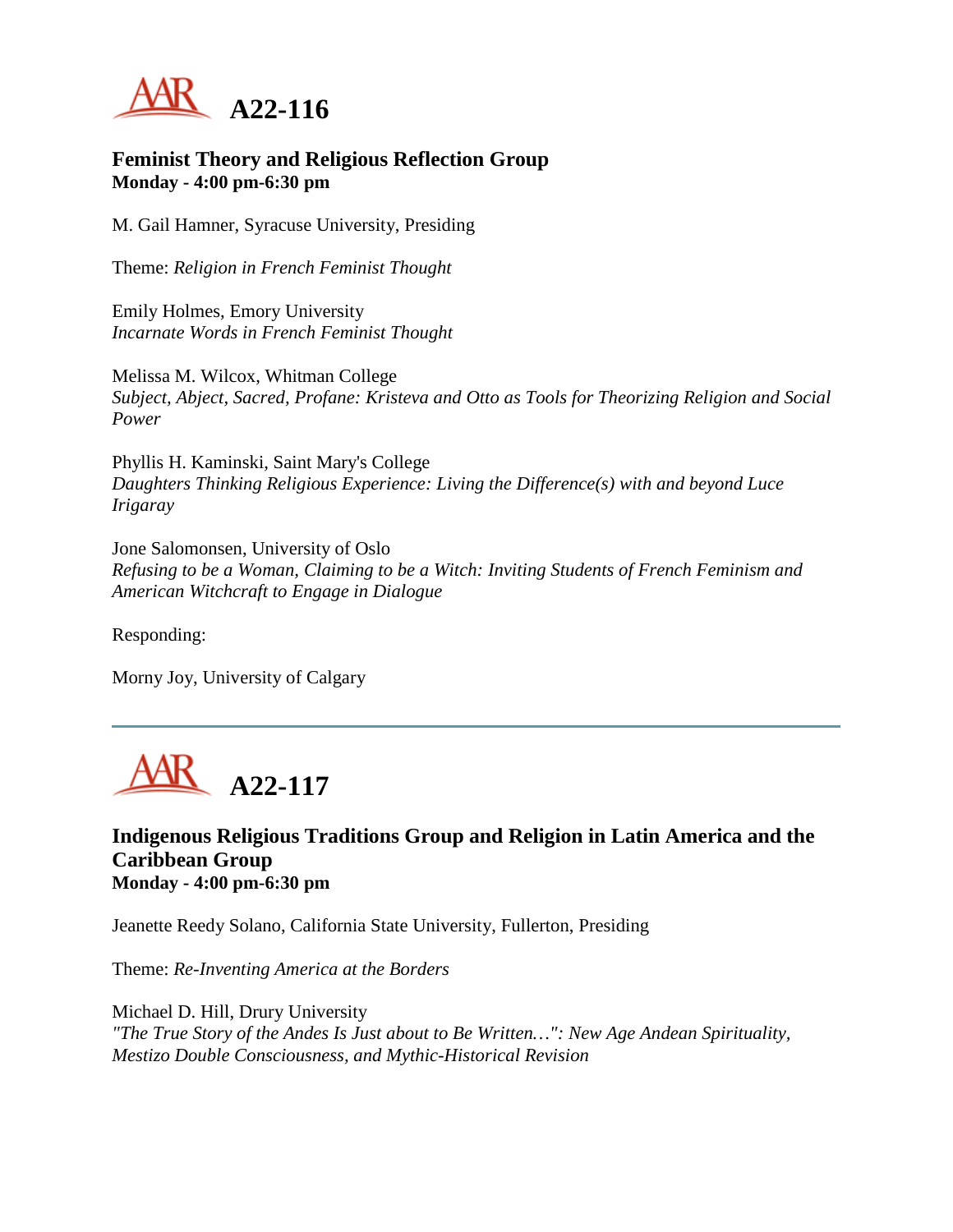Terry Rey, Florida International University *Habitus and Hybridization: A Bourdieuian Interpretation of Syncretism in Afro-Atlantic Religion*

Ramón Grosfoguel, University of California, Berkeley *Religion and Borders in the Americas: Afro-Caribbean and Chicana Perspectives*

Lois Lorentzen, University of San Francisco *Religion at the Gendered Borders: Santissima Muerte, St. Jude, and Transgendered Sex Workers in San Francisco, CA and Guadalajara, Mexico*

Responding:

Luis Leon, University of California, Berkeley



**Islamic Mysticism Group Monday - 4:00 pm-6:30 pm**

#### **New Program Unit**

Carl W. Ernst, University of North Carolina, Chapel Hill, Presiding

Theme: *Transformations of Islamic Mystical Traditions*

Yuan-Lin Tsai, Nanhua University *Sufism in Wang Dai-yu's San-yi (the Threefold of Oneness) Theory: The Advent of Chinese Muslim Syncretism*

Elizabeth R. Alexandrin, McGill University *The Sphere of "Walayah": Typologies of the Imam in the 'Majalis al-Mu'ayyadiyyah*

Vernon James Schubel, Kenyon College *No Sympathy for the Devil: Adam, Iblis, and Hallaj in the Alevi-Bektashi Tradition*

Shafique Virani, Zayed University *Uneasy Bedfellows: Sufism and Ismailism in the Wake of the Mongol Invasions*

Responding:

Barbara R. von Schlegell, University of Pennsylvania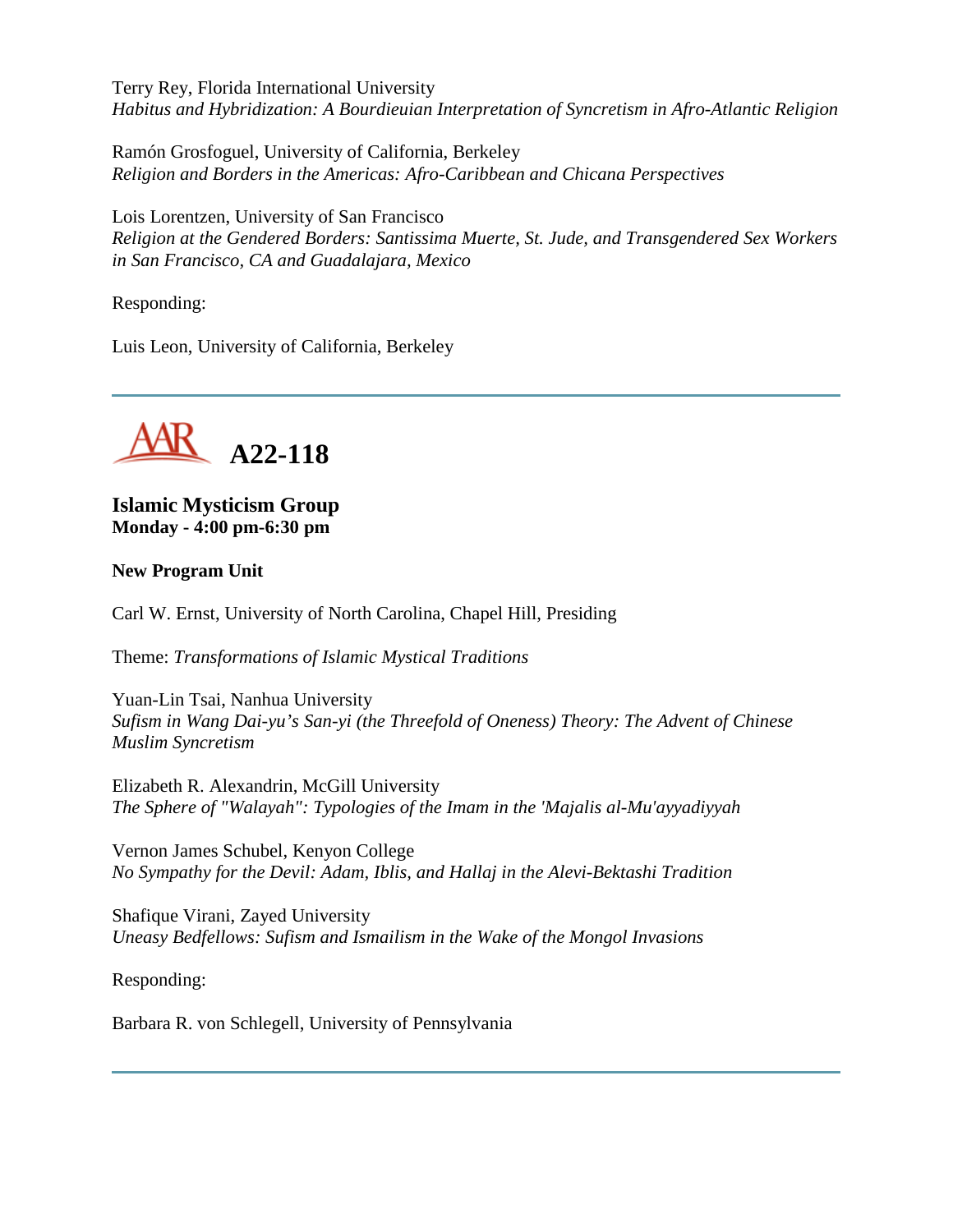

#### **Japanese Religions Group Monday - 4:00 pm-6:30 pm**

Paula K. R. Arai, Carleton College, Presiding

Theme: *Viewing the World and the Academy through Japanese Religions*

Panelists:

William R. LaFleur, University of Pennsylvania

James W. Heisig, Nanzan Institute for Religion and Culture

Mary Evelyn Tucker, Bucknell University

Helen Hardacre, Harvard University

Business Meeting:

Paula K. R. Arai, Carleton College, Presiding Ruben L. F. Habito, Southern Methodist University, Presiding



# **Person, Culture, and Religion Group Monday - 4:00 pm-6:30 pm**

Sandra Lee Dixon, University of Denver, Presiding

Theme: *Spirituality: Psychology? Religion? Both? Neither? Part II: Issues of Philosophy and History*

Christopher Glen White, Georgia State University *A Mind "Intensely Unsettled": Problems of Faith and Spiritual Assurance in Nineteenth-Century American Culture*

Hans Alma, Leiden University *Spirituality: A Secular View -- Transcendence and Spirituality in Philosophy and Psychology of Art*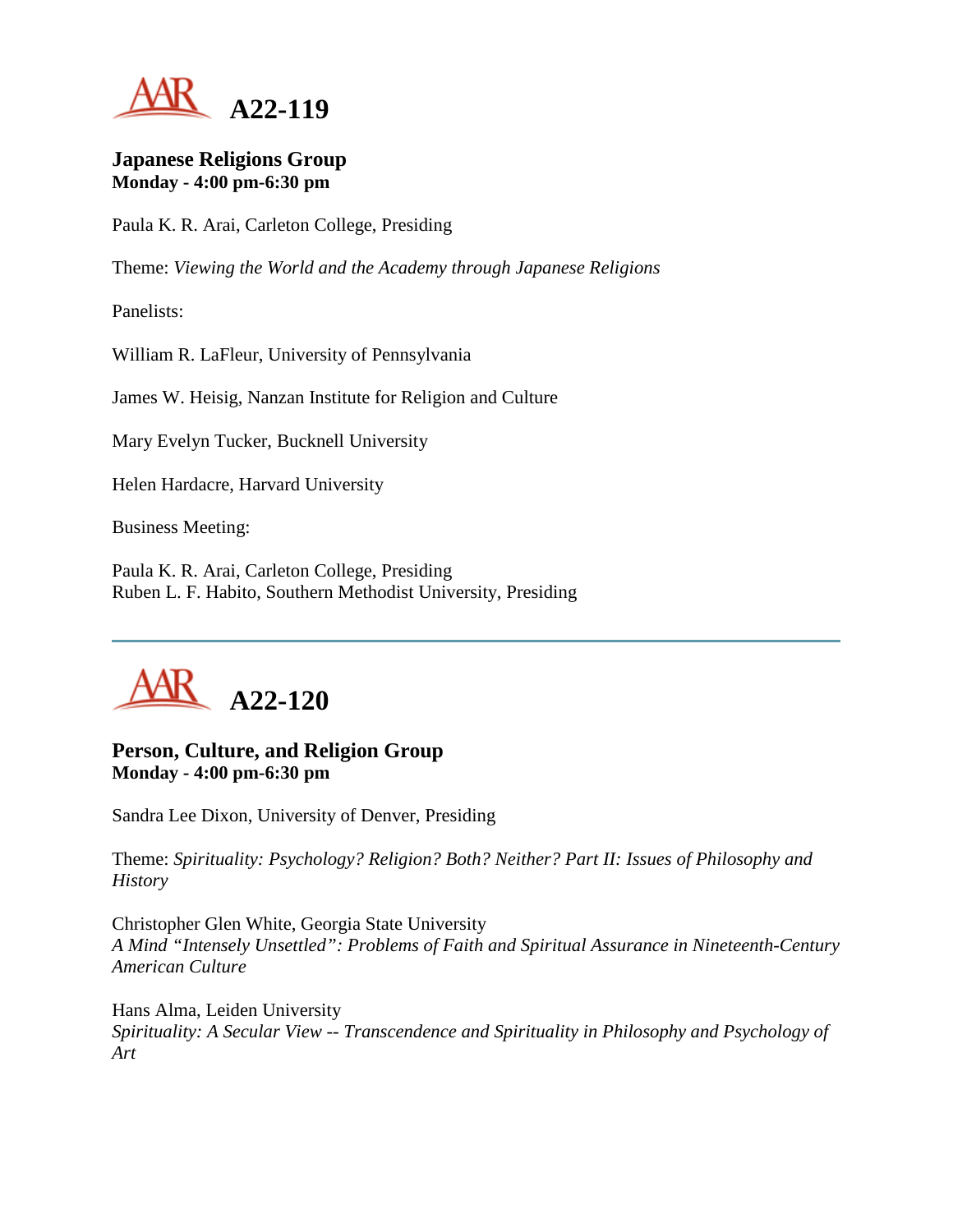Carol Matthews, Johnson County Community College *Between Two Worlds: Rituals of Mythic Identity and Crisis in a New Age Bookstore Community*

David L. Smith, Central Michigan University *The Authenticity of Alan Watts*

Responding:

A. Gregory Schneider, Pacific Union College



# **Religion and Ecology Group and Religious Freedom, Public Life, and the State Group Monday - 4:00 pm-6:30 pm**

John Baumann, University of Wisconsin, Oshkosh, Presiding

Theme: *Religion, Ecology, and the Politics of 2004*

Panelists:

Karen Baker-Fletcher, Southern Methodist University

David L. Barnhill, University of Wisconsin, Oshkosh

John B. Cobb, Claremont School of Theology

Roger S. Gottlieb, Worcester Polytechnic Institute



**Religion and Popular Culture Group Monday - 4:00 pm-6:30 pm**

Gary M. Laderman, Emory University, Presiding

Theme: *Listening Party: Serious Reflections on Religion and Music*

Panelists: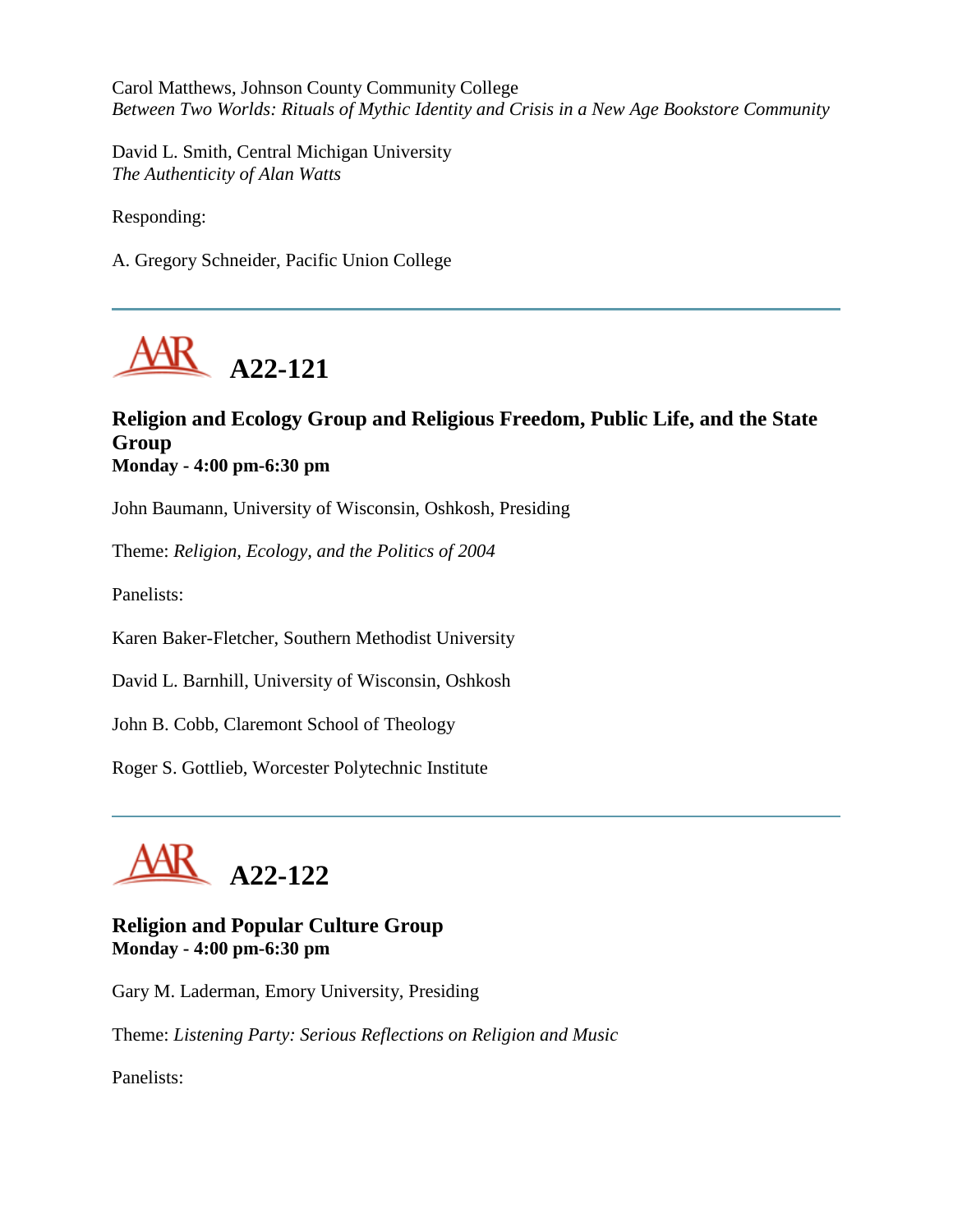Anthony B. Pinn, Rice University

Erica Hurwitz, University of Vermont

Robin Sylvan, University of California, Davis

Titus Hjelm, University of Helsinki

Christopher Partridge, University College Chester

This experimental, participatory session will include selections and comments from the audience, so bring your own music.



# **Religion and Science Group Monday - 4:00 pm-6:30 pm**

Ernest L. Simmons, Concordia College, Moorhead, Presiding

Theme: *Exploring Altruism: Science, Religion, and Love*

Jeffrey Schloss, Westmont College *Evolution and Love: Perspectives from Biology*

Jason McMartin, Claremont Graduate University *Compatibility Issues: Virtue Ethics and Sociobiology*

Jennifer Thweatt-Bates, Princeton Theological Seminary *Particularity and the Evolution of Morality*

Charlene Burns, University of Wisconsin, Eau Claire *Seeds of Divine Love Scattered through the Cosmos: A Theological Interpretation of Altruism in Nature*

Responding:

Stephen G. Post, Case Western Reserve University

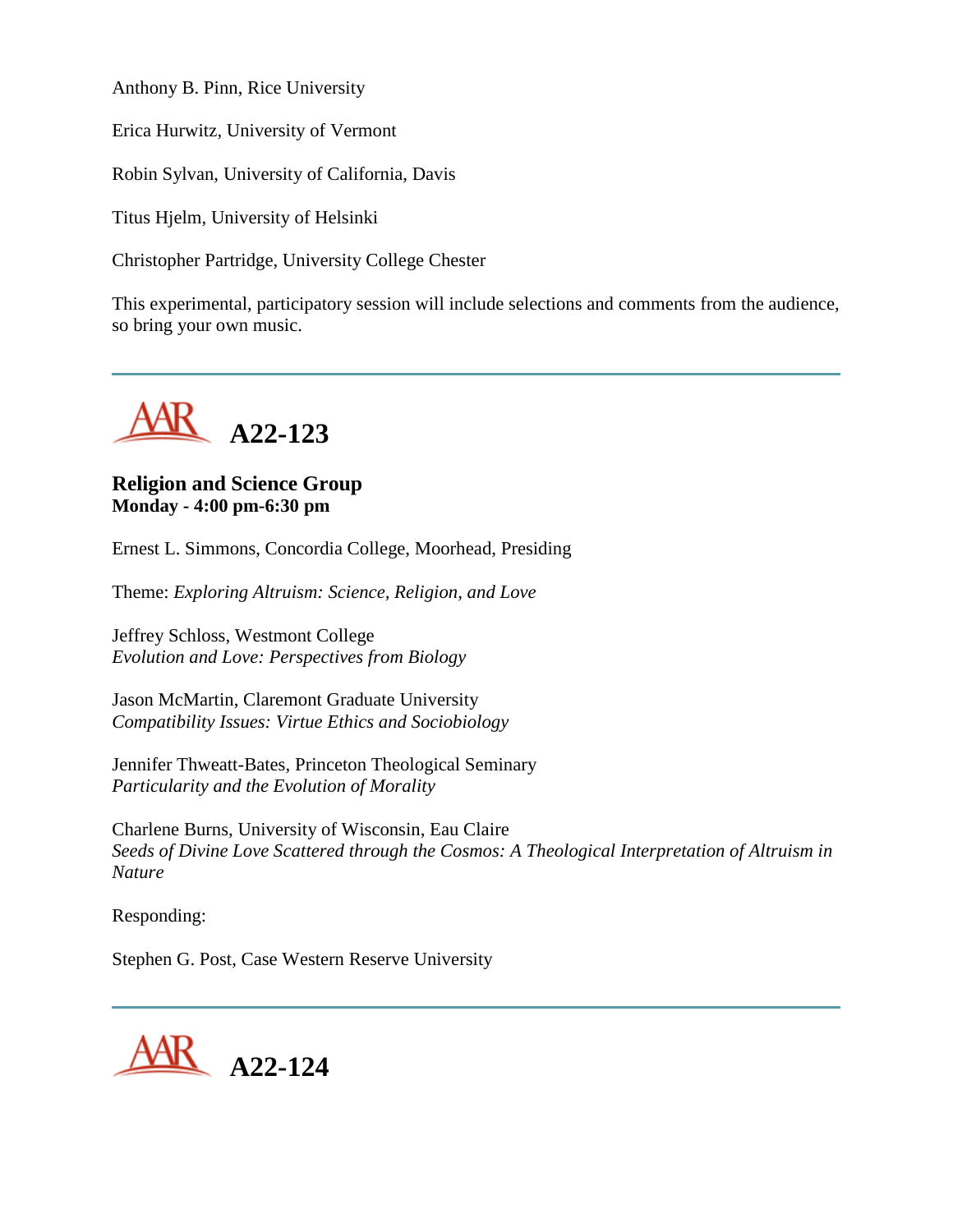### **Religion, Film, and Visual Culture Group Monday - 4:00 pm-6:30 pm**

John Lyden, Dana College, Presiding

Theme: *"Our Lives Teach Us Who We Are": Issues of Identity*

Clive Marsh, Methodist Church in Great Britain Love, Actually*?: Sentimentality as Problem and Opportunity in the Use of Film for Teaching Theology and Religion*

Brannon Hancock, University of Glasgow *A Community of Characters: The Narrative Self in the Films of Wes Anderson*

Christine Kraemer, Boston University *Self and (M)other: Apocalypse as Return to the Womb in Neon Genesis Evangelion* 

David Rogers, Biscoe, AR *The Post-Modern* Scooby Doo*: Paradigm Surrender in an Age of Media Bombardment*

J. Heath Atchley, South Hadley, MA *The Silences of Secularity: Sofia Coppola's* Lost in Translation

Business Meeting:

Tony S. L. Michael, University of Toronto, Presiding



**Ritual Studies Group Monday - 4:00 pm-6:30 pm**

W. Scott Haldeman, Chicago Theological Seminary, Presiding

Theme: *Death, Sacrifice, and Politics*

Jacob Dalton, British Library *A Rite of Human Sacrifice in Tibetan Buddhism: Religious vs. Secular Perspectives*

Jalane D. Schmidt, Oberlin College *Catholic Gallstones and Santeria Squash: Displays of Dissonance at a Cuban Shrine*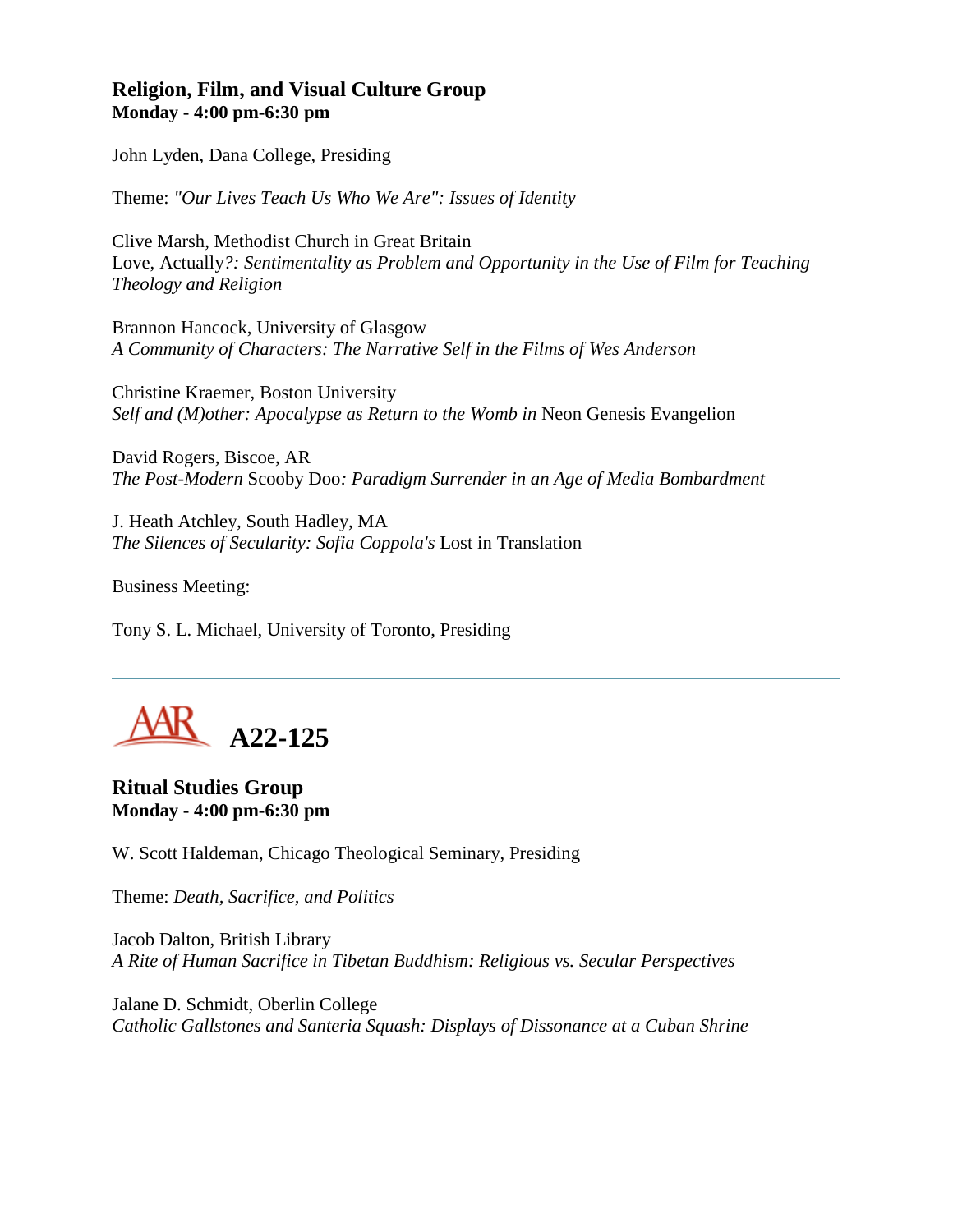Thomas Quartier, Radboud University Nijmegen *Roman Catholic Funeral Rites and Human Finitude: Empirical Explorations in a Modernized Context*

Responding:

Donna Lynne Seamone, McMaster University

Business Meeting:

Nikki Bado-Fralick, Iowa State University, Presiding Donna Lynne Seamone, McMaster University, Presiding



**Special Topics Forum Monday - 4:00 pm-6:30 pm**

Sponsored by AAR and Jossey-Bass Publishers

Theme: *In Particulars: Writing from Particularistic Religious Traditions in a Pluralistic Society*

Panelists:

Peter Ochs, University of Virginia

Lauren F. Winner, Columbia University

Stephen Prothero, Boston University

See the Program Highlights for a description.



# **Plenary Address Monday - 7:00 pm-8:00 pm**

Jane Dammen McAuliffe, Georgetown University, Presiding

Theme: *A God of Incredible Surprises*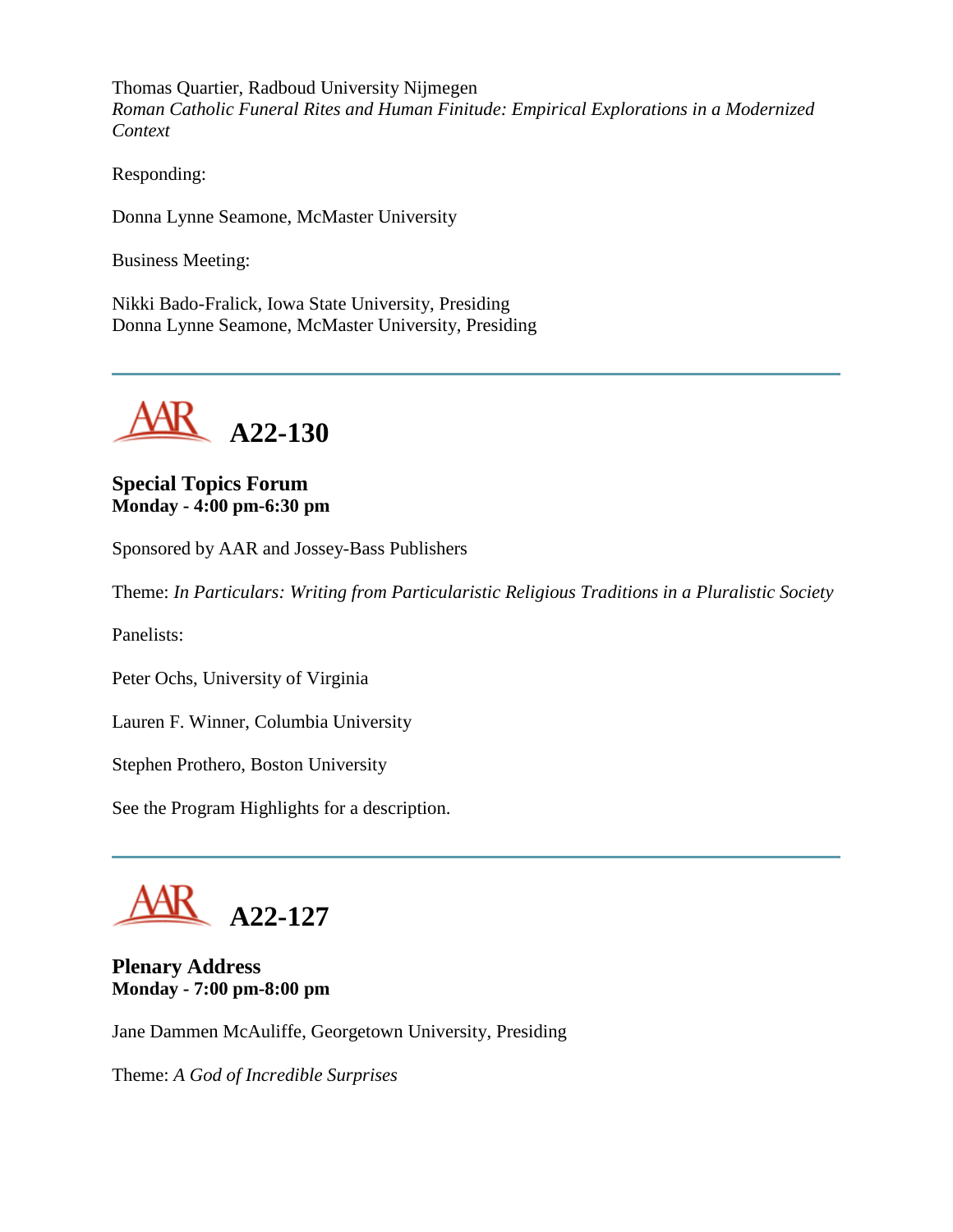Panelists:

Virgilio Elizondo, University of Notre Dame

See the Program Highlights for a description.



**Arts Series/Films:** *Ilha da Magia: Nature, Spirit, and Belief on Santa Catarina Island, Brazil* **Monday - 8:30 pm-10:00 pm**

Lisa Swanson Madera, Florianopolis, Brazil, Presiding

See the Program Highlights for a description.



# **Plenary Address Monday - 8:30 pm-9:30 pm**

Theme: *The Science and Religion Dialogue: Where It Stands Today -- and Why It Matters*

Panelists:

George Ellis, University of Cape Town



# **AAR Program Unit Chairs and Steering Committee Members' Reception Monday - 9:00 pm-10:30 pm**

Program unit chairs and steering committee members are invited to a reception in their honor hosted by the Program Committee.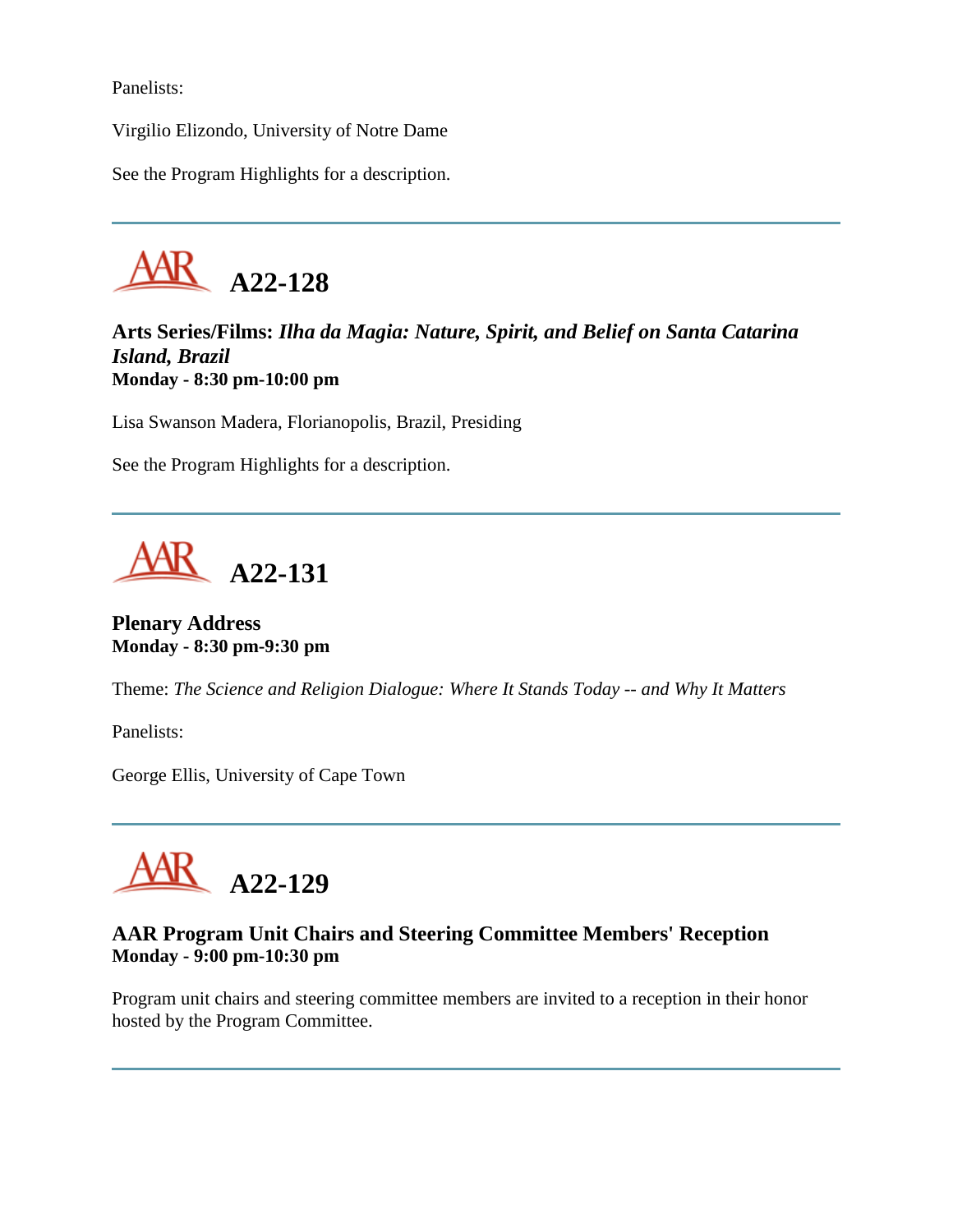

#### **Buddhism Section Tuesday - 9:00 am-11:30 am**

Andy Rotman, Smith College, Presiding

Theme: *Buddhist Saints and Sainthood*

Vanessa Rebecca Sasson, McGill University *Ambivalent Sainthood: A Look at the Buddha's Mother in the Pali and Sanskrit Literature of Early Buddhism*

Karen Derris, University of Redlands *Reconsidering Paccekabuddhas: How Solitary Are "Solitary Buddhas"?*

John S. Strong, Bates College *The Development of a Cult: The Arhat Gavampati in South and Southeast Asia*

Ryan Bongseok Joo, Princeton University *The Study of Early Sixteen Arhat Images in Medieval China*

Responding:

Hank Glassman, Haverford College



# **Comparative Studies in Religion Section and Religion in South Asia Section Tuesday - 9:00 am-11:30 am**

Bradley S. Clough, American University, Cairo, Presiding

Theme: *Revealing and Creating through Miracles: Ethnographic Encounters with the Wonderous in South Asian Traditions*

Panelists:

Ann Grodzins Gold, Syracuse University

Joyce Burkhalter Flueckiger, Emory University

Selva Raj, Albion College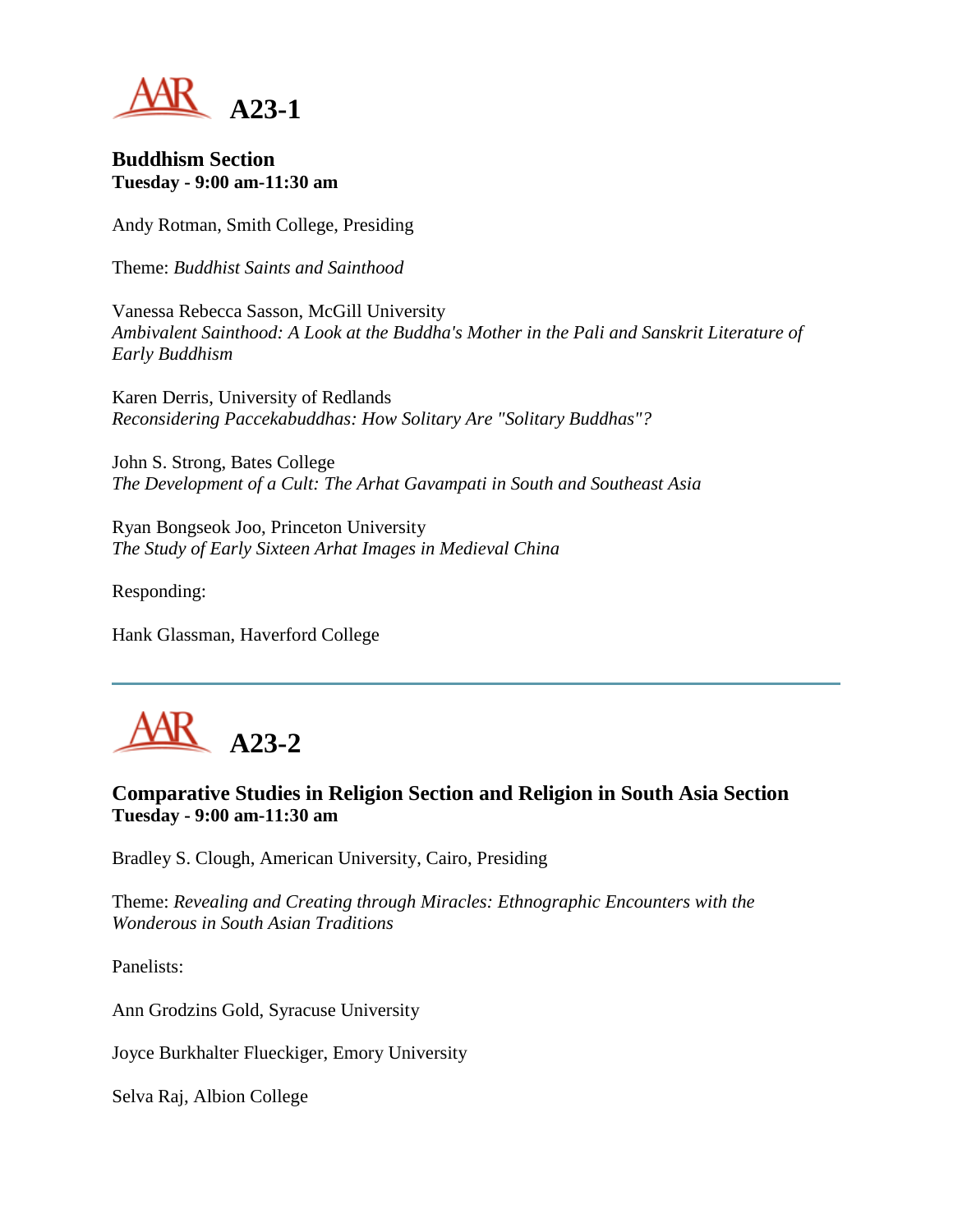Jonathan S. Walters, Whitman College

Corinne Dempsey, University of Wisconsin, Stevens Point

Responding:

Velcheru Narayana Rao, University of Wisconsin, Madison Jonathan Z. Smith, University of Chicago



### **History of Christianity Section Tuesday - 9:00 am-11:30 am**

Arun W. Jones, Austin Presbyterian Theological Seminary, Presiding

Theme: *Conversion and Gender Roles/Biblical Translations: When Culture Meets the Word*

Kathleen M. Self, Skidmore College *Converter Queens and Caustic Pagans: Gender Roles in Medieval Conversion Narratives*

Meghan T. Sweeney, Emory University *Gender in Teresa of Avila and Its Role in the Conversion of Edith Stein*

Quincy Newell, University of Wyoming *Reckoning Kinship: Colonial Deconstruction and Reconstruction of Families at Mission San Francisco de Asís*

Brian P. Bennett, Niagara University *The Mythos of Logos: Paratextual Accounts of the Church Slavonic Bible*

Monica Siems, University of California, Santa Barbara *Joseph Renville's Bibles: The Presence and Shape of the Word among Early Dakota Christians*

Kris Pratt, Baylor University *Transforming the South: Race Relations in the Cotton Patch Version of the New Testament*

**A23-4**

**North American Religions Section Tuesday - 9:00 am-11:30 am**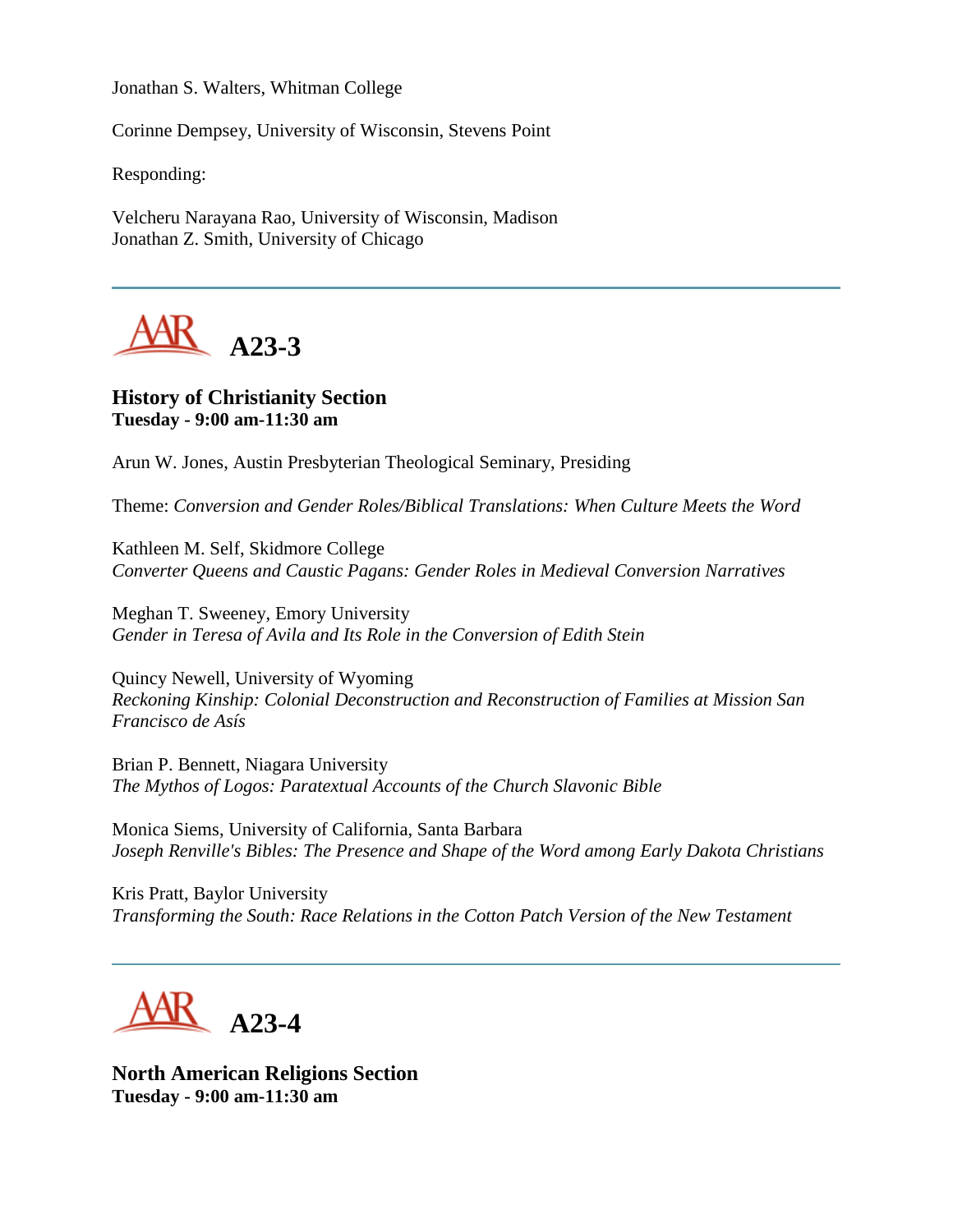Julie Byrne, Duke University, Presiding

Theme: *Miracles and Madonnas, Saints and Apparitions*

Anne Pryor, Wisconsin Arts Board *Signs and Miracles: Supernatural Events at a Marian Apparition*

Michael Pasquier, Florida State University *Our Lady of Tickfaw: The Making of a New Marian Cult in America*

Leonard Norman Primiano, Cabrini College *Building an Altar for St. Joseph: Healings, Miracles, and Vows in the Contemporary Catholic Reality of Italian-American Women*

Responding:

Paula Kane, University of Pittsburgh



#### **Religion and the Social Sciences Section Tuesday - 9:00 am-11:30 am**

Cynthia Moe-Lobeda, Seattle University, Presiding

Theme: *Religious Groups and Social Engagement: Some Methodological Reflections*

Jeff Jordan, University of Georgia *Religion and Community Development*

Ayman Reda, Michigan State University *Religious Charities and Government Funding*

Thia Cooper, University of Edinburgh *Struggling toward a New Earth: The Integration of Faith and Development Practice within CSOs*

Responding:

Elizabeth Margaret Bounds, Emory University

Business Meeting: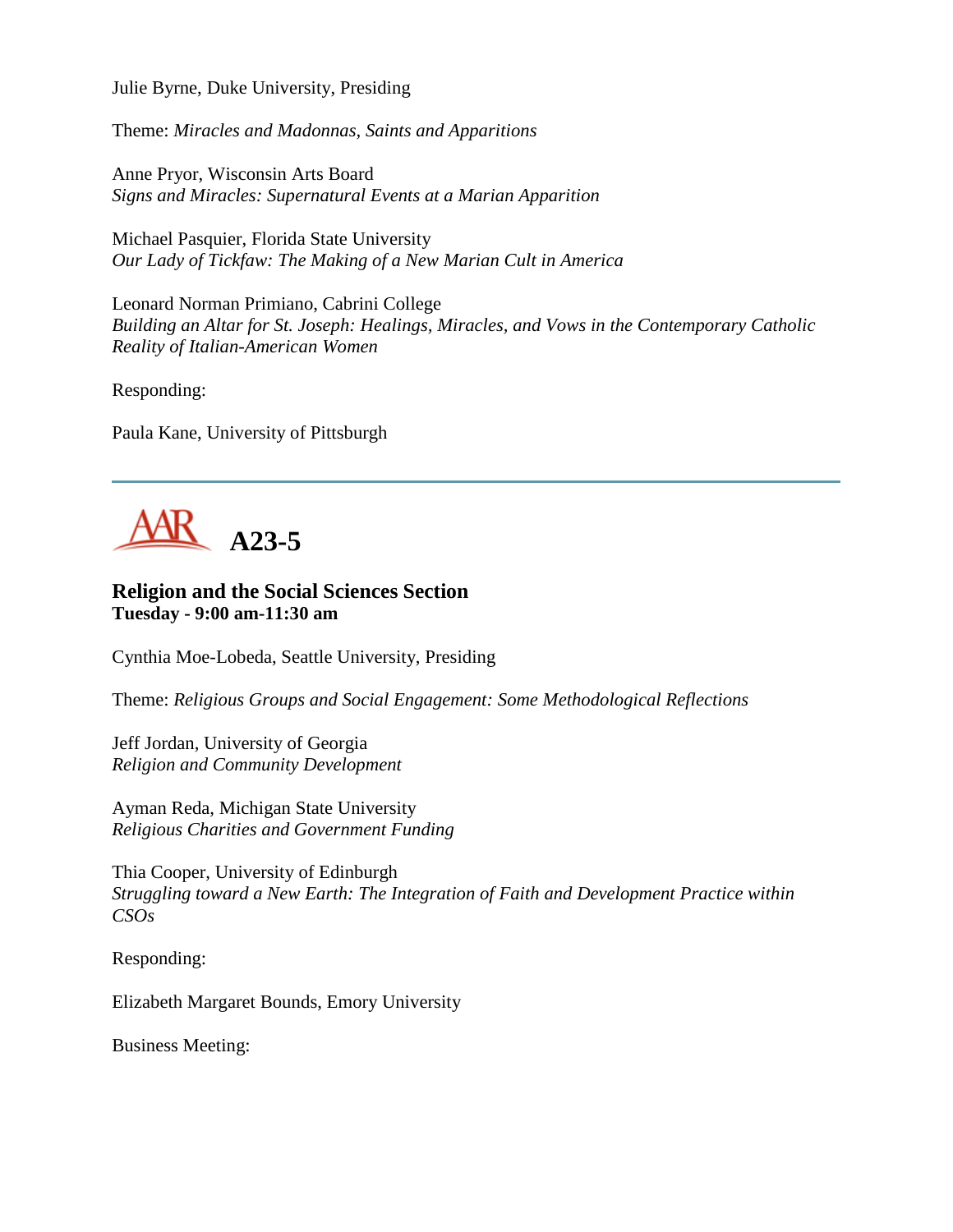Elizabeth Margaret Bounds, Emory University, Presiding Glen Stassen, Fuller Theological Seminary, Presiding



**Study of Islam Section Tuesday - 9:00 am-11:30 am**

Ruqayya Y. Khan, Trinity University, Presiding

Theme: *Contemporary Islam in a Contested World*

Franz Volker Greifenhagen, Luther College *"Clashism" Alive and Well? Some Recent Evangelical Christian Publications on Islam*

Roy Jackson, King's College, London *Avoiding the Deadly Boring God: Muhammad Iqbal's Admiration for the "Nietzschean God" of Islam*

Roxanne D. Marcotte, University of Queensland *Religious Freedom in Islam*

Simon Wood, University of Nebraska, Lincoln *Islamic Da'wah and the "Religion of the Other': Rashid Rida's Revision of Islamic Exclusivism*

Responding:

Nelly Van Doorn-Harder, Valparaiso University

**A23-7**

**Study of Judaism Section Tuesday - 9:00 am-11:30 am**

Martin Kavka, Florida State University, Presiding

Theme: *Maimonides's Political Theology*

Panelists:

Aryeh Botwinick, Temple University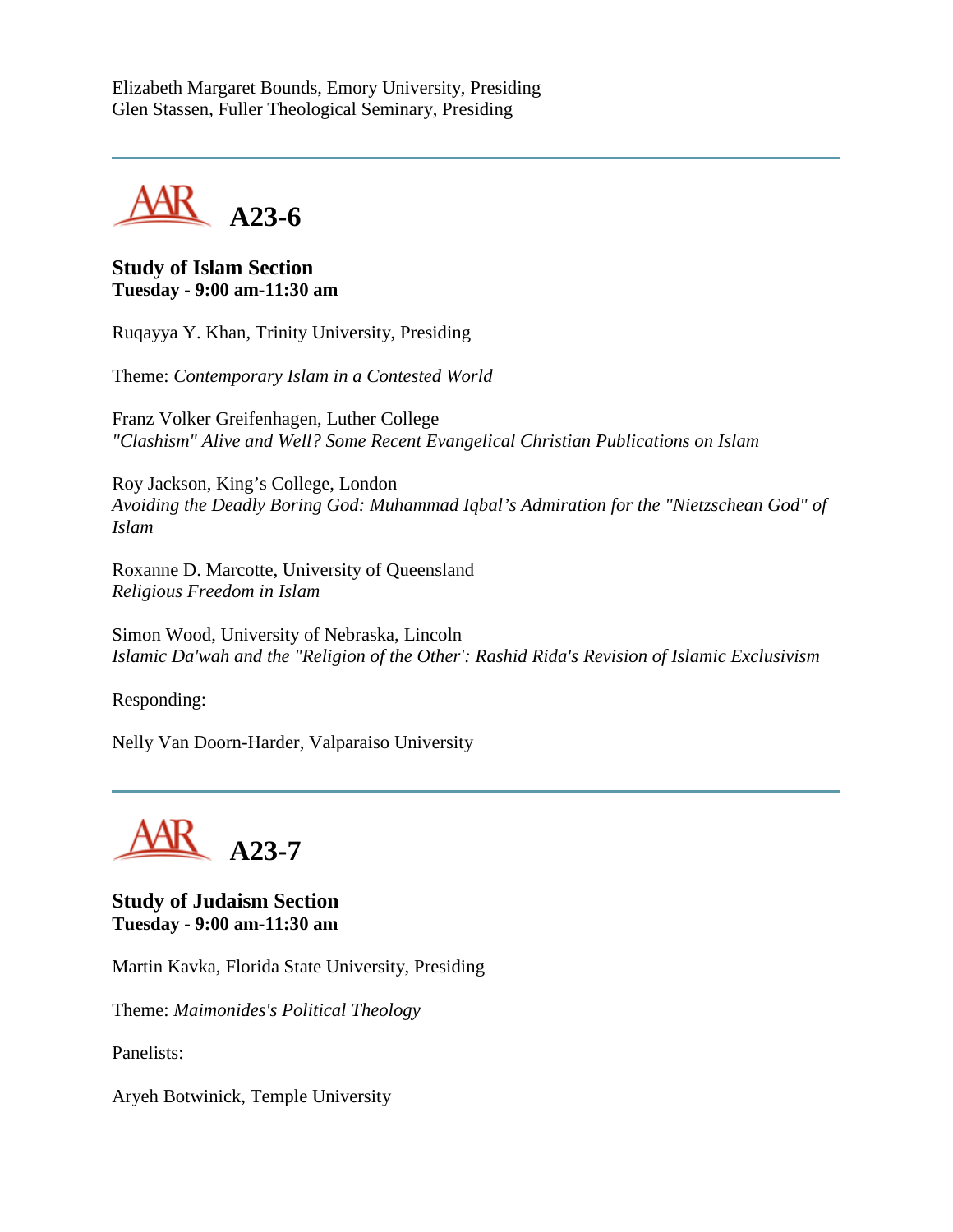Aaron W. Hughes, University of Calgary

Gregory Kaplan, Rice University

Responding:

Heidi Ravven, Hamilton College



# **Women and Religion Section Tuesday - 9:00 am-11:30 am**

E. Ann Matter, University of Pennsylvania, Presiding

Theme: *Theory and Method in the Study of Women and Religion*

Constance Wise, Metropolitan State College of Denver *Every Woman Creates the Meaning of Woman: A Process Thought Alternative to Gender Essentialism*

Sarah Azaransky, University of Virginia *Feminist Theological Method and "Usable Aspects of the Past"*

Elizabeth Goodine, Temple University *The Power of Self-Differentiation as Seen in the Martyrdom of Blandina of Lyon*

Donna Wallace, Santa Clara University *Goddess in the Academy: Why Do We Fear?*

**A23-9**

### **Comparative Studies in Hinduisms and Judaisms Group Tuesday - 9:00 am-11:30 am**

Yudit Kornberg Greenberg, Rollins College, Presiding

Theme: *Cooking, Giving, Feasting: Food Practices of Jews and Hindus* 

Gregory Spinner, Central Michigan University *Altar, Table, and Charity Plate: Food in the Rabbinic Practice of Gemilut Hasadim*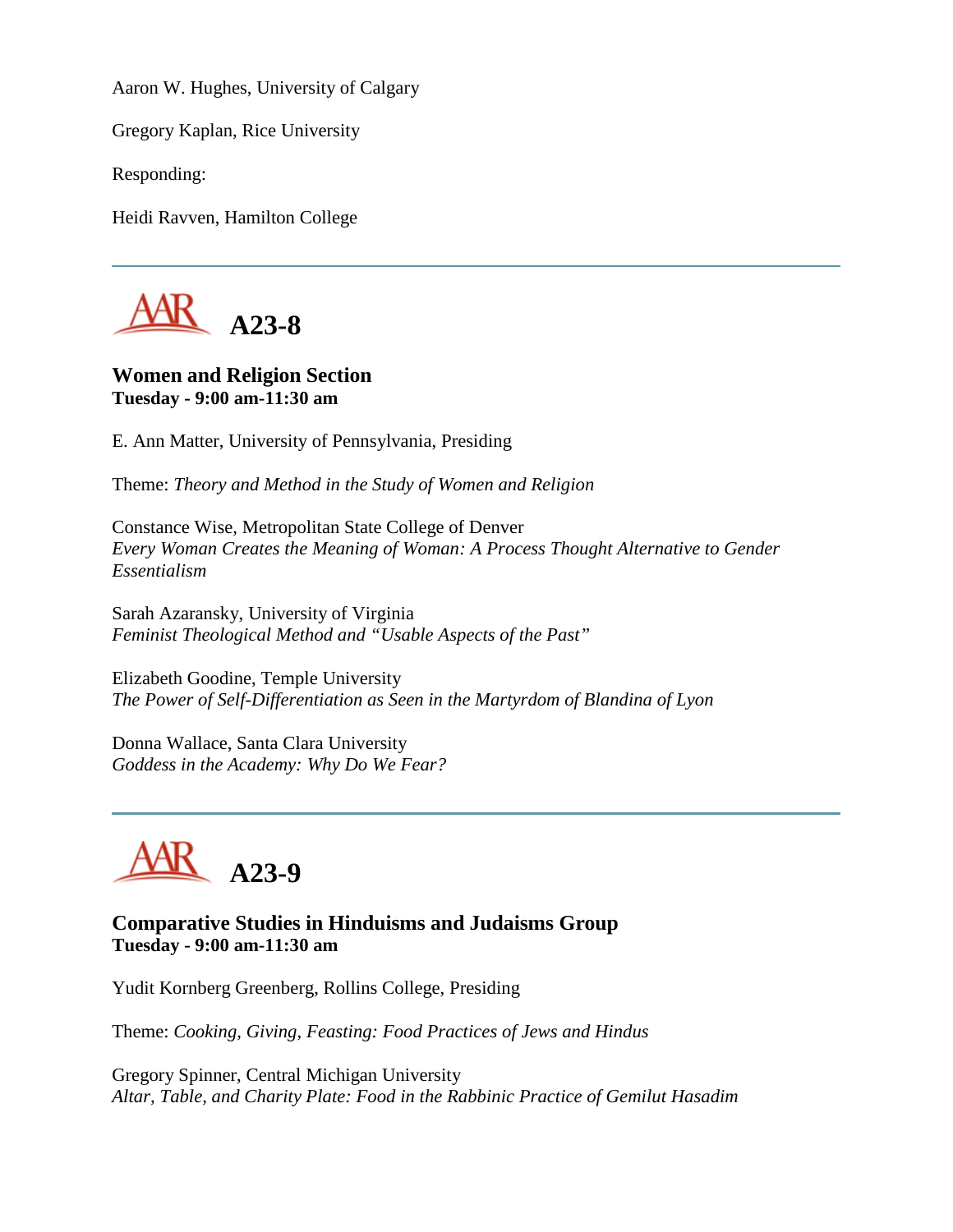Norma Baumel Joseph, Concordia University *Food Gifts – Female Gift Givers: A Taste of Jewishness*

Jeffrey Lidke, Berry College *Cooking Consciousness: The Preparation and Transformation of Food in Four Hindu Contexts*

Kathryn McClymond, Georgia State University *You Are Where You Eat: Food, Utopia, and Hindus in America*

Responding:

Katherine Ulrich, Wesleyan University

Business Meeting:

Kathryn McClymond, Georgia State University, Presiding



# **Eastern Orthodox Studies Group Tuesday - 9:00 am-11:30 am**

Vivian Olender, University of Manitoba, Presiding

Theme: *Contemporary Orthodox Eschatology*

Alexei Khamine, Drew University *Apocalyptic Discourses in Action: Nineteenth- to Twentieth-Century Russia*

Thomas Cattoi, Boston College *Living in the End Times: Eschatology, Exclusivism, and Fragmentation in the Experience of Nineteenth- and Twentieth-Century Lithuanian Old-Believers*

Paul Gavrilyuk, University of St. Thomas, St. Paul *Universal Salvation in the Eschatology of Sergius Bulgakov*

Business Meeting:

Robin Darling Young, University of Notre Dame, Presiding James C. Skedros, Holy Cross Greek Orthodox School of Theology, Presiding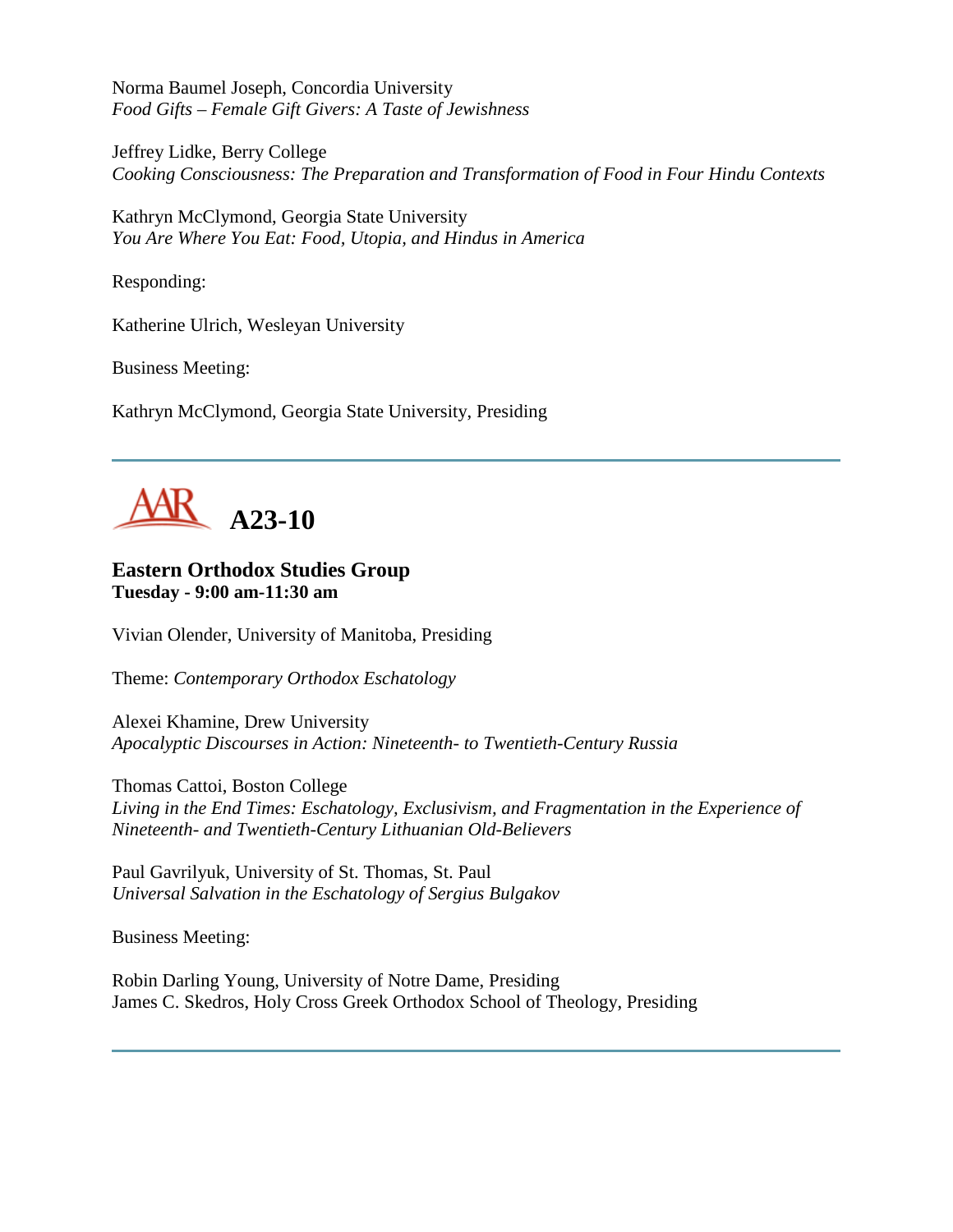

#### **Lesbian-Feminist Issues and Religion Group Tuesday - 9:00 am-11:30 am**

Linda A. Moody, Antioch University Los Angeles, Presiding

Theme: *Ring around the Collar: Lesbian Identity and the Church*

Julia Sheetz-Willard, Temple University *Getting Disoriented: Authority, Identity, and Mainline Protestant Debates over the Bible and Gay/Lesbian Ordination*

Rebecca Edmondson, Boston University *Leaving the Ecclesial Closet Behind: The Evolution of the Lesbian Clergy Identity*

Gayle R. Baldwin, University of North Dakota *The Resurrection of Matthew Shepard; the Disappearance of Sakia Gunn: Race, Gender, Sexual Orientation, and the Religious Imagination*

Business Meeting:

Gayle R. Baldwin, University of North Dakota, Presiding Elizabeth A. Say, California State University, Northridge, Presiding



# **Nineteenth-Century Theology Group Tuesday - 9:00 am-11:30 am**

Daniel Hardy, University of Cambridge and Theodore Vial, Virginia Wesleyan College, Presiding

Theme: *The Theological Genesis, Criticisms, and Appropriations of the "Science of Religions" circa 1870-1900*

Robert A. Segal, University of Lancaster *William Robertson Smith's Theory of Religion: Anthropological or Theological?*

Ivan Strenski, University of California, Riverside *Explaining Tiele's Shift from "History" to Phenomenology of Religion*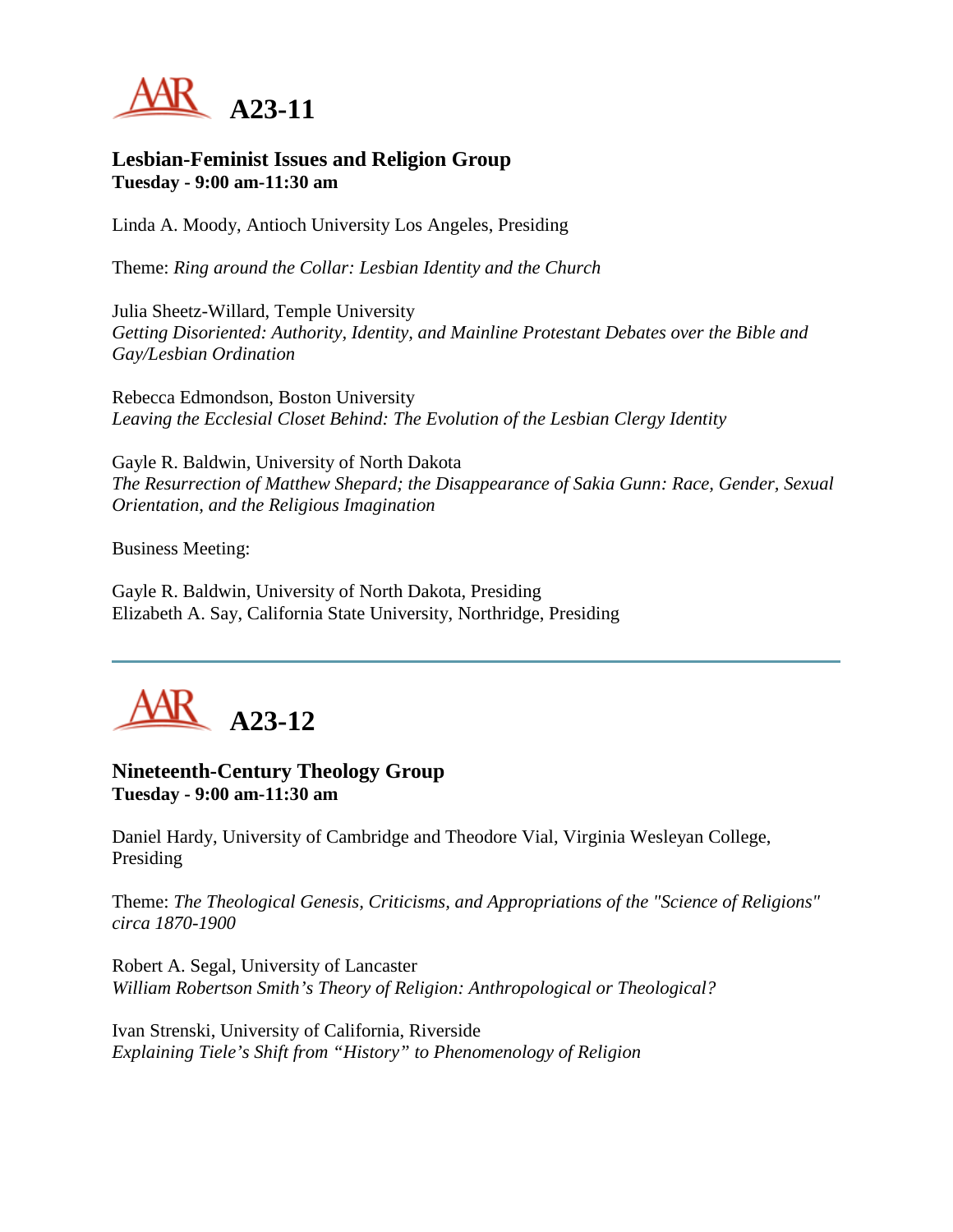Thomas Ryba, Purdue University, University of Notre Dame *Religion Marked as Development: Tiele, Newman, and Developmental Biology in the Early Nineteenth Century*

Lori K. Pearson, Carleton College *Troeltsch and Theories of Culture*

Pre-printed papers for this and other sessions of the group may be obtained from C. J. T. Talar, University of St. Thomas, 9845 Memorial Drive, Houston, TX 77024 for \$20.00.



# **Religion and Popular Culture Group and Religion, Media, and Culture Consultation Tuesday - 9:00 am-11:30 am**

Rochelle L. Millen, Wittenberg University, Presiding

Theme: *After* The Passion *Is Gone: What the Film Tells Us about Religion in America*

Panelists:

Michael Berenbaum, University of Judaism

J. Shawn Landres, University of California, Santa Barbara

Mark Silk, Trinity College, Hartford

Karen Jo Torjesen, Claremont Graduate University

Stephen R. Haynes, Rhodes College

S. Brent Plate, Texas Christian University

Julie J. Ingersoll, University of North Florida



**Academic Teaching and the Study of Religion Section Tuesday - 9:00 am-11:30 am**